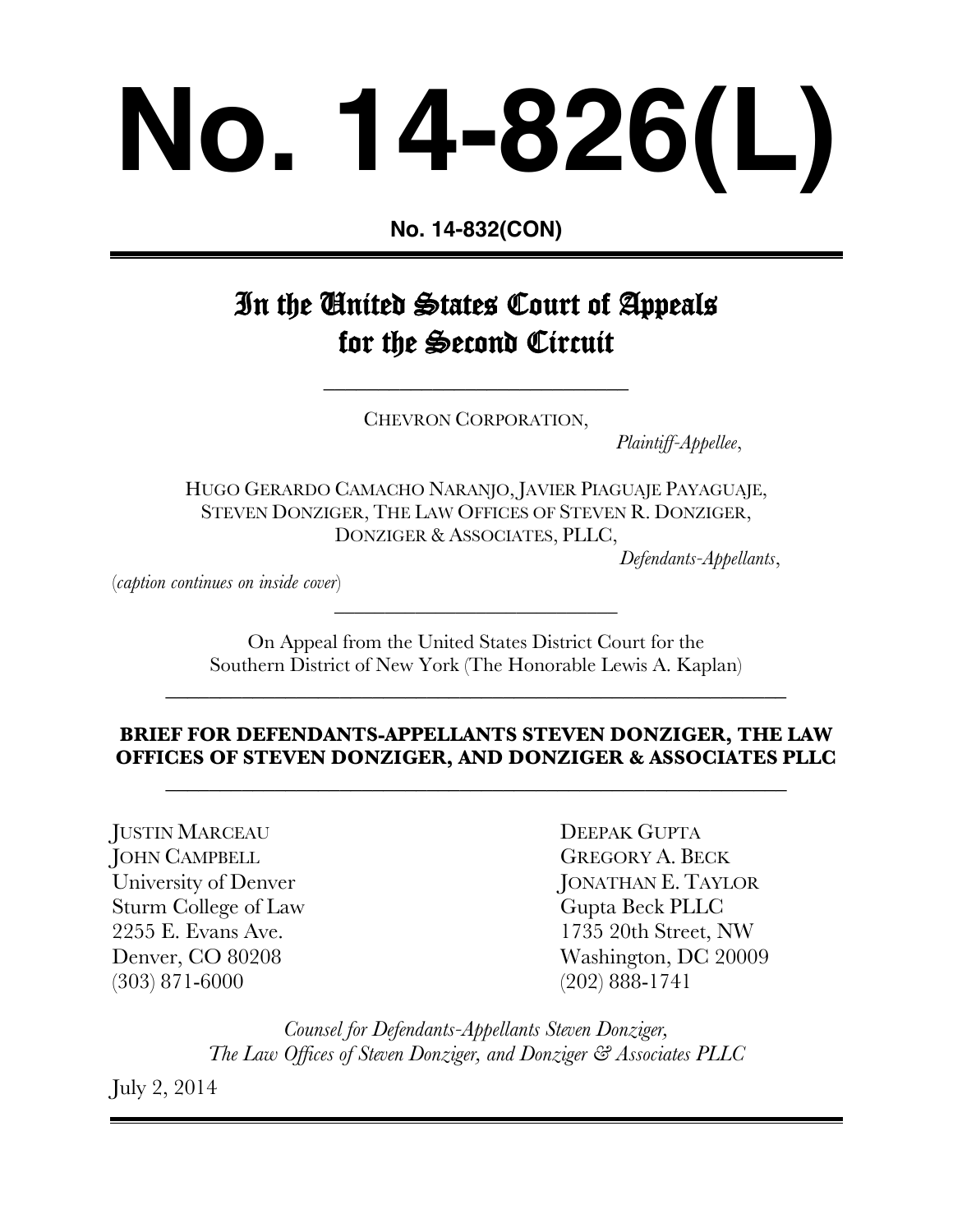### STRATUS CONSULTING, INC., DOUGLAS BELTMAN, ANN MAEST,

### *Defendants-Counter-Claimants*,

PABLO FAJARDO MENDOZA, LUIS YANZA, FRENTE DE DEFENSA DE LA AMAZONIA, AKA AMAZON DEFENSE FRONT, SELVA VIVA SELVIVA CIA, LTDA, MARIA AGUINDA SALAZAR, CARLOS GREFA HUATATOCA, CATALINA ANTONIA AGUINDA SALAZAR, LIDIA ALEXANDRA AGUIN AGUINDA, PATRICIO ALBERTO CHIMBO YUMBO, CLIDE RAMIRO AGUINDA AGUINDA, LUIS ARMANDO CHIMBO YUMBO, BEATRIZ MERCEDES GREFA TANGUILA, LUCIO ENRIQUE GREFA TANGUILA, PATRICIO WILSON AGUINDA AGUINDA, CELIA IRENE VIVEROS CUSANGUA, FRANCISCO MATIAS ALVARADO YUMBO, FRANCISCO ALVARADO YUMBO, OLGA GLORIA GREFA CERDA, LORENZO JOSE ALVARADO YUMBO, NARCISA AIDA TANGUILA NARVAEZ, BERTHA ANTONIA YUMBO TANGUILA, GLORIA LUCRECIA TANGUI GREFA, FRANCISO VICTOR TRANGUIL GREFA, ROSA TERESA CHIMBO TANGUILA, JOSE GABRIEL REVELO LLORE, MARIA CLELIA REASCOS REVELO, MARIA MAGDALENA RODRI BARCENES, JOSE MIGUEL IPIALES CHICAIZA, HELEODORO PATARON GUARACA, LUISA DELIA TANGUILA NARVAEZ, LOURDES BEATRIZ CHIMBO TANGUIL, MARIA HORTENCIA VIVER CUSANGUA, SEGUNDO ANGEL AMANTA MILAN, OCTAVIO ISMAEL CORDOVA HUANCA, ELIA ROBERTO PIYAHUA PAYAHUAJE, DANIEL CARLOS LUSITAND YAIGUAJE, BENANCIO FREDY CHIMBO GREFA, GUILLERMO VICENTE PAYAGUA LUSITANTE, DELFIN LEONIDAS PAYAGU PAYAGUAJE, ALFREDO DONALDO PAYAGUA PAYAGUAJE, MIGUEL MARIO PAYAGUAJE PAYAGUAJE, TEODORO GONZALO PIAGUAJ PAYAGUAJE, FERMIN PIAGUAJE PAYAGUAJE, REINALDO LUSITANDE YAIGUAJE, LUIS AGUSTIN PAYAGUA PIAGUAJE, EMILIO MARTIN LUSITAND YAIGUAJE, SIMON LUSITANDE YAIGUAJE, ARMANDO WILFRIDO PIAGUA PAYAGUAJE, ANGEL JUSTINO PIAGUAG LUCITANT, KEMPERI BAIHUA HUANI, AHUA BAIHUA CAIGA, PENTIBO BAIHUA MIIPO, DABOTA TEGA HUANI, AHUAME HUANI BAIHUA, APARA QUEMPERI YATE, BAI BAIHUA MIIPO, BEBANCA TEGA HUANI, COMITA HUANI YATE, COPE TEGA HUANI, EHUENGUINTO TEGA, GAWARE TEGA HUANI, MARTIN BAIHUA MIIPO, MENCAY BAIHUA TEGA, MENEMO HUANI BAIHUA, MIIPO YATEHUE KEMPERI, MINIHUA HUANI YATE, NAMA BAIHUA HUANI, NAMO HUANI YATE, OMARI APICA HUANI, OMENE BAIHUA HUANI, YEHUA TEGA HUANI, WAGUI COBA HUANI, WEICA APICA HUANI, TEPAA QUIMONTARI WAIWA, NENQUIMO VENANCIO NIHUA, COMPA GUIQUITA, CONTA NENQUIMO QUIMONTARI, DANIEL EHUENGEI, NANTOQUI NENQUIMO, OKATA QUIPA NIHUA, CAI BAIHUA QUEMPERI, OMAYIHUE BAIHUA, TAPARE AHUA YETE, TEWEYENE LUCIANA NAM TEGA, ABAMO OMENE, ONENCA ENOMENGA, PEGO ENOMENGA, WANE IMA, WINA ENOMENGA, CAHUIYA OMACA, MIMA YETI,

*Defendants*,

ANDREW WOODS, LAURA J. GARR, H5,

*Respondents*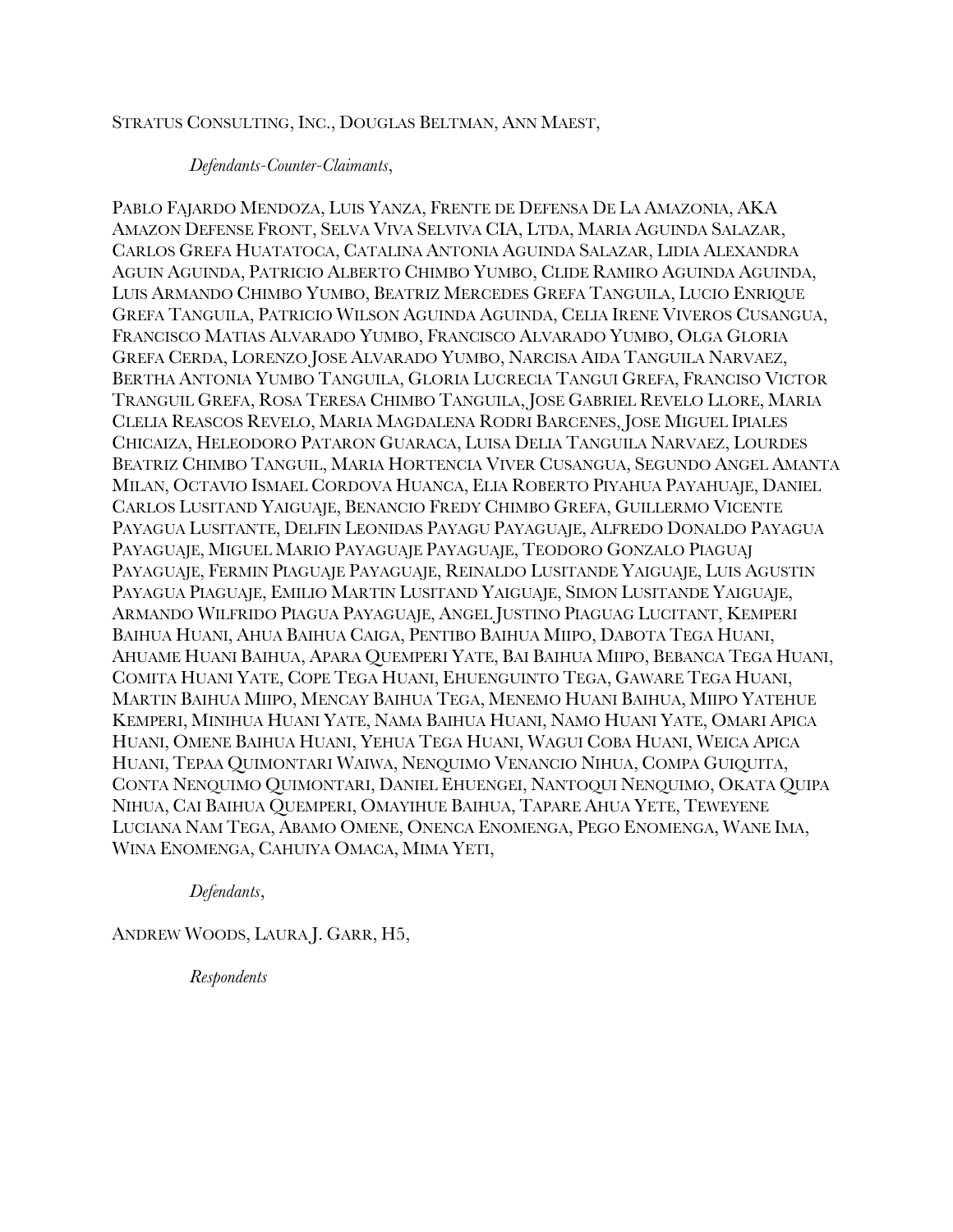# **TABLE OF CONTENTS**

| I. |                | For two decades, Ecuadorian rainforest communities seek—and<br>ultimately win—a judgment holding Chevron responsible for<br>dumping billions of gallons of toxic waste into the Amazon 5 |
|----|----------------|------------------------------------------------------------------------------------------------------------------------------------------------------------------------------------------|
|    | A.             | Chevron pollutes the Ecuadorian Amazon (1970s &                                                                                                                                          |
|    | <b>B.</b>      | Ecuadorians bring an environmental case against<br>Chevron in New York, and Chevron convinces the court<br>to dismiss the case by promising to satisfy any Ecuadorian                    |
|    | $\mathbf{C}$ . | Disregarding its promises to this Court, Chevron<br>repeatedly tries to thwart the Ecuadorian case (2003-                                                                                |
|    | D.             | Hundreds of site inspections and expert reports—<br>including those from Chevron's own experts—confirm                                                                                   |
|    | Ε.             | Chevron shifts its strategy to collateral attacks outside<br>Ecuador and adopts the "demonize Donziger" playbook<br>21                                                                   |
|    | F.             | Chevron obtains unprecedented discovery in U.S. courts24                                                                                                                                 |
|    | G.             | Chevron uses the vast "universe" of documents it<br>obtained in discovery to carry out its "demonize"<br>.29                                                                             |
|    | Η.             | The Ecuadorian court enters a preliminary judgment                                                                                                                                       |
|    | Ι.             | The Ecuadorian court clarifies its judgment (March 2011)36                                                                                                                               |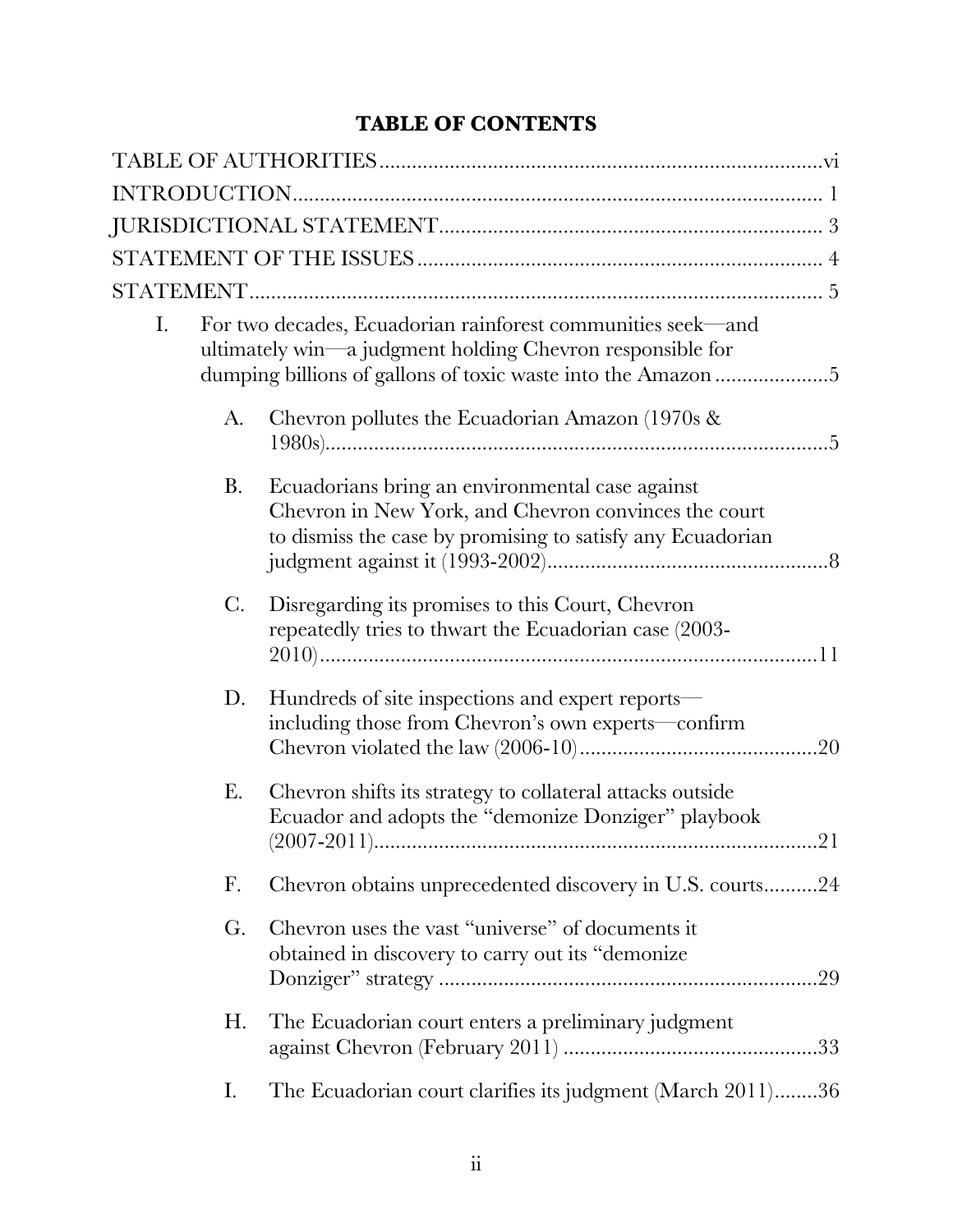|           | $\prod$        | Chevron declines to challenge the preliminary judgment<br>under Ecuador's Collusion Prosecution Act37                             |
|-----------|----------------|-----------------------------------------------------------------------------------------------------------------------------------|
|           | Κ.             | An Ecuadorian three-judge court reviews the case de<br>novo and enters a substitute judgment against Chevron                      |
|           | L.             | The Ecuadorian Supreme Court grants "cassation"<br>review, affirms liability, and reduces damages (2013)39                        |
| $\prod$ . |                | Chevron brings this action as yet another collateral, preemptive<br>attack on enforcement of the Ecuadorian judgment41            |
|           | A.             |                                                                                                                                   |
|           | <b>B.</b>      | The district court grants a temporary restraining order43                                                                         |
|           | $\mathcal{C}.$ | The district court issues a worldwide injunction44                                                                                |
|           | D.             | This Court, in <i>Chevron v. Naranjo</i> , promptly reverses the<br>injunction and orders dismissal of the severed ninth claim 46 |
|           | Е.             | Chevron immediately attempts to evade Naranjo 48                                                                                  |
|           | F.             | The district court refuses to allow the defendants to drop                                                                        |
|           | G.             | The court allows Chevron to drop "sham litigation" claim 49                                                                       |
|           | Η.             | Chevron forces Donziger to proceed <i>pro se</i> and drops its<br>damages claim on the eve of trial to avoid a jury 50            |
| Ш.        |                | After a seven-week bench trial, the district court again issues a<br>judgment preemptively nullifying the Ecuadorian judgment51   |
|           | A.             |                                                                                                                                   |
|           |                | Chevron's allegations of impropriety regarding the<br>1.                                                                          |
|           |                | Chevron's allegations of fraud regarding the<br>2.                                                                                |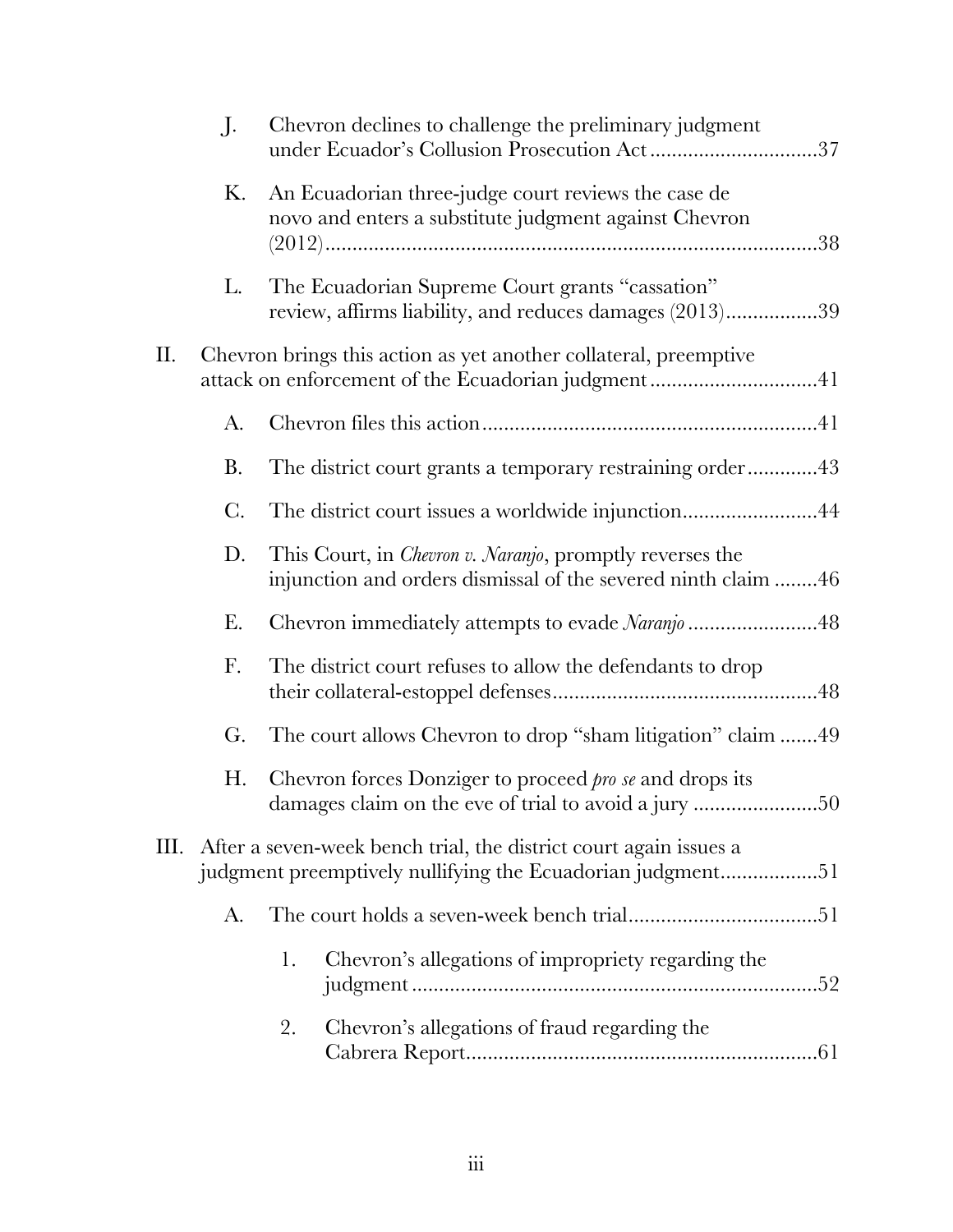|     |                | 3. | Chevron's allegation that the Ecuadorian judiciary                                                                                                       |     |
|-----|----------------|----|----------------------------------------------------------------------------------------------------------------------------------------------------------|-----|
|     | <b>B.</b>      |    |                                                                                                                                                          |     |
|     |                |    |                                                                                                                                                          |     |
|     |                |    |                                                                                                                                                          |     |
|     |                |    |                                                                                                                                                          |     |
| Ι.  |                |    | Because Chevron lacks standing, the district court lacked                                                                                                |     |
|     | A.             |    | Chevron cannot show that the alleged trial-level<br>misconduct caused the substitute judgment of the three-                                              |     |
|     |                | 1. | The appellate court's substitute judgment—the<br>product of a de novo review of the record-breaks<br>any causal link between alleged trial-level         |     |
|     |                | 2. | The district court's conclusion about the standard of<br>review contradicts Ecuador's highest court on a<br>question of Ecuadorian appellate procedure75 |     |
|     | <b>B.</b>      |    | Chevron failed to demonstrate any concrete injuries that                                                                                                 |     |
|     | $\mathbf{C}$ . |    | Because the district court lacked jurisdiction to hear this<br>case, its findings—particularly findings related to                                       |     |
| II. |                |    | Chevron's collateral attack on the Ecuadorian judgment violates<br>bedrock international-comity principles and is authorized by                          |     |
|     | A.             |    | The district court's "non-statutory" analysis provides no                                                                                                |     |
|     | <b>B.</b>      |    | The federal RICO statute does not provide a vehicle for<br>collaterally attacking a judgment—let alone the judgment                                      | .94 |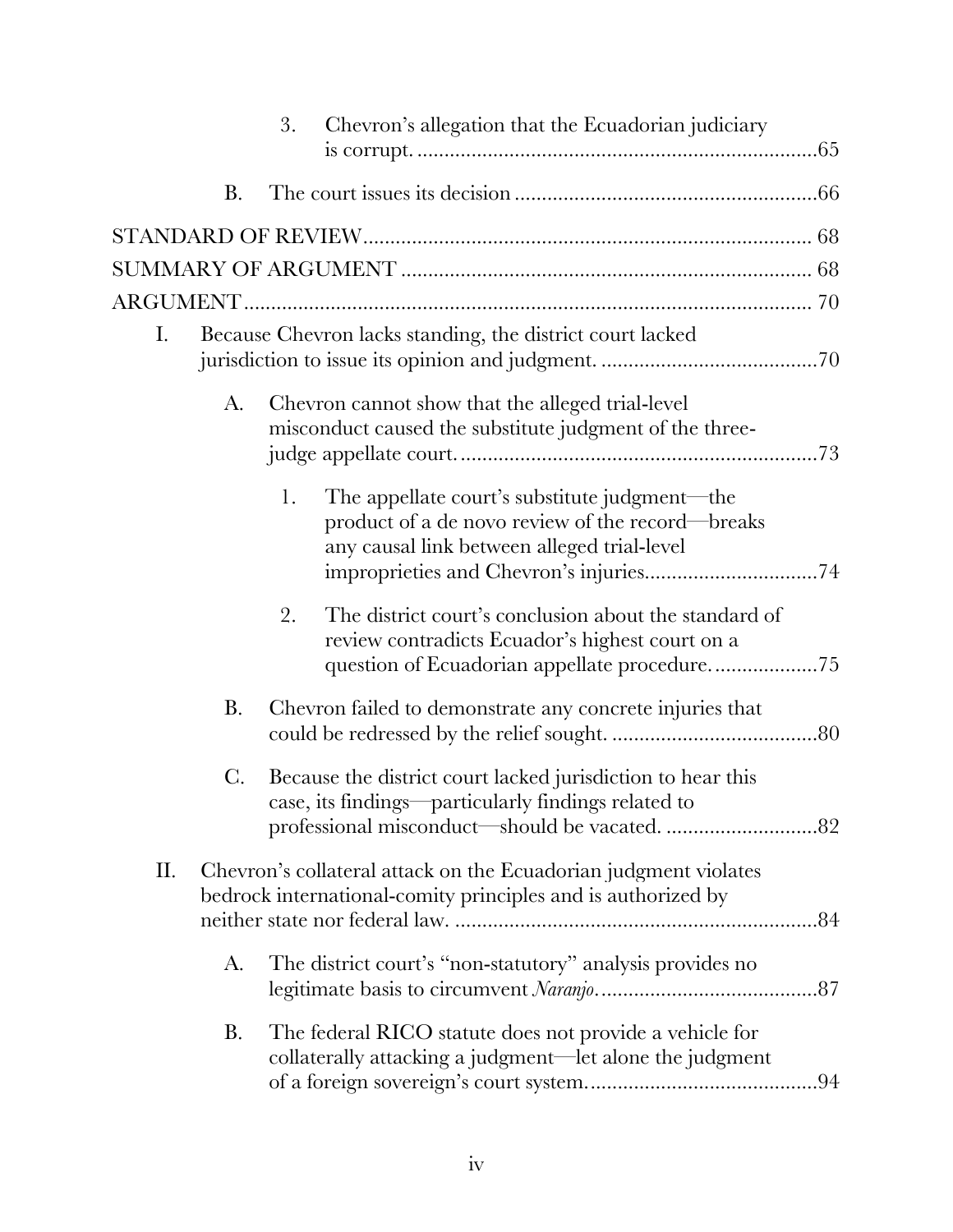|     | III. Chevron's wholesale attack on the integrity and competence of the<br>Ecuadorian judiciary is foreclosed by judicial estoppel, offensive to<br>international comity, and contradicted by Chevron's own |                                                                                                                                                                                    |  |
|-----|------------------------------------------------------------------------------------------------------------------------------------------------------------------------------------------------------------|------------------------------------------------------------------------------------------------------------------------------------------------------------------------------------|--|
|     | A.                                                                                                                                                                                                         | Chevron's arguments that Ecuador's judiciary is<br>systemically unfair are estopped by its directly contrary                                                                       |  |
|     | <b>B.</b>                                                                                                                                                                                                  | Chevron's promise to submit to Ecuadorian jurisdiction<br>further estops it from arguing that it should not be subject<br>to the Ecuadorian judgment, and the defenses it reserved |  |
|     | $\mathbf{C}$ .                                                                                                                                                                                             | Chevron's own evidence suggests that Ecuador's situation<br>has improved since the time Chevron characterized its<br>judiciary as adequate and promised to submit to its           |  |
| IV. |                                                                                                                                                                                                            | Even setting aside the lack of jurisdiction or legal authority,<br>Chevron has no cause of action under RICO and RICO does not                                                     |  |
|     | A.                                                                                                                                                                                                         | The relief granted by the district court pushes RICO's<br>already strained language far beyond the breaking point111                                                               |  |
|     | Β.                                                                                                                                                                                                         | The district court did not find that Chevron satisfied<br>RICO's statutory prerequisites for a private right of                                                                    |  |
|     | $\mathbf{C}$ .                                                                                                                                                                                             | The absence of any authorization for equitable relief in<br>RICO's civil-remedies provision, far from justifying a<br>judgment for Chevron, is an independent reason for           |  |
|     |                                                                                                                                                                                                            |                                                                                                                                                                                    |  |
|     |                                                                                                                                                                                                            |                                                                                                                                                                                    |  |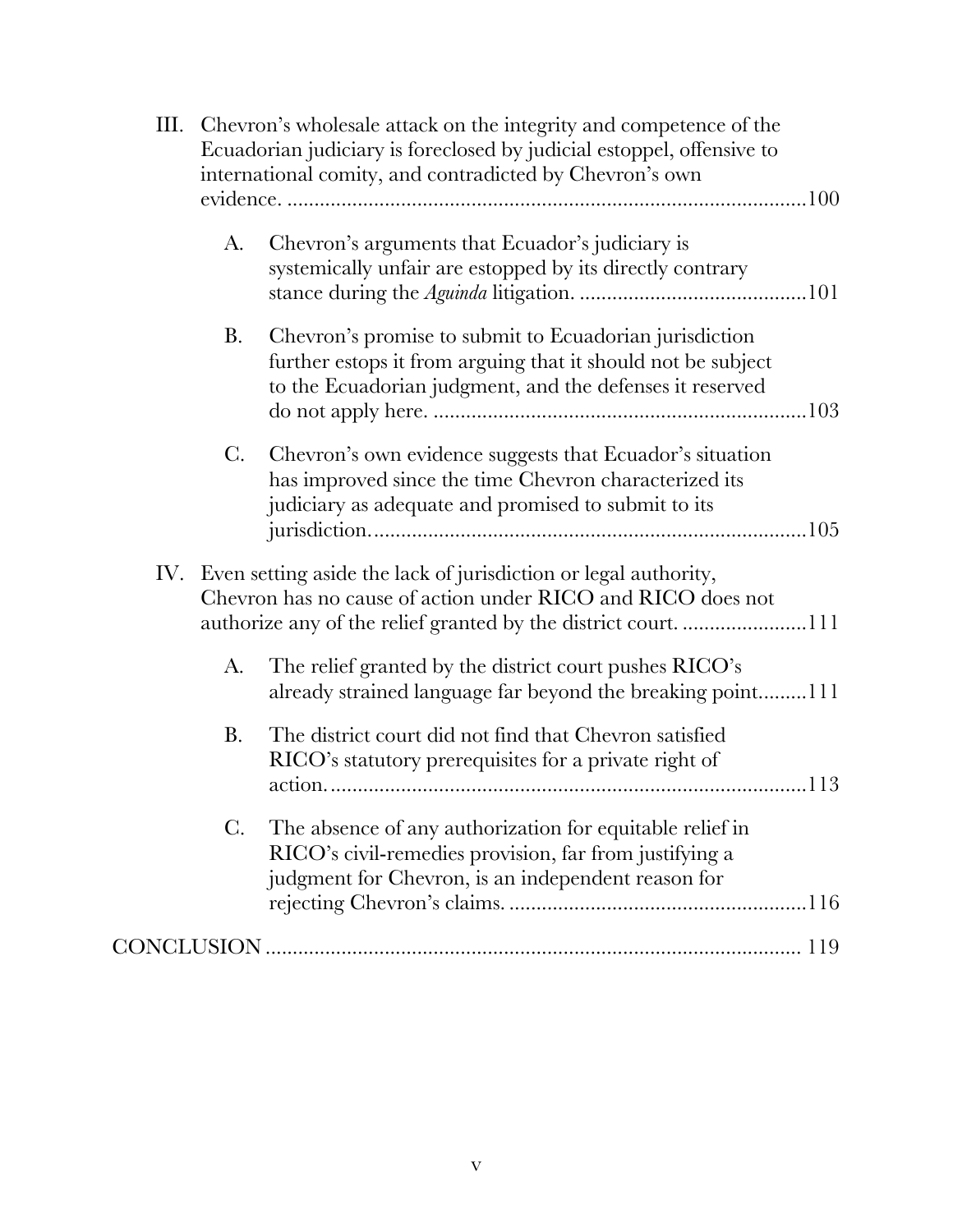# **TABLE OF AUTHORITIES**

# <span id="page-6-0"></span>**Cases**

| Aguinda v. Texaco, Inc., 142 F. Supp. 2d 534 (S.D.N.Y. 2001) 9, 10, 77    |  |
|---------------------------------------------------------------------------|--|
|                                                                           |  |
|                                                                           |  |
| Attorney Gen. of Canada v. R.J. Reynolds Tobacco Holdings, Inc., 268 F.3d |  |
| Banco Do Brasil v. Madison S. S. Corp., 307 N.Y.S.2d 341 (N.Y. Sup. Ct.   |  |
|                                                                           |  |
|                                                                           |  |
| Bridgeway Corp. v. Citibank, 201 F.3d 134 (2d Cir. 2010)  102, 110        |  |
| Chevron Corp. v. Donziger, 768 F.Supp.2d 581 (S.D.N.Y. 2011)  45, 46      |  |
|                                                                           |  |
| CIBC Mellon Trust Co. v. Mora Hotel Corp. N.V., 792 N.E.2d 155 (N.Y.      |  |
|                                                                           |  |
|                                                                           |  |
| Cunningham v. BHP Petroleum Great Britain PLC, 427 F.3d 1238 (10th Cir.   |  |
|                                                                           |  |
|                                                                           |  |
|                                                                           |  |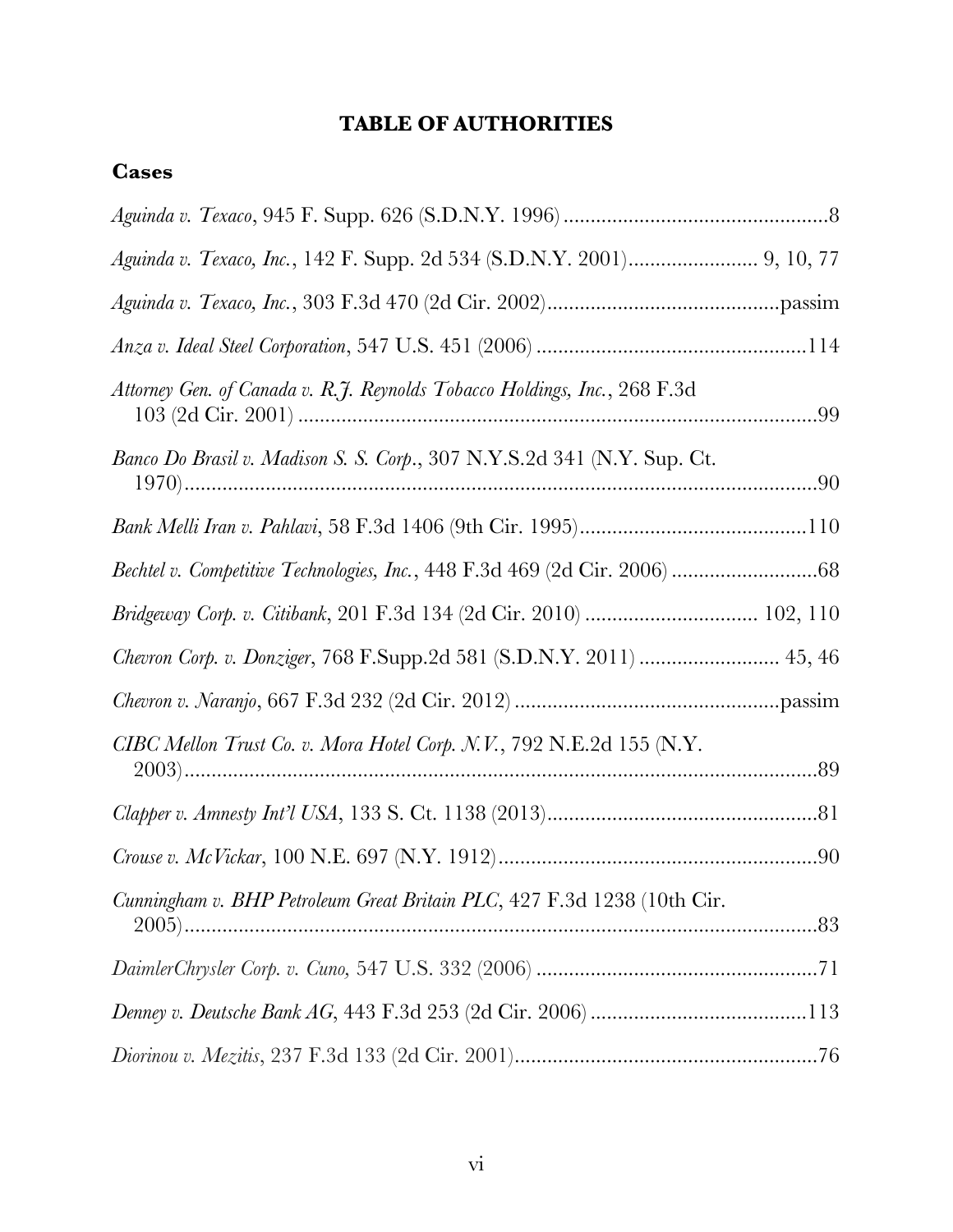| First Nationwide Bank v. Gelt Funding Corp., 27 F.3d 763 (2d Cir. 1994) 114     |  |
|---------------------------------------------------------------------------------|--|
|                                                                                 |  |
|                                                                                 |  |
|                                                                                 |  |
| Gulf Petro Trading Co. v. Nigerian Nat'l Petroleum, 512 F.3d 742 (5th Cir.      |  |
|                                                                                 |  |
|                                                                                 |  |
|                                                                                 |  |
|                                                                                 |  |
| In re Application of Chevron Corp., 709 F. Supp. 2d 283 (S.D.N.Y. 2010) 26      |  |
| In re Application of Chevron Corp., 749 F. Supp. 2d 135 (S.D.N.Y. 2010)  26, 27 |  |
| In re Application of Chevron Corp., No. 3:10-cv-00686, Dkt. 108, at 3 (M.D.     |  |
| In re Application of the Republic of Ecuador re Diego Borja, No. C 10-00112     |  |
|                                                                                 |  |
|                                                                                 |  |
|                                                                                 |  |
|                                                                                 |  |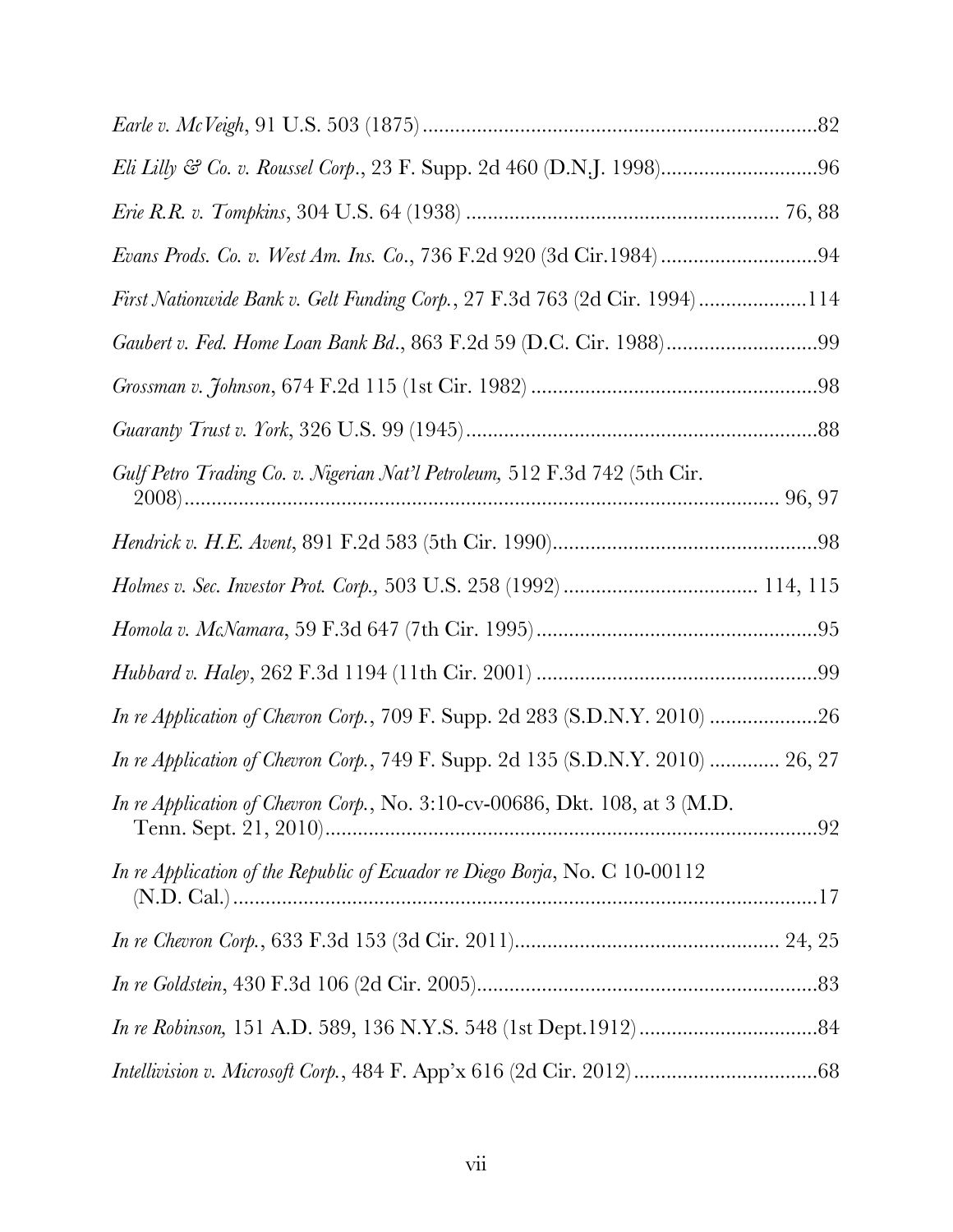| McLaughlin v. Am. Tobacco Co., 522 F.3d 215 (2d. Cir. 2008) 113                    |  |
|------------------------------------------------------------------------------------|--|
|                                                                                    |  |
|                                                                                    |  |
| National Org. for Women, Inc. v. Scheidler, 267 F.3d 687 (7th Cir. 2001)  118, 119 |  |
|                                                                                    |  |
| Oscar v. Univ. Students Coop. Ass'n, 965 F.2d 783 (9th Cir. 1992) 114              |  |
| Overseas Dev. Bank in Liquidation v. Nothmann, 480 N.Y.S.2d 735 (N.Y.              |  |
|                                                                                    |  |
|                                                                                    |  |
| <i>Religious Tech. Ctr. v. Wollersheim, 796 F.2d 1076 (9th Cir. 1986) 117</i>      |  |
|                                                                                    |  |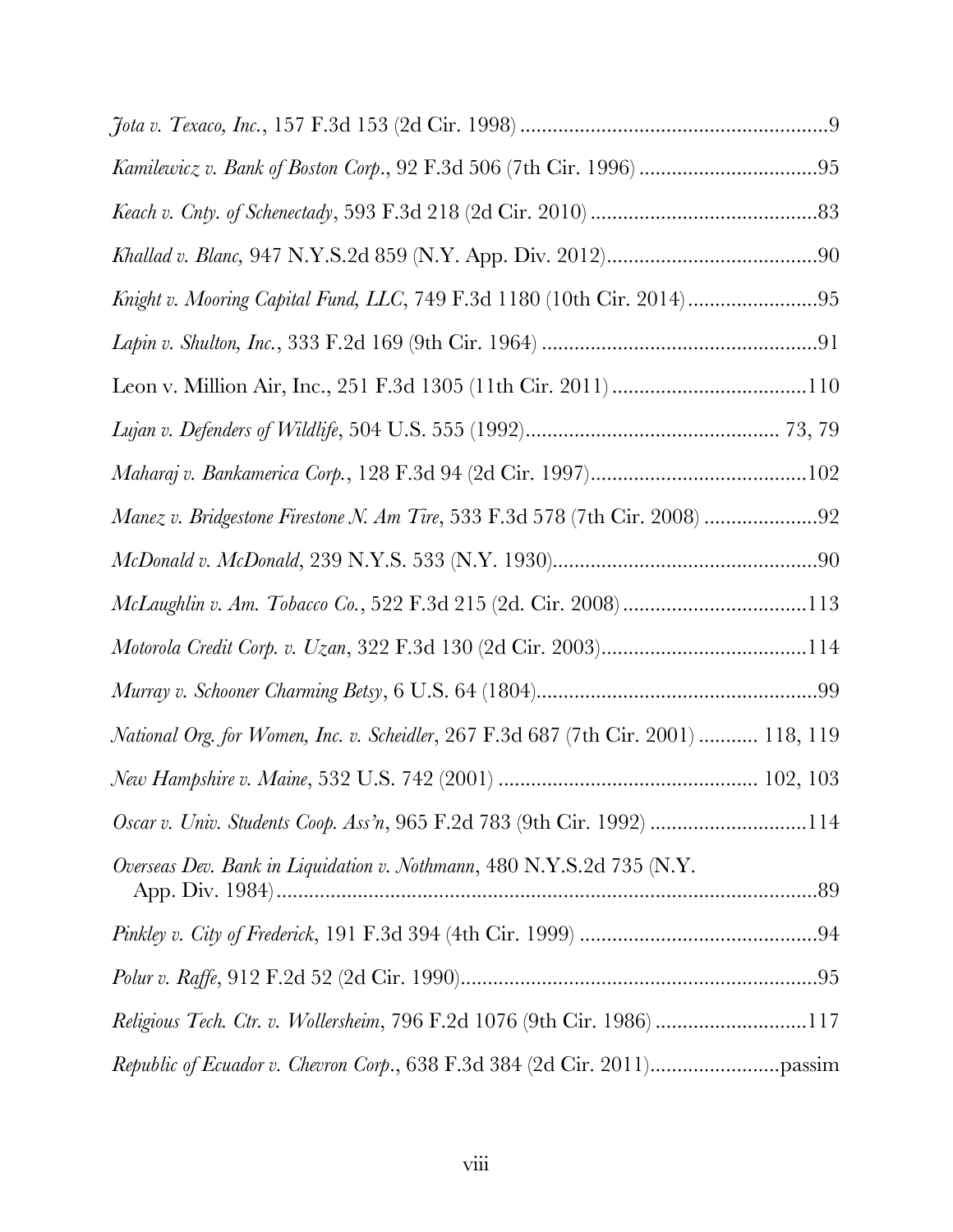| Republic of Ecuador v. Chevron Texaco Corp., 269 F. App'x 124 (2d Cir.          | .22 |
|---------------------------------------------------------------------------------|-----|
| Republic of Ecuador v. Chevron Texaco Corp., 499 F. Supp. 2d 452 (S.D.N.Y.      |     |
| Republic of Ecuador v. TestAmerica Labs. Inc., No. 4:11-mc-00088 (N.D.          |     |
|                                                                                 |     |
| Rose Hall, Ltd. v. Chase Manhattan Overseas Banking Corp., 576 F. Supp.         |     |
| Schultz v. Boy Scouts of America, Inc., 480 N.E.2d 679 (N.Y. 1985)93            |     |
| Sedima S.P.R.L. v. Imrex Co., Inc., 473 U.S. 479 (1985)  116, 117, 118          |     |
|                                                                                 |     |
|                                                                                 |     |
|                                                                                 |     |
| Spool v. World Child Int'l Adoption Agency, 520 F.3d 178 (2d Cir. 2008) 68, 116 |     |
| State Farm Mutual Auto. Ins. Co. v. Campbell, 538 U.S. 408 (2003) 40            |     |
|                                                                                 |     |
|                                                                                 |     |
|                                                                                 |     |
| United States v. Aluminum Co. of Am., 148 F.2d 416 (2d Cir. 1945)99             |     |
|                                                                                 |     |
|                                                                                 |     |
|                                                                                 |     |
| Vinokur v. Penny Lane Owners Corp., 703 N.Y.S.2d 35 (N.Y. App. Div.             |     |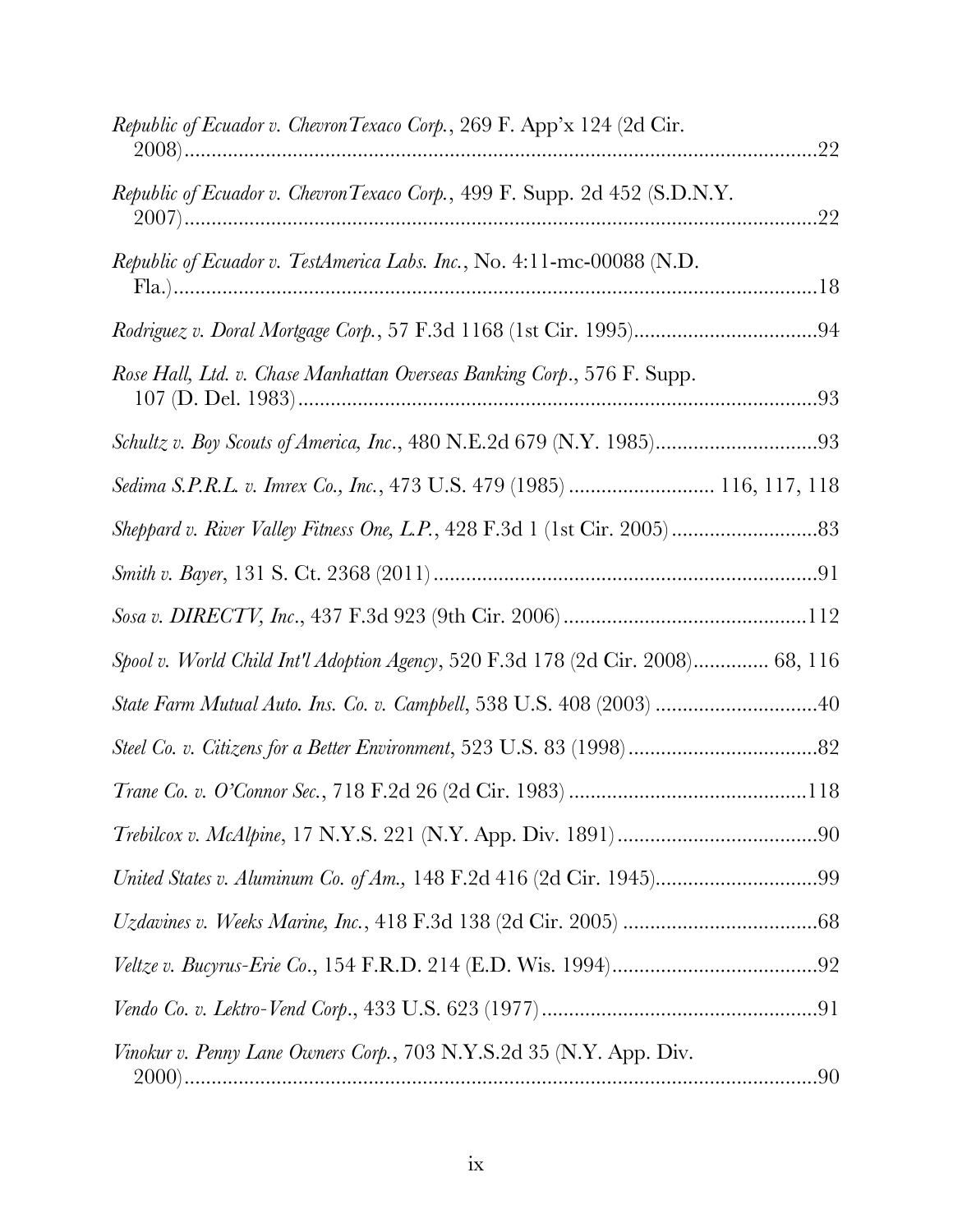| Yahoo! v. La Ligue Contre Le Racisme, 433 F.3d 1199 (9th Cir. 2006)91 |  |
|-----------------------------------------------------------------------|--|
|                                                                       |  |
| <b>Constitutional Provisions</b>                                      |  |
|                                                                       |  |
| <b>Statutes</b>                                                       |  |
|                                                                       |  |
|                                                                       |  |
|                                                                       |  |
|                                                                       |  |
|                                                                       |  |
|                                                                       |  |
|                                                                       |  |
|                                                                       |  |
|                                                                       |  |
|                                                                       |  |
|                                                                       |  |
|                                                                       |  |
| <b>Rules</b>                                                          |  |
|                                                                       |  |
|                                                                       |  |
|                                                                       |  |
|                                                                       |  |
| Federal Rule of Civil Procedure 60, 1946 Advisory Comm. Notes 98      |  |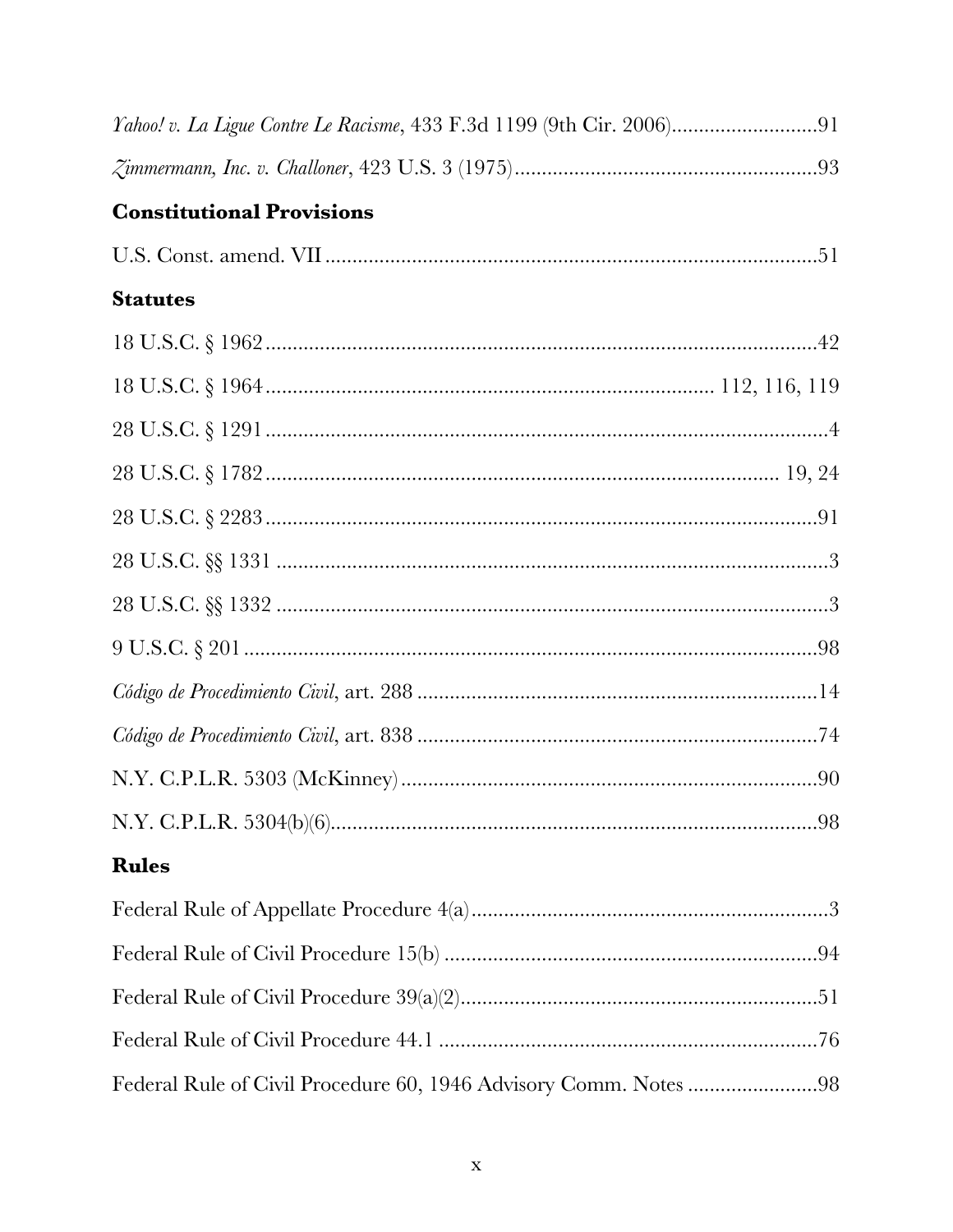| <b>Books and Articles</b>                                                                                                                                                                                           |  |
|---------------------------------------------------------------------------------------------------------------------------------------------------------------------------------------------------------------------|--|
| José Rafael Bustamente "Ecuador" in Civil Appeal Procedures Worldwide                                                                                                                                               |  |
| Lee Coppola & Nicolas DeMarco, Civil RICO: How Ambiguity Allowed<br>the Racketeer Influenced and Corrupt Organizations Act to Expand Beyond Its<br>Intended Purpose, 38 New Eng. J. on Crim. & Civ. Confinement 241 |  |
| Mary Cuddehe, A Spy in the Jungle, THE ATLANTIC, Aug. 2, 2010,                                                                                                                                                      |  |
| Jose Delreal, Michele Bachmann: Obama rewrote Constitution, Politico (Dec.                                                                                                                                          |  |
| William Finnegan, The Secret Keeper, THE NEW YORKER, Oct. 19, 2009,                                                                                                                                                 |  |
| Ted Folkman, Chevron, Lobbying, and Lago Agrio, Letters Blogatory (Oct.                                                                                                                                             |  |
| Christopher Helman, <i>Chevron's Expensive Problems</i> , Forbes, Mar. 4, 2013                                                                                                                                      |  |
| Patrick Radden Keefe, Reversal of Fortune, THE NEW YORKER, Jan. 9,                                                                                                                                                  |  |
| Doug M. Keller, Interpreting Foreign Law Through an Erie Lens, 40 Tex.                                                                                                                                              |  |
|                                                                                                                                                                                                                     |  |
| Judith Kimerling, Disregarding Environmental Law: Petroleum Development in<br>Protected Natural Areas and Indigenous Homelands in the Ecuadorian Amazon,                                                            |  |
| Clifford Krauss, Revelation Undermines Chevron Case in Ecuador, N.Y.<br>Times, Oct. 30, 2009, available at http://nyti.ms/T9R1Ne 17                                                                                 |  |

Federal Rule of Civil Procedure 61 .........................................................................72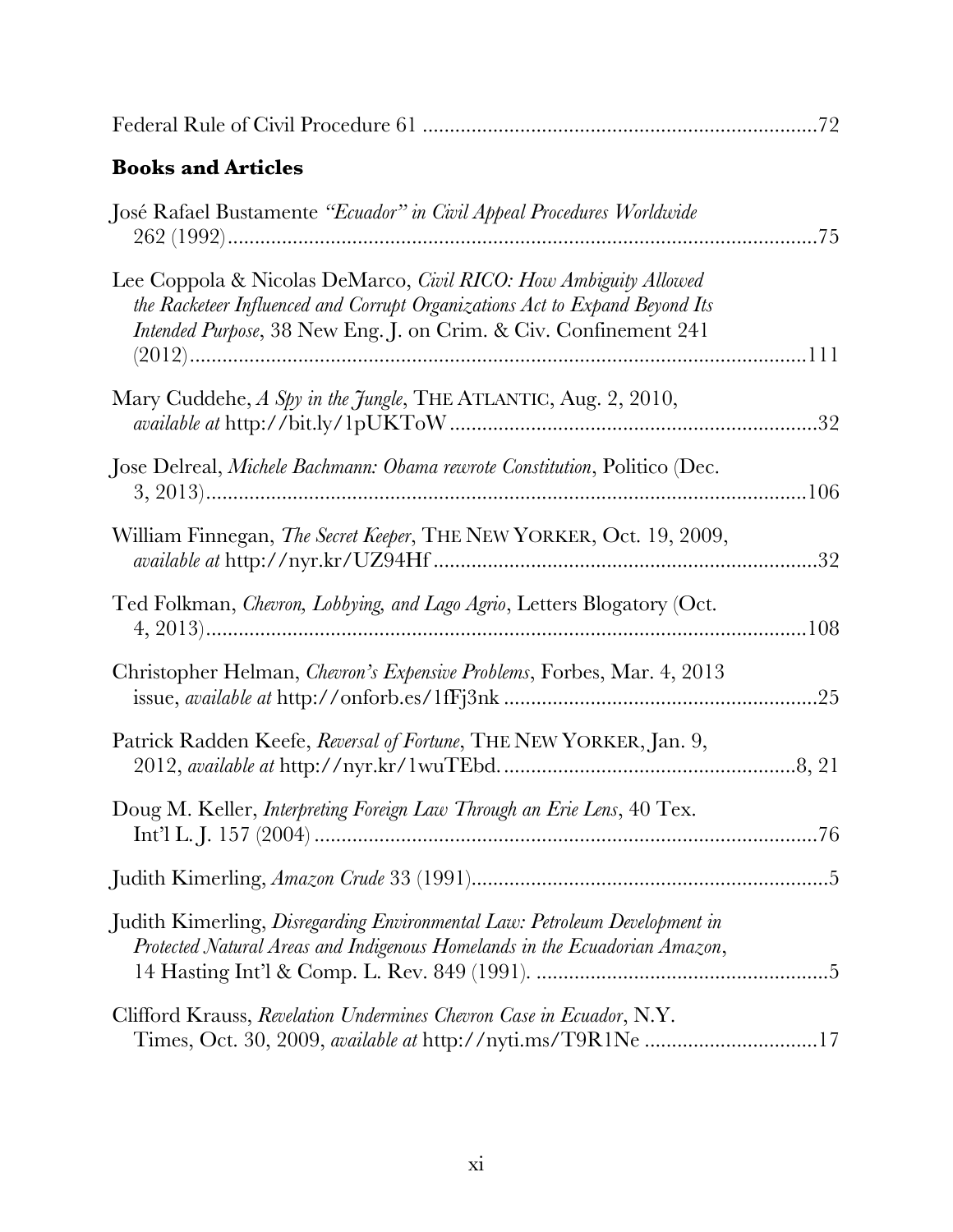| John H. Langbein, The German Advantage in Civil Procedure, 52 U. Chi. L.                                                                  |  |
|-------------------------------------------------------------------------------------------------------------------------------------------|--|
|                                                                                                                                           |  |
| John Henry Merryman & Rogelio Pérez-Perdomo, The Civil Law<br>Tradition: An Introduction to the Legal Systems of Western Europe and Latin |  |
| Ralph Nader, <i>The Rule of Law or the Rule of Men?</i> , The Huffington Post                                                             |  |
| Simon Romero & Clifford Krauss, Chevron Offers Evidence Of Bribery<br>Scheme In Ecuador Lawsuit, N.Y. Times, Sept. 1, 2009, available at  |  |
| Charles Wright & Arthur Miller, Federal Practice & Procedure (3d ed.                                                                      |  |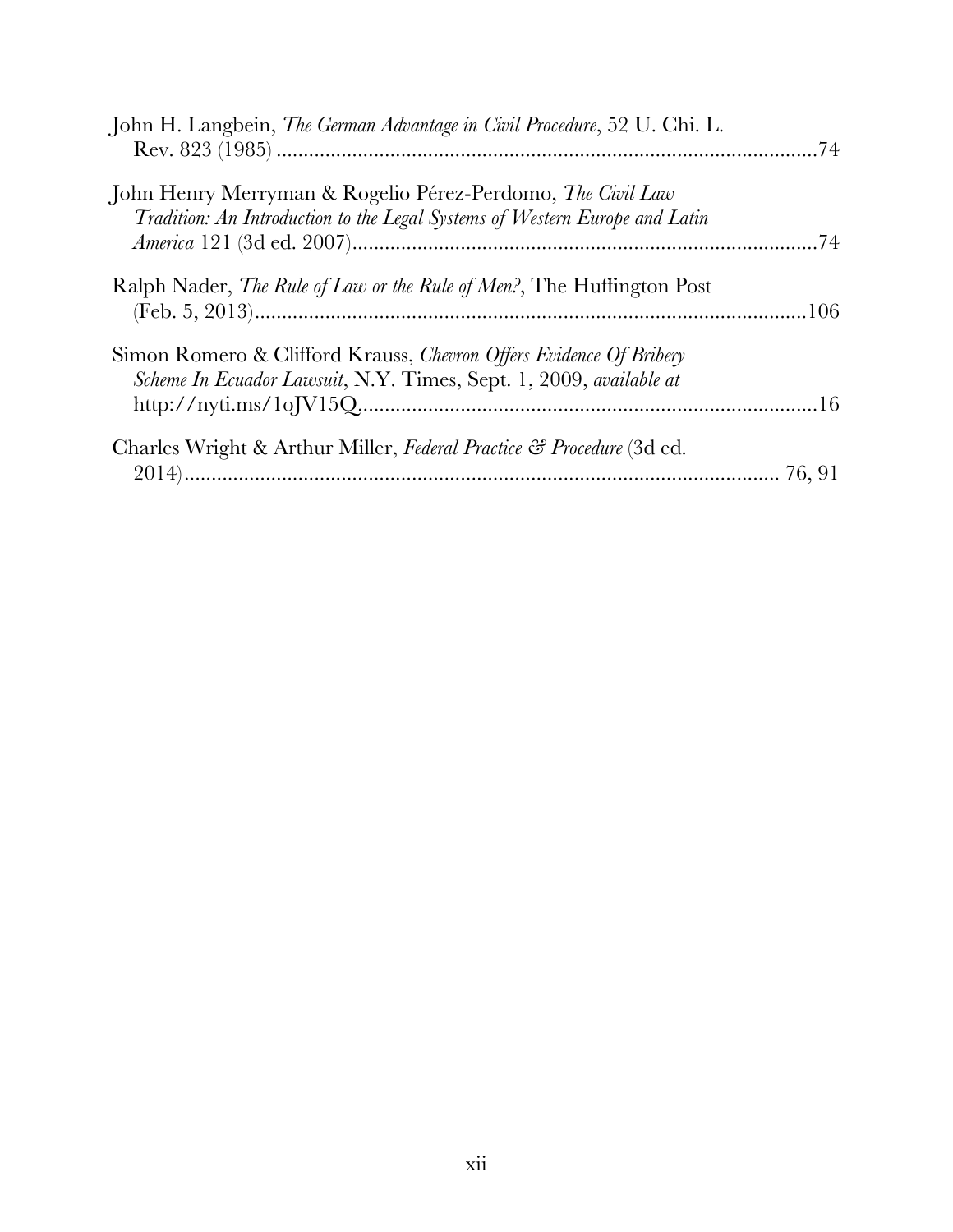### **INTRODUCTION**

<span id="page-13-0"></span>For the second time, the district court has granted Chevron an extraordinary injunction. It bars collection anywhere on the globe of an Ecuadorian court's judgment in favor of Ecuadorian citizens, based on Ecuadorian law, arising from pollution of the Ecuadorian rainforest. Last time, this Court warned the district court not to sit as a "transnational arbiter" and "dictate to the entire world which judgments are entitled to respect and which countries' courts are to be treated as international pariahs." *Chevron v. Naranjo*, 667 F.3d 232, 242 (2d Cir. 2012). This time, Chevron circumvented that warning by painting the rainforest communities' two-decade-long quest for justice as a RICO conspiracy.

Drawing on its bottomless war chest, Chevron has shifted the focus from its own wrongdoing in the Amazon to trumped-up allegations of corruption and misconduct against the Ecuadorian trial judge, advocates for the rainforest communities, and every branch of Ecuador's government. In pursuing this effort, Chevron has left no stone unturned, amassing staggering discovery—hundreds of hours of raw footage from a documentary filmmaker, two decades' worth of litigation files, and even the personal diary of the American lawyer, Steven Donziger, at whom Chevron takes principal aim. Chevron's strategy, in its own words: "demonize Donziger."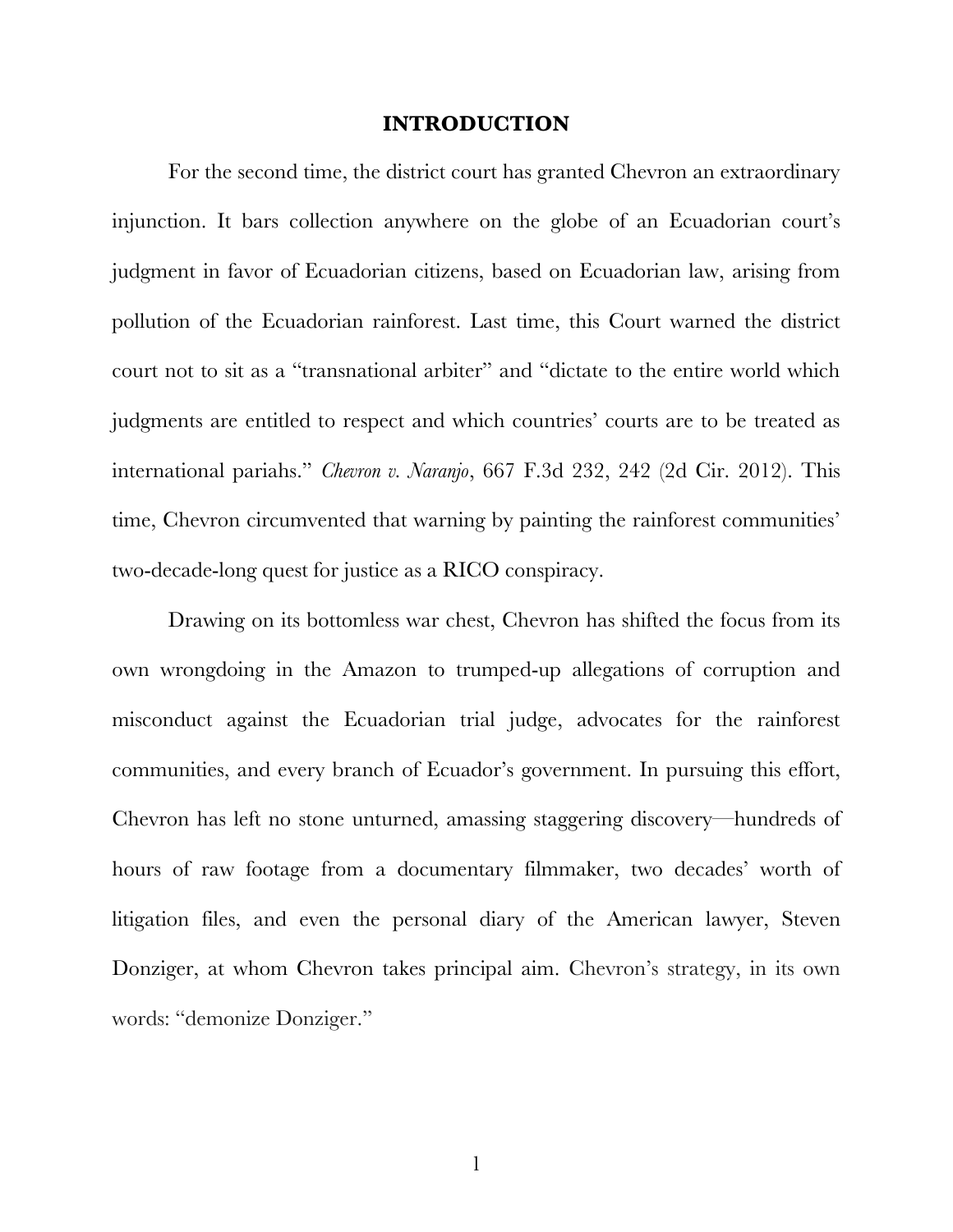The scale of Chevron's efforts to avoid compensating its victims is breathtaking. But nobody should lose sight of the one thing that Chevron has chosen *not* to litigate: the fact that Chevron dumped billions of gallons of toxic waste into a region roughly the size of Rhode Island. Instead, Chevron has sought to reduce this long-running controversy to allegations that an expert report was prepared improperly and that an Ecuadorian trial judge was influenced inappropriately. As to the first, Ecuador's Supreme Court found that Chevron could point to no law or procedure that had been violated. As to the second, Chevron's case rested on a paid witness who admitted to making false statements to sweeten his deal with Chevron—a deal that has netted him well over a million dollars in benefits. If anyone here is guilty of bribery, it isn't Steven Donziger.

But the bigger problem with Chevron's alleged trial-level improprieties is that they have nothing to do with the Ecuadorian judgment that Chevron is attacking. A three-judge appellate court in Ecuador, consistent with the nation's civil-law system, conducted a de novo review of the full record—the equivalent of a retrial—and produced a substitute judgment. Chevron is akin to a criminal defendant who has been given a retrial and has been convicted again but still complains of alleged irregularities in the first trial.

Aware of this fatal causation problem, the district court had a backup argument. Just as it did the last time, the court condemned the entire Ecuadorian

2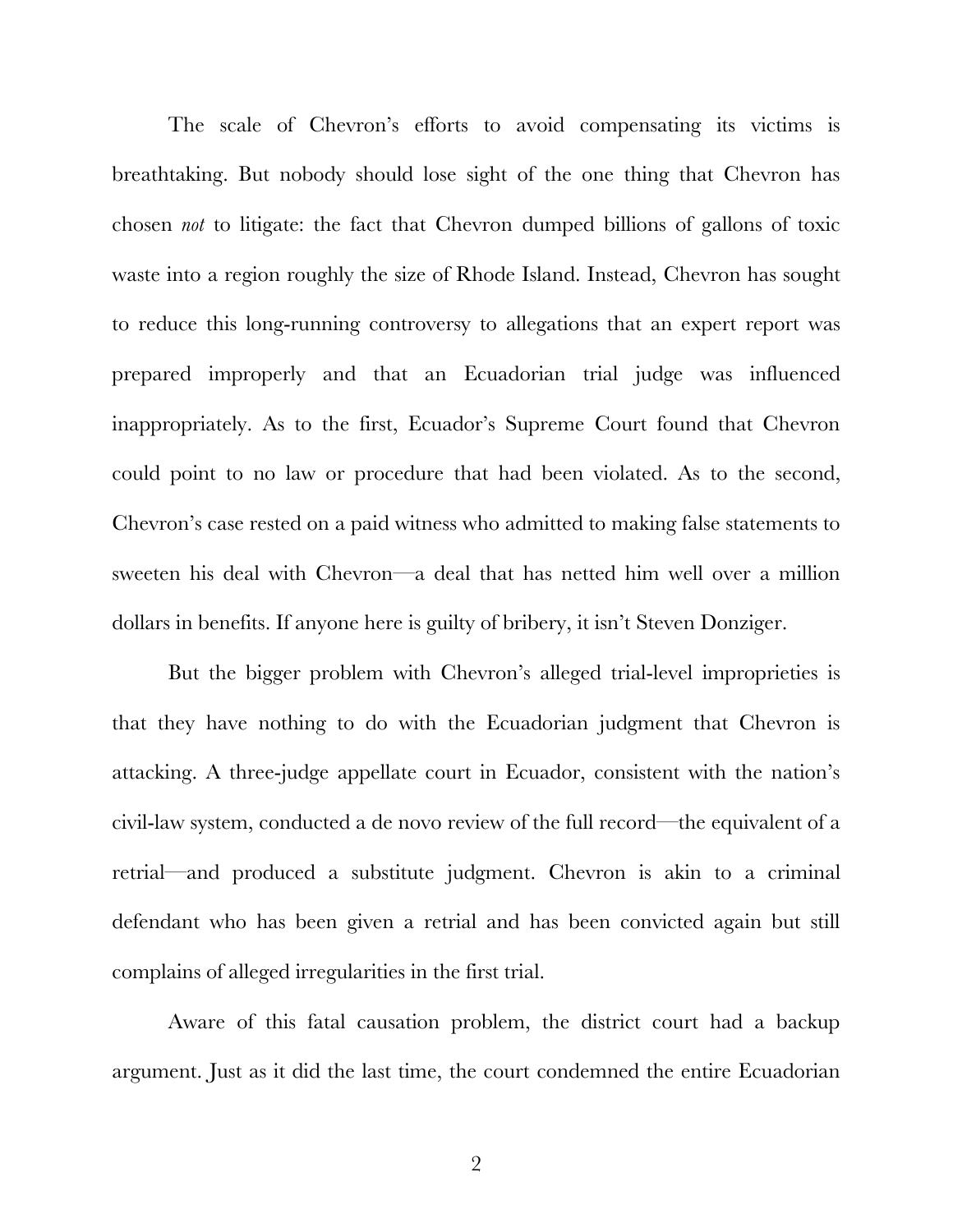judiciary, top to bottom, as incapable of producing decisions worthy of respect. And it did so based on the testimony of an avowed political opponent of Ecuador's current president. The district court's unseemly display of American judicial imperialism is bad enough, and has already caused diplomatic friction. But it is intolerable in light of the history of this litigation: The only reason the case was tried in Ecuador in the first place is that Chevron got what it asked for.

For nearly a decade, Chevron showered praise on Ecuador's judiciary, extolling its virtues to persuade this Court to move the case from New York to Ecuador. That effort succeeded, but only after Chevron promised to satisfy any Ecuadorian judgment subject only to the right to raise a defense in future enforcement proceedings. That promise has to mean something. Because it is "enforceable against Chevron in . . . any future proceedings between the parties," *Republic of Ecuador v. Chevron Corp*., 638 F.3d 384, 389 n.4 (2d Cir. 2011), it should preclude Chevron from once again changing the forum and stringing its victims along across decades, courtrooms, and continents.

### **JURISDICTIONAL STATEMENT**

<span id="page-15-0"></span>The district court asserted subject-matter jurisdiction under 28 U.S.C. §§ 1331 and 1332. The appellants in No. 18-826 timely appealed on April 1, 2014 from the district court's opinion and judgment of March 4, 2014. Fed. R. App. P. 4(a). As explained in the argument below, the district court lacked subject-matter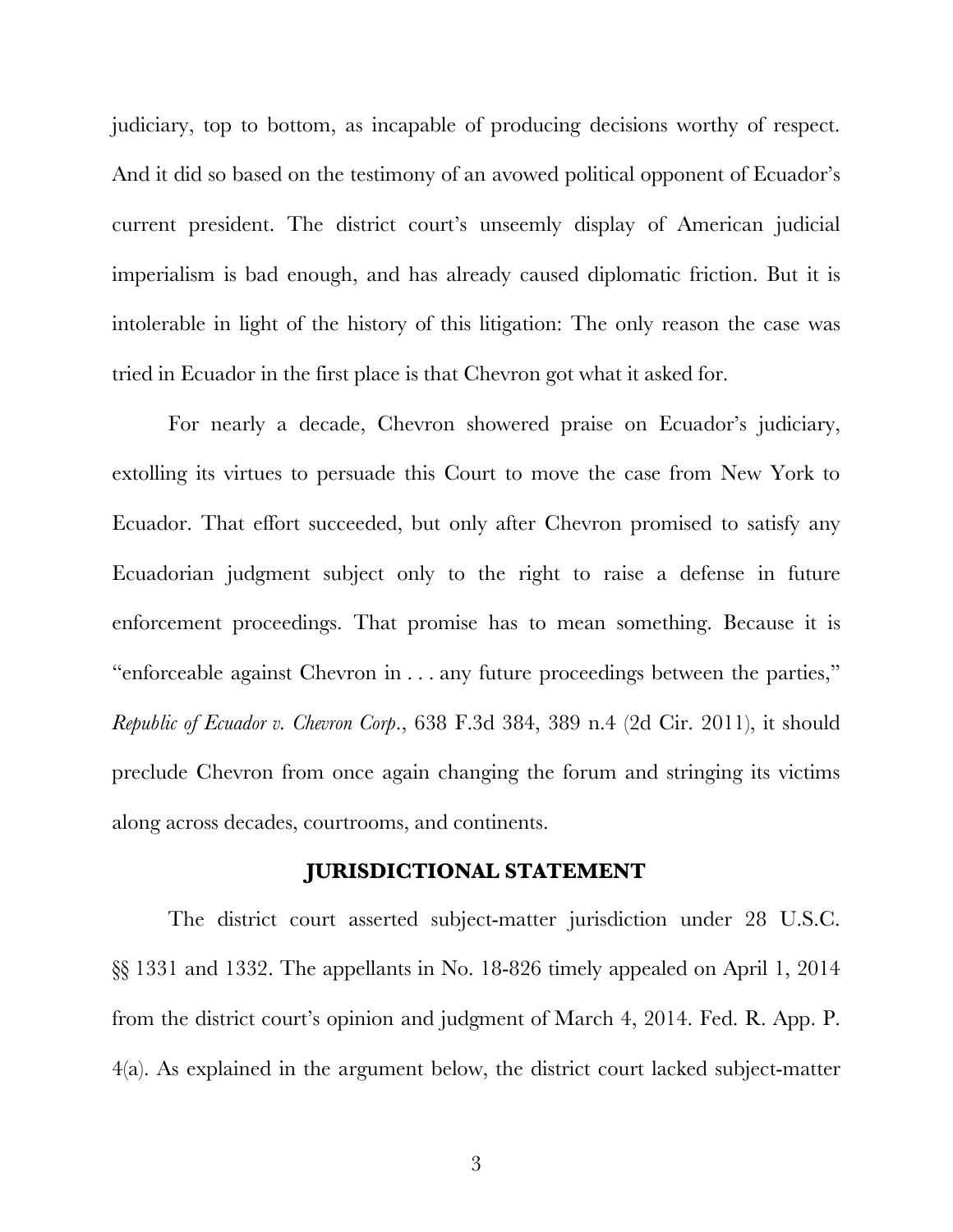jurisdiction because Chevron lacks Article III standing. This Court has jurisdiction under 28 U.S.C. § 1291.

### **STATEMENT OF THE ISSUES**

<span id="page-16-0"></span>1. In light of the Ecuadorian appellate court's substitute judgment and the lack of any concrete injury to Chevron that is likely to be redressed by the district court's judgment, does Chevron lack Article III standing?

2. In light of *Chevron v. Naranjo*, 667 F.3d 232 (2d Cir. 2012), and principles of international comity, is Chevron's preemptive collateral attack on the substitute Ecuadorian judgment permissible under the common law or RICO?

3. Is Chevron's wholesale attack on the Ecuadorian judiciary foreclosed by judicial estoppel and international-comity principles and contradicted by Chevron's own evidence?

4. Given RICO's injury and causation requirements and the absence of any authorization for equitable relief, should the district court have dismissed Chevron's RICO claims in their entirety?

4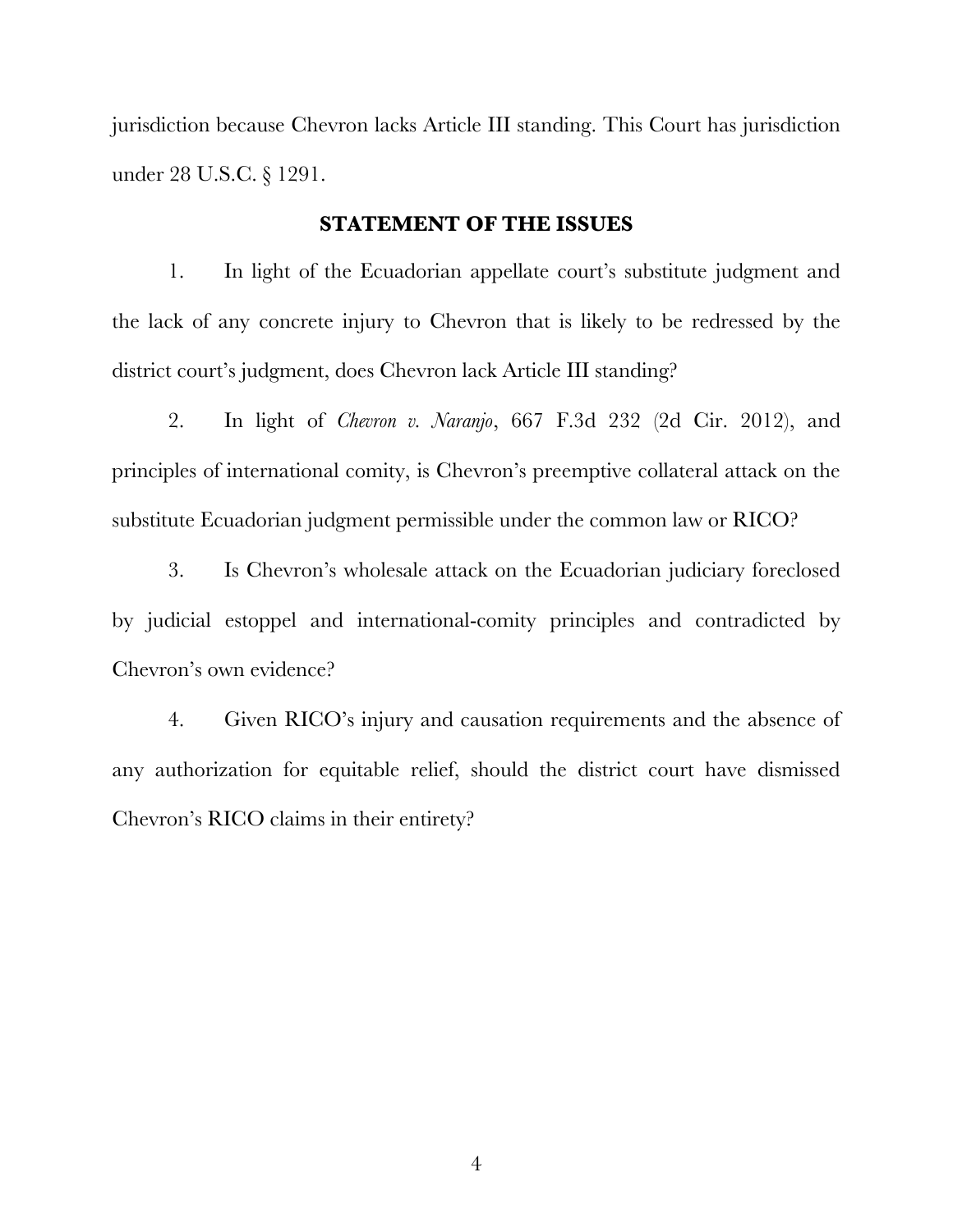### **STATEMENT**

# <span id="page-17-1"></span><span id="page-17-0"></span>**I. For two decades, Ecuadorian rainforest communities seek—and ultimately win—a judgment holding Chevron responsible for dumping billions of gallons of toxic waste into the Amazon**

### **A. Chevron pollutes the Ecuadorian Amazon (1970s & 1980s)**

<span id="page-17-2"></span>From 1972 to 1990, Chevron drilled for oil in an area of the Ecuadorian rainforest roughly the size of Rhode Island.1 The *Oriente* region, where this drilling took place, had been "known and revered for [its] high levels of biological diversity" and was "surely the richest biotic zone on Earth."<sup>2</sup> It also "has a rich heritage of indigenous cultures, and is home to eight groups of indigenous people" who have lived in the region "for thousands of years in harmony with their rain forest environment."<sup>3</sup>

Rather than take special care to protect this region, Chevron dug hundreds of unlined waste pits into the jungle floor and filled them with toxic drilling muds and other oil-field waste, including a host of well-known carcinogens—contrary to the prevailing industry practice of pumping waste back into well cavities deep

<sup>&</sup>lt;sup>1</sup> Although it was Texaco that owned and operated the oil fields in Ecuador, Texaco became a wholly owned subsidiary of Chevron in 2001, and between 2001 and 2005 the combined company was known as ChevronTexaco. *Republic of Ecuador v. Chevron Corp*., 638 F.3d 384, 387 n.1 (2d Cir. 2011). We refer to both companies as "Chevron" unless otherwise noted.

<sup>2</sup> Judith Kimerling, *Amazon Crude* 33 (1991).

<sup>3</sup> Judith Kimerling, *Disregarding Environmental Law: Petroleum Development in Protected Natural Areas and Indigenous Homelands in the Ecuadorian Amazon*, 14 Hasting Int'l & Comp. L. Rev. 849, 853 (1991).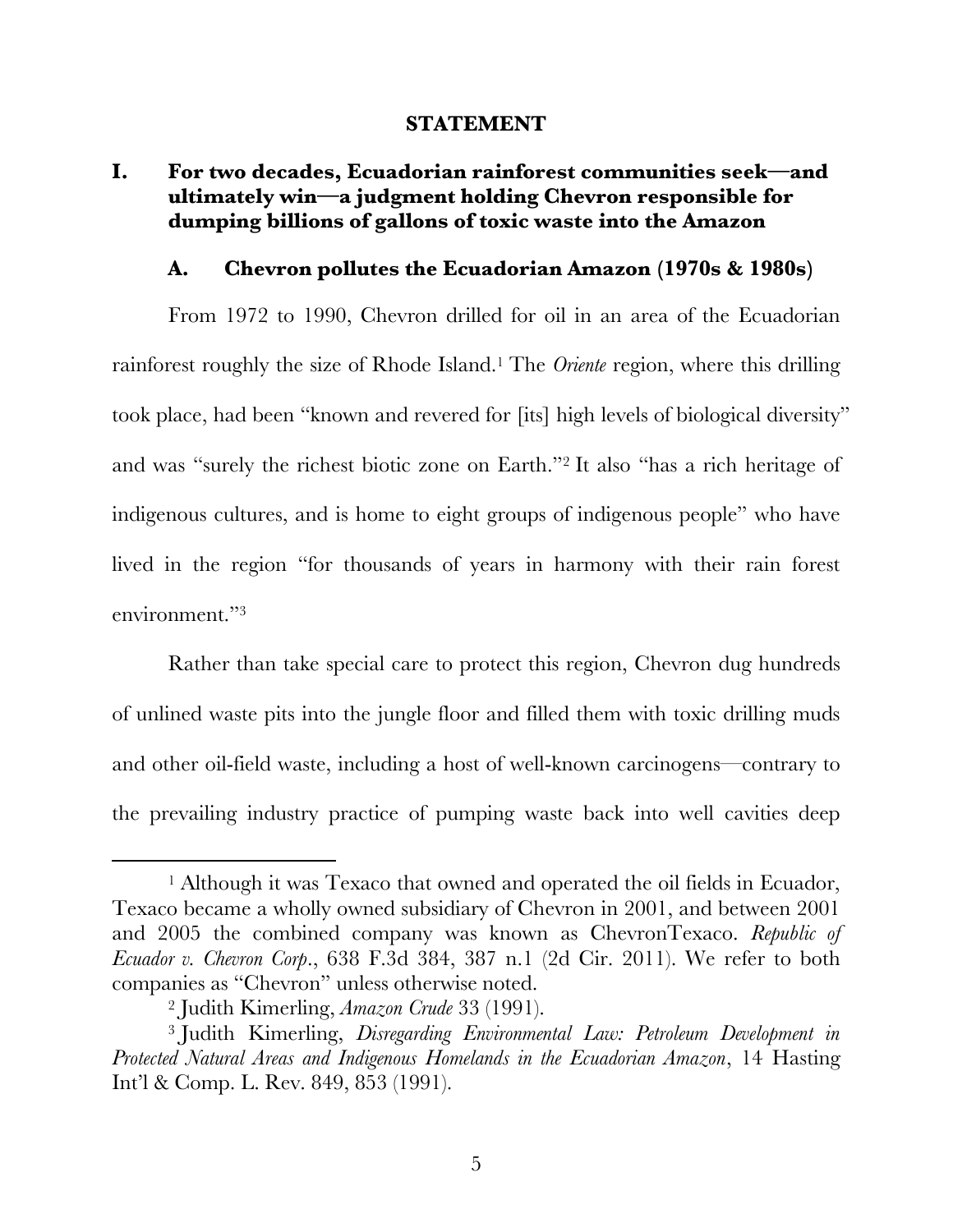underground, where the waste can't harm the environment. Because the pits were unlined, Chevron's toxic chemicals leached into the surrounding soils and groundwater. And Chevron built pipes into the sides of many of its pits so the toxic contents could easily flow into nearby streams relied on by the local population for drinking water. By design, Chevron's drilling activities discharged billions of gallons of toxic production water directly into the local waterways of the Amazon basin.

Chevron does not contest any of these facts. To the contrary, Chevron has admitted that it dumped three million gallons of production waters daily into Amazon waterways, totaling 15.834 billion gallons. A-3139.202. And Chevron's internal memoranda reveal that the company eschewed modern wastemanagement practices used in the United States in favor of cheaper, outdated, and dangerous methods—which Chevron's own investigators concluded "cannot be considered 'good practice.'" A-1910. An internal memo from 1980, for example, notes that Chevron had studied "the cost and necessity of eliminating possible contamination of the environment by the earthen pits used in the drilling, producing, and workover operations in the *Oriente* Region." A-2072. Even though the unlined pits fell below industry standards, the memo "recommended that the pits neither be fenced, lined, or filled"—solely because of "cost" (less than \$5 million). A-2072-73.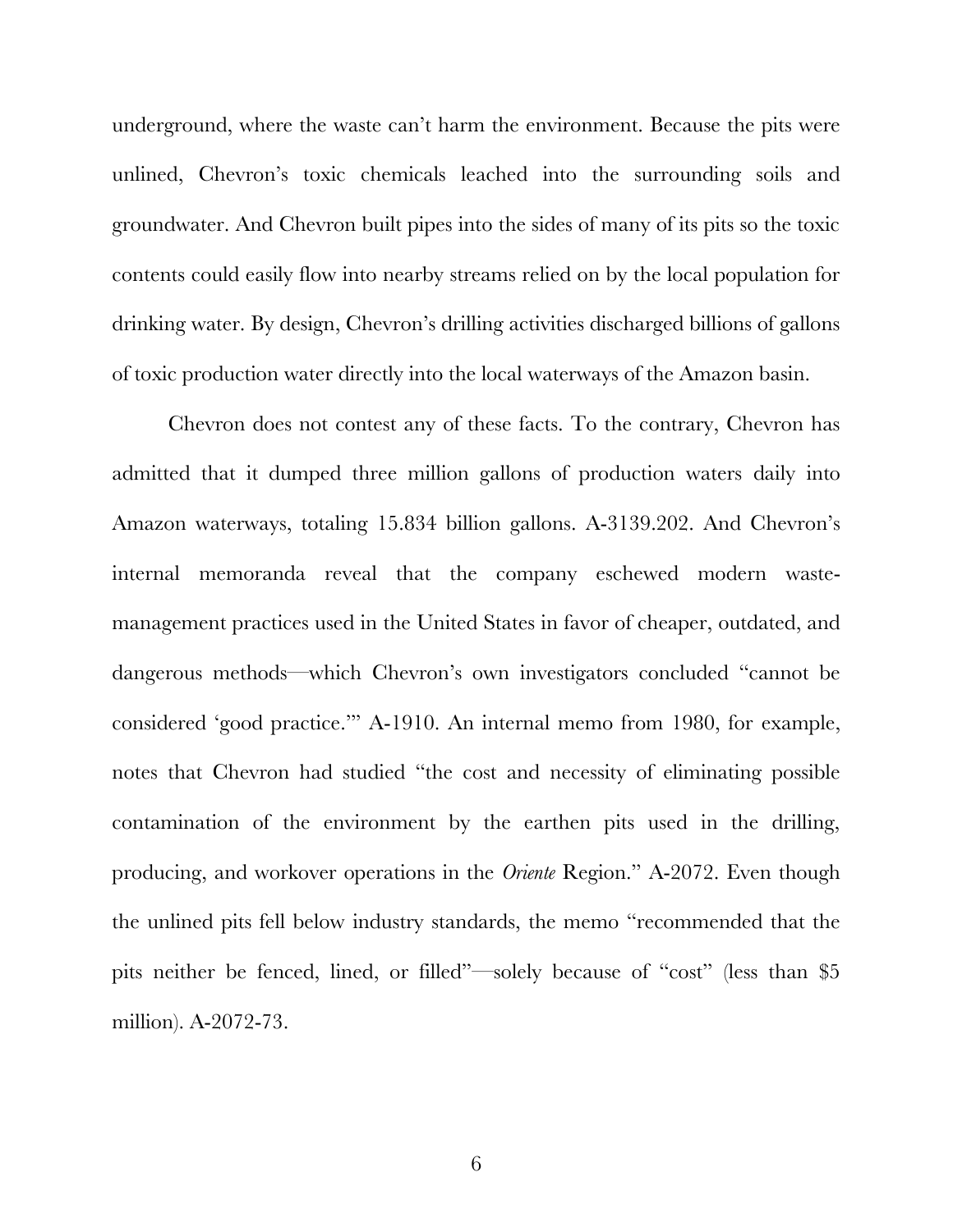Another memo, written by a Texaco executive in 1972, directed company employees to take steps to conceal misconduct by not reporting oil spills and other environmental incidents unless the media or government became independently aware of them: "Only major events … are to be reported. … A major event is further defined as one which attracts the attention of press and/or regulatory authorities." A-2071. The memo also ordered the destruction of records: "No reports are to be kept on a routine basis and all previous reports are to be removed … and destroyed." *Id.* These policies remained in effect throughout the relevant period.

Two decades later, as it was winding down operations in Ecuador in the early 1990s, Chevron commissioned a study that found "contamination of soil and water … at well sites, production stations and along roadways, flowlines and secondary pipelines." A-2306. It also found evidence of oil spills at 97% of the sites assessed—158 out of 163—and numerous violations of Ecuadorian law. A-3182-85. The firm that conducted the study recommended that Chevron conduct a comprehensive environmental investigation to determine the full scope of the company's liability. A-3187. Chevron never did so.

Instead, Chevron fled the country, leaving behind hundreds of open pits full of toxic sludge in the backyard of the Amazonian communities. A-2333. These communities, which depend on local waterways for virtually every facet of their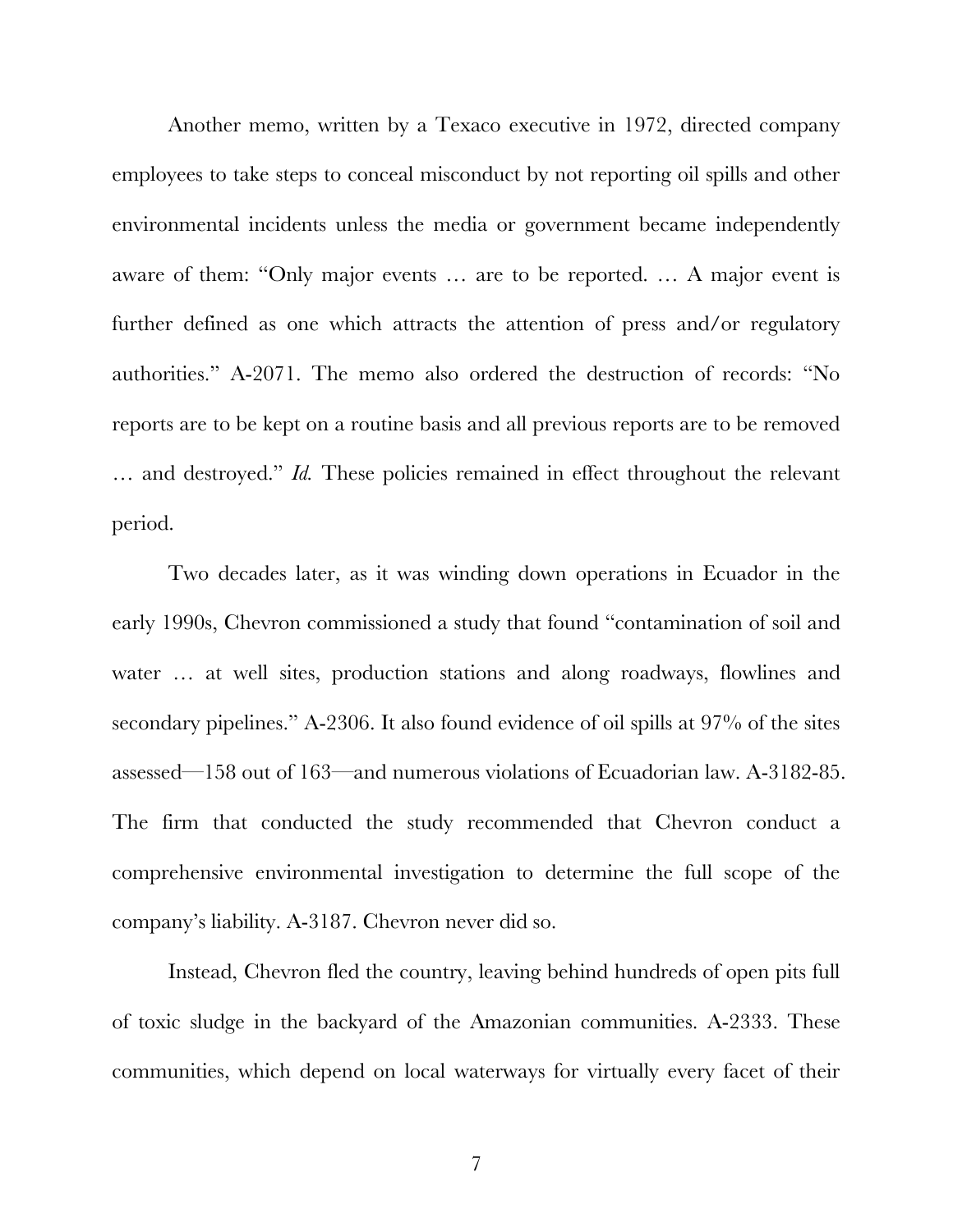lives, have been continuously exposed to toxic and hazardous chemicals not only through their drinking water, but also by cooking, bathing, and washing with contaminated water, by consuming contaminated fish and livestock, and in numerous other ways. *Id*. The harm done by this ongoing exposure can "be measured in cancer deaths, miscarriages, birth defects, dead livestock, sick fish, and the near-extinction of several tribes." Patrick Radden Keefe, *Reversal of Fortune*, THE NEW YORKER, Jan. 9, 2012, *available at* http://nyr.kr/1wuTEbd.

# <span id="page-20-0"></span>**B. Ecuadorians bring an environmental case against Chevron in New York, and Chevron convinces the court to dismiss the case by promising to satisfy any Ecuadorian judgment against it (1993-2002)**

In 1993—one year after Chevron shuttered its Ecuadorian operations—the victims of its pollution (indigenous people and farmers, known as the *afectados*) sued Chevron in the Southern District of New York, alleging that they and their families had various physical injuries and seeking relief to redress environmental contamination. *See Aguinda v. Texaco*, 945 F. Supp. 626 (S.D.N.Y. 1996).

For the next nine years, Chevron fought vigorously to have the case dismissed on *forum non conveniens* grounds, heaping praise on the Ecuadorian judiciary and swearing by its impartiality and independence.4 "Ecuador's courts,"

<sup>&</sup>lt;sup>4</sup> Chevron went so far as to "work<sup>[]</sup> with" the Ecuadorian ambassador to the United States to ghostwrite a letter to the State Department requesting that it support dismissal. A-410. The letter argued that litigating the case in New York (continued…)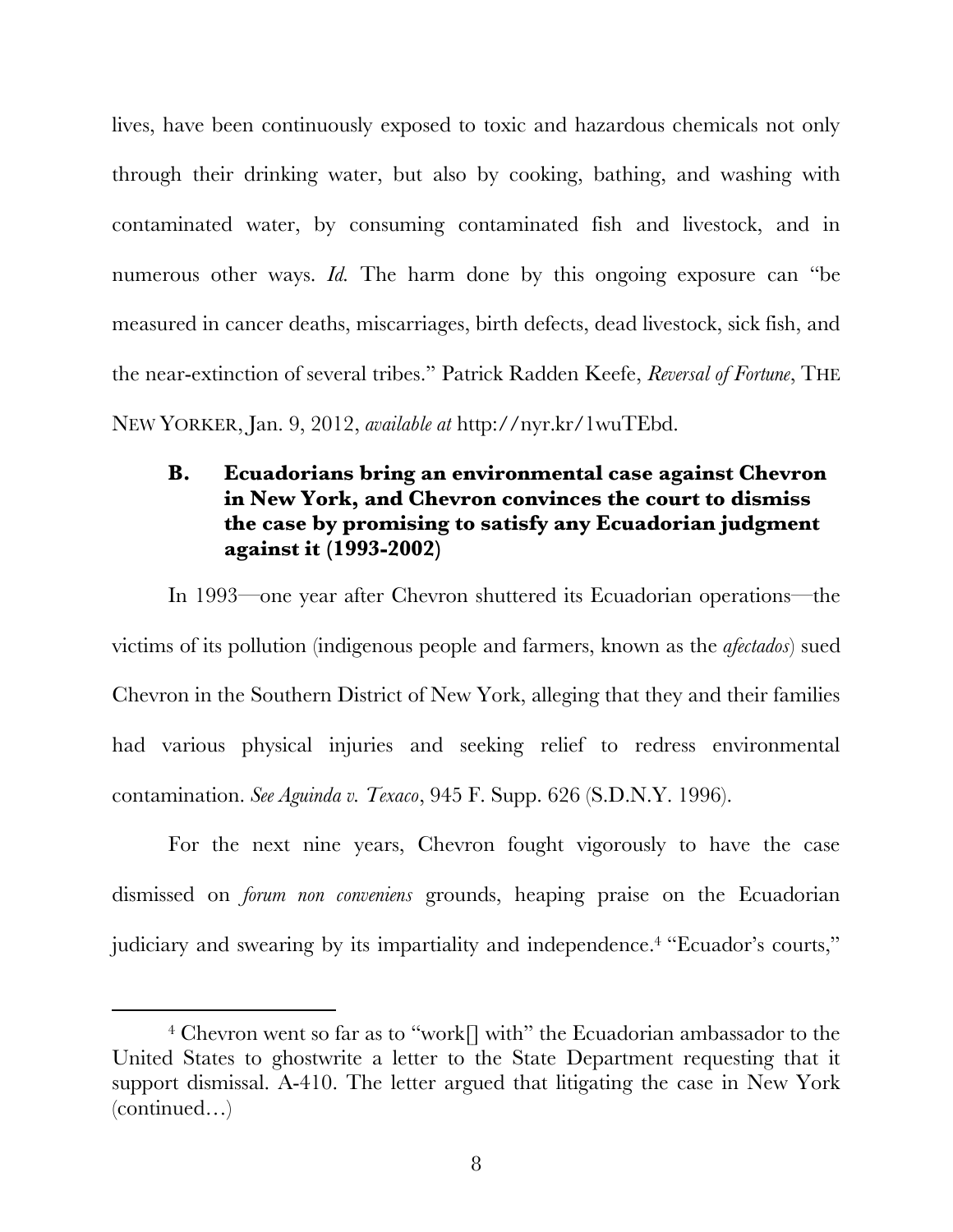Chevron maintained, "conduct and adjudicate cases filed by or against multinationals and oil companies in a fair and impartial manner"; a "history of corruption-free litigation" would "assure a fair adjudication if plaintiffs refile their claims in Ecuador." *Aguinda,* RJN Ex. A at 3 (S.D.N.Y. Apr. 24, 2000). In 1996, the district court (Rakoff, *J.*) granted Chevron's motion to dismiss. *Id.* But this Court reversed, holding that the case may not be dismissed on *forum non conveniens* grounds unless Chevron submitted itself to jurisdiction in Ecuador. *Jota v. Texaco, Inc.*, 157 F.3d 153, 155, 159-60 (2d Cir. 1998).

On remand, Chevron "provided the missing commitment" to submit to the Ecuadorian courts and "renewed its motion to dismiss." *Aguinda v. Texaco, Inc.*, 142 F. Supp. 2d 534, 538 (S.D.N.Y. 2001). It "unambiguously agreed in writing to being sued on [the plaintiffs'] claims (or their Ecuadorian equivalent) in Ecuador, to accept service of process in Ecuador, and to waive for 60 days after … dismissal any statute of limitations-based defenses that may have matured since the filing of the [case]." *Id.* at 539. Chevron "also offered to satisfy any judgments in Plaintiffs' favor, reserving its right to contest their validity only in the limited circumstances

 $\overline{a}$ 

<sup>&</sup>quot;would do violence to the international procedural system" because U.S. courts "lack the authority and knowledge needed to consider and judge matters concerning foreign laws and their application," which should "belong[] exclusively to Ecuadorian courts." A-347-48; A-411; A-417. The letter also explained that it "would be highly offensive" and "false" if a U.S. court were to hold that litigants "cannot expect a fair hearing in Ecuadorian courts." A-418.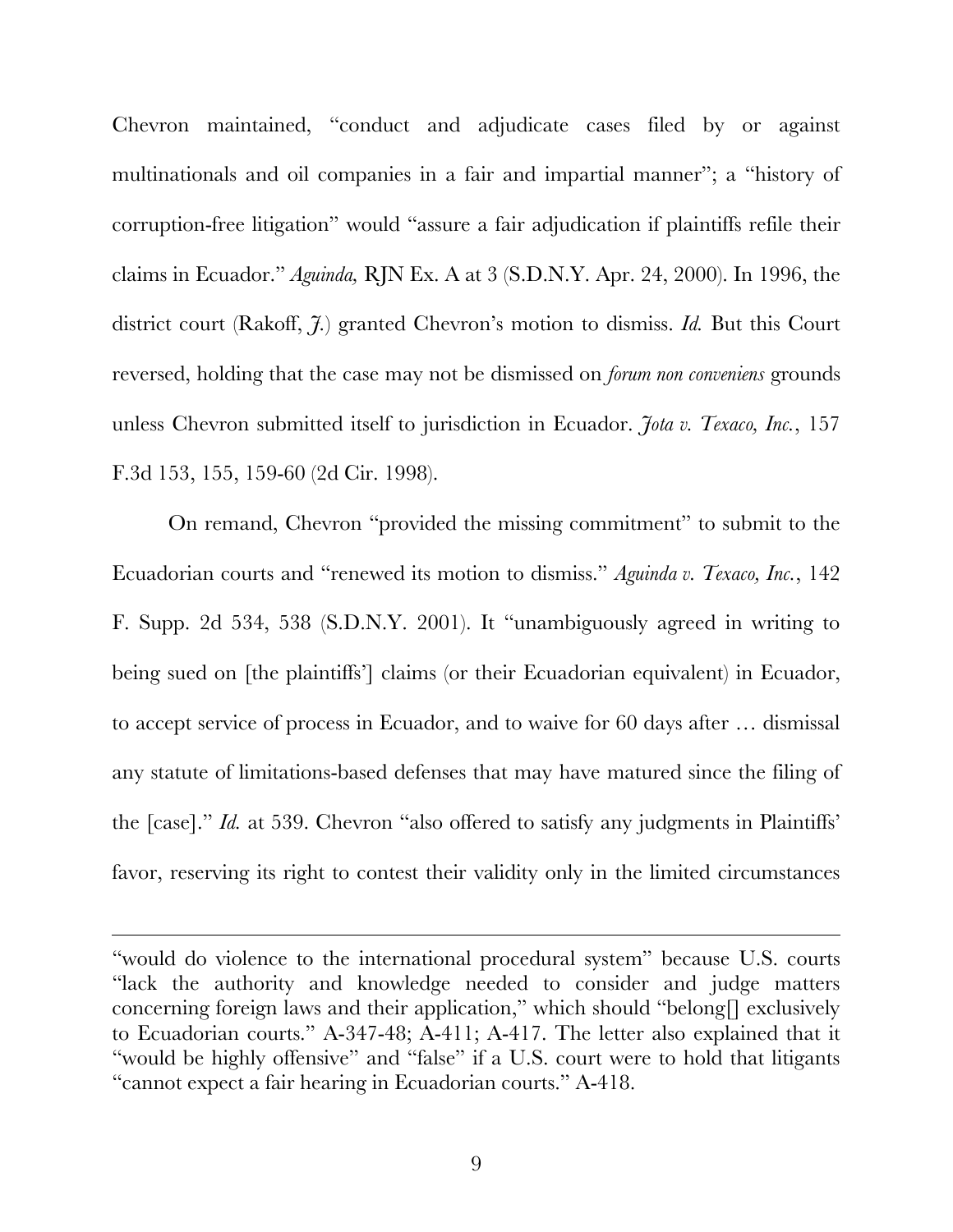permitted by New York's Recognition of Foreign Country Money Judgments Act," N.Y. C.P.L.R. §§ 5301-09 (or Recognition Act). *Republic of Ecuador*, 638 F.3d at 389.

Relying on these promises, the district court again dismissed the case*.* It held that the case has "everything to do with Ecuador and nothing to do with the United States," that Ecuador's judiciary provides the "modicum of independence and impartiality necessary to an adequate alternative forum," and that "the courts of Ecuador are in the best position to find and apply their own law." *Aguinda*, 142 F. Supp. 2d at 537, 545-46, 552.

This Court affirmed. It rejected the plaintiffs' criticism of Ecuador's judiciary as "subject to corrupt influences" and "incapable of acting impartially," and "found Ecuador to be an adequate forum for hosting tort suits" because its courts are "sufficiently independent and impartial to provide due process." *Aguinda v. Texaco, Inc.*, 303 F.3d 470, 475, 477-78 (2d Cir. 2002). In granting Chevron its requested relief and relying on its promises, this Court adopted those promises, which then became "enforceable against Chevron in ... any future proceedings between the parties." *Republic of Ecuador*, 638 F.3d at 389 n.4. As a result, the Recognition Act is "the sole reserved route for Chevron to challenge any final judgment resulting from the Lago Agrio litigation." *Id.* at 399.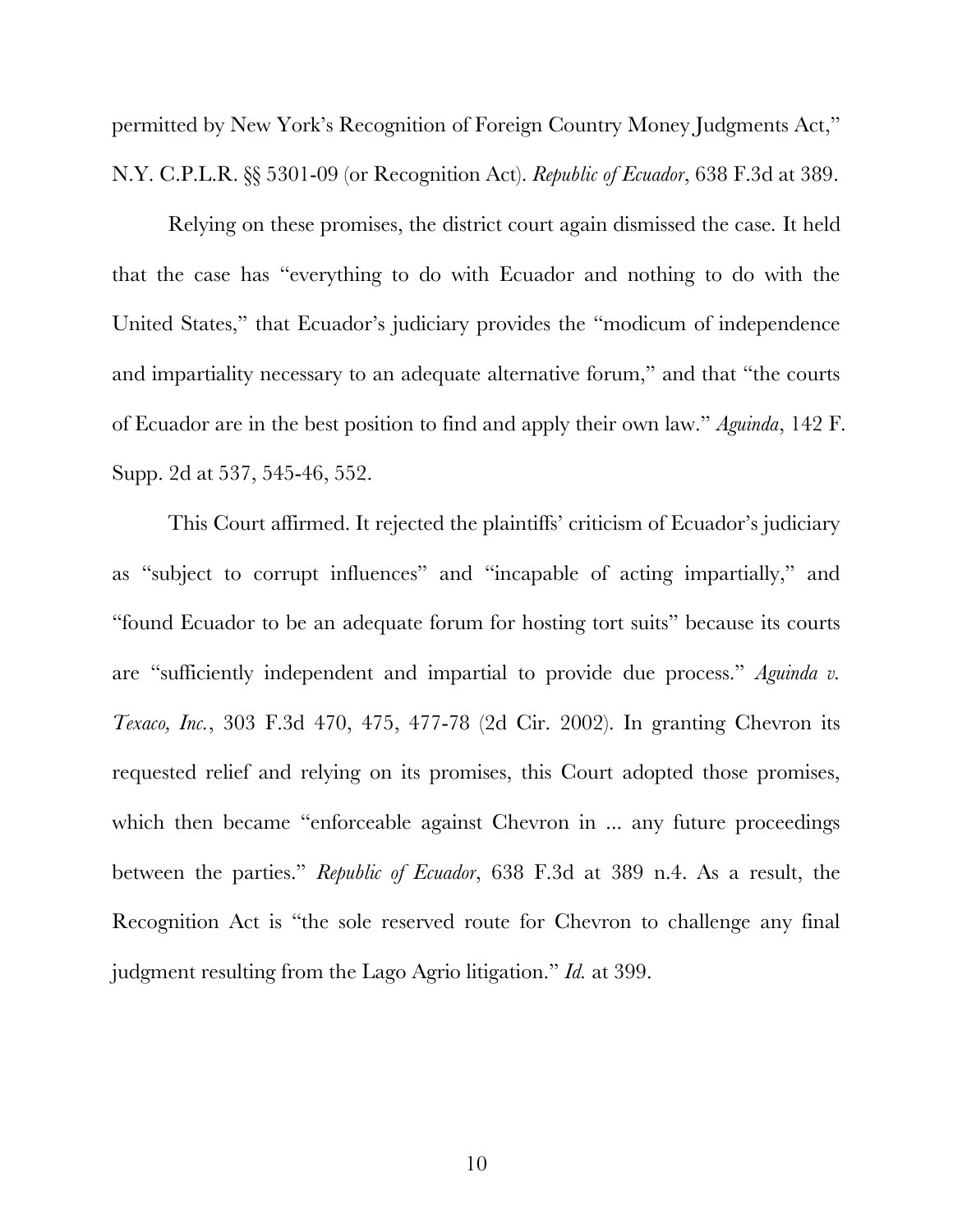## <span id="page-23-0"></span>**C. Disregarding its promises to this Court, Chevron repeatedly tries to thwart the Ecuadorian case (2003-2010)**

The *Aguinda* plaintiffs then did exactly what Chevron had said it wanted them to do. In 2003, they refiled their claims against Chevron in the *Corte Provincial de Justicia de Sucumbíos*—a small courthouse in Lago Agrio, Ecuador, a town that once served as a hub of Chevron's Ecuadorian operations. *See id.* at 390 n.5. But Chevron—now outside the reach of this Court—immediately broke its promise and contested jurisdiction in Ecuador. And early on, Chevron lawyer Ricardo Reis Veiga tried to torpedo the litigation by persuading the country's Attorney General to call the trial judge and urge him to throw out the lawsuit. *See, e.g.*, A-422-23. When a reporter later asked what forum Chevron preferred, a company spokesperson answered: "We didn't want to get sued, period. We don't want to be in any court, much less a court with respect to this kind of claim, which we consider to be frivolous." ECF No. 47-21.

As it would turn out, this was only the beginning. Time and again, as the Ecuadorian case moved forward, Chevron sought to delay or corrupt the proceedings by manipulating testing sites, clogging the courts with repetitive filings, and forcing the recusal of judges who were either unable to keep up with Chevron's document-dump strategy or were falsely accused of bribery by someone on Chevron's payroll.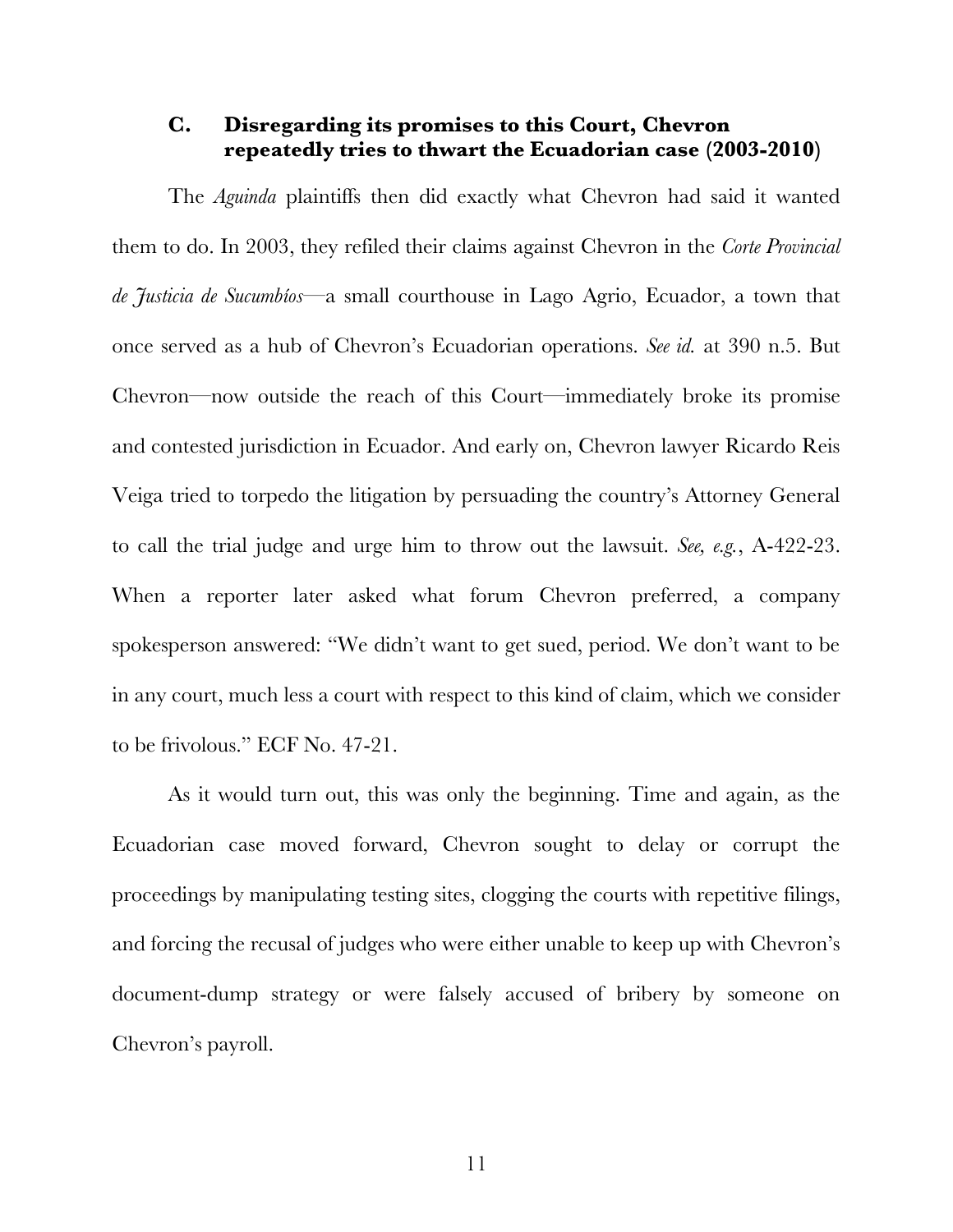**1. The judicial site inspections.** At the heart of the Ecuadorian environmental case against Chevron was a series of dozens of "judicial site inspections"—where, under the supervision of the judge, the parties' experts collected soil and water samples at the well sites and operating stations, while attorneys for both sides made public arguments and submitted evidence. SPA-64; A-1039. During these inspections, the parties hand-submitted an enormous number of documents to the court. This process was not always orderly, and although these documents were supposed to be logged into the official record, the court's small administrative support staff often struggled to keep up and frequently made mistakes. On one occasion, for example, Chevron filed dozens of motions on a single day—four of which were not logged into the official record. The staff bunched the documents they received into small stacks (or *cuerpos*) that were "sewed with a thick thread" or "fixed with elastic bands to avoid scattering around" and then manually maintained over an eight-year period. ECF No. 1413-10. By the end, the record exceeded 200,000 pages.

**2.** *Testing-site manipulation.* Chevron went to great lengths to sabotage the site inspections. It conducted secret pre-inspection testing of various sites to predetermine "safe" sampling locations within the contemplated inspection sites, hoping to conceal the true extent of the contamination. A-1874.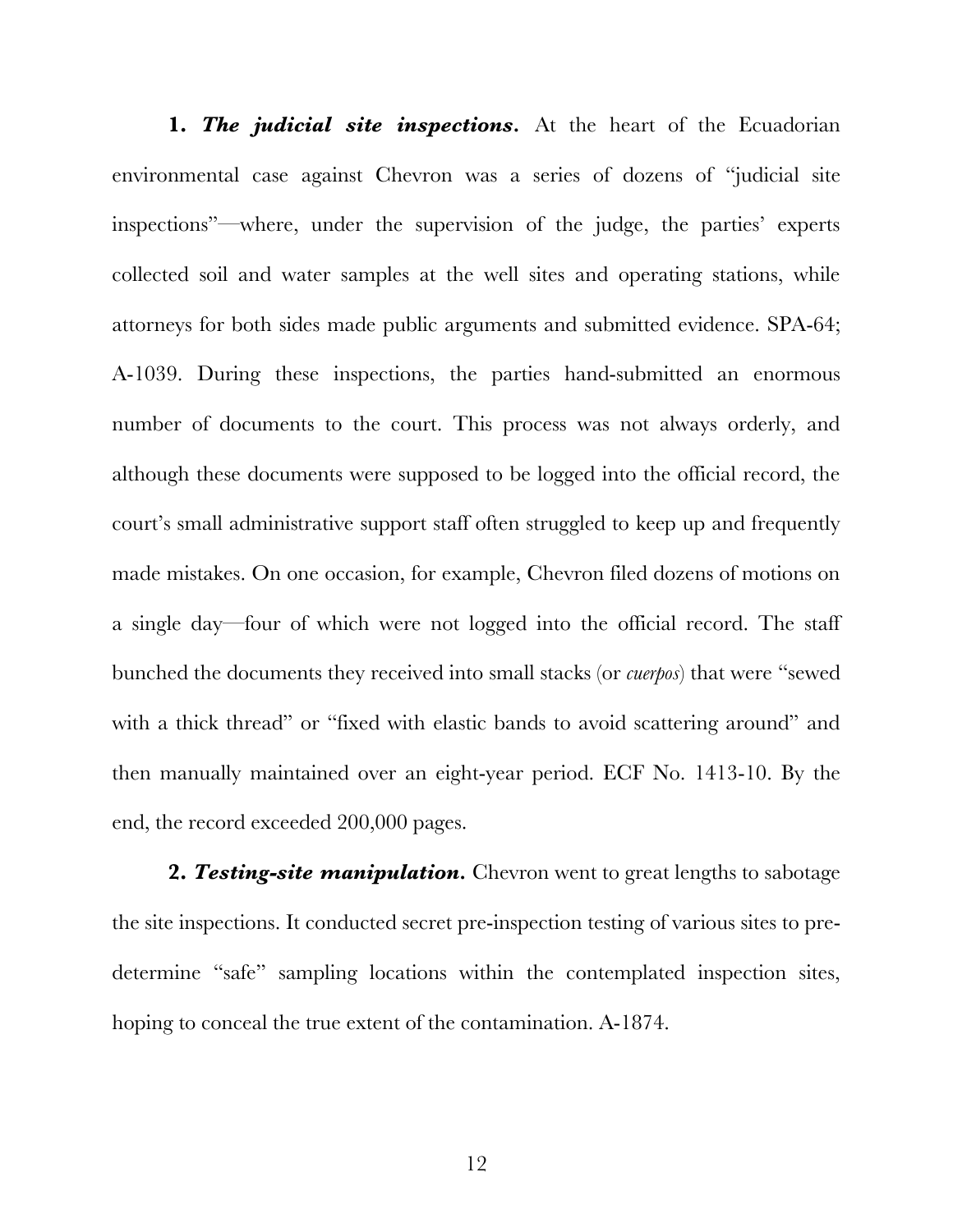Chevron's experts once secretly conducted pre-inspection sampling at a critical site called Guanta Station. A-3209-10. What they found worried them: Their sampling revealed unusually high levels of contamination, including high levels of arsenic, chromium, and polycyclic aromatic hydrocarbons (or PAHs, many of which are well-known carcinogens). *Id.* This was particularly worrisome to Chevron because the Guanta site was one of the last fields discovered and developed. If it was contaminated because of substandard practices, then all sites were likely contaminated. *See* A-3210.

So Chevron requested that the Ecuadorian court cancel the Guanta inspection. But it didn't stop there: The day before the inspection was set to take place, Chevron's lawyers rushed to the court armed with what the company claimed was a military intelligence report calling for the suspension of the inspection to avert a threatened riot. A-1091-93; A-1918; A-2080. That report, it later became clear, was fake. An investigation by an Ecuadorian intelligence agency confirmed that the report had been improperly obtained at the request of Chevron's security officer—unsupported by actual intelligence. A-1920. The agency further explained that it had never received or reported any threat in connection with the scheduled inspection. *Id.* Nevertheless, Chevron's ploy worked: Unaware that the report was bogus, the Court granted Chevron's last-minute request and suspended the inspection, causing substantial delay.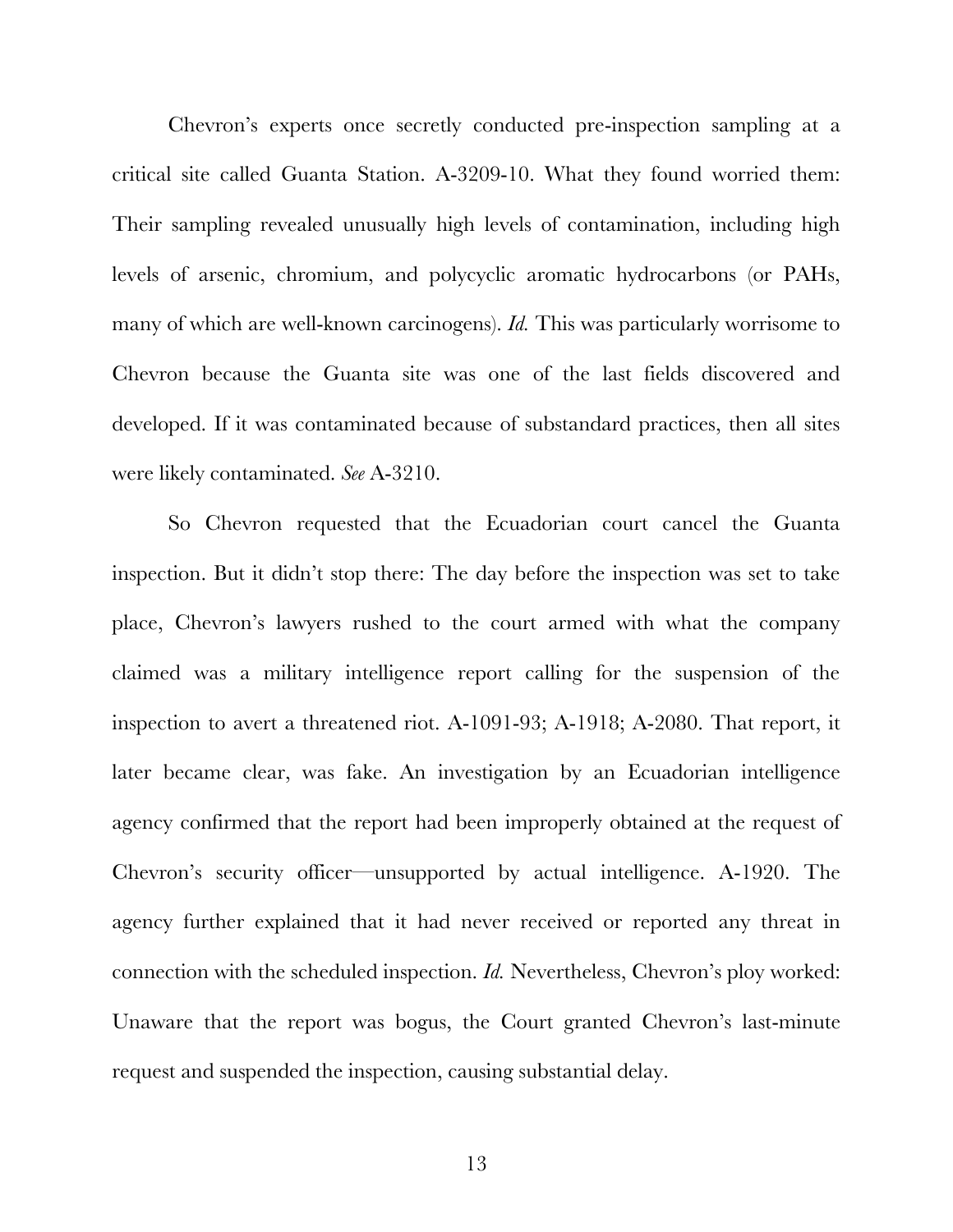**3.** *Chevron's document-dump strategy.* Chevron's gamesmanship extended beyond the systematic disruption and delay of the discovery process. It was also designed to create the appearance of supposedly unfair treatment and due-process violations. One example is Chevron's vexatious document-dump strategy, which aimed to take advantage of a unique feature of Ecuadorian law the statutory requirement that a judge must act on any motion within three days. Any judge who fails to do so may be recused from the case, while any who takes more than nine days must withdraw.5

Chevron abused this obscure procedural rule by repeatedly filing multiple motions to delay the proceedings and force successive judges who presided over the case to withdraw. To give just two examples: On August 5, 2010, minutes before the court closed, Chevron filed 17 motions in rapid-fire succession, the majority of which challenged the same ruling. A-1934-2013. And on October 14, 2010, Chevron filed 39 motions within a 50-minute window, each one separately addressing different aspects of a court order issued three days earlier. A-2014. Notably, only 35 of these motions made it into the official court record—an

 <sup>5</sup> *Código de Procedimiento Civil*, art. 288 (requiring that "court orders [be issued] within three days"); *id.* art. 856 (providing for recusal of judge if "[h]e does not hear the case within three times the time period provided for by law").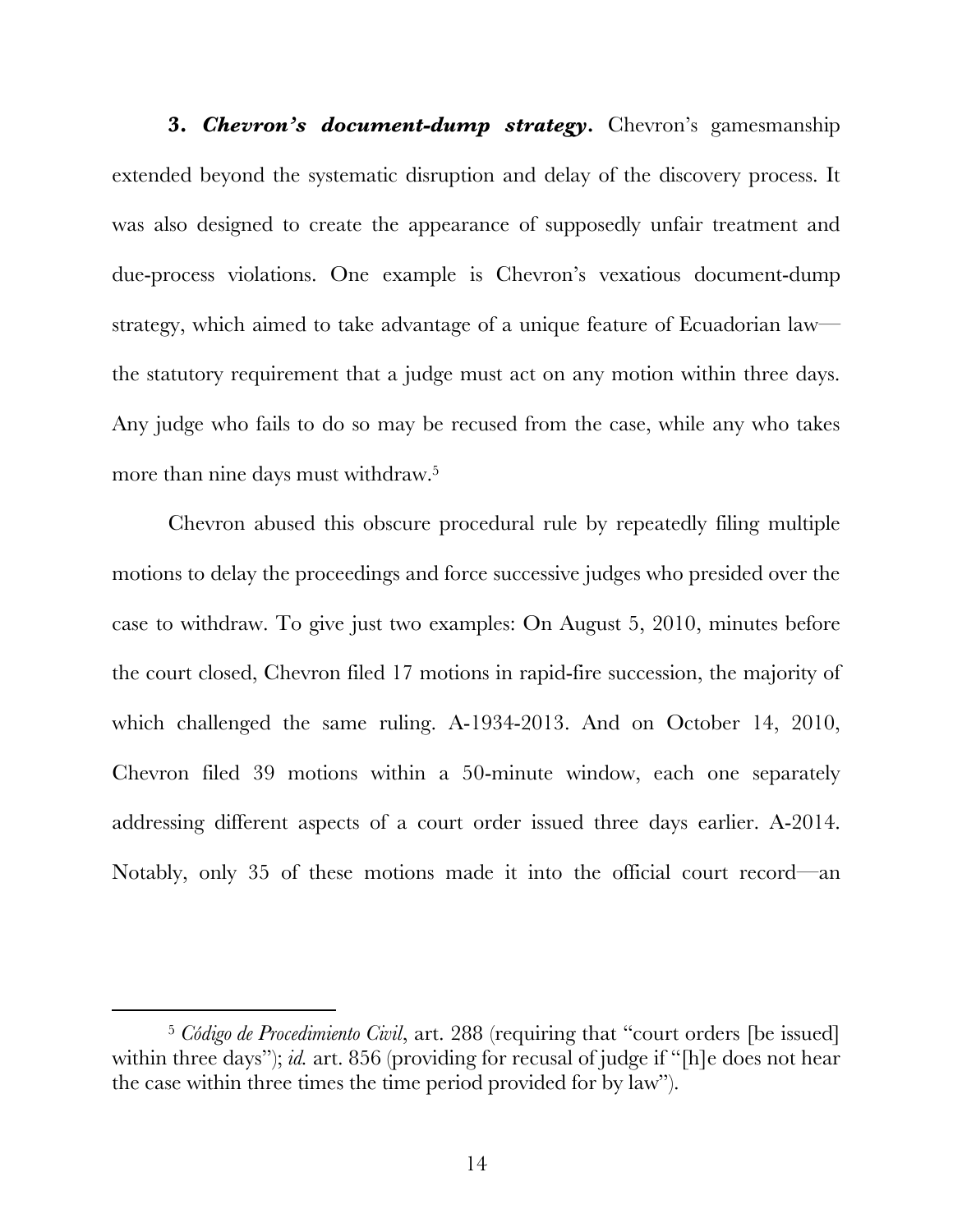illustration of the difficulty the court's tiny administrative staff had in formally processing all the paper thrust upon it.6

Chevron's filings were also regularly accompanied by the submission of thousands of documents. Any court would have difficulty handling this deluge, and the Ecuadorian court was no exception. It found that Chevron's tactic was improper and that most of its massive submissions were irrelevant or time-barred. Yet the tactic has persisted throughout this sprawling litigation: As the three-judge *Corte Provincial* would later note in criticizing Chevron's "abusive," "overtly aggressive[,] and hostile" approach, the many "thousands [of] documents submitted by Chevron Corporation bloated the case … so much that at this stage alone there were almost two hundred record binders (about twenty thousand pages), not counting the more than two hundred thousand papers in the first instance case." A-454; A-467.

**4.** *Chevron's first concocted "bribery" allegation.* In an effort to cause the presiding judge's removal from the case—this time on the eve of an anticipated judgment—a long-time Chevron contractor named Diego Borja and a convicted felon named Wayne Hansen sought to entrap the judge (Judge Núñez) in

 <sup>6</sup> As the Republic of Ecuador recently explained, "*Cuerpo* 1989 ends with Chevron's Motion filed at 5:44 PM—the 35th of 39 Chevron filed that evening. *Cuerpo* 1990 starts with the Court's Order addressing those 39 motions." A-2168 at n.35.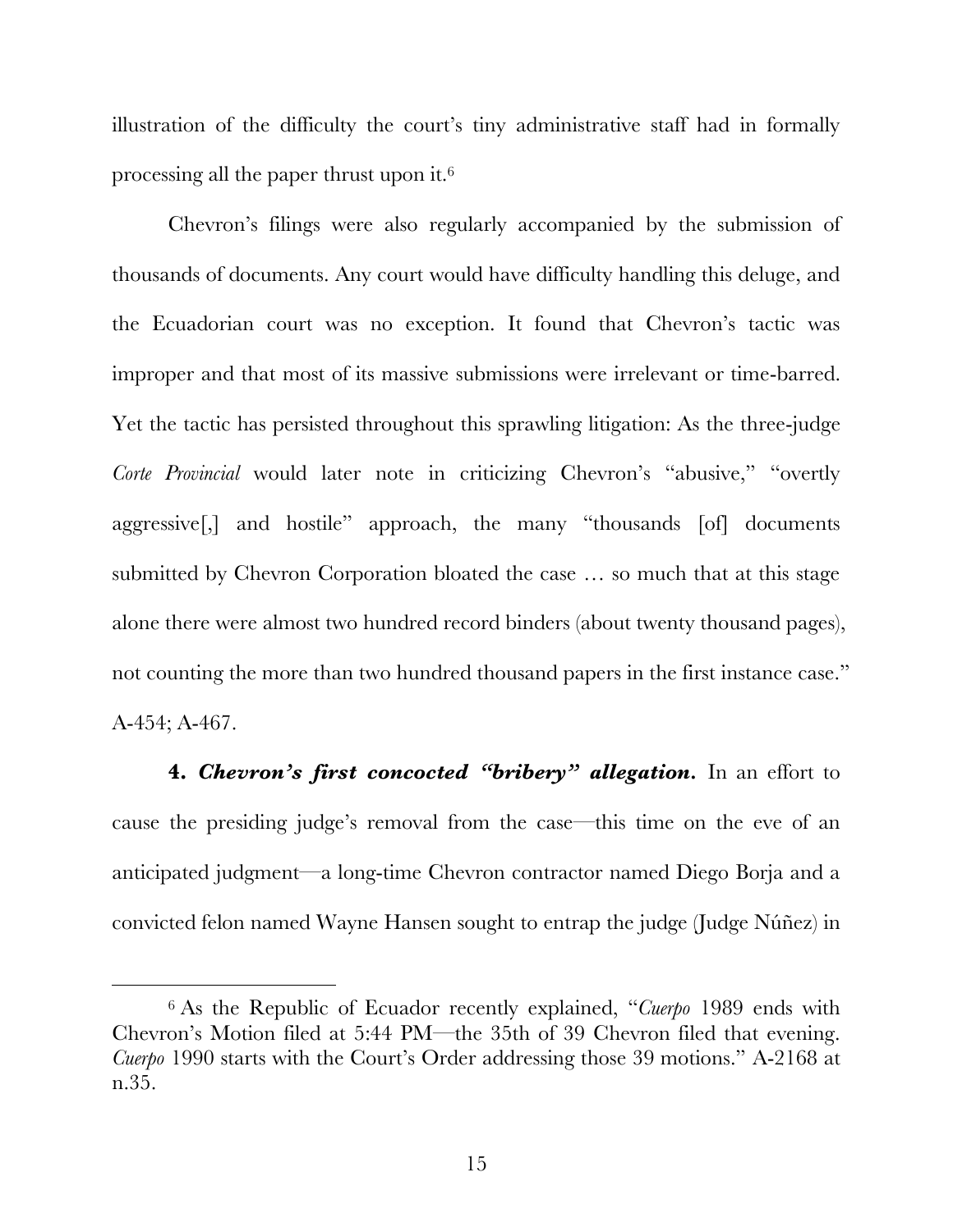an elaborate "bribery" scheme in which he was secretly videotaped. Based on the recording, Chevron launched a public-relations campaign accusing Judge Núñez of bribery. It triumphantly declared in August 2009 that it had obtained recordings "reveal[ing] a \$3 million bribery scheme implicating" the judge presiding over the case. Chevron Press Release, *Videos Reveal Serious Judicial Misconduct and Political Influence in Ecuador Lawsuit* (Aug. 31, 2009), *available at* http://bit.ly/1l4kx26. Chevron said that the two men who recorded the scheme—Borja and an "American businessman," according to Chevron—were environmentalremediation contractors "pursuing business opportunities in Ecuador" who had happened upon "serious judicial misconduct." *Id.* Chevron claimed that the videos showed that the two men were able to coax the judge into revealing that he would rule in favor of the Ecuadorian plaintiffs. *Id.*; *see also* Simon Romero & Clifford Krauss, *Chevron Offers Evidence Of Bribery Scheme In Ecuador Lawsuit*, N.Y. Times, Sept. 1, 2009, *available at* http://nyti.ms/1oJV15Q.

None of that was true. To begin with, neither Borja nor Hansen was an environmental remediation contractor. ECF No. 175-10. Borja was still under contract with Chevron at the time, charged with handling litigation-related laboratory samples and moving Chevron laboratory equipment. CA-41. His spouse had also been a Chevron contractor, while his uncle was "the legal representative for the company." *Id.*; A-1601. And Hansen was a convicted felon and drug-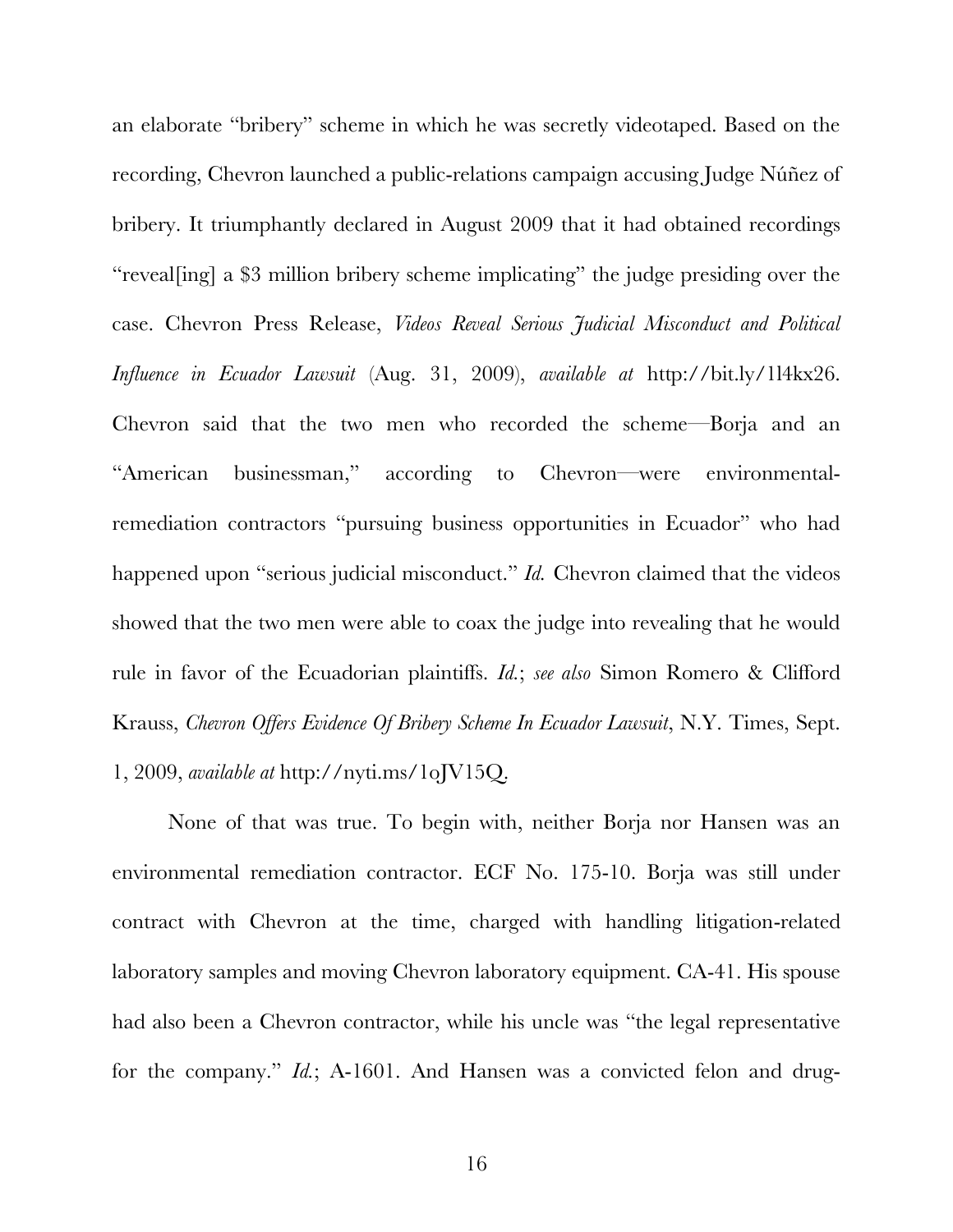trafficker. *See* Clifford Krauss, *Revelation Undermines Chevron Case in Ecuador*, N.Y. Times, Oct. 30, 2009, *available at* http://nyti.ms/T9R1Ne. Moreover, the recordings show that Judge Núñez never asked for and was never offered a bribe of any kind and repeatedly declined invitations to say which way he intended to rule. CA-41. Indeed, the only U.S. judge who reviewed the transcripts and commented on them said that he saw no evidence of a bribe. *See* Hearing Tr. 11/10/10, at 38:19-39:5, *In re Application of the Republic of Ecuador re Diego Borja*, No. C 10-00112 (N.D. Cal.) ("[T]here was no hint in there about him taking a bribe.").

After the tapes were released, Chevron publicly distanced itself from Borja. It represented to the Ecuadorian court that his "[w]ork [for Chevron] had already concluded" and that his "functions had nothing to do with the sampling process." ECF No. 366-22 at 2. But that too was untrue: Borja was still working as Chevron's "Sample Manager" for the "Litigation Team" even after his failed bribery allegation. CA-45.

What *is* true, however, is that Borja's own, unguarded statements at the time implicate *Chevron*—not Judge Núñez—in illegal activity. Between August and October 2009, Borja's childhood friend, Santiago Escobar, recorded conversations in which Borja conceded that the bribery scheme was illusory. A-1547; A-1564; A-1580; A-1595; *see also* ECF No. 152-2 ("Because really, there was no bribe. I mean there was never … there was never a bribe."). Borja also asserted that Chevron,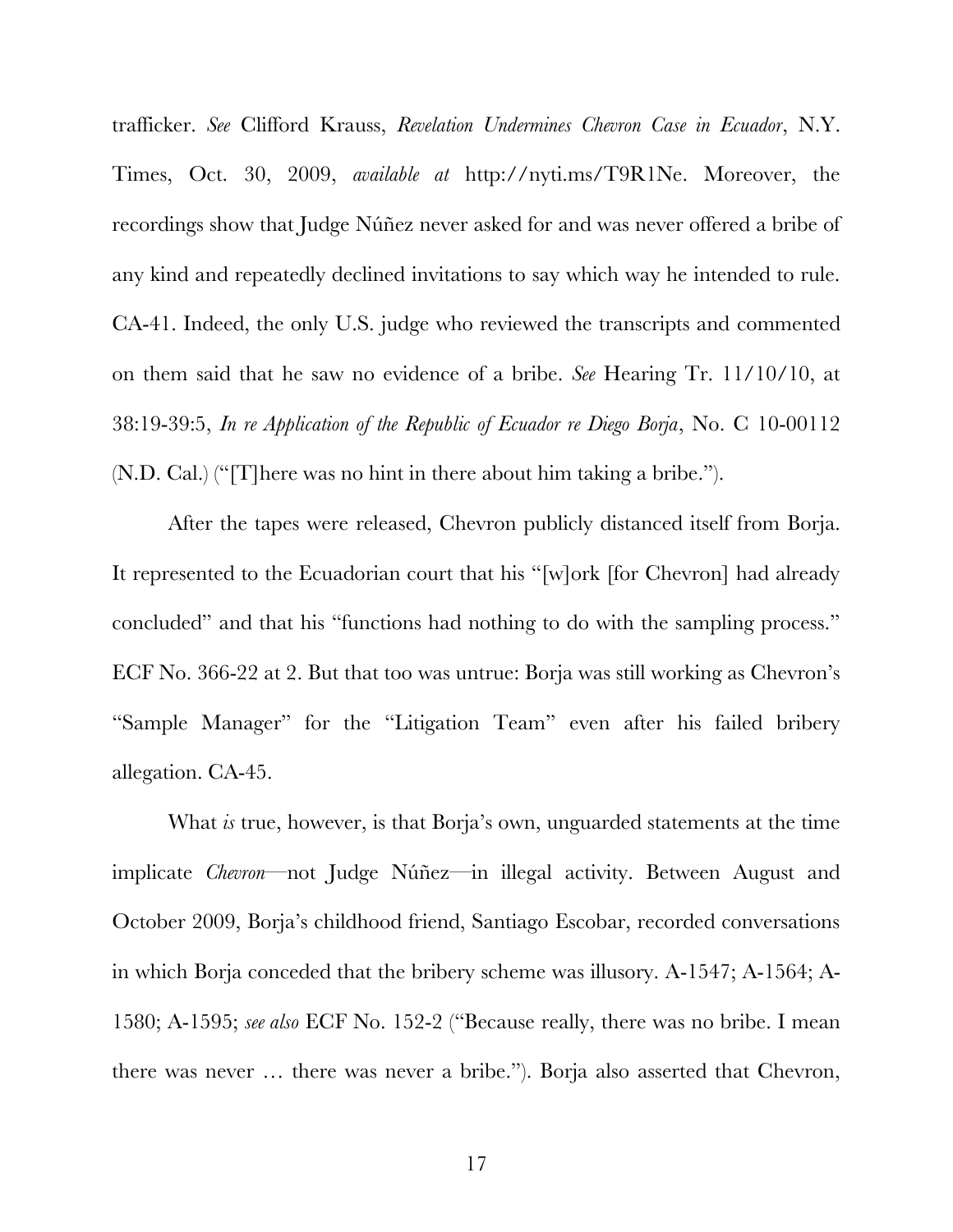among other things, "cooked" the evidence in the Ecuadorian case, used labs that were supposedly independent but actually belonged to Chevron, and generally engaged in misconduct that, if publicly revealed, would cause the courts to "close [Chevron] down." A-1585-90. Borja explained:

I have the [e]mails. … I have correspondence that talks about things you can't even imagine, dude … I can't talk about them here, dude, because I'm afraid, but they're things that can make the Amazons win this just like that [snapping fingers]. … [W]hat I have is conclusive evidence, photos of how they managed things internally.

A-1571-72. Escobar subsequently testified under oath in Ecuador that, according to Borja, Chevron knowingly substituted soil samples taken from contaminated well sites with clean soil taken from areas 10 to 20 kilometers away. Office of Public Prosecution of the Republic of Ecuador, Ex. 39, ECF No. 1-41, filed in *Republic of Ecuador v. TestAmerica Labs. Inc.*, No. 4:11-mc-00088 (N.D. Fla.). Finally, Borja made clear that if Chevron did not look after him, he would publicly reveal the company's misdeeds. ECF No. 152-2 ("[I]f something bad happened to me … and they don't give my wife what they have to … There's a document for that, where I … immediately go to the other side.").

Chevron apparently took the threat seriously. Borja and his family were plucked from Ecuador shortly after the recordings were made public and installed in a gated community roughly one mile from Chevron's California headquarters. ECF No. 152 at 26. Chevron provided furnishings, a car, and a cell phone, as well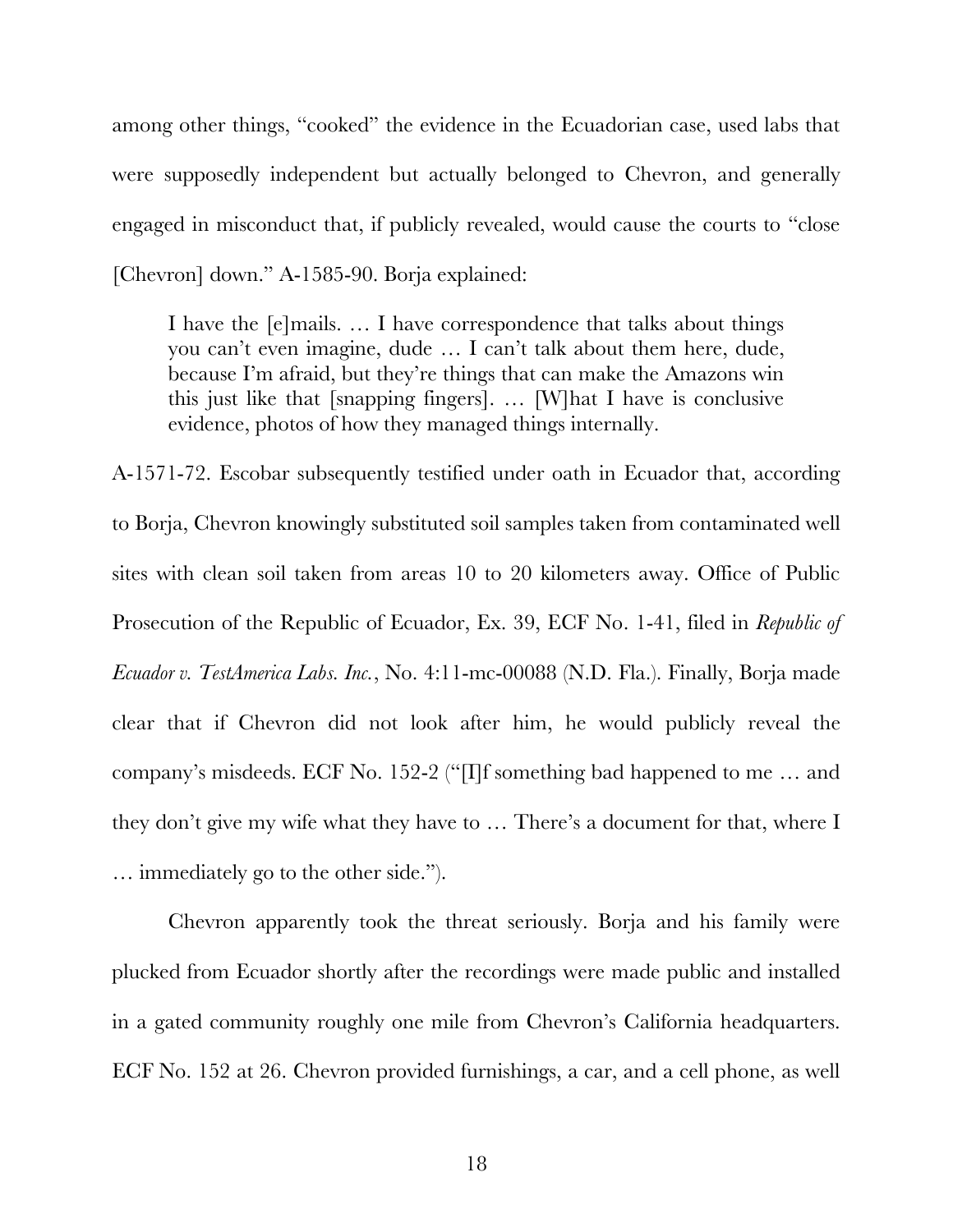as a job for Borja's wife. CA-46. Through counsel, Chevron also pays Borja's monthly rent, characterized as "Witness Rent Payments," as well as other perks and benefits. CA-13-40; *see also* ECF Nos. 174-44, 174-51, 174-52. Chevron has even paid Borja's state and federal income taxes. ECF Nos. 174-56, 174-57. And although Borja performs no work for Chevron, the company gives him a \$5,000 to \$10,000 monthly "stipend." *See* ECF Nos. 174-2, 174-6, 174-10, 174-16, 174-18, 174-19, 174-26, 174-36, & 174-58; A-3155. Altogether, Chevron gave Borja more than \$2.2 million in benefits in the first 29 months after he was relocated. CA-47. As he put it, "crime does pay." A-1553. Chevron's money seems to be well spent: In 2010, under the supervision of Chevron's counsel, Borja signed two declarations ostensibly renouncing his previously recorded statements. CA-2; CA-5.

As for Chevron's "American businessman," convicted felon Wayne Hansen, he too threatened to reveal information damaging to Chevron if the company did not improve his situation. CA-1. It is unclear whether his wish was granted, but this much is clear: The Republic of Ecuador filed a 28 U.S.C. § 1782 discovery application against Hansen in his home state of California in September 2010; he never showed up, and by the next month was living a life of leisure in a Peruvian beach town, in the market for a beach house with maid service and a private chef. CA-8.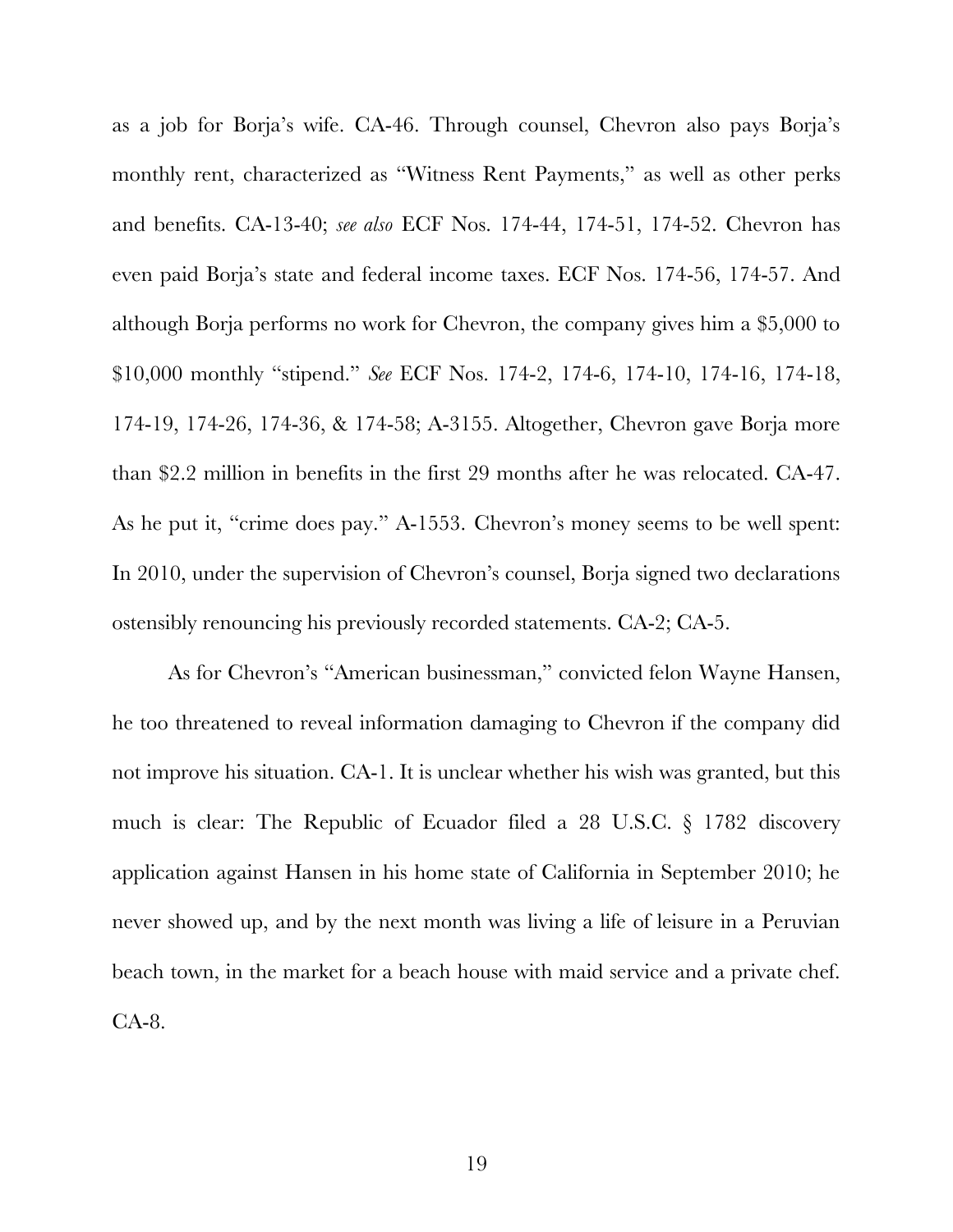Notwithstanding the falsity of Chevron's bribery charges, they nevertheless achieved their intended result: Although Judge Núñez denied any wrongdoing, he recused himself to eliminate any appearance of impropriety—thereby delaying final resolution of the case for another eighteen months. *See* A-360-61.

# <span id="page-32-0"></span>**D. Hundreds of site inspections and expert reports—including those from Chevron's own experts—confirm Chevron violated the law (2006-10)**

Despite Chevron's best efforts to distract attention from its wrongdoing and despite its unlimited resources—Chevron could not combat the growing mountain of evidence showing the devastating and widespread environmental contamination caused by its drilling practices. Even Chevron's own handpicked evidence, limited and distorted as it was, confirmed the company's culpability. Two of its experts found significant toxic contamination at 91% of the wells operated solely by Chevron. A-2330. Half the sites had illegal amounts of two carcinogenic PAHs, 90% had illegal amounts of the PAH pyrene, and 82% had illegal amounts of naphthalene. *Id.* Even more damning, a number of these pits were certified as "completely remediated" by Chevron following a sham cleanup it conducted in the mid-1990s. A-2348-50.

Chevron also tested sediment in nearby streams and swamps, showing that the pollution had spread and persisted almost two decades later. A-2330. Although Chevron conducted only modest sediment sampling, more than half of its samples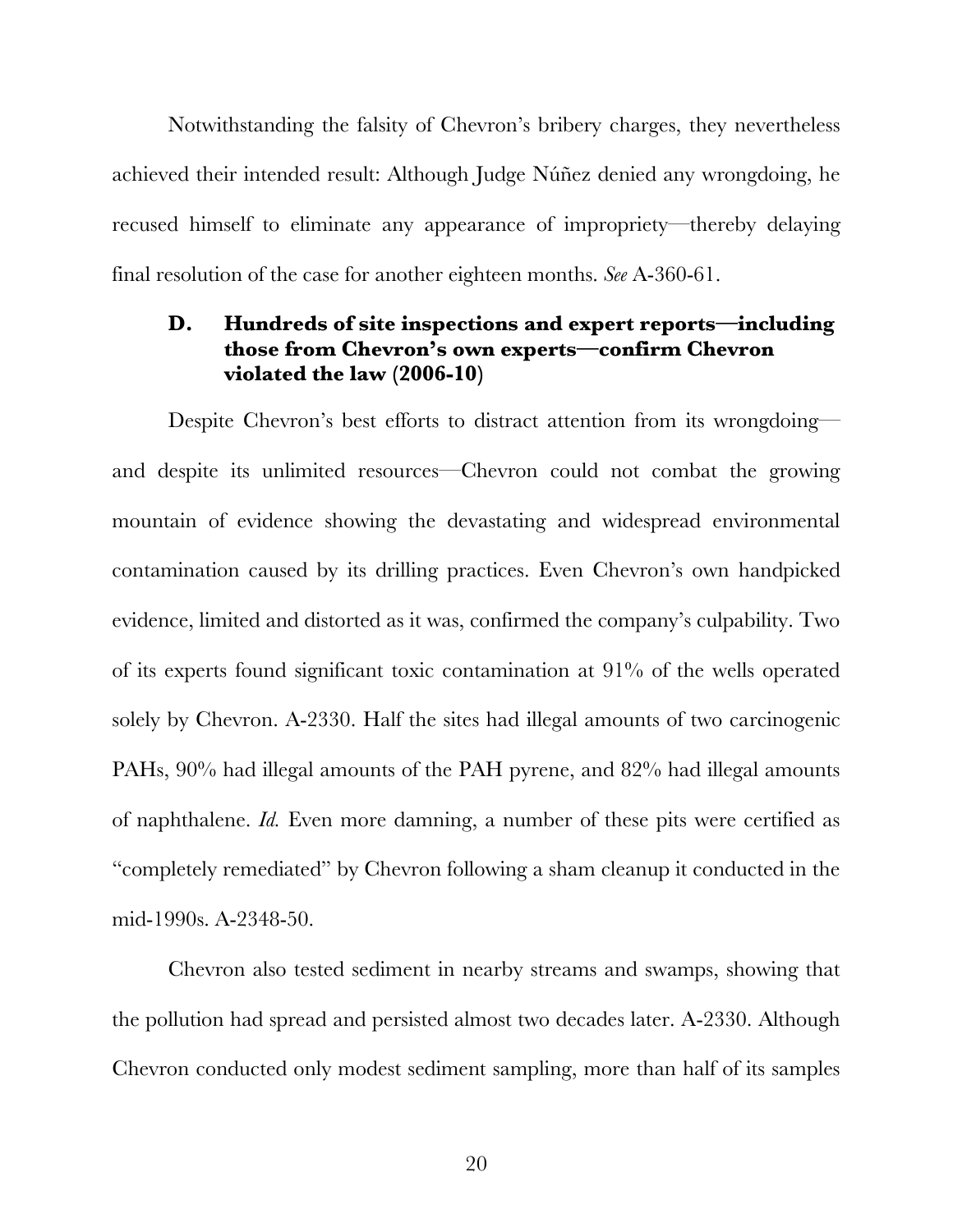showed unlawful amounts of contamination. *Id.* Chevron's sampling of the surface water showed even clearer evidence of pollution: It detected phenols—a soluble toxic component of crude oil—at every location tested, nearly 20 years after the drilling had stopped. A-2331.

# <span id="page-33-0"></span>**E. Chevron shifts its strategy to collateral attacks outside Ecuador and adopts the "demonize Donziger" playbook (2007-2011)**

Unable to overcome the mounting evidence against it, and desperate to avoid paying for its wrongdoing, Chevron shifted gears, adopting a strategy to collaterally attack the Ecuadorian litigation in any forum possible, through any means possible. The company's message, according to one of its lobbyists, was simple: "We can't let little countries screw around with big companies like this." Keefe, *Reversal of Fortune.* "We're going to fight this until hell freezes over," a company spokesman declared. *Id.* "And then we'll fight it out on the ice." *Id.*

**1.** Chevron's opening gambit was to file an arbitration proceeding against the Republic of Ecuador before the American Arbitration Association and then offer to dismiss the arbitration in exchange for the government's "intervention" in the Ecuadorian litigation. But the district court stayed the arbitration and rejected all of Chevron's arguments, including its argument that Ecuador was bound by a 1960s-era joint-operating agreement that was "executed in Florida between two American corporations." *Republic of Ecuador v. ChevronTexaco Corp.*, 499 F. Supp. 2d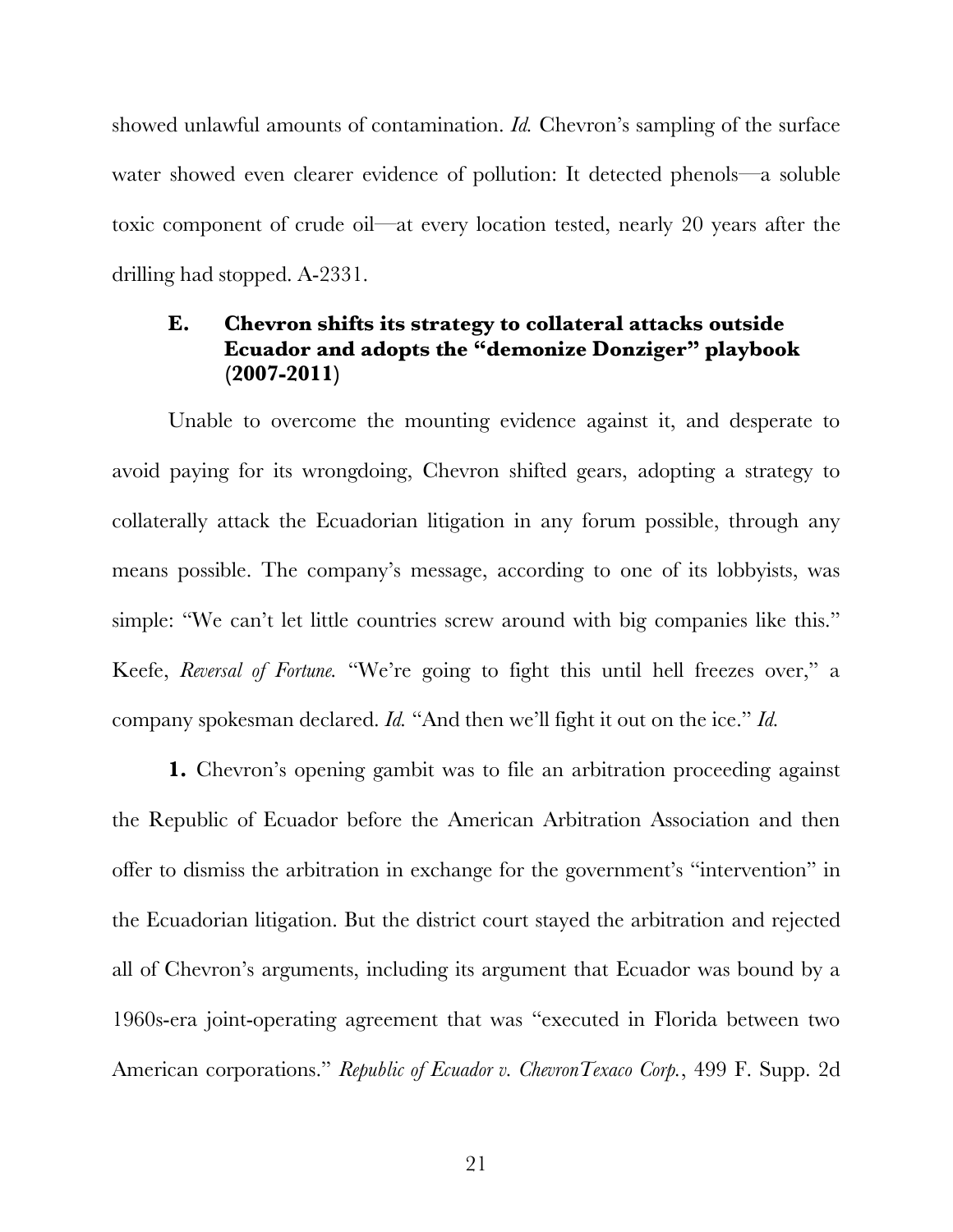452, 460, 469 (S.D.N.Y. 2007). This Court summarily affirmed. 269 F. App'x 124 (2d Cir. 2008).

Chevron next initiated international proceedings against Ecuador under the U.S.-Ecuador Bilateral Investment Treaty. *Republic of Ecuador*, 638 F.3d at 390; ECF No. 65-4. Chevron requested that a private arbitration panel—meeting in secret without allowing the *afectados* to participate—declare that Chevron has "no liability or responsibility for environmental impact ... or for performing further environmental remediation" in Ecuador and order Ecuador's executive branch to compel the judiciary to dismiss the case. *Republic of Ecuador*, 638 F.3d at 390. Chevron made two primary arguments: (1) that its sham cleanup during the 1990s precluded "any judgment issued against it," and (2) that "Ecuador's judicial branch" has disregarded "Ecuadorian law, international standards of fairness, and Chevron's basic due process and natural justice rights," and its executive branch "improperly interfered" with the case because the current president, Rafael Correa, expressed public "support for the plaintiffs." *Id.* Chevron also asked for fees, costs, and "moral damages." *Id.* Later, Chevron submitted Borja's secretly recorded videotapes to the panel, claiming that they showed Judge Núñez had been bribed. But after that scheme backfired, Chevron quietly dropped the allegation. The panel has not yet ruled.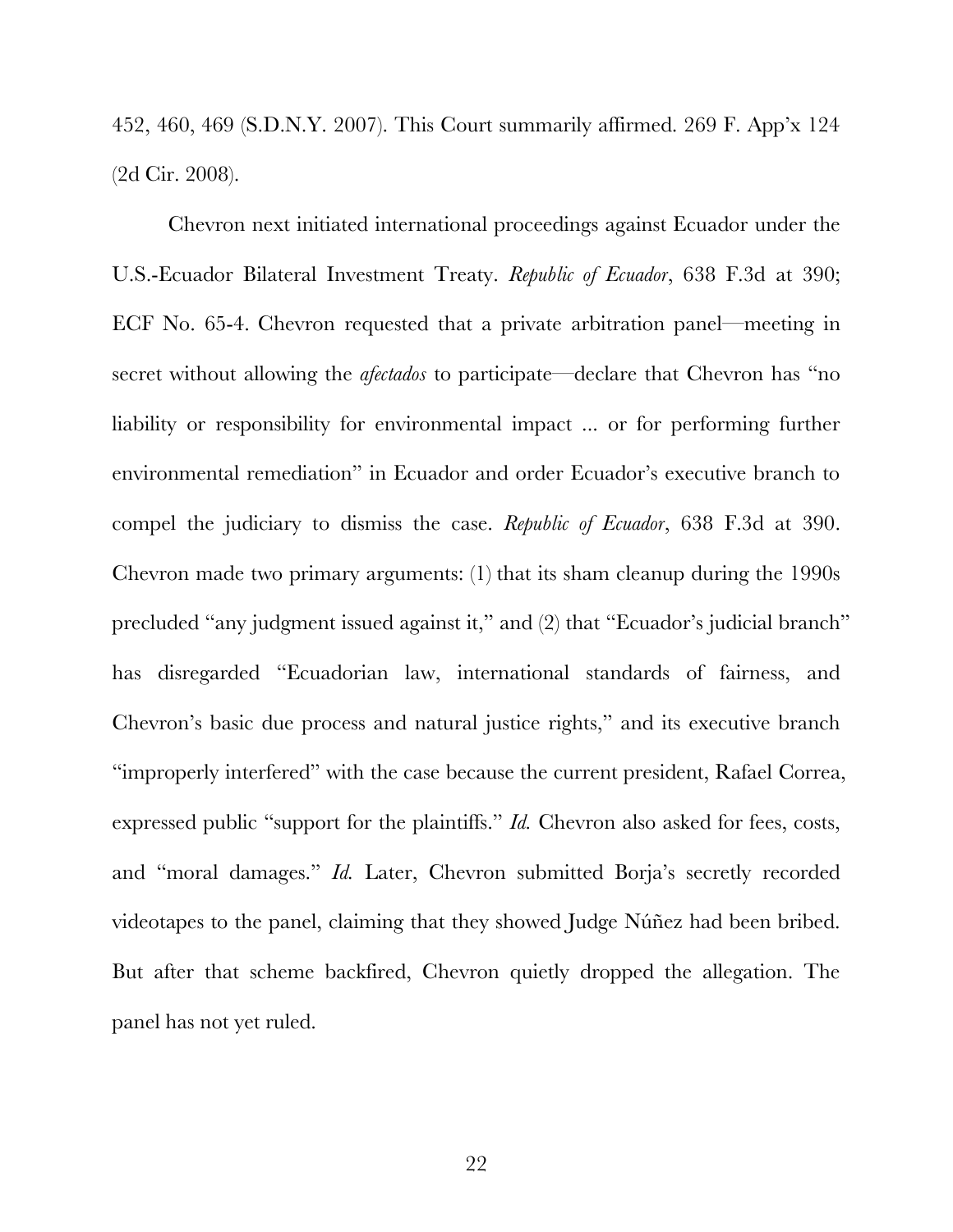**2.** Around this time, Chevron also began to train its focus on Steven Donziger—an American lawyer who had joined the case early in his legal career, after working as a newspaper reporter in Latin America and, following law school, as a public defender representing juvenile defendants and at a social-justice nonprofit. A-3387-88. Donziger was not the only lawyer on this case; he worked alongside a team of Ecuadorian lawyers, one of whom (Pablo Fajardo) was the lead trial counsel. A-3391. But Donziger had emerged over time as a principal spokesperson for the *afectados* in the United States. In the mid-to-late 2000s, hoping to bring attention to their plight, he and Ecuadorian counsel decided to give an acclaimed American filmmaker (Joseph Berlinger) substantial behind-the-scene access to make a documentary about the case, eventually entitled *Crude: The Real Price of Oil*, which premiered at the Sundance Film Festival in January 2009.

*Crude* not only conveyed the painful saga of the *afectados* and their quest for justice; it also captured the unfiltered range of Donziger's personality: his brashness and tendency toward hyperbole; his tenacity and passion in the service of his clients; his courage in the face of Chevron's unremitting attacks; and his often irreverent, over-the-top sense of humor. When Chevron's public-relations team saw the film, it sensed an opportunity. After one strategist stated his belief that Chevron "should not tread on Berlinger" because he "put some balance into the documentary," a company publicist, in an internal email to his colleagues, stressed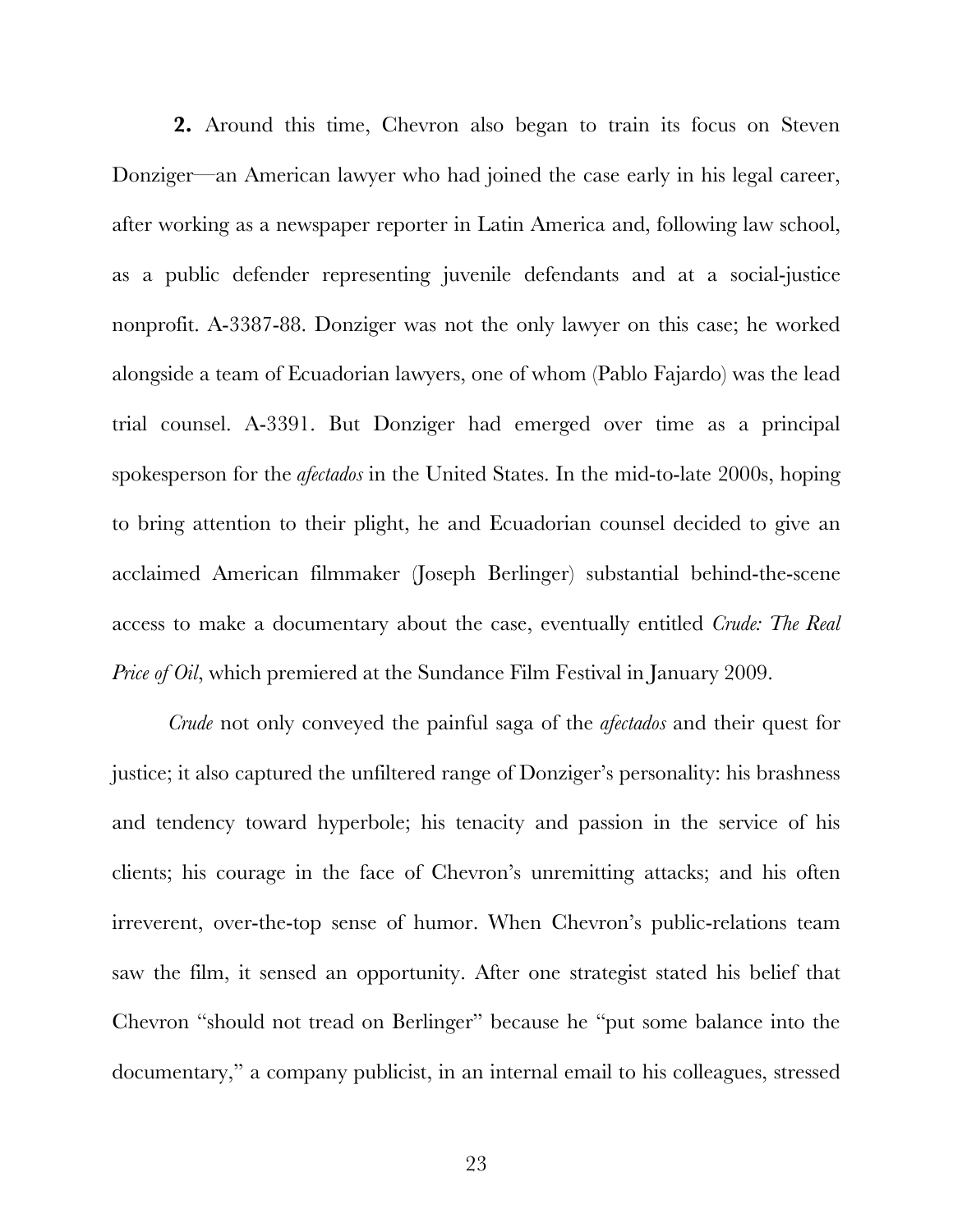the game plan: "Our [long-term] strategy is to demonize Donziger. This film provides us a great opportunity to do so." CA-9-10. This came after another Chevron strategist wrote a memo to company officials recommending that they launch a campaign to cast Ecuador "as the next major threat to America"—like "Iran"; a "Cuban missile crisis in the making"—and Donziger as "the most powerful man in Ecuador," "pulling the strings of an emerging banana republic." ECF No. 1324-11, at 10.

## **F. Chevron obtains unprecedented discovery in U.S. courts**

With this new strategy in place, Chevron began using a little-known U.S. statute permitting discovery "for use" in foreign litigation, 28 U.S.C. § 1782, in an effort to show—preemptively and somewhat "ironically," given its earlier position in *Aguinda*—that "the judicial process in Ecuador is corrupt." *See also In re Chevron Corp.*, 633 F.3d 153, 158-59 (3d Cir. 2011). Chevron also sought to expose what it claimed was fraud in the relationship between the Ecuadorian plaintiffs' legal team, Donziger, and an environmental expert named Richard Cabrera who was appointed by the *Corte Provincial de Justicia de Sucumbíos* to provide a report on the economic value of damages at the plaintiffs' request—one of many expert reports submitted to the court throughout the litigation.

The scale of this discovery effort, like all of Chevron's efforts to avoid compensating its victims in Ecuador, has been breathtaking. By 2011, the company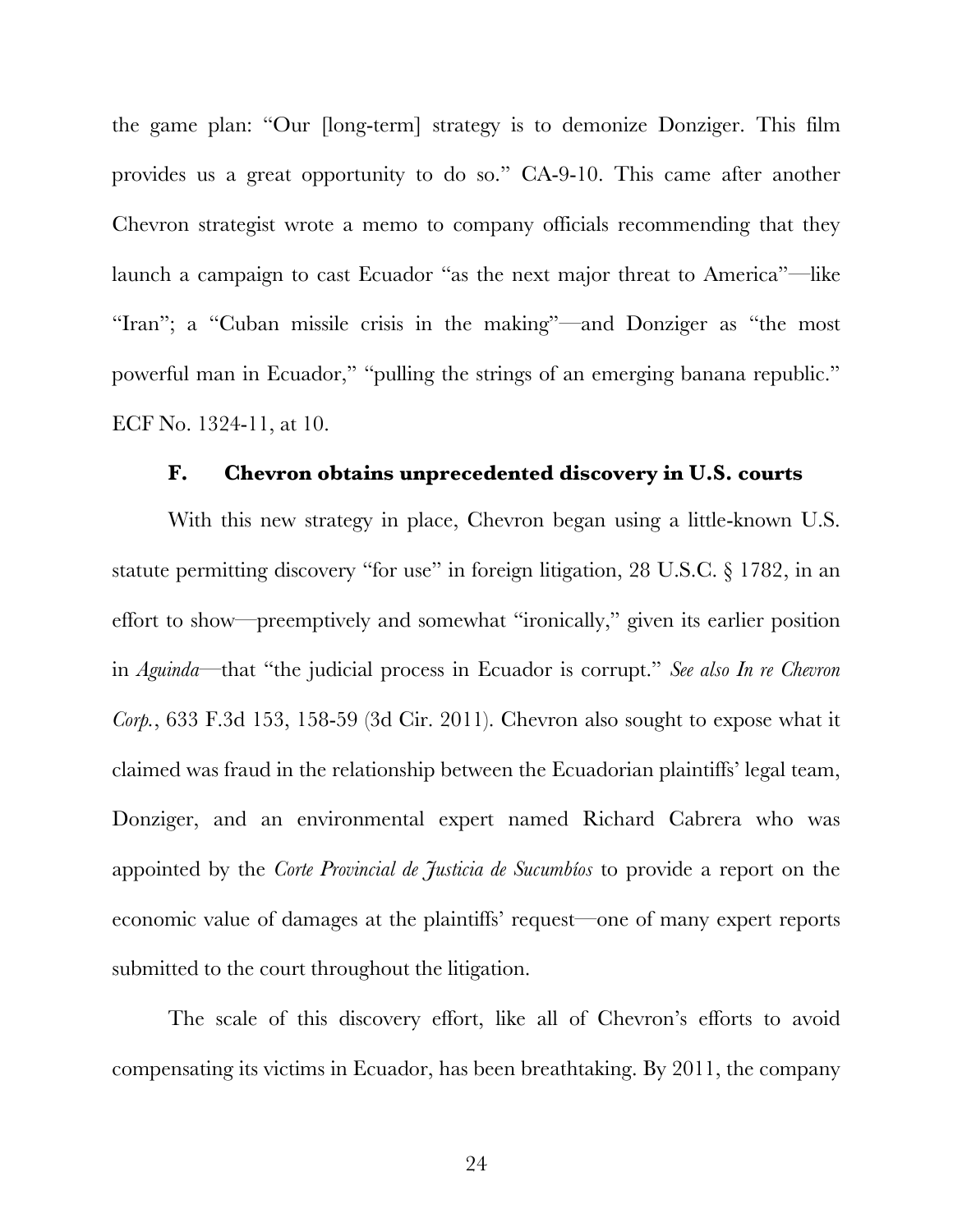had initiated "an extraordinary series of at least 25 requests to obtain discovery from at least 30 different parties" in more than a dozen federal courts across the country, *In re Chevron*, 633 F.3d at 159—"an effort the Third Circuit aptly characterized as 'unique in the annals of American judicial history,'" *Naranjo*, 667 F.3d at 236 (quoting *In re Chevron Corp.*, 650 F.3d at 282 n.7). This unprecedented assault was designed to isolate the plaintiffs' contacts with Dr. Cabrera from the context of Ecuadorian law and ultimately gain access to huge amounts of evidence that it hoped would derail the Ecuadorian case, all the while draining the plaintiffs of their resources by forcing them to simultaneously litigate these cases nationwide. As Chevron CEO John Watson would later say: The litigation "will end when the plaintiffs' lawyers give up." Christopher Helman, *Chevron's Expensive Problems*, Forbes, Mar. 4, 2013 issue, *available at* http://onforb.es/1fFj3nk.

Chevron originally based its extraordinary requests on a single scene in *Crude*. The scene showed a meeting between the Ecuadorian plaintiffs and their lawyers, including Donziger, while a member of Dr. Cabrera's staff was present. Chevron argued that this proved that Dr. Cabrera was not independent. Yet Chevron identified no provision of the Ecuadorian Civil Code prohibiting a party from communicating *ex parte* with a court-appointed expert, formulating a work plan for the expert, or drafting materials for that expert's adoption as his own. Distinguished Ecuadorian law professors have also attested that nothing in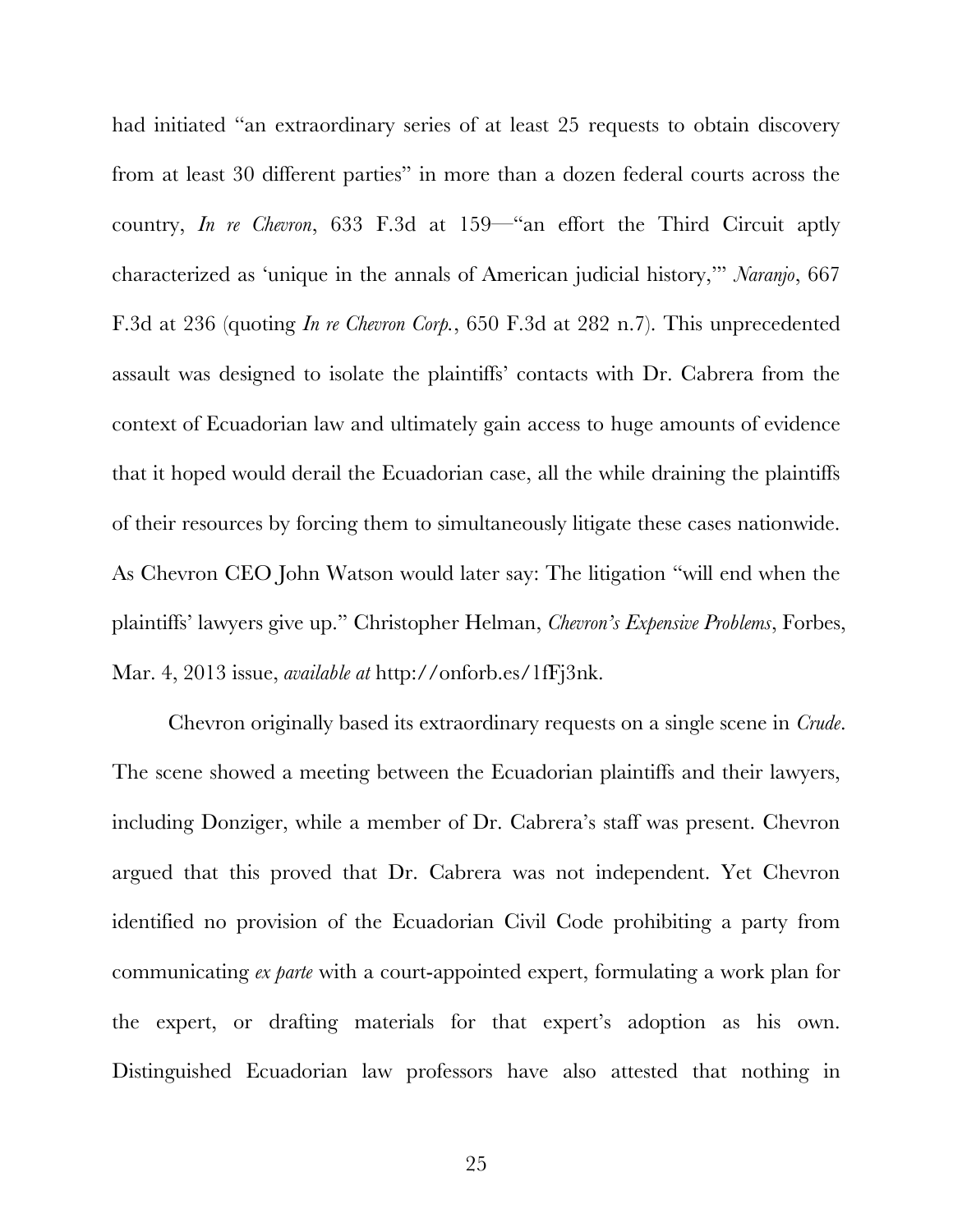Ecuadorian law at that time prevented a party from meeting with a courtappointed expert *ex parte*, planning the work the expert will perform, and drafting proposed findings for the expert. A-424; A-440. Indeed, Chevron's technical consultant met with Dr. Marcelo Muñoz Herrería—a "neutral," court-appointed expert like Dr. Cabrera—at a hotel for a "technical planning meeting" to plan his expert report. A-2075. This meeting took place before Muñoz was formally appointed by the Ecuadorian court. *Id.* Dr. Muñoz also stated that his work plan was "requested and approved" by Chevron's technical consultant. A-2076.

Still, Chevron took advantage of American courts' unfamiliarity with Ecuadorian procedure to obtain an unprecedented volume of discovery in these proceedings—at least a million documents worth. Of the 25 proceedings before 16 different judges, the two most successful were against Berlinger (the *Crude* filmmaker) and Donziger. *See In re Application of Chevron Corp.*, 709 F. Supp. 2d 283 (S.D.N.Y. 2010) (Berlinger); *In re Application of Chevron Corp.*, 749 F. Supp. 2d 135 (S.D.N.Y. 2010) (Donziger). The Honorable Lewis A. Kaplan of the Southern District of New York was the judge in both proceedings.

*The Berlinger § 1782 proceeding.* In the first proceeding, Chevron successfully demanded all 600-plus hours of *Crude* outtakes. SPA-160. The court declined a request to wait until the Ecuadorian court ruled on an application asking whether it would be "receptive to 1782 discovery in the United States"—the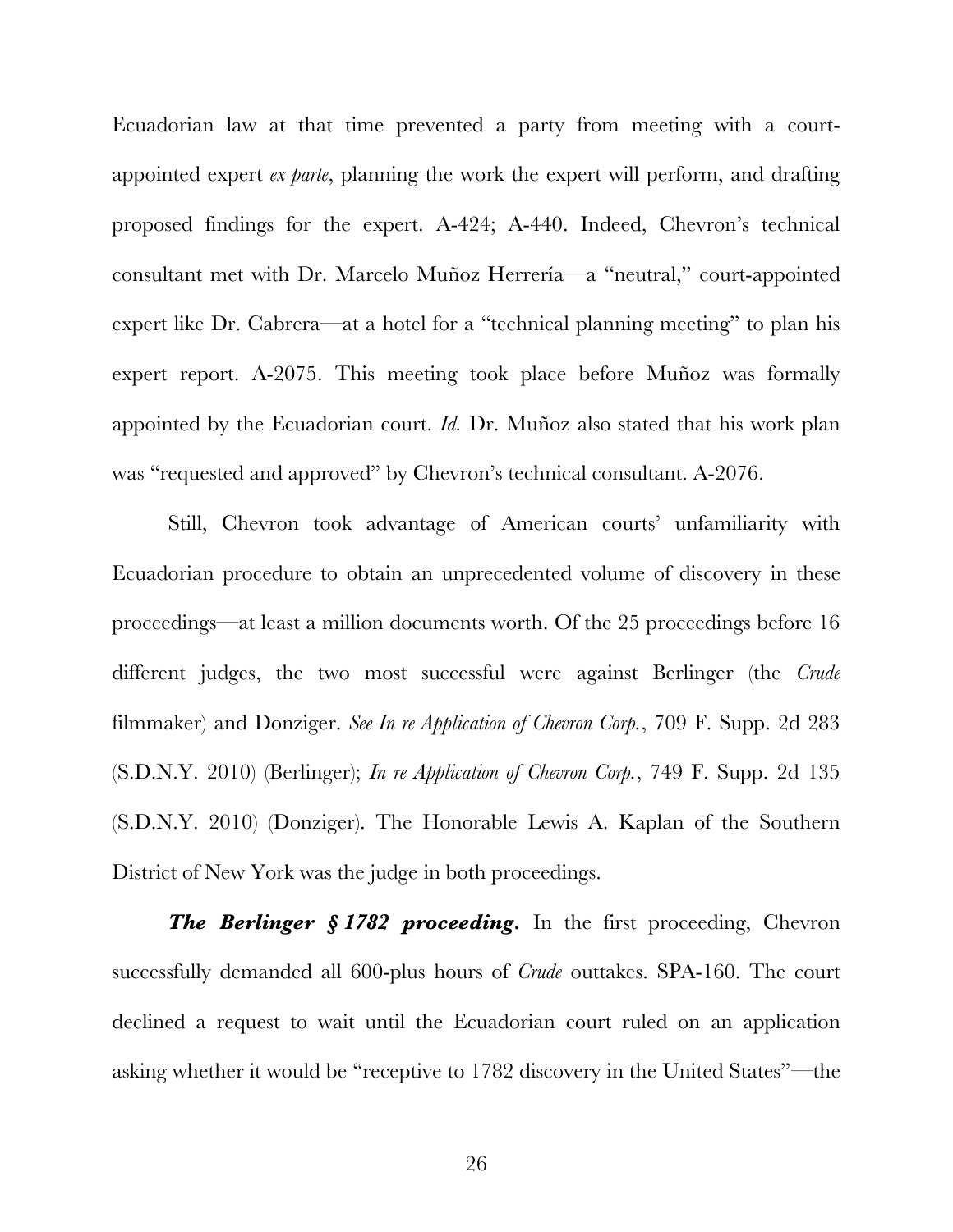purpose of the statute. ECF No. 287-1 (Hearing Tr. 4/30/10, at 35:9-36:10). The court did not hide why: "Believe me, if this were the High Court in London, you can be sure I'd wait." *Id.* The court's view, it later made clear, was that Ecuador should wait for it, not the other way around. *See* ECF No. 287-5 (Hearing Tr. 11/22/10, at 33:15-21) ("The one inescapable, overwhelmingly obvious fact in this whole scenario is that Danziger [sic] and his clients, the Lago Agrio plaintiffs, utterly refuse any delay in Ecuador to permit the proceedings here to move at a more deliberate speed. Each and every time I have asked that question, I've gotten a flat no. Don't talk to me about urgency."); *see also id.* at 26:19-24 ("[I]t's a giant game here. It's a giant game. The name of the game is to string it out. … That is the Danziger [sic] Lago Agrio strategy. And it has been from the beginning.").

*The Donziger § 1782 proceeding.* In the second proceeding, the court ordered Donziger to turn over to Chevron his entire eighteen-year litigation file including virtually every scrap of correspondence that he and the other lawyers had made about the case—and to sit for fourteen days of deposition testimony. "[H]e has one privilege left," Chevron's counsel told the court. "He can assert the Fifth Amendment." ECF No. 287-3 (Hearing Tr. 9/23/10, at 64:1-2). The court agreed with Chevron that Donziger had waived "each and every privilege claim" because he filed his privilege log too late. *In re Chevron Corp.*, 749 F. Supp. 2d at 185. The court acknowledged that the log "took a good deal of effort" to prepare—it was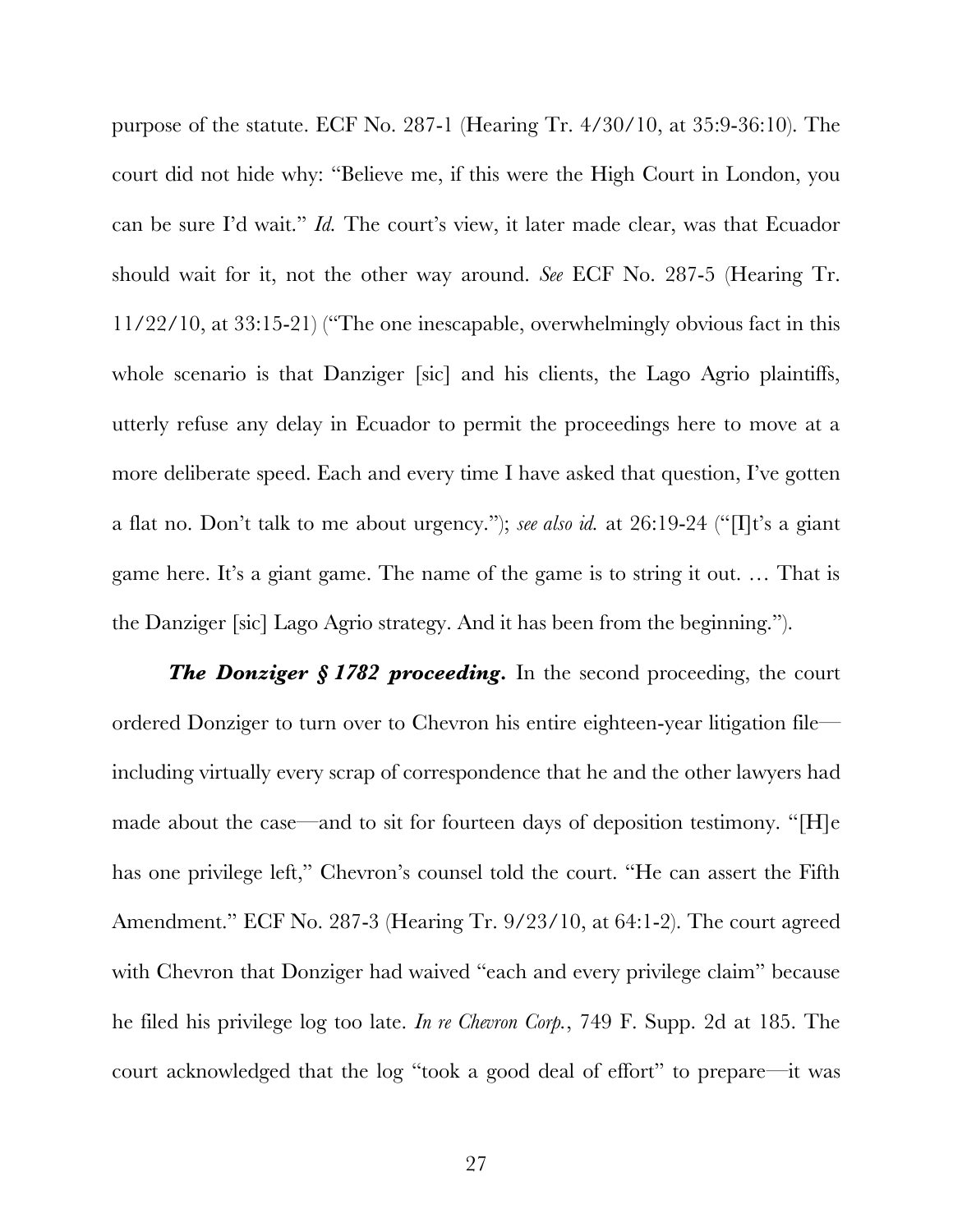over 2,000 pages and identified 8,652 documents as privileged, and Donziger did not have a staff of associates to help him go through it—but the court nevertheless ordered Donziger to produce "each and every document responsive to the subpoenas (irrespective of whether any privilege or other protection against disclosure has been or hereafter is or may be claimed) forthwith." *Id.* at 184-85, 188. As Judge Kaplan put it: "The subpoenas called for the universe. And I said give them the universe." ECF No. 287-5 (Hearing Tr. 11/22/10, at 13:10-14).7

That "universe" amounted to more than 200,000 pages of material, much of it personal—including Donziger's tax returns, his bank-account information, his personal computers, mobile devices, text messages, private phone records—even a copy of the eulogy he delivered after the death of his mother. Chevron's lawyers at Gibson Dunn pored through stacks of memos and emails marked "Confidential" and "Attorney Work Product," at a clip of 5,000 pages a day, and made complete copies of his hard drives. When his counsel protested that this would give Chevron access to his "communications to his wife" as well as "his communications on other matters," Judge Kaplan responded: "He doesn't have any other matters. Let's not

 <sup>7</sup> During an earlier hearing, Judge Kaplan opined: "[T]he likelihood that there is actually an attorney-client communication under any of this I think is about the same as the likelihood that the Ecuadorian Air Force is going to take over New Jersey. Let's get real." ECF No. 287-3 (Hearing Tr. 9/23/10, at 36:21- 24).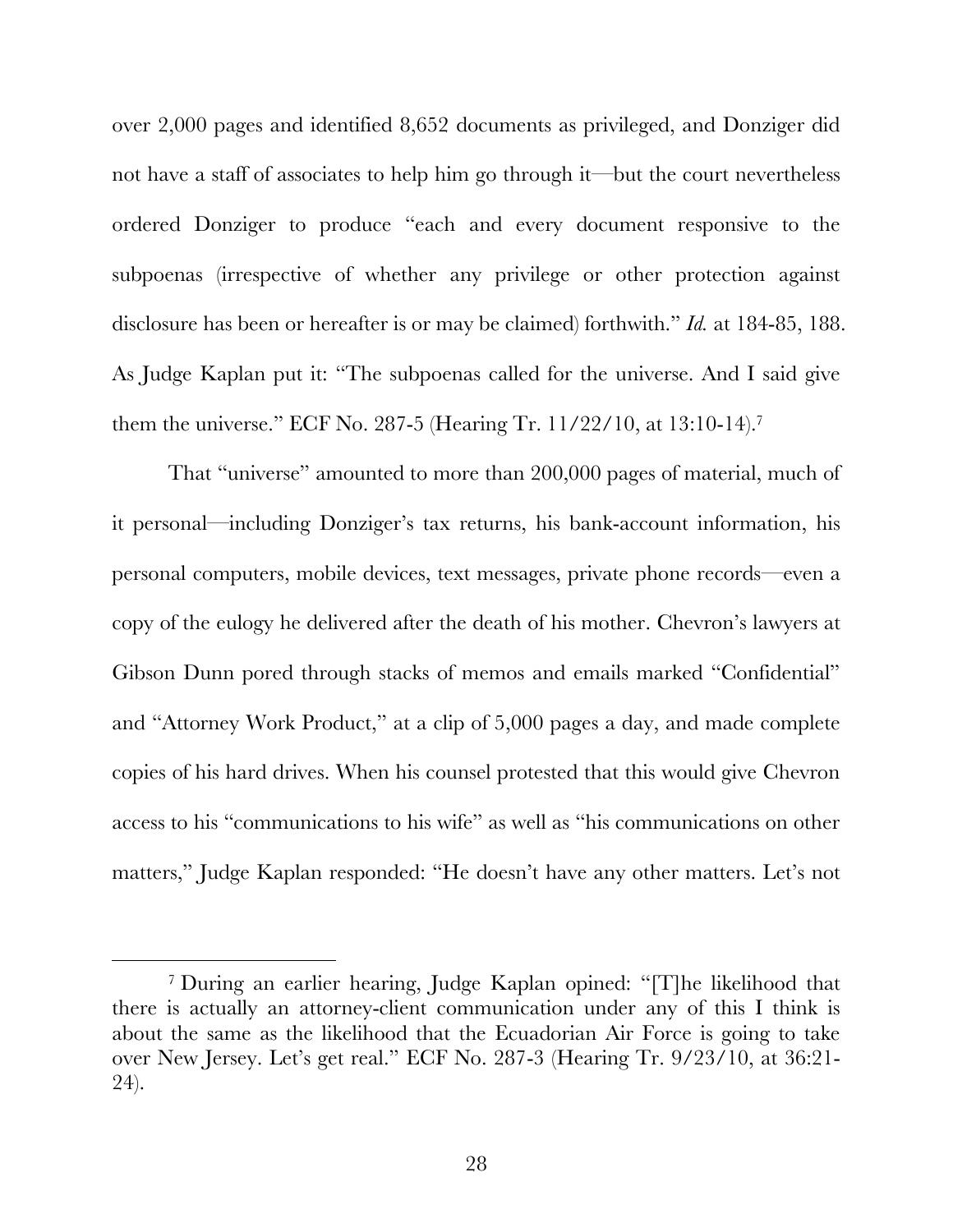worry about that. This is his life." ECF No. 287-3 (Hearing Tr. 9/23/10, at 27:6- 10).

Chevron didn't worry. When its lawyers scanned Donziger's computer files, they found his entire personal diary—a running account of his most private thoughts, including his hopes, dreams, and doubts; his perpetual fear that Chevron was corrupting the process; his unvarnished opinions of close professional colleagues; even his reflections on the impact his work in Ecuador was having on his marriage. A-2513. When Chevron filed the document with the court—in its entirety—it entered the public domain.

## **G. Chevron uses the vast "universe" of documents it obtained in discovery to carry out its "demonize Donziger" strategy**

With this unprecedented quantity of material in tow, Chevron's publicrelations operation went to work, often taking Donziger's words out of context even twisting them to mean the *opposite* of what he said—to shift the focus from Chevron's wrongdoing to Donziger, which wasn't hard to do because of his personality and speaking style.

Chevron, for instance, has repeatedly quoted Donziger as saying: "If you repeat a lie a thousand times it becomes the truth," as if he were speaking about his own beliefs. But he was talking *about Chevron*—not himself. What he actually wrote was "*Si repitan una mentira mil veces se hace la verdad*," accurately translated as: "if *they* repeat a lie a thousand times it becomes the truth." A-1288.6. The "they" was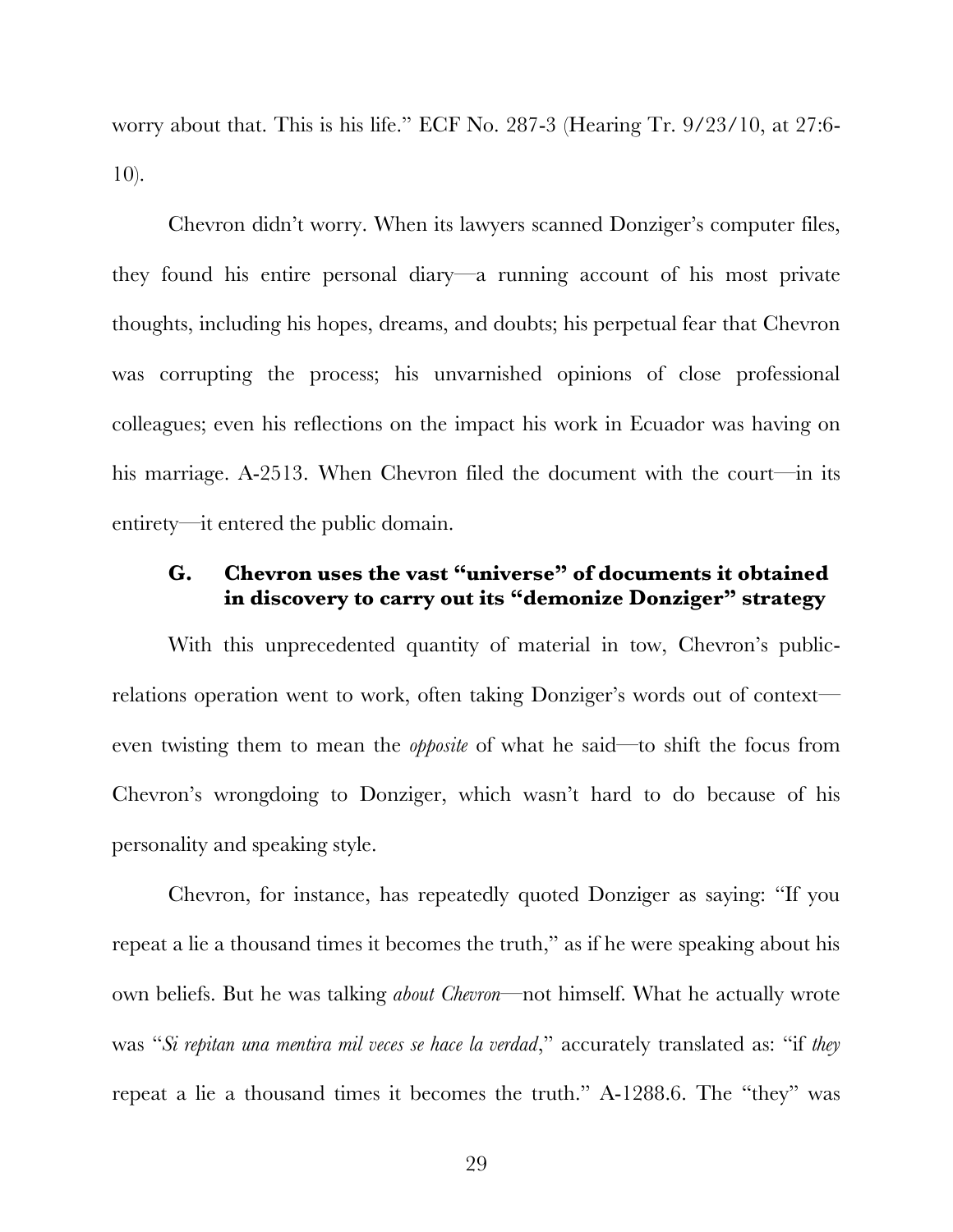Chevron/Texaco. Chevron has also constantly quoted Donziger as professing what Chevron claims is a personal motto: "Facts do not exist. Facts are created." *See, e.g.*, ECF No. 1855, at 141. But he goes on to say: "And you talk to Texaco, because *they* create facts. *Texaco* creates facts. They create standards. … That's what I am saying. They create fiction." ECF No. 7-8, at 4 (emphasis added). In another scene, he tells the camera that he and the *afectados* are:

going to confront the judge *who we believe is paid by Texaco. We believe he is corrupt, and we're gonna confront him, ah, with—with our suspicions about his corruption* and let him know what time it is. And, ah, you know, this is something that you would never do in the United States. I mean, this is something you would, I mean, this is just out of bounds, both in terms of judicial behavior, and what—what lawyers would do. But Ecuador, you know, there's almost no rules here. And this is how the game is played, it's dirty. *And, you know, they're playing dirty, we're honest, they're dirty. They play dirty, we have to occasionally use, um, pressure tactics to neutralize their corruption. And today is one of those examples.*

ECF No. 6-4 at 6 (emphasis added). But when Chevron presented this clip to the court, it excluded all the bold text above. A-1038.1. A clip in which Donziger expresses frustration at Chevron's corrupt practices was transformed into a clip in which Donziger appears to admit his own corruption. The transcript that Chevron provided to the court did not indicate with an ellipsis that 25 words had been omitted midsentence. *Id.* 

When Donziger's counsel brought Chevron's omissions to the attention of the district court, Chevron conceded that it had doctored several clips, but blamed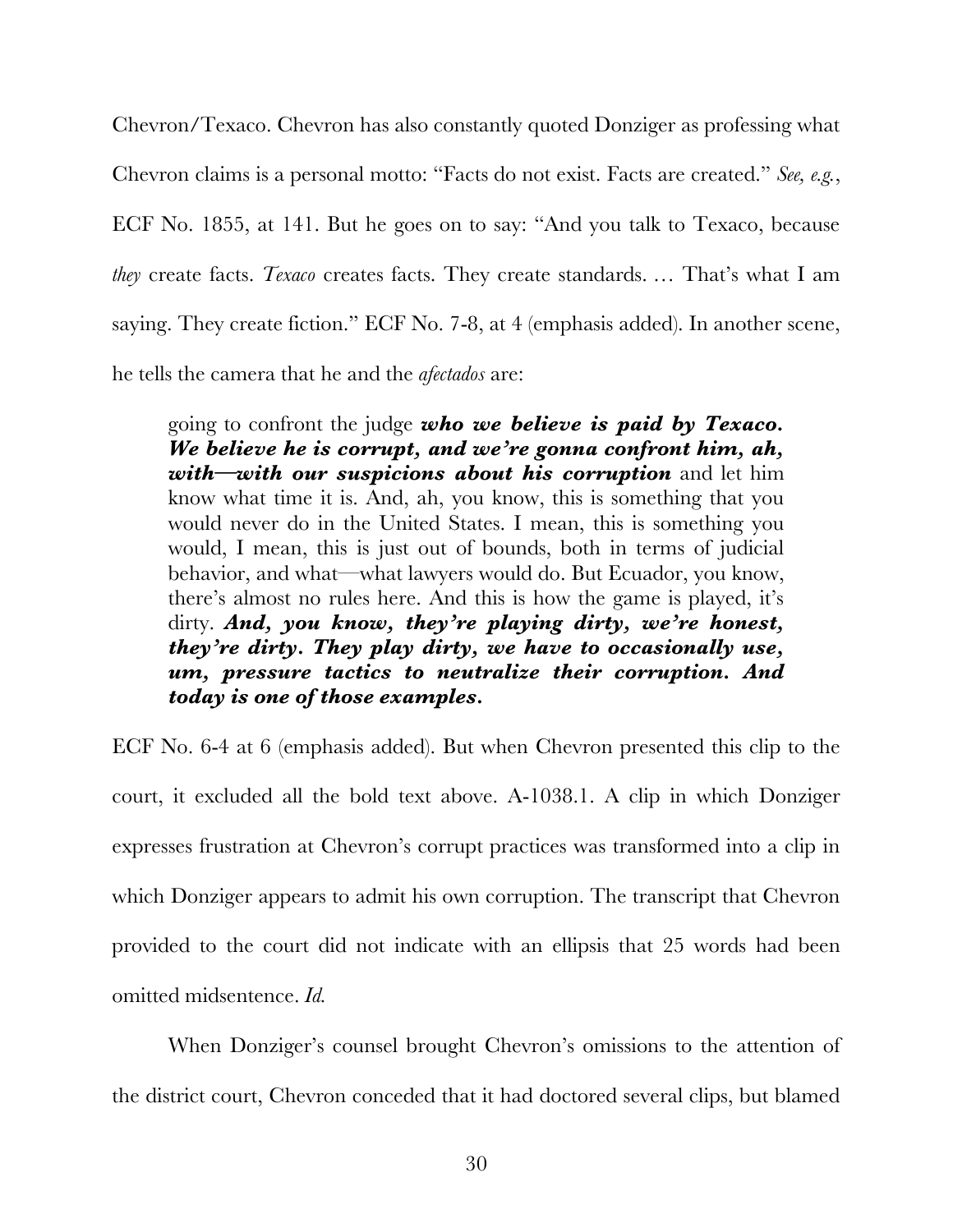the error on its transcriptionist. ECF No. 1661 at 5 ("Chevron's transcriber … did not realize that material had been redacted from this clip, and, as a result, she did not note or identify the redaction in the transcript … Chevron's counsel did not pick up on that omission."). The court acknowledged that "the custom is to put ellipses in," but did not press the issue. ECF No. 1792 at 182.

Time and again, using carefully edited clips, Chevron sought to portray Donziger as corrupt—the head of a vast criminal conspiracy. In truth, however, most of the statements were him venting about *Chevron*—its scorched-earth tactics, massive war chest, and strategy of delay—or expressing frustration or fear that what he said to American courts in the 1990s would come to pass: that Chevron would corrupt the process.<sup>8</sup>

Chevron also sought to instill fear in anyone who might be sympathetic to the plaintiffs' cause. Shortly after an expert named Harry Dunkelberger agreed to help the Ecuadorian plaintiffs estimate the environmental damage caused by Chevron, "two men in dark suits" appeared at his door on a Friday evening while

<sup>&</sup>lt;sup>8</sup> See, e.g., A-2579 (Donziger in personal diary: "We are winning on the proof, but we are losing the larger war because of time."); A-2586 (Donziger in personal diary: "I am getting this creeping feeling that we are not going to make it. There are just too many obstacles—the structure and weakness of the court, the obvious friendly ties of the judge and his staff to the Texaco lawyers, our own disorganization and lack of resources, a lack of fight among the affected communities and indigenous tribes which is a reflection of weakness resulting from the violence Texaco has inflicted on them for so many years.").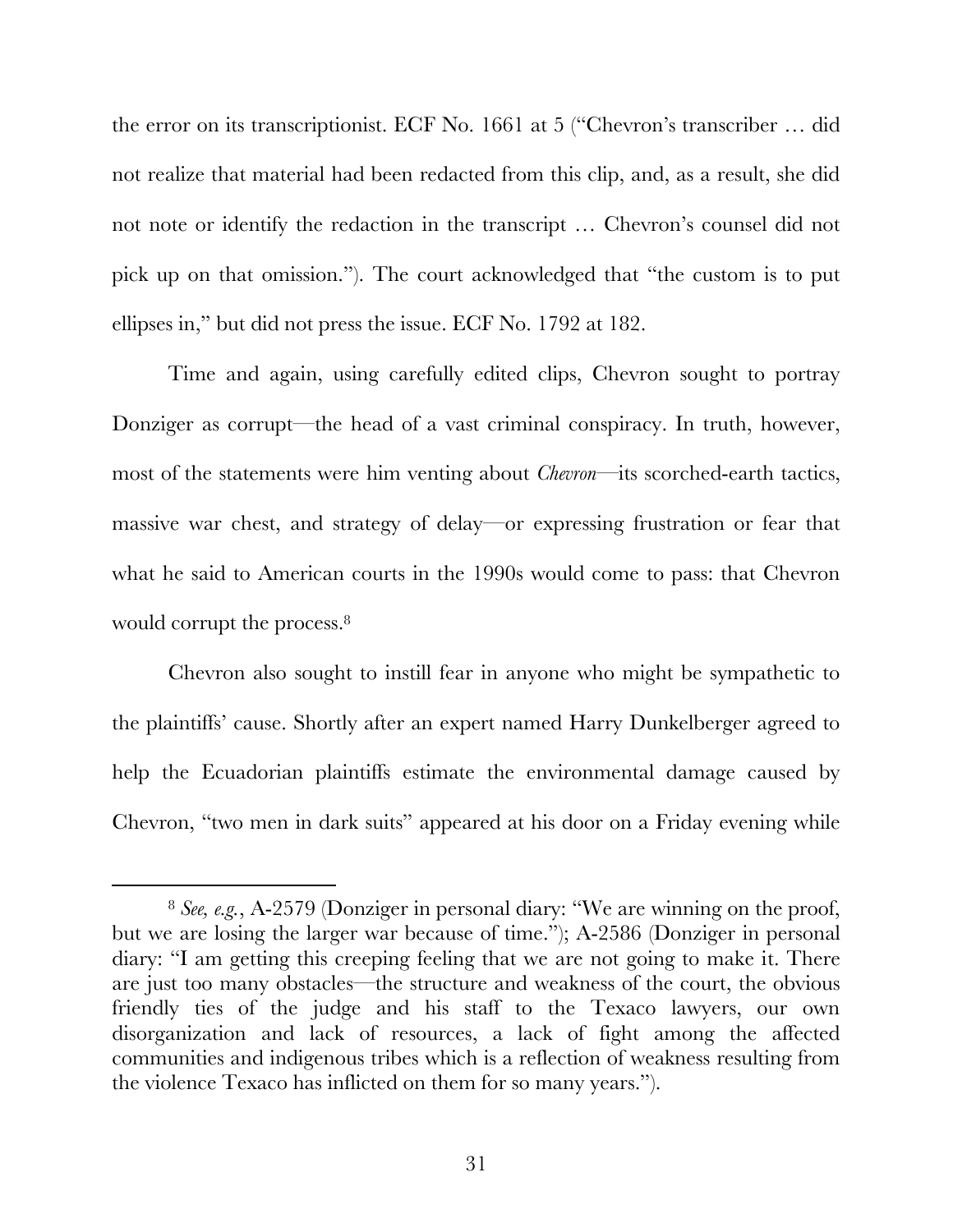he was about to go out to dinner with his family and pressured him to "turn[]" on Donziger. A-646.2. Days later he received a call from a Gibson Dunn associate who warned Dunkelberger that he would be better off "do<sup>[ing]</sup> it the easy way" rather than the "alternative." *Id.*

Up until this point, Chevron had been "losing the PR battle, if not the whole war." Mary Cuddehe, *A Spy in the Jungle*, THE ATLANTIC, Aug. 2, 2010, *available at*  http://bit.ly/1pUKToW. So Chevron "regrouped and hired Kroll [& Associates]," *id.*—a firm known for its "corporate espionage" work—to start spying on the *afectados* and their lawyers.9 Kroll offered to pay one freelance journalist tens of thousands of dollars to "go undercover as a journalist-spy in the Ecuadorian Amazon" for a few weeks. *Id.* "There was a reason they wanted me," she said: "With one Google search, anyone could see that I was, in fact, a journalist. If I went to Lago Agrio as myself and pretended to write a story, no one would suspect that the starry-eyed young American poking around was actually shilling for Chevron." *Id.* Although she found the offer enticing, she ultimately resisted Chevron's advances. *Id.*

 <sup>9</sup> *See*, William Finnegan, *The Secret Keeper*, THE NEW YORKER, Oct. 19, 2009, *available at* http://nyr.kr/UZ94Hf ("With its international intelligence networks and their sometimes unnerving abilities," Kroll is often "described as 'a private  $C.I.A.'$ ").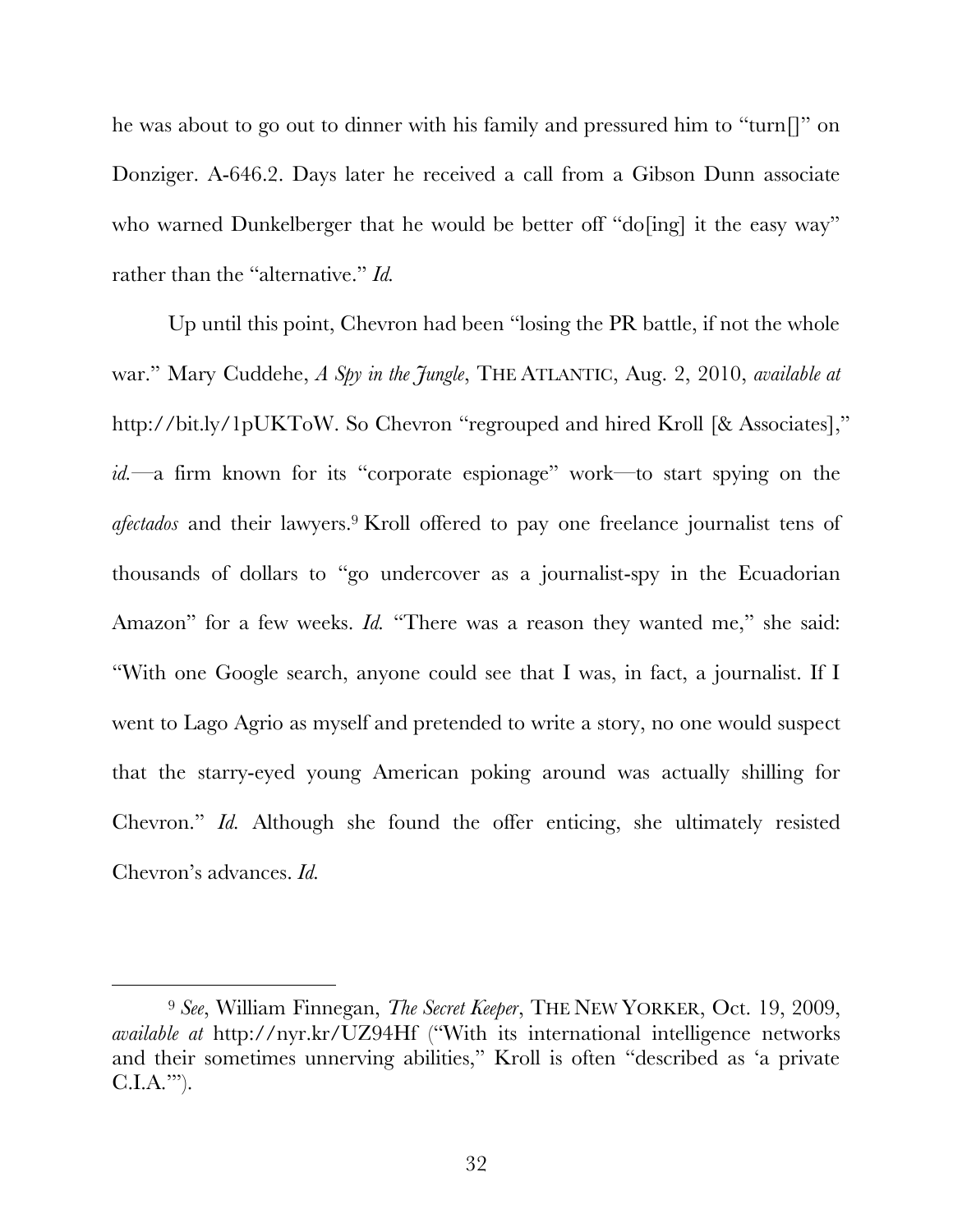Chevron also began spying on Donziger. Although the full extent and duration of this activity is not publicly known, when Donziger hired a former FBI agent to investigate whether he was under surveillance, the investigator confirmed that "three vehicles followed [Donziger]" around New York, even getting out of their cars when he did and then "walk[ing] towards" him. A-646. When Donziger returned home to his apartment, where he lives with his wife and young child, the men "took up positions on the street." *Id.* 

Chevron has never denied that it has engaged in extensive surveillance of Donziger and his family. Daniel Karson, Kroll's Chairman and the case manager for the Donziger project, acknowledged that Kroll had drafted "between 20 and 30 reports regarding Mr. Donziger" since the company was retained in August 2009. CA-8.2; CA-8.4. Kroll operatives were also active in Ecuador; the record includes several photographs of the plaintiffs' lawyers captured by Kroll operatives in Quito. ECF Nos. 754-02-05. All this surveillance came at an astronomical cost to Chevron—the total figure, as of June 10, 2013, is available in the sealed volume of the appendix but cannot be disclosed in this brief because Chevron has designated it as confidential. CA-8.3.

### **H. The Ecuadorian court enters a preliminary judgment against Chevron (February 2011)**

Meanwhile, the litigation in Ecuador was heading toward a conclusion. On February 14, 2011—after eight years of litigating the case in Ecuador, a 215,000-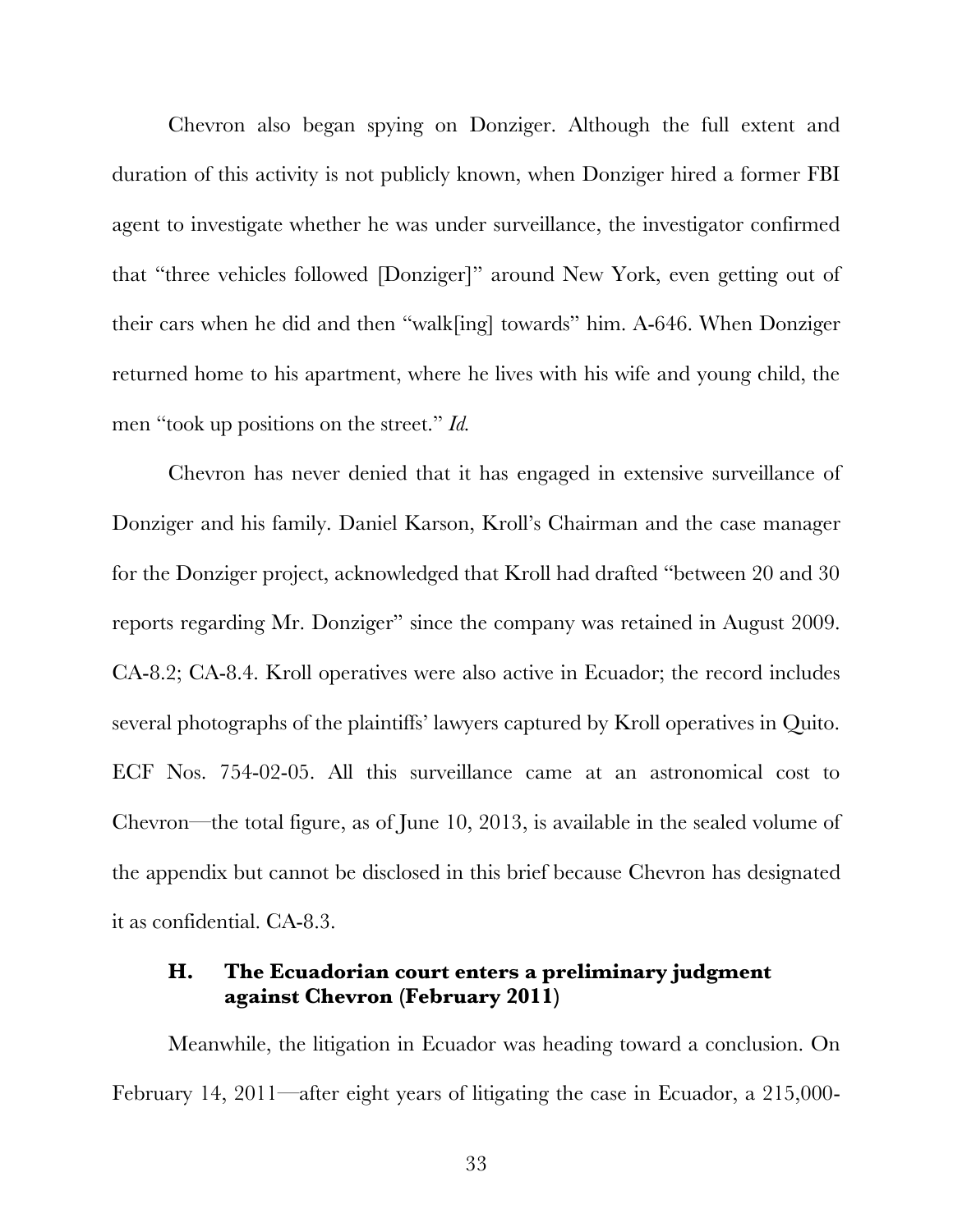page court record, and scores of inspections and expert reports detailing the extensive scope of Chevron's malfeasance—the *Corte Provincial* entered a provisional *sentencia* (or "preliminary judgment," as this Court called it) against Chevron in a comprehensive 188-page decision. A-1039; *Naranjo*, 667 F.3d at 242 n.1. Several aspects of this decision are worth highlighting.

*First*, the court addressed Chevron's concerns about expert objectivity by granting its request and refusing to take into consideration either the Cabrera Report or the submissions of the plaintiffs' expert, Dr. Charles Calmbacher, in issuing its verdict. A-1086-89. The court also gave reduced weight to an expert report on health effects because its author disclosed that he had been hired by the Amazon Defense Front, a nonprofit environmental organization assisting the plaintiffs. *Id.*

*Second*, the court compensated for the experts' perceived lack of objectivity by relying repeatedly on test results by Chevron's own experts—and on Chevron's own admissions—to support the conclusion that Chevron had contaminated the environment. For example, although Chevron had argued that the "production waters" it dumped into the environment posed no environmental risk, the Ecuadorian court cited contrary sample results by Chevron's own expert and a statement by Chevron experts that even if production waters didn't contain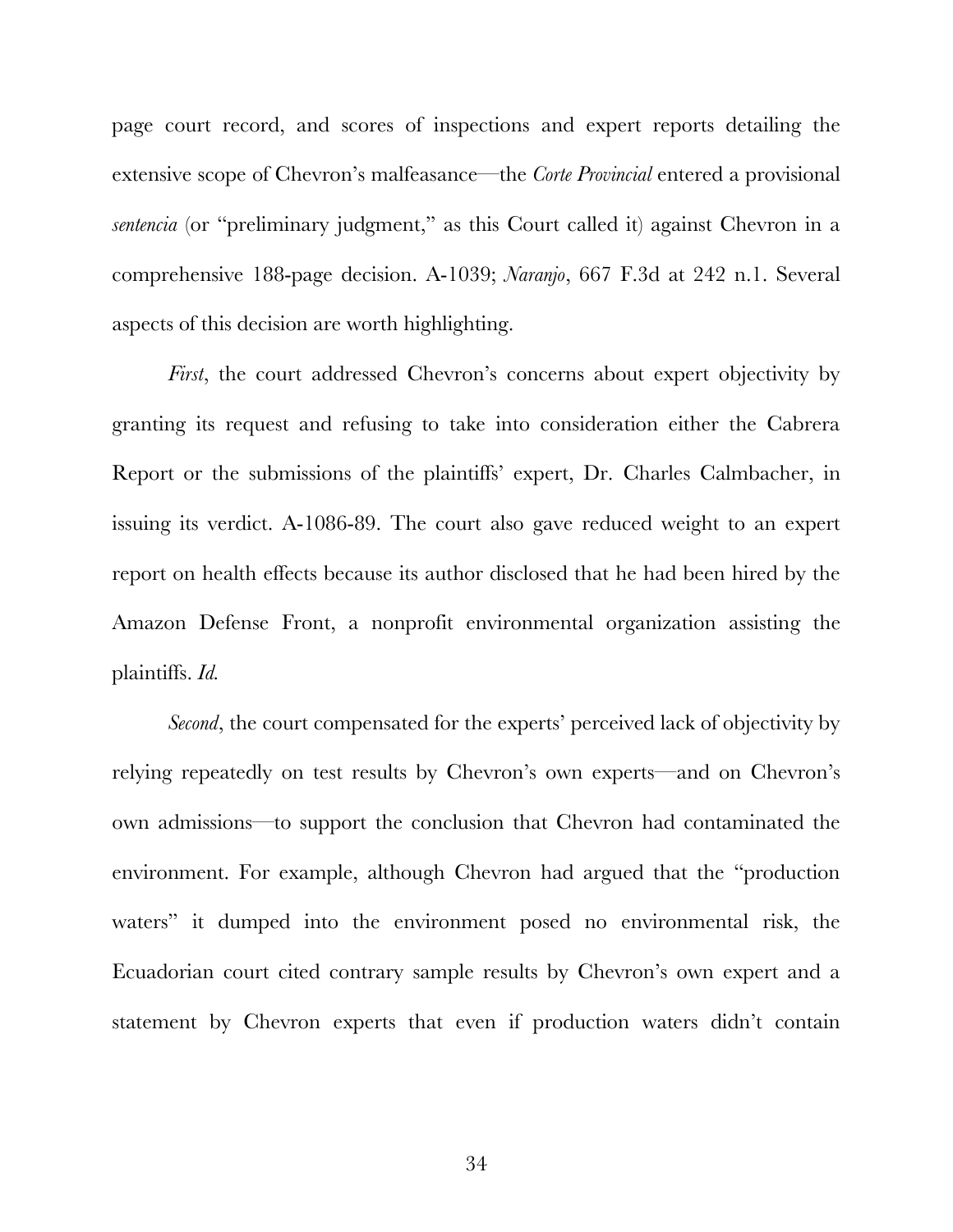significant concentrations of toxic compounds, they might "represent a potential harm to receptive bodies and to vegetation." A-1183.

*Third*, the court also addressed Chevron's charges of misconduct by Donziger, which Chevron tried to establish by presenting carefully edited outtakes from *Crude* that it had obtained in the § 1782 proceeding against him. Judge Nicolás Zambrano condemned both Donziger's statements criticizing the Ecuadorian judiciary—which Donziger made out of fear that the judiciary would be corrupted by *Chevron*, not him—as well as Chevron's attempts to trash Donziger's reputation by quoting the *Crude* outtakes out of context.<sup>10</sup>

*Finally*, the court calculated the actual damages at \$8.646 billion. The court rejected the plaintiff's request for damages for excess cancer deaths and unjust enrichment—the two highest-value categories that they advocated. A-1222-24. The breakdown of the damages award was as follows: \$5.396 billion for soil remediation; \$1.4 billion for health care costs; \$800 million for deaths due to cancer; \$600 million for groundwater remediation; \$200 million for damage to the

<sup>&</sup>lt;sup>10</sup> The court held: "[I]nsofar as concerns the merits of [Donziger's] statements, they are rejected—especially the unwarranted statements regarding the Ecuadorian Judiciary—and the Court does not recognize anything that Mr. Donziger might say or do when he is in front of the cameras or in any other act. No pressure has effectively been exerted on this Court. In addition, the Court notes that [even if it had] the power to judge Mr. Donziger due to his disrespectful statements, it could not do so based on such limited portions, chosen and edited from hours of taping, and without giving the accused the right to defend himself or explain the context of those statements." A-1089-90.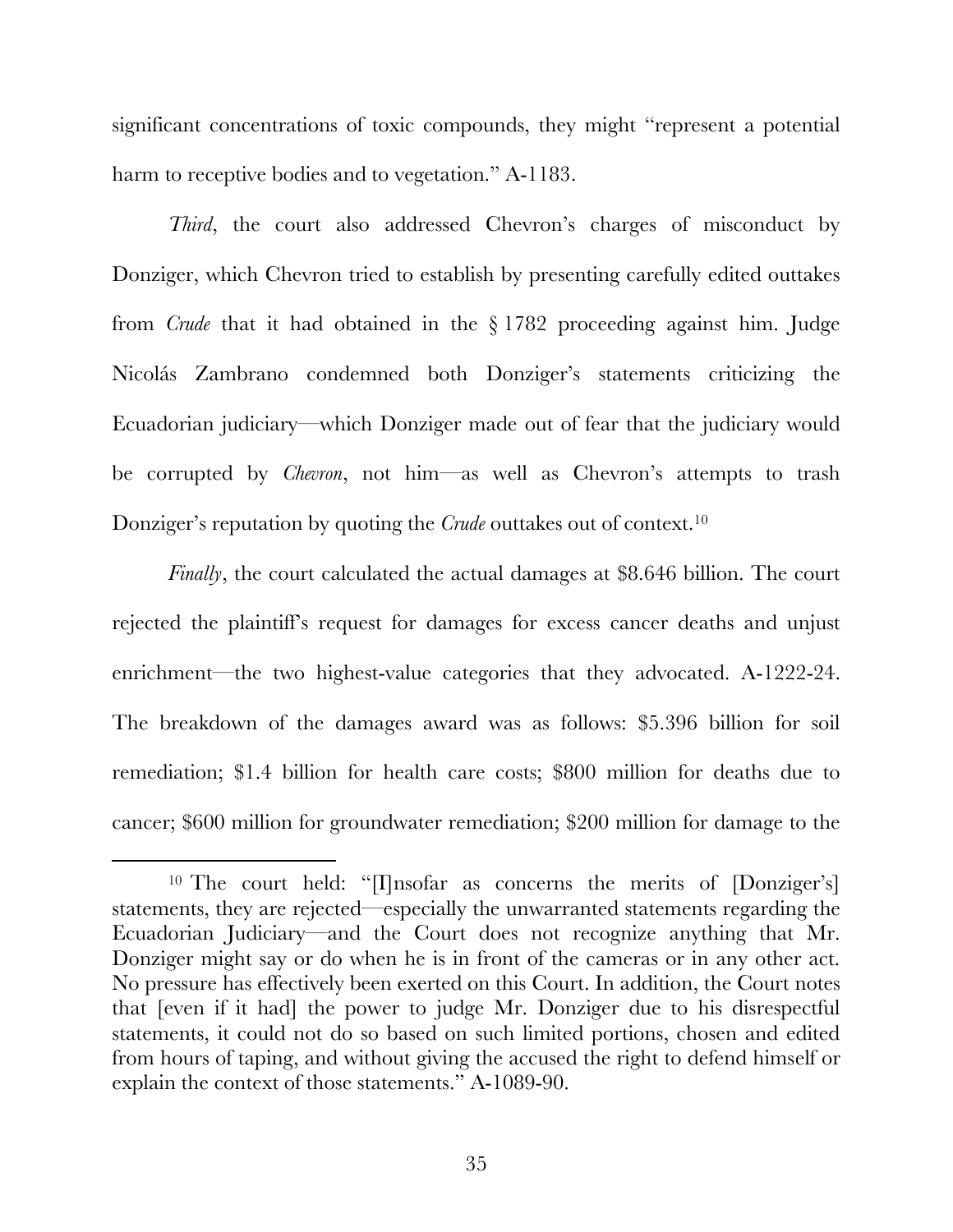ecosystem; \$150 million for drinking water remediation; and \$100 million for damages to indigenous culture. *In re Chevron Corp.*, 650 F.3d at 280-81. The total cleanup cost awarded by the court, assessed per cubic meter, is well within the average for oil spills of this magnitude, including the 1978 Amoco Cadiz spill in France, the 1989 Exxon Valdez spill in Alaska, the 1991 spills in Kuwait, and the 2002 Prestige spill in Spain. Republic of Ecuador Rejoinder, at 91-92, *available at* http://bit.ly/1xjS3p5.

The court also assessed \$8.646 billion in punitive damages (100% of the remedial damages) in light of Chevron's egregious procedural and substantive misconduct and the need to dissuade Chevron and others from similar misconduct in the future. A-1086-89. But the court gave Chevron the option to avoid punitive damages by issuing a public apology—"a symbolic measure of moral redress" recognized by the Inter-American Court of Human Rights. A-1224. Chevron did not do so. Nor has it paid a dime of the judgment to the people it injured.

#### **I. The Ecuadorian court clarifies its judgment (March 2011)**

On March 4, 2011, the *Corte Provincial* issued a 24-page order in response to a laundry list of requests by Chevron for clarification of the judgment. Importantly, the order confirmed the provisional judgment's exclusion of the Cabrera Report, explaining that "the report had NO bearing on the decision," which is why the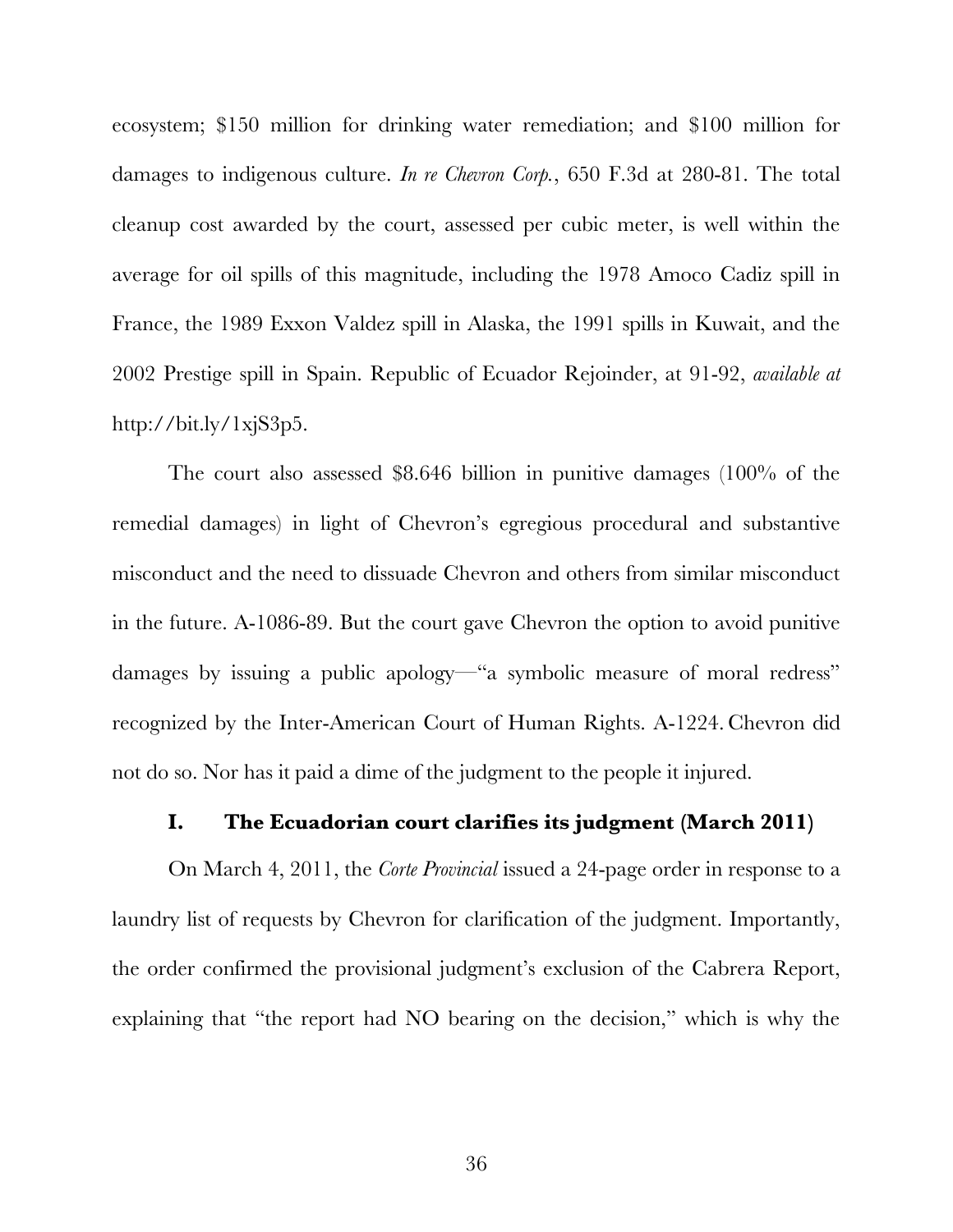court had "refused to void the entire case" against Chevron based on allegations concerning the report's preparation. A-1245.

### **J. Chevron declines to challenge the preliminary judgment under Ecuador's Collusion Prosecution Act**

At this point, Chevron had two ways in which it could seek relief from the provisional judgment—each with its own, non-mutually-exclusive procedural path. The first: Challenge the judgment's legal and factual basis by asking a three-judge panel to review the record de novo and issue a substitute judgment. The second: Challenge the legitimacy of the proceeding by bringing a separate action to nullify the provisional judgment as tainted by fraud—irrespective of whether it reached the right result. Both options are available to losing parties under Ecuadorian law, but they must be kept separate; one is not a substitute for the other.

Chevron chose not to avail itself of the second option—Ecuador's exclusive remedy for aggrieved parties who allege that a proceeding was collusive or fraudulent. Indeed, the Collusion Prosecution Act expressly allows such parties to make their collusion allegations in a separate action, and to submit whatever evidence they have to support those allegations, even if it lies outside the original proceeding's record. SPA-631 (Collusion Prosecution Act, art. 6). If the grounds for the claim are confirmed, the Act mandates that "measures to cancel the collusi[ve] proceeding" will be issued, "cancelling the act or acts, … and [redressing] the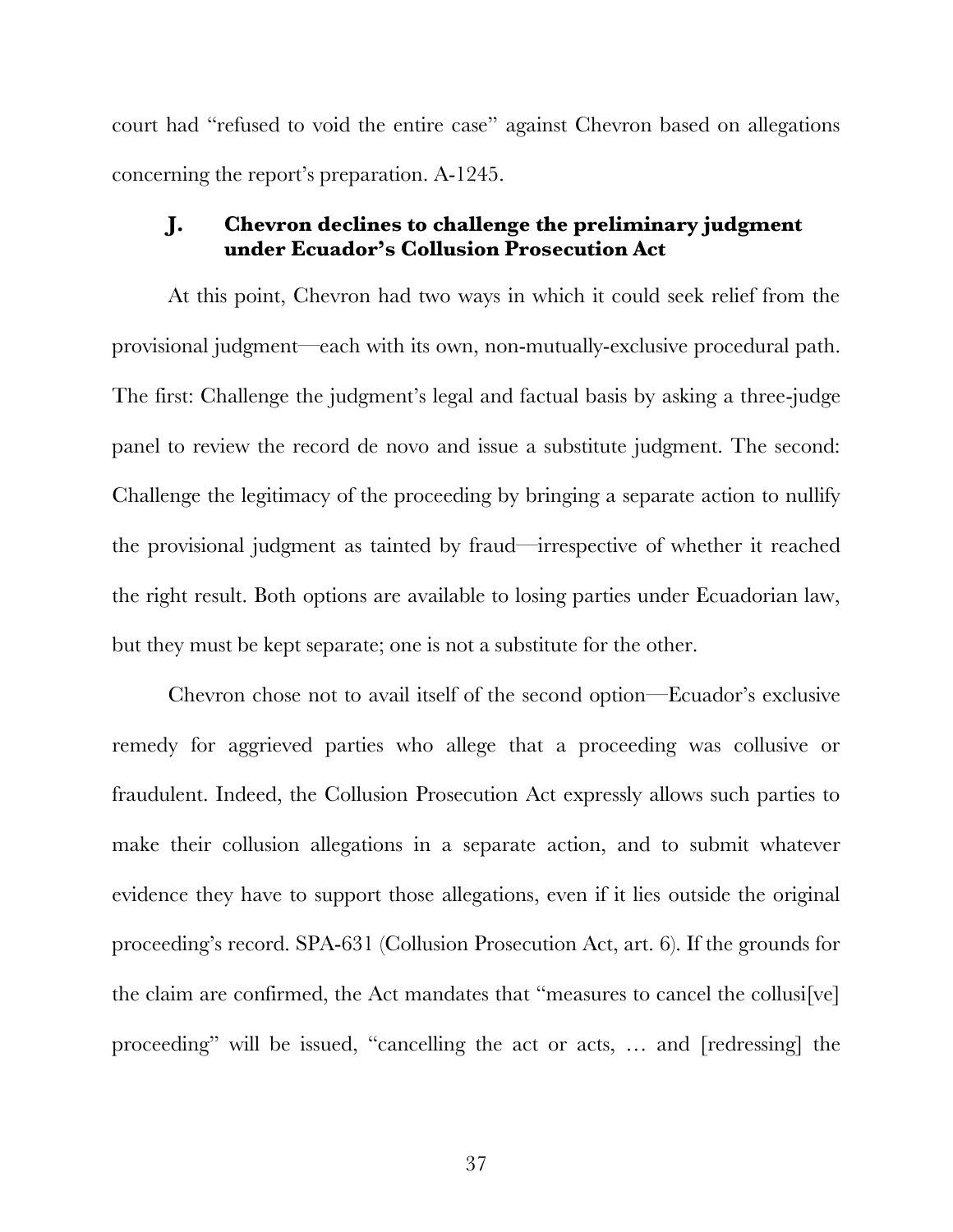damage caused … and, in general, returning … things to the state they were before the collusion." *Id.*<sup>11</sup>

Even though Chevron has not yet pursued this remedy, it is still available. Recognizing that evidence of fraud can take time to come to light, the Act has a five-year limitations period. SPA-632 (CPA, art. 10). Chevron thus has until February 14, 2016 to avail itself of this local remedy.

### **K. An Ecuadorian three-judge court reviews the case de novo and enters a substitute judgment against Chevron (2012)**

Chevron did, however, avail itself of its other remedy—seeking direct, de novo review of the trial court's decision. The Ecuadorian plaintiffs did the same. In March 2011, after the trial court issued its clarification order, a panel of three judges from the same court was randomly selected to review the trial court record and issue a substitute judgment of its own. A-1228.

The three-judge court issued its modified, substitute judgment in January 2012—nearly ten months after the first panel had been selected. A-452. The court's opinion addressed and rejected each of the Ecuadorian plaintiffs' grounds for appeal. *Id.* It also rejected Chevron's contention that "fraud and corruption of plaintiffs, counsel and representatives" should serve as a basis to reverse the decision. A-462. The court explained that its obligation was to assess the evidence

<sup>&</sup>lt;sup>11</sup> To ensure the effectiveness of this remedy, the Act also provides for two levels of appellate review—the first entirely de novo. SPA-631 (CPA art. 8).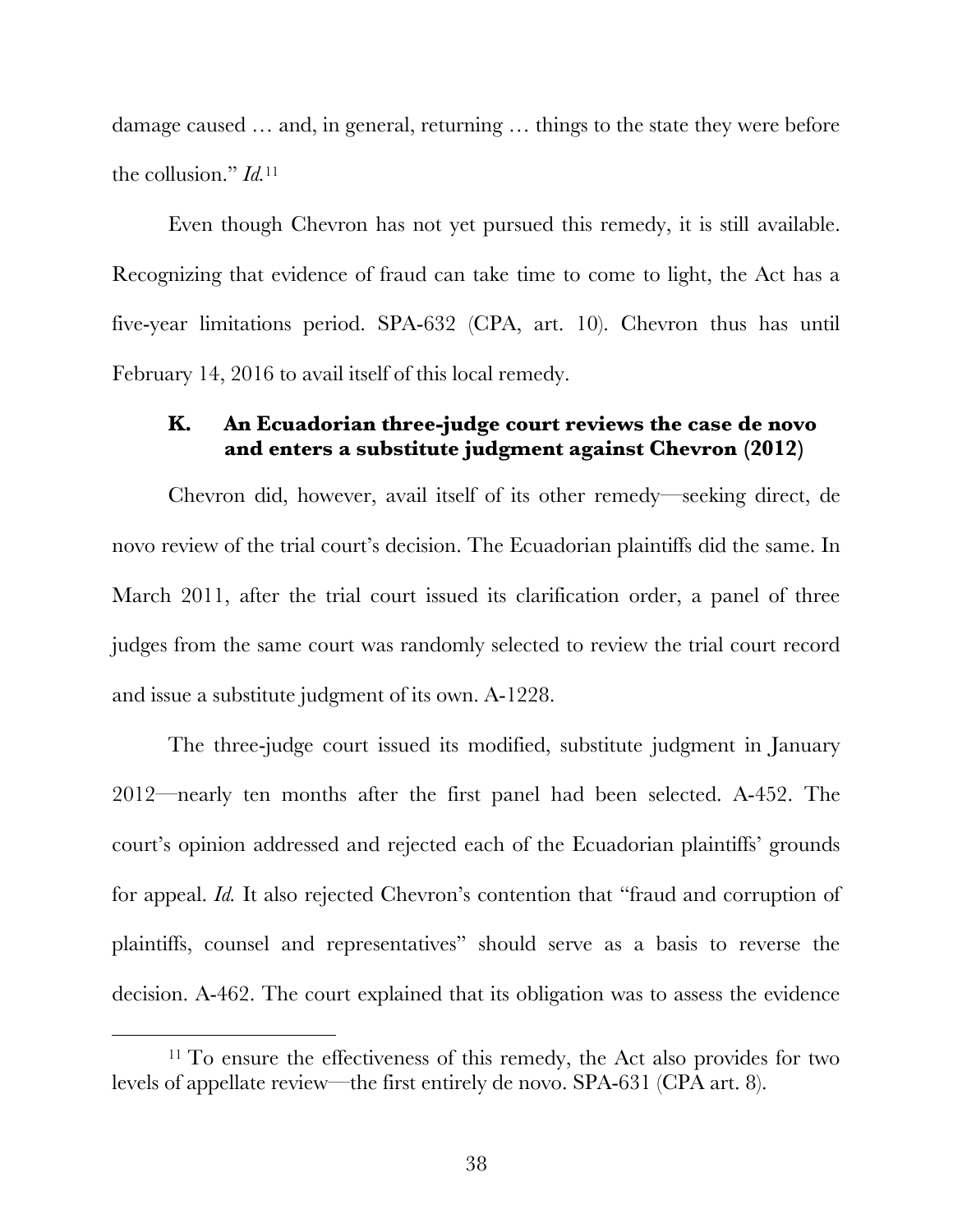"as a whole." A-464. After "evaluating the evidence collectively," the court found that it amply supported the decision. *Id.*

The three-judge court later clarified its decision at Chevron's request, confirming that it had considered all of Chevron's charges of "irregularities in the preparation of the trial court judgment" and found them to be pure speculation, belied by the trial-court record. A-491. The court declined to "make a pronouncement on the interminable and reciprocal accusations over misconduct of some of the parties' attorneys, experts or contractors" because they "could not affect the final result of the lawsuit." A-492.

### **L. The Ecuadorian Supreme Court grants "cassation" review, affirms liability, and reduces damages (2013)**

Chevron then filed a "cassation" petition with the *Corte Nacional*—Ecuador's highest non-constitutional court—seeking review of the substitute judgment, which the Court granted. The Court issued an opinion in November 2013 largely affirming the judgment. A-3449. The Court addressed Chevron's complaints about the Cabrera Report, explaining that "the trial court's judgment did not take [the report] into account," and Chevron has "not indicate[d] which law [was] violated" by the judgment, nor has it explained how its allegations, even if true, "affect[ed] the validity of the proceeding" or "harm[ed]" Chevron in any way. A-3545-46.

More broadly, the Court explained that Chevron's claim of a "great collusive demonstration" in the trial court was irrelevant to its cassation appeal. A-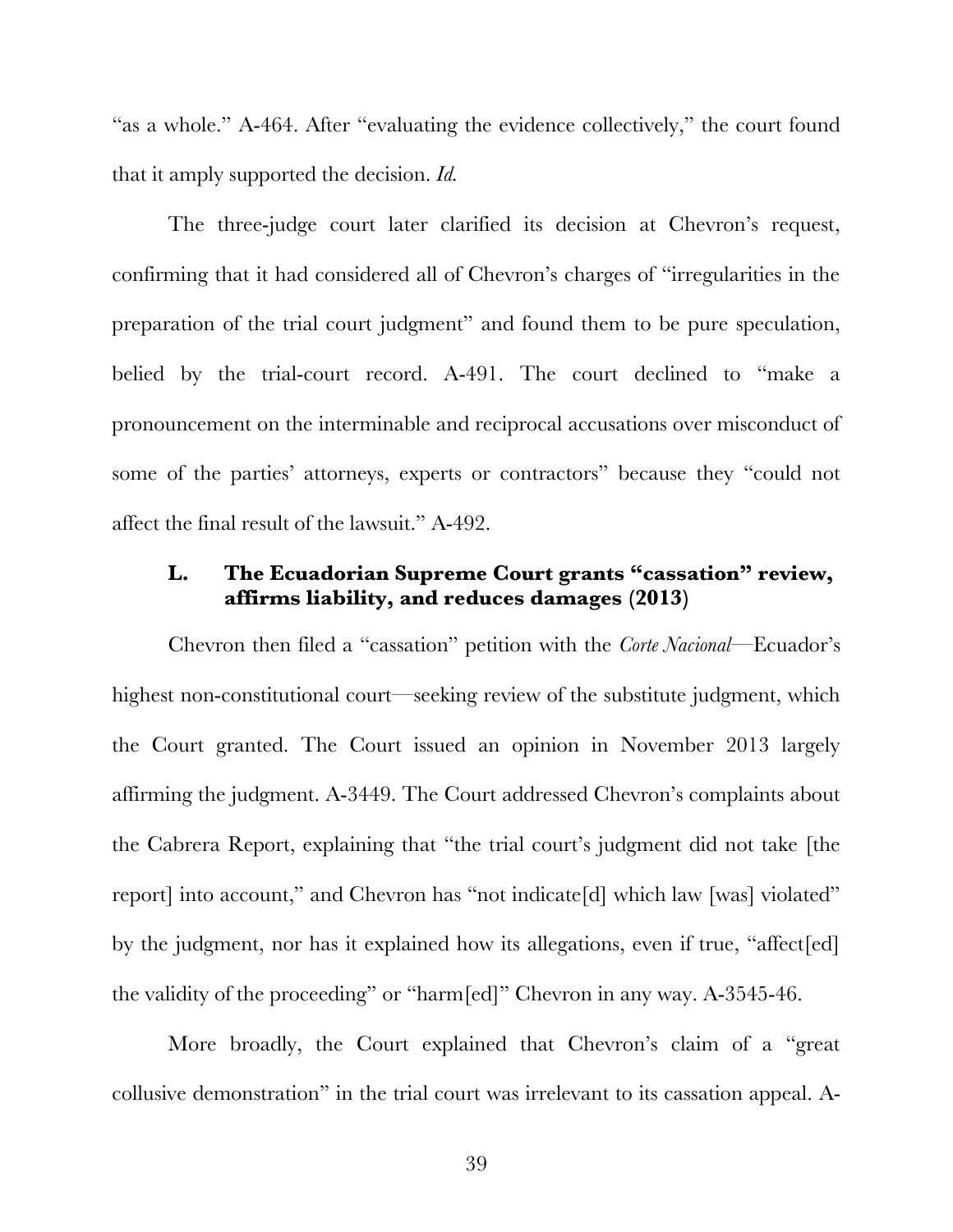3543. For one thing, the Court stressed that "the court decision sought to be annulled here is the one rendered by the [three-judge] court of appeals, and not the one issued by a trial court, something which the cassation appellant has confused in this allegation." A-3548. For another, the Court explained that it lacked jurisdiction to consider Chevron's collusion claim anyway because "[w]hen collusion is an independent action" it is "regulated under the Collusion Prosecution Act"—the exclusive remedy provided by Ecuadorian law. A-3543. And so "it is not possible," the Court emphasized, "to seek the cassation of a judgment by making these kinds of allegations." *Id.* The Court thus affirmed the appellate court's conclusion that Chevron's claims of "procedural fraud" and "collusion" were "not within [the] scope of [its] jurisdiction." *Id.*<sup>12</sup>

But the *Corte Nacional* did not affirm the substitute judgment in its entirety. Quite the contrary, the Court struck the entire punitive damages award—thus cutting the damages award nearly in half, by \$8.646 billion—because the Court found that "there is no legal justification" for it. A-3669. *Cf. State Farm Mutual Auto. Ins. Co. v. Campbell*, 538 U.S. 408 (2003).

 <sup>12</sup> *See also id.* ("If, as [Chevron] alleges, there were irregularities in the proceeding, Ecuadorian legislation establishes actions that can be brought for these kinds of facts, … but allegations of this kind may not be made nor may cassation of the relevant judgment be sought without any reasoned legal basis.").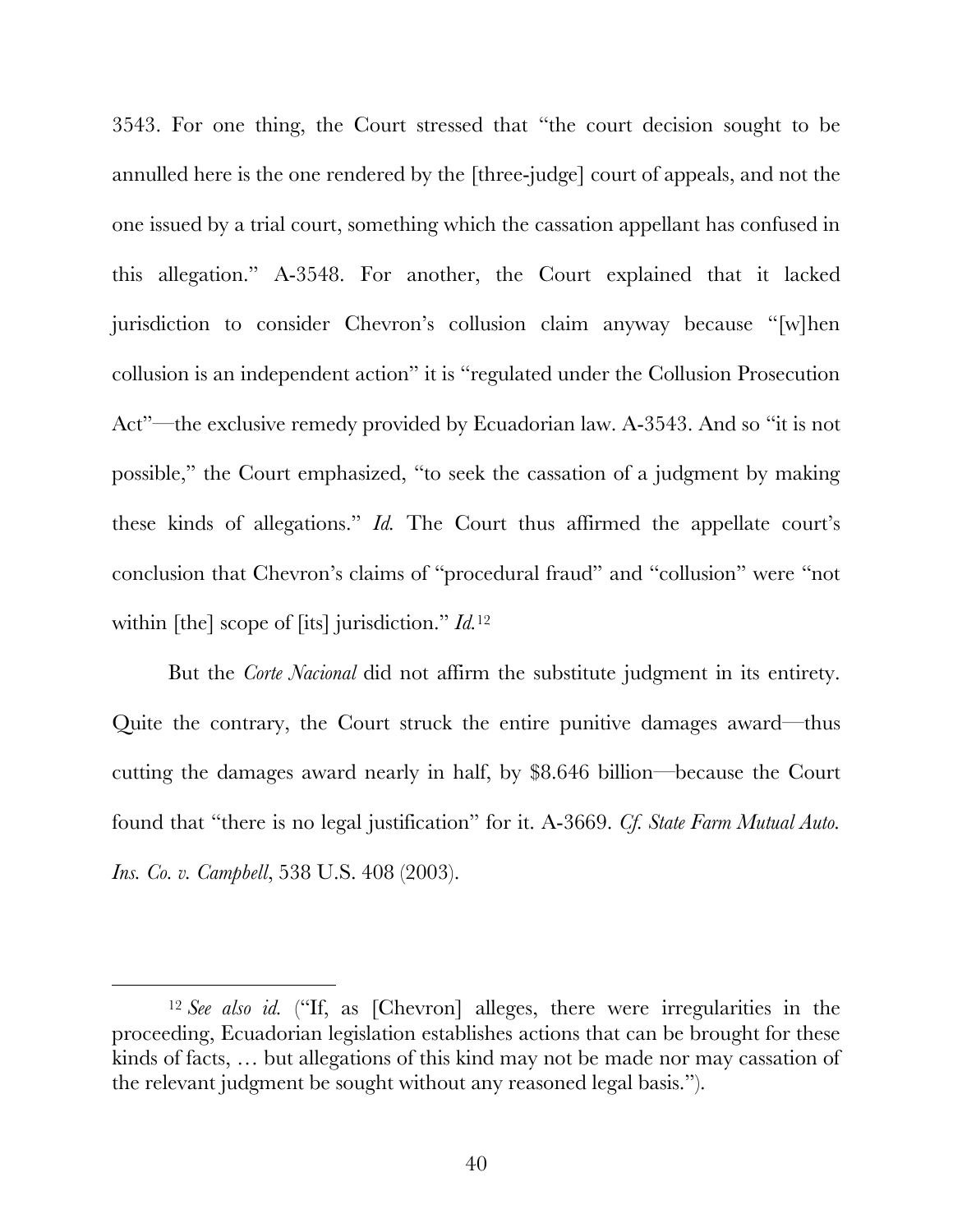Chevron has now sought relief from the *Corte Constitucional del Ecuador* (or Constitutional Tribunal of Ecuador), which granted its petition for review and will consider Chevron's due-process arguments.

## **II. Chevron brings this action as yet another collateral, preemptive attack on enforcement of the Ecuadorian judgment**

### **A. Chevron files this action**

Rather than exhausting its remedies under Ecuadorian law, Chevron filed this case in New York in early 2011—two weeks *before* the preliminary Ecuadorian judgment was entered and nearly a year before the three-judge court issued its substitute judgment. ECF No. 1. Chevron named more than 50 people as defendants: Donziger, Pablo Fajardo (the *afectados'* lead Ecuadorian lawyer), and dozens of indigenous people who have never left the jungles of Ecuador.

Chevron's complaint quotes Judge Kaplan, who "summarized" the case "a few months" before it was filed: "[T]he name of the game is, arguably, to put a lot of pressure on the courts to feed them a record in part false for the purpose of getting a big judgment or threatening a big judgment, which conceivably might be enforceable in the U.S. or in Britain or some other such place, in order to persuade Chevron to come up with some money. Now, do the phrases Hobbs Act, extortion, RICO, have any bearing here?" *Id.* at 118 (quoting Hearing Tr. 9/23/10, at 24:6- 22).

The complaint alleges that they do. It originally asserted nine claims: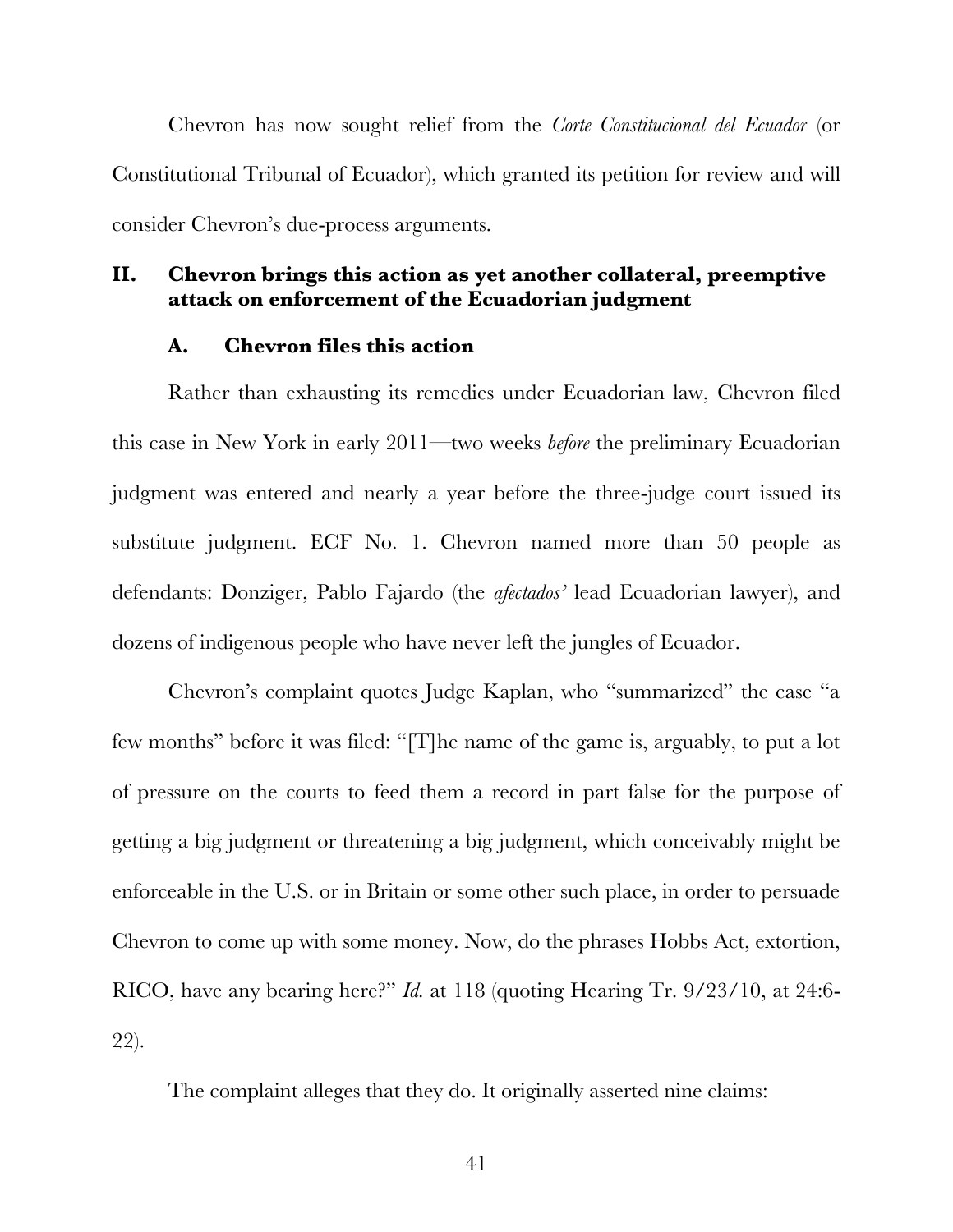(1) substantive RICO violations under 18 U.S.C. § 1962(c), including "extortion in violation of [the] Hobbs Act, 18 U.S.C. § 1951"; (2) conspiracy to violate RICO under 18 U.S.C.  $\S 1962$ (d); (3) common-law fraud (under New York law); (4) tortious interference with contract (under New York law); (5) trespass to chattels (under New York law);

- (6) unjust enrichment (under New York law);
- (7) civil conspiracy (under New York law); and
- (8) violations of New York Judiciary Law § 487.

ECF No. 1, at 119-144. The ninth claim, which was later severed from the rest, was a request that the anticipated Ecuadorian judgment be deemed "unenforceable and non-recognizable, including but not limited to under the United States Constitution, federal common law, New York common law principles of comity, and/or New York's Recognition [Act]," on "grounds of fraud, failure to afford procedures compatible with due process, lack of impartial tribunals, and contravention of public policy." *Id.* at 144. Under this claim, Chevron also sought an injunction barring anyone "from commencing, prosecuting, or advancing in any way—directly or indirectly—any attempt to recognize or enforce any Lago Agrio judgment in any court, tribunal, or administrative agency in any jurisdiction, in the United States or abroad." *Id.* at 145.

When filing the complaint, Chevron noted on the cover sheet that the case was "related to" the two  $\S 1782$  proceedings presided over by Judge Kaplan. Judge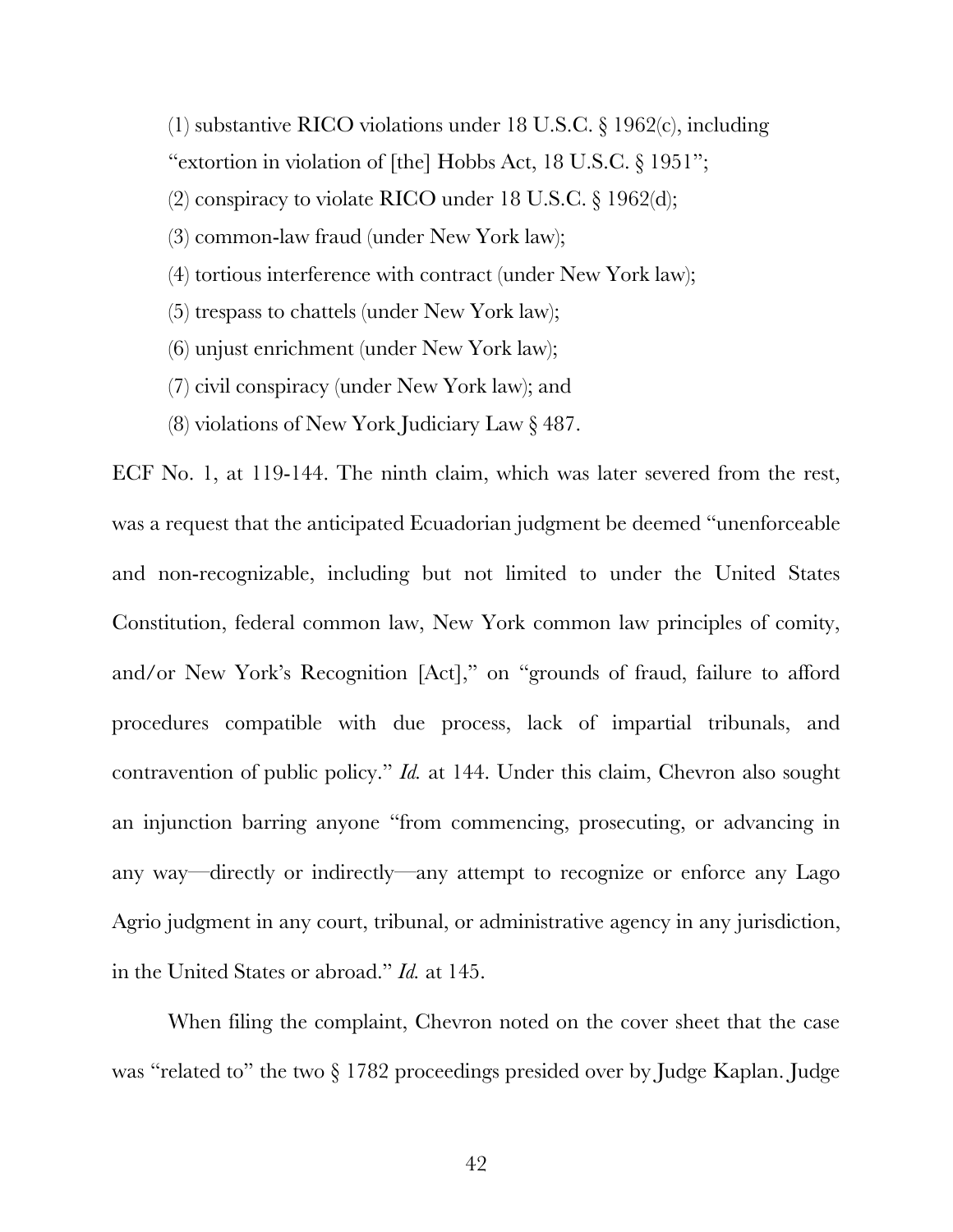Kaplan accepted the case, immediately issued an order to show cause why a temporary restraining order shouldn't be granted, and set a hearing for *five days later*. ECF Nos. 3, 4.

### **B. The district court grants a temporary restraining order**

Just before the hearing—after Chevron had filed a 70-page preliminaryinjunction motion and nearly 7,000 pages of supporting affidavits and exhibits, *see* ECF Nos. 4-58—Donziger hand-delivered a letter to the court informing it that he had returned from a trip to Ecuador only the day before and had not been able to retain counsel on such short notice. He asked the court to briefly continue the hearing. But the court refused and said that it would grant Chevron a temporary restraining order. The court explained its thinking: "[W]e are dealing here with a company of considerable importance to our economy that employs thousands all over the world, that supplies a group of commodities, gasoline, heating oil, other fuels and lubricants on which every one of us depends every single day. I don't think there is anybody in this courtroom who wants to pull his car into a gas station to fill up and finds that there isn't any gas there because these folks have attached it in Singapore or wherever else." Hearing Tr. 2/8/2011, at 49:21-50:4.

The next day—eight days after Chevron filed its complaint and without an evidentiary hearing—the court issued a temporary restraining order preventing the defendants from taking any steps to enforce "any [Ecuadorian] judgment entered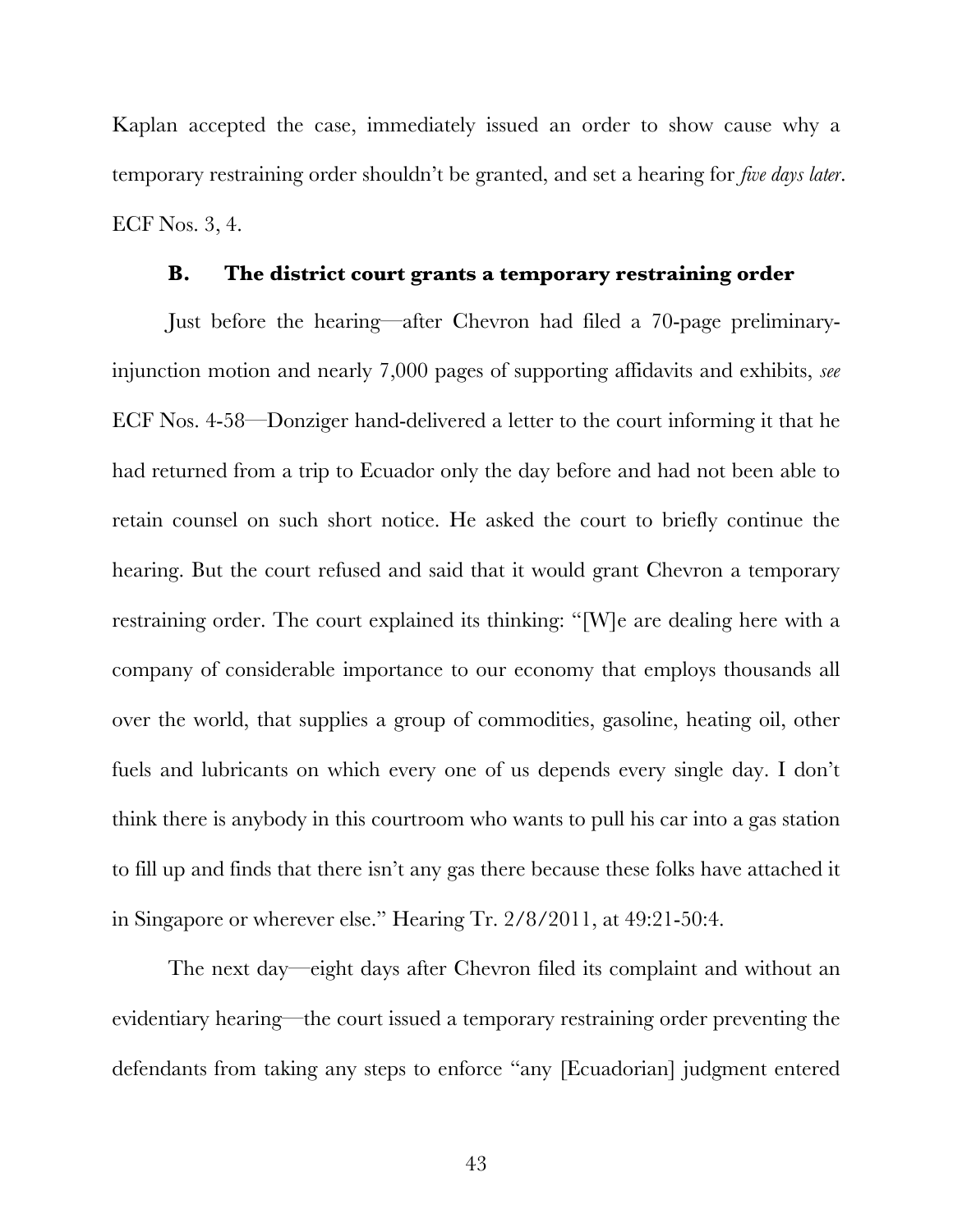against Chevron" anywhere in the world outside of Ecuador, where Chevron has no assets. ECF No. 77. The court gave Donziger and the other defendants two days to file oppositions to Chevron's preliminary-injunction motion—even though there was still no Ecuadorian judgment, let alone an enforceable one—and set a hearing for a week later. *Id.* Donziger was unable to retain counsel until the day before the hearing.

At the preliminary-injunction hearing, the court made clear that it wouldn't let Donziger submit any filings, even though his professional reputation and life's work were on the line. The court was emphatic: "[Donziger] had until the date I gave him to file papers. He didn't, it's over … Over. Closed. … If for whatever reason Mr. Donziger just elected or failed to submit papers, well, that's what happens." Hearing Tr. 2/18/11, at 79:18-80:16. That is indeed what happened. One week later, after Donziger's new counsel worked around the clock to prepare a brief on his behalf, the court refused to accept it, denying him any opportunity to respond in writing to Chevron's unprecedented motion. *See* ECF No. 137.

#### **C. The district court issues a worldwide injunction**

In March 2011, still without having held an evidentiary hearing, the court entered a preliminary injunction nullifying the Ecuadorian judgment and blocking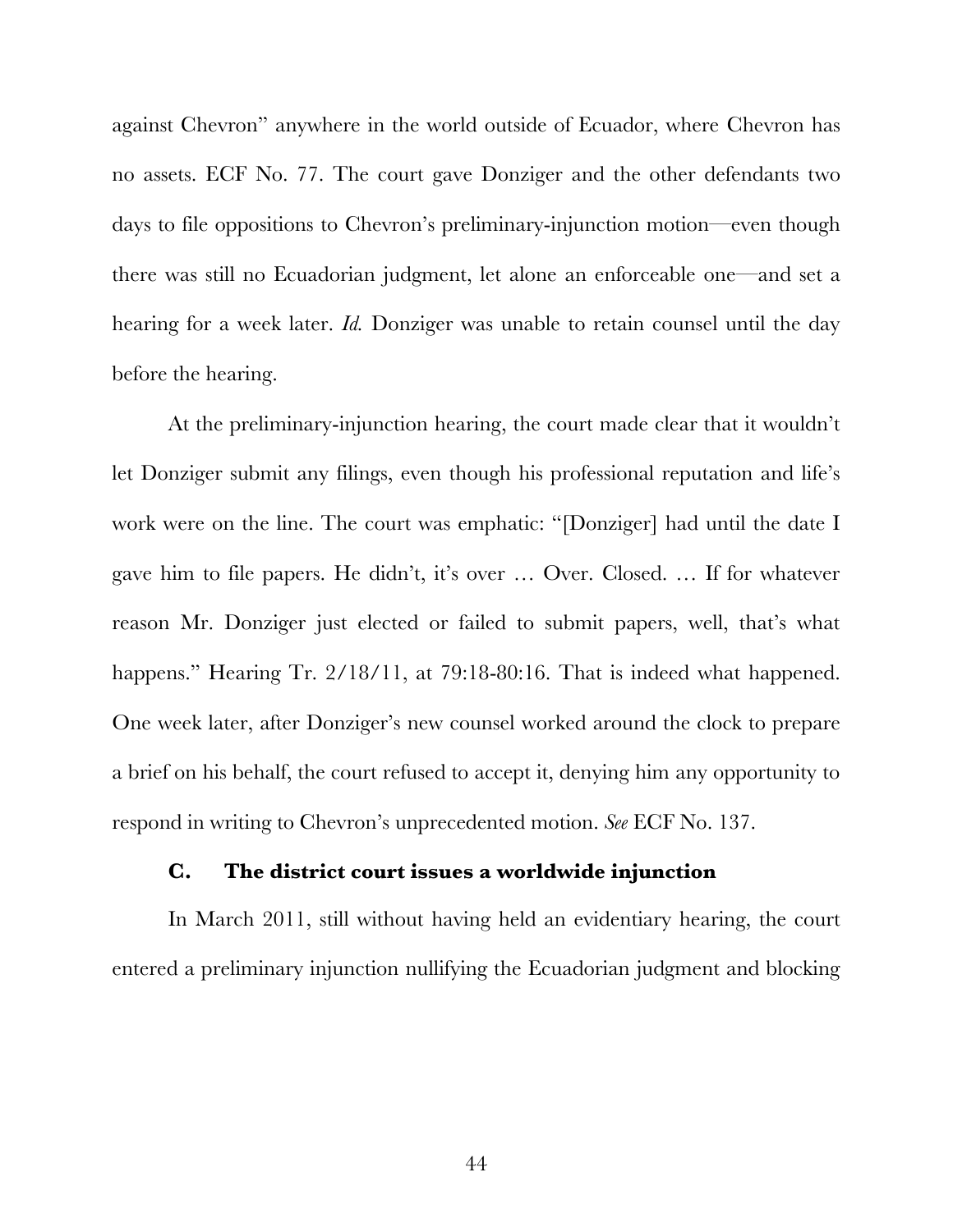any attempt to enforce it outside of Ecuador. *Chevron Corp. v. Donziger*, 768 F. Supp. 2d 581 (S.D.N.Y. 2011). 13

Based on what it called "abundant evidence," the court found that "the Ecuadorian judgment in this case 'was rendered under a system which does not provide impartial tribunals or procedures compatible with the requirements of due process of law.'" *Id.* at 633, 636. That "abundant evidence" consisted of three things: (1) a report submitted by Vladimiro Álvarez Grau, an avowed political opponent of President Correa, from which the court thought it was "reasonable to infer" that the entire Ecuadorian judiciary was corrupt, *id.* at 634; (2) Donziger's own statements from the *Crude* outtakes expressing his fears that the Ecuadorian judiciary was corrupt (the same position he advanced—and the court rejected—in *Aguinda*), *id.* at 634-35; and (3) State Department and World Bank reports saying the same thing they did in the 1990s, when Chevron was the Ecuadorian judiciary's staunchest defender. *Id.* at 535; A-387-408.

The court was transparent about its intentions: "This Court's judgment should finally determine the controversy worldwide" because a "decision by this

<sup>&</sup>lt;sup>13</sup> Although the court gave Mr. Donziger no opportunity to be heard, its opinion (a) referred to him by name 190 times, (b) used carefully edited *Crude* outtakes—which the Ecuadorian court had criticized—to impugn his character, (c) placed him at the center of an alleged conspiracy to subvert the Ecuadorian justice system and deny justice to Chevron, and (d) faulted him for failing to explain his statements "under oath" and to submit "sworn proof" to counter Chevron's evidence. *Id.* at 595, 606.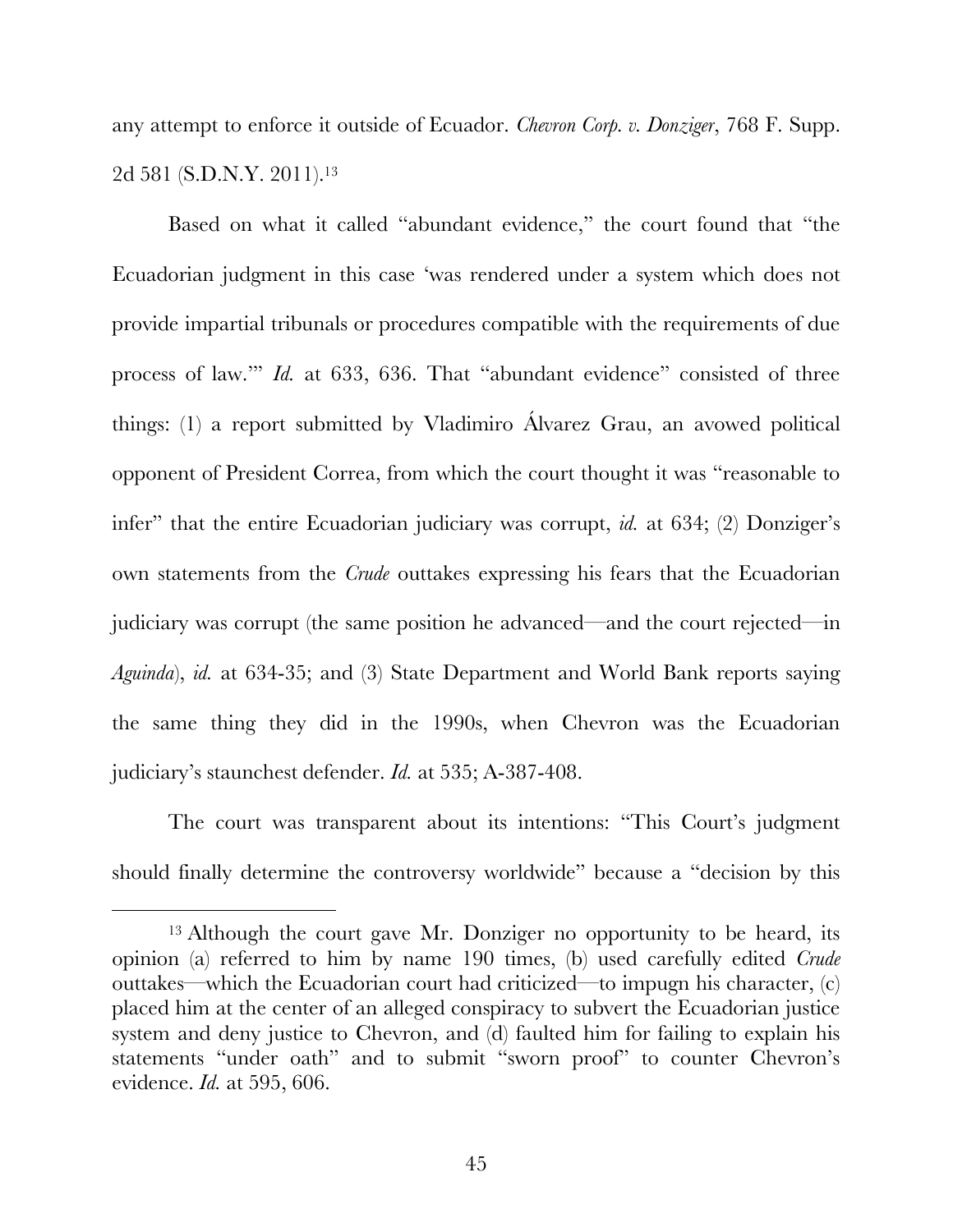Court holding that the judgment is unenforceable and enjoining its enforcement would bind all of the parties that potentially could enforce the judgment and therefore should foreclose even the filing of foreign enforcement suits." 768 F. Supp. 2d at 638, 647. "Moreover," the court continued, "even if enforcement actions were to be filed abroad in violation of an injunction, a decision by this Court with respect to the enforceability of the Ecuadorian judgment likely would be recognized as sufficiently persuasive authority—if not binding on the parties—to dispose of the question of enforceability in the foreign fora." *Id.* at 647.

# **D. This Court, in** *Chevron v. Naranjo***, promptly reverses the injunction and orders dismissal of the severed ninth claim**

In September 2011, this Court heard oral argument in the preliminaryinjunction appeal. During the argument, it became clear that no precedent supported the district court's sweeping injunction and that it raised profound international-comity concerns regardless. *See* Oral Arg. Tr. 9/16/11, at 58:11- 60:12. Toward the end of the argument, a panel member expressed concern that, even if the court were to reverse the district court's order and vacate the injunction, Chevron "would then go back to Judge Kaplan and ask to reactivate the RICO claims and seek the same injunction under those claims." *Id.* at 76:19-77:7. Chevron's counsel dodged the question and instead asked the Court to wait "just a few weeks" so it could have a "full trial record." *Id.* at 77:25-78:14.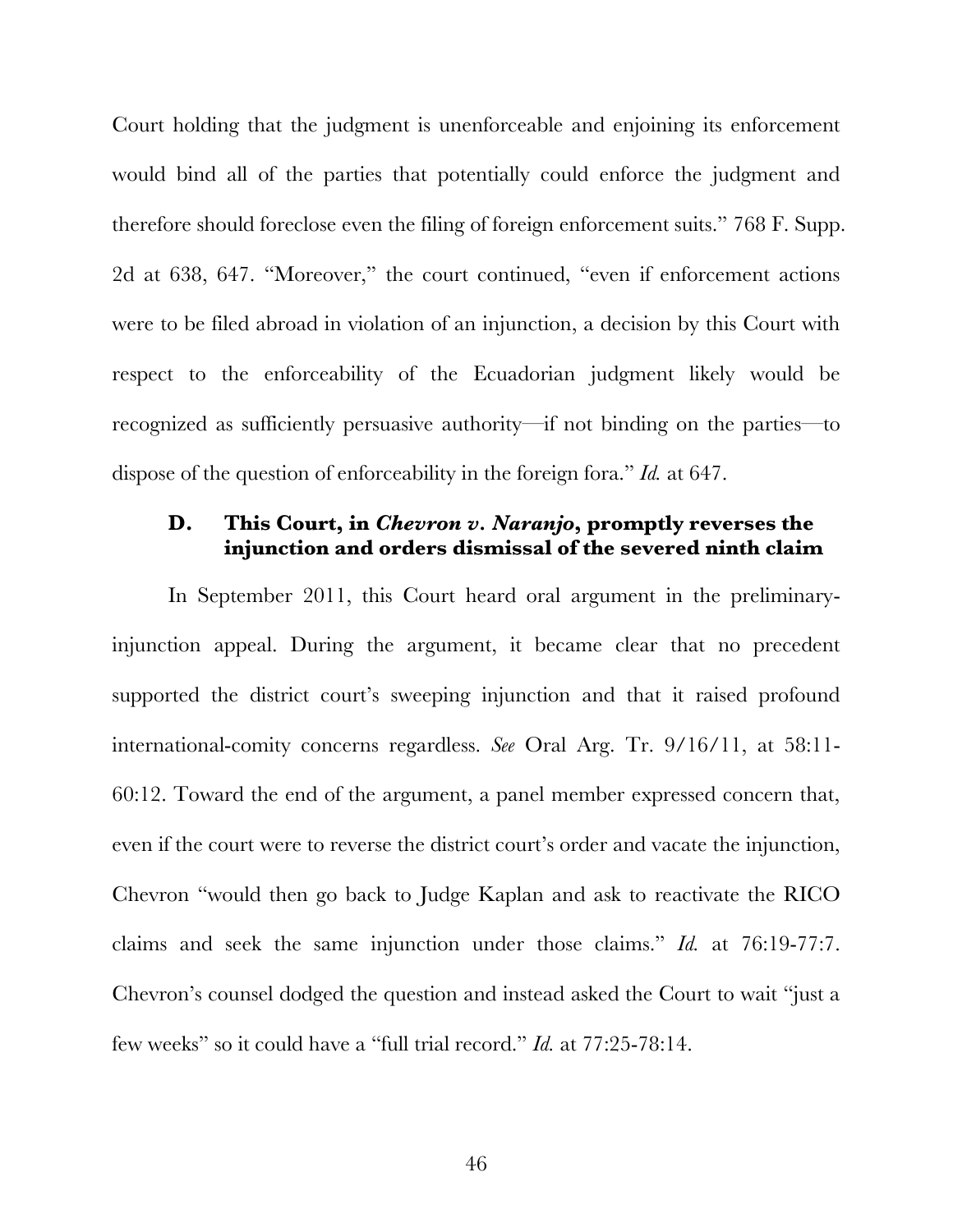This Court declined the invitation. The very next business day, it vacated the injunction and stayed proceedings on the ninth claim—the only claim over which it had jurisdiction—and announced that an opinion would follow. ECF No. 351; *see also Chevron Corp. v. Naranjo*, 2011 WL 4375022 (2d Cir. Sept. 19, 2011). In vacating the injunction, the Court declined Chevron's invitation to keep it "in place in light of Chevron's RICO and state-law claims," which were "based on" the same "underlying allegations." Chevron Br. in *Naranjo* at 70-71.

In the opinion that followed, this Court explained that New York's "Recognition Act and the common-law principles it encapsulates are motivated by an effort to *provide for* the enforcement of foreign judgments, not to prevent them." *Naranjo*, 667 F.3d at 241. They do not create "causes of action by which disappointed litigants in foreign cases can ask a New York court to restrain efforts to enforce those foreign judgments against them, or to preempt the courts of other countries from making their own decisions about the enforceability of such judgments." *Id.* at 243. The Court also emphasized the "far graver" affront to international comity that would result from a contrary interpretation. *Id.* at 244.

The Court reversed the judgment, vacated the "radical" injunction, and remanded the case to the district court with instructions to dismiss Chevron's ninth claim—the only claim before the Court—"in its entirety." *Id.* at 244, 247.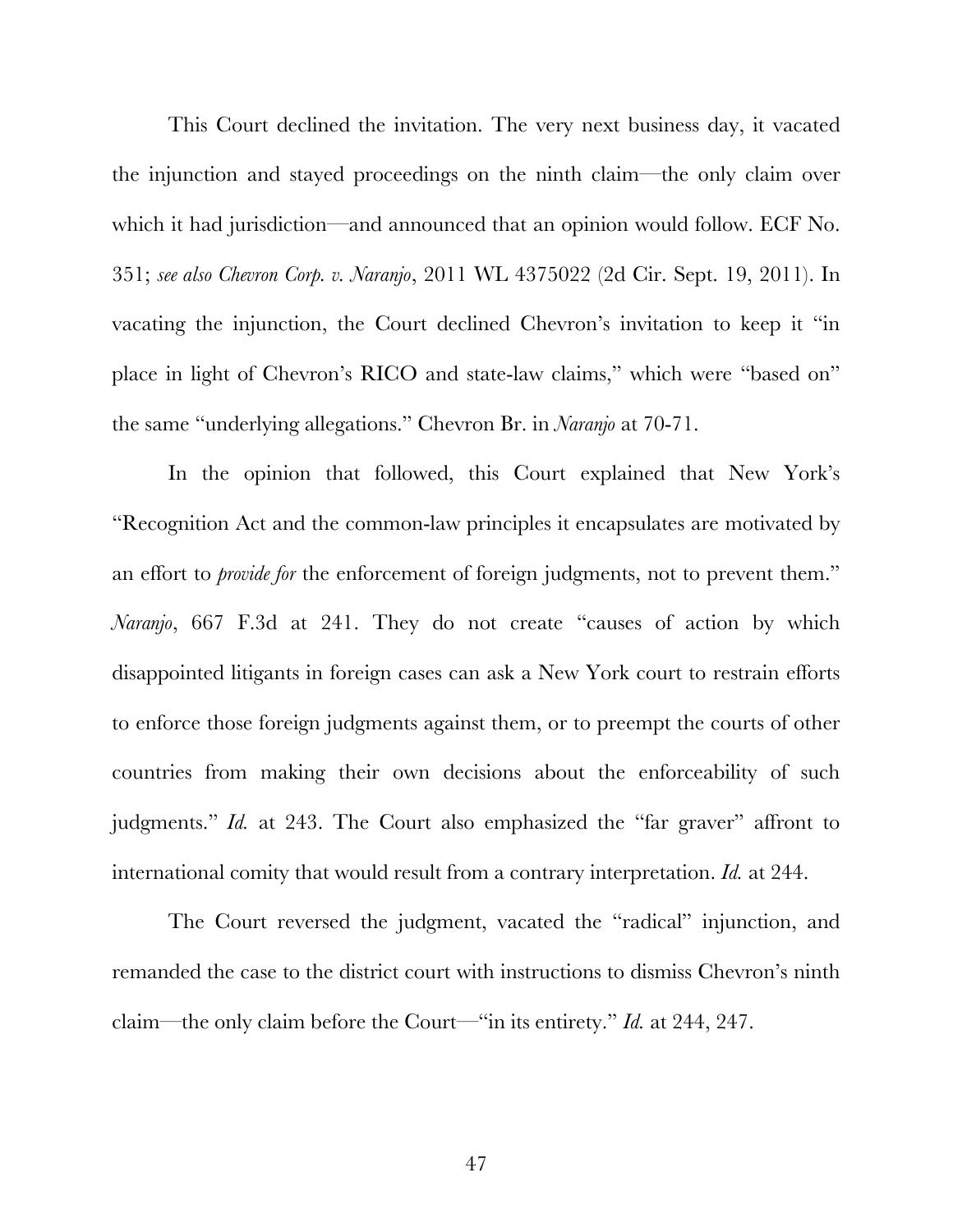#### **E. Chevron immediately attempts to evade** *Naranjo*

About a month after this Court's decision, Chevron again asked the district court for a preemptive ruling that the substitute Ecuadorian judgment, which had just been issued, was not entitled to recognition—this time in its RICO case. *See* ECF Nos. 396 & 397. Chevron's new theory was that *the defendants* had put the judgment at issue by raising the affirmative defense of collateral estoppel in their answers. So Chevron moved for summary judgment, hoping that the court would reject the defense on the ground that the judgment wasn't entitled to recognition under New York law. *See id.* The defendants' responded by making clear that they "are not asserting in this lawsuit the affirmative defenses of res judicata and/or collateral estoppel." ECF No. 450, at 2. And "lest there be any doubt," the defendants "affirmed that they will never assert in this case the defense of res judicata or collateral estoppel with respect to the Ecuadorian Judgment"—a position they have taken ever since. *Id.* at 3.

## **F. The district court refuses to allow the defendants to drop their collateral-estoppel defenses**

The court rejected the defendants' express disavowals and kept the collateral-estoppel defense in the case—putting the Ecuadorian judgment's enforceability once again at issue. ECF No. 550, at 67-71; *see also* Hearing Tr. 10/18/12, at 11:1-3 ("I am not going to allow you to amend to delete the res judicata or collateral estoppel defense, period. That's not going to happen."). Only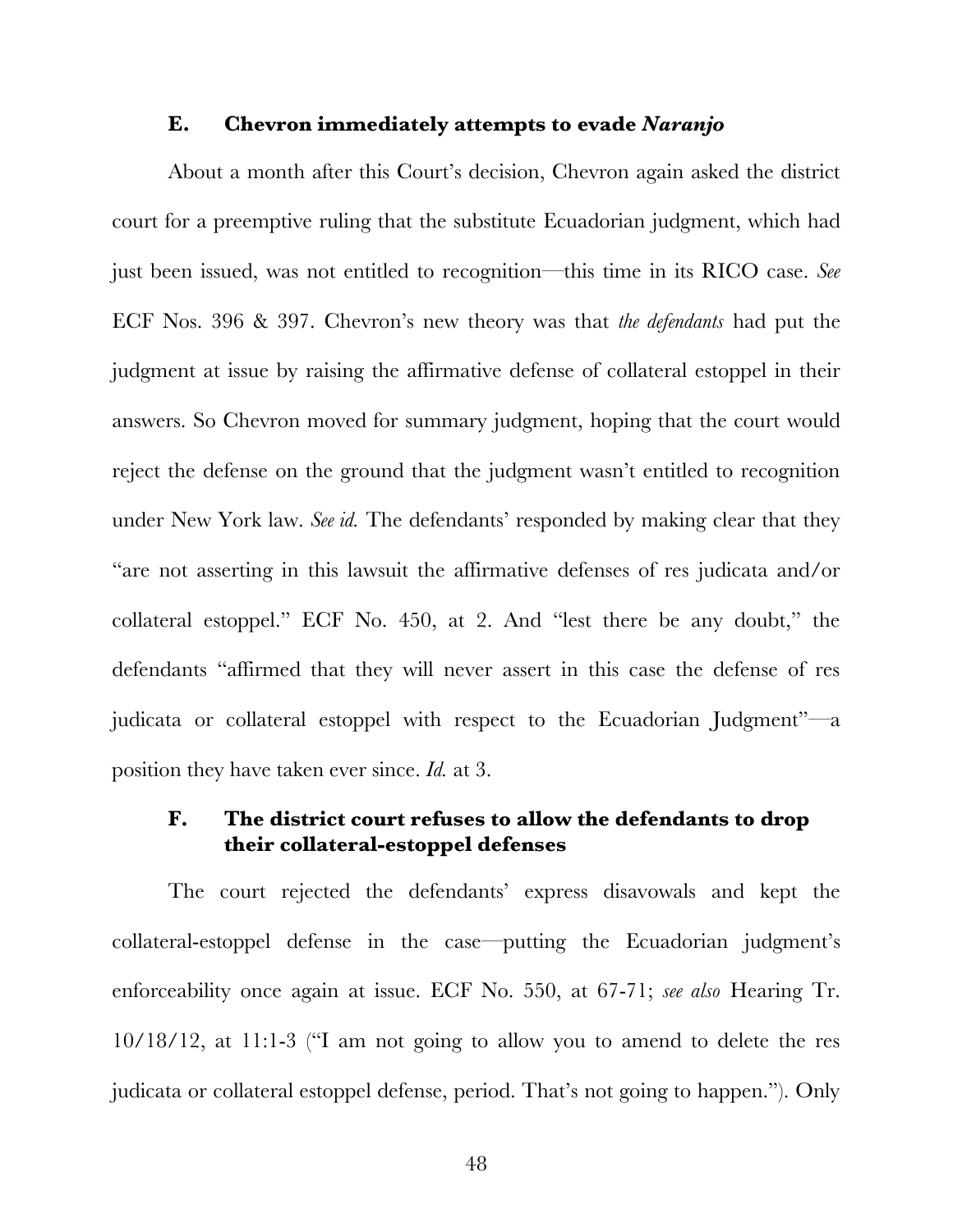later, in denying a recusal motion, did the court acknowledge that, just as the plaintiff is the master of the complaint, the defendants "of course" have "the option" of selecting their own defenses. ECF No. 1407, at 15 n.50. Chevron's counsel said the same to this Court: The defendants, he represented, "still have the right to [assert the defense] or not. … If they didn't press it [at trial], it won't be in the case. It will not be in the case." Oral Arg. Tr. 9/26/13, at 19:16-21.

#### **G. The court allows Chevron to drop "sham litigation" claim**

As the case proceeded, the defendants requested all of Chevron's documents concerning the scientific evidence of its pollution in Ecuador. They argued that this evidence was needed to disprove the complaint's repeated allegations that the Ecuadorian case was "sham litigation" that was "objectively baseless." *See* ECF No. 705-1. Chevron took steps to ensure that this wouldn't happen by dropping the allegations and renouncing any attempt to prove that the litigation was baseless:

Chevron does not intend here to relitigate the environmental conditions existing in the Oriente or the relative, substantive merit of scientists' expert opinions on that subject. In that regard the discrete inquiry here will be whether the judgment's findings have any support untainted by fraud in the record that existed before the Ecuadorian court at the time the judgment was issued.

ECF No. 705, at 3-4. The district court granted the request, saying that it would let Chevron "clarif[y] its position with respect to the 'sham' allegations." ECF No. 720. But even though the "discrete inquiry" was now "whether the judgment's findings have any support untainted by fraud in the [Ecuadorian] record," *id.*, the court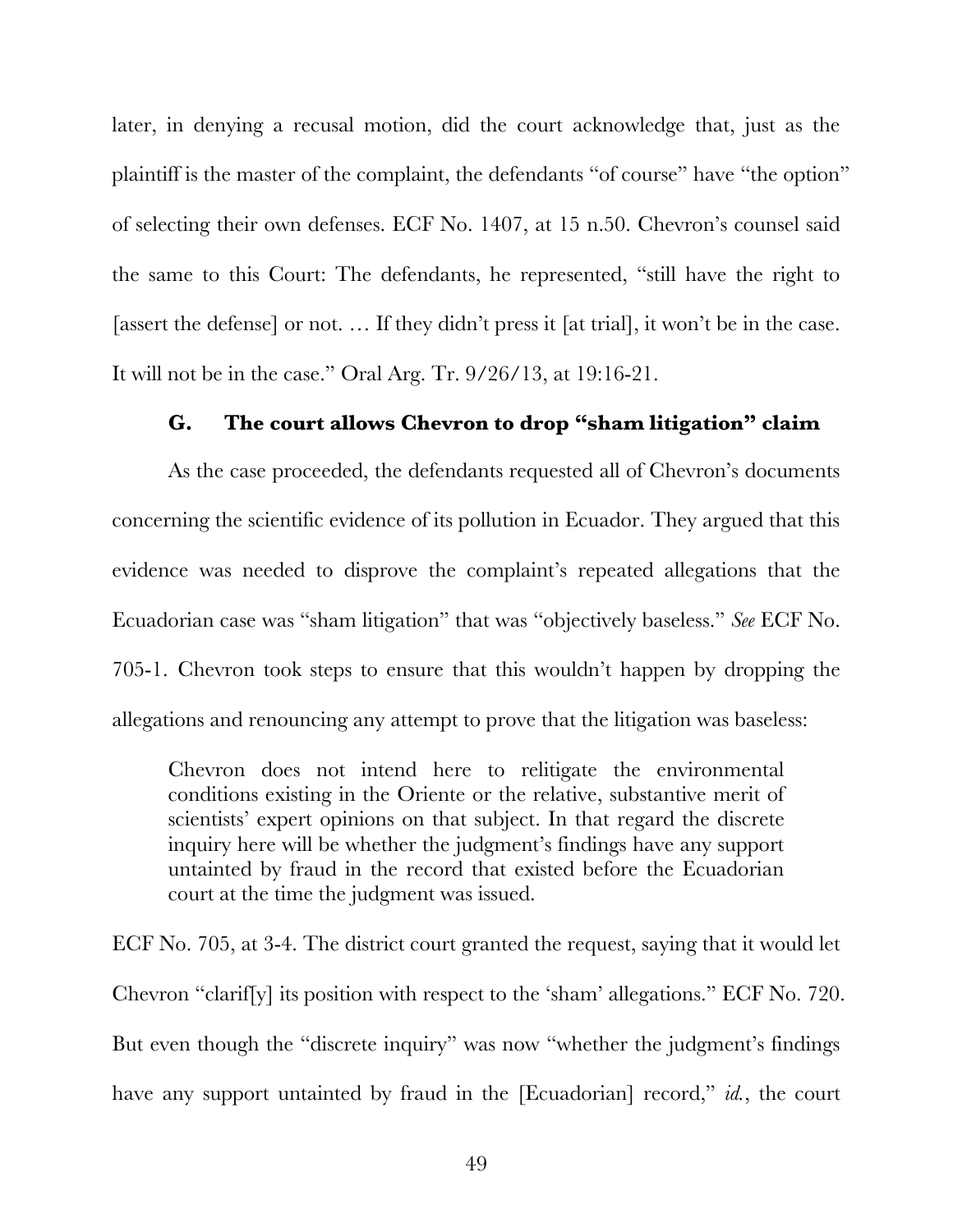refused to allow the defendants to submit evidence from the Ecuadorian record of Chevron's contamination in Ecuador, calling their attempts to do so "a joke." Tr. 501-02.

Shortly thereafter, the court again denied a request by the defendants to allow them to withdraw their collateral-estoppel defense. ECF No. 826. The defendants had argued that "the Court in substance amended plaintiff's complaint" by letting Chevron drop its "sham litigation" allegations, and that they should be treated similarly, but the court disagreed. *Id.* at 2-3.

## **H. Chevron forces Donziger to proceed** *pro se* **and drops its damages claim on the eve of trial to avoid a jury**

In May 2013, shortly after its CEO declared that the case would not end until the other side's lawyers gave up, Chevron forced Donziger's lawyer to do just that. ECF No. 1100. In his withdrawal motion, John Keker explained why: "Through scorched-earth litigation, executed by its army of hundreds of lawyers, Chevron is using its limitless resources to crush defendants and win this case through might rather than merit." *Id.* 1-2. Donziger and his lawyers couldn't keep up with Chevron's "endless drumbeat of motions" and depositions "from Park Avenue to Peru." *Id.* The case, Keker lamented, had "degenerated into a Dickensian farce." *Id.* at 1. Donziger represented himself for the next five months.

One month before trial—faced with the prospect of having a jury evaluate its evidence—Chevron dropped its request for billions of dollars in damages against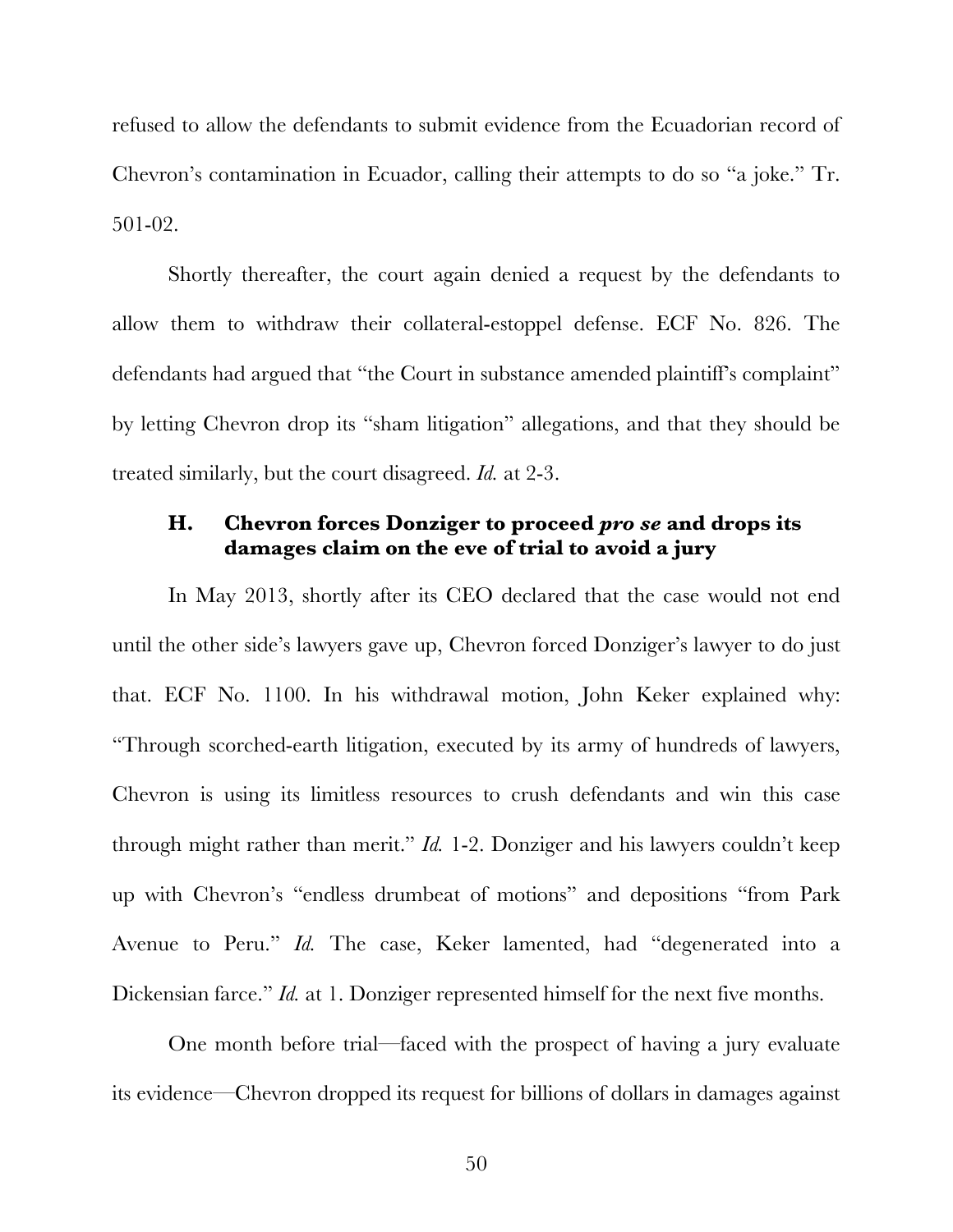the Ecuadorian defendants. ECF No. 1404. It did so because the U.S. Constitution guarantees every defendant in a federal case the right to a jury only so long as "the amount in controversy shall exceed twenty dollars." U.S. Const. amend. VII. Three weeks later—on the last possible day—Chevron did the same with respect to Donziger, but only "upon a finding from [the] Court under Fed. R. Civ. P. 39(a)(2) that all issues in this case will be tried by the Court." ECF No. 1469. The court made the finding and denied the request for a jury trial. ECF No. 1500.

### **III. After a seven-week bench trial, the district court again issues a judgment preemptively nullifying the Ecuadorian judgment**

#### **A. The court holds a seven-week bench trial**

When the trial started in October 2013, the resource disparity between the two sides could not have been starker, or more visual: On one side, a phalanx of Chevron's lawyers filled the booths, lined the walls, and occupied a large overflow room that had been annexed and converted into a Gibson Dunn war room. Chevron's General Counsel attended nearly every day for the full seven weeks. On the other side were Donziger, his new counsel (two lawyers who had entered their appearances only the week before), and a handful of youthful volunteers, some on leave from their day jobs with environmental groups, as well as counsel for the Ecuadorians (a solo practitioner who had never handled a jury trial). ECF No. 1507. When the defendants wanted to confer as a group, they met in a room the size of a closet. Tr. 838:3-11.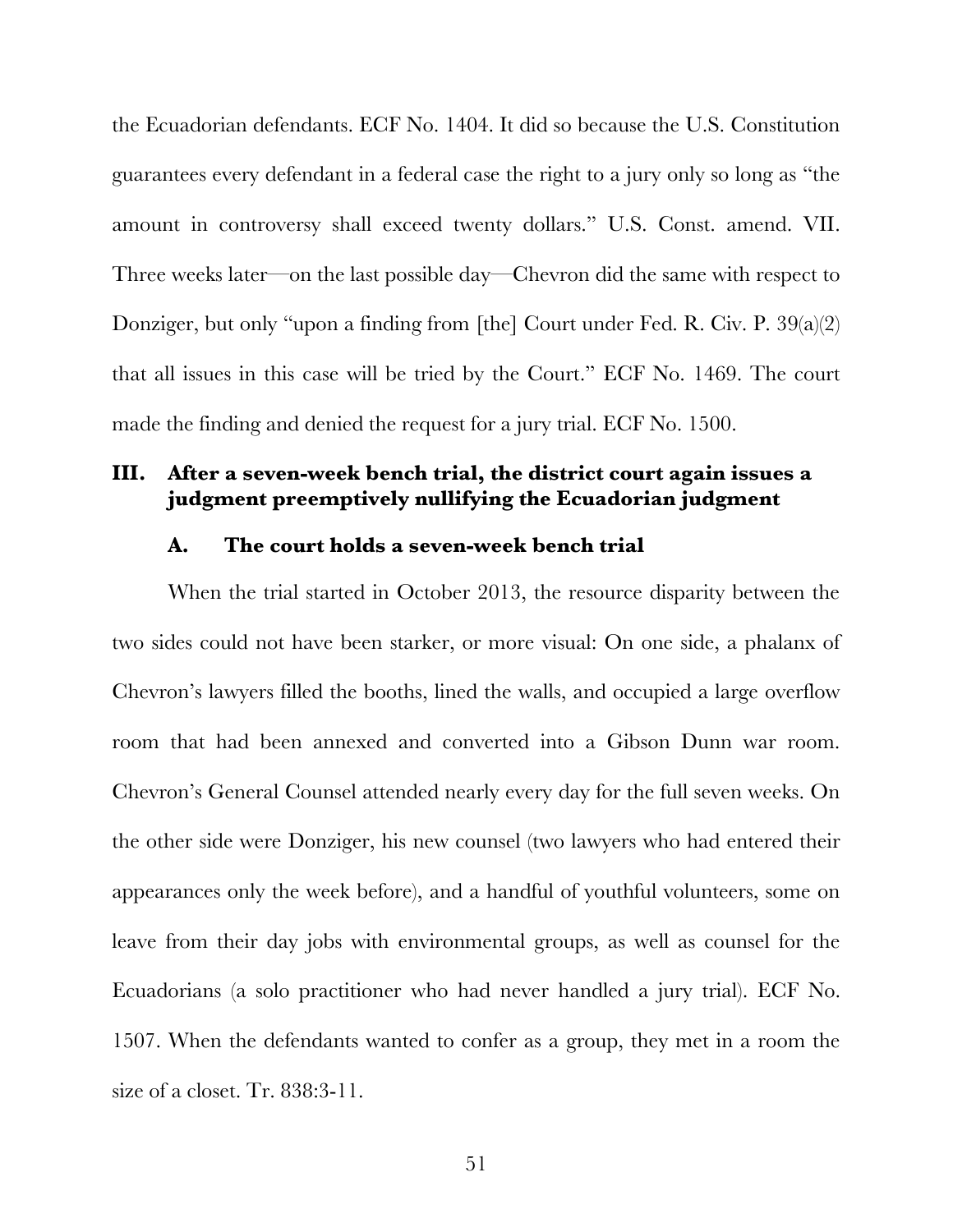Chevron's case at trial rested on four primary allegations—two new and two old. The new allegations, although new, provoked a sense of déjà vu: Chevron claimed that the defendants bribed the first-level Ecuadorian judge and ghostwrote the judgment he issued. But this time, instead of relying on Diego Borja, Chevron relied on Alberto Guerra—a man who confessed to bribing judges as an attorney and accepting bribes as a judge. Tr. 1216:20-1218:8. The old allegations were that the defendants corrupted the entire case by working with Cabrera and that Ecuador's judicial system is so systemically inadequate that any judgment emanating from it is unworthy of respect.

Of these four allegations, the first three do not in any way implicate the substitute Ecuadorian judgment. The fourth—systemic inadequacy—does not in any way implicate the defendants. Chevron's sole reason for including it in the case is to show, as its post-trial brief argues, that the "judgment is not subject to recognition" under New York's Recognition Act. ECF No. 1847, at 274-80.

# **1. Chevron's allegations of impropriety regarding the judgment**

a. Chevron's second alleged "bribery" scheme. Chevron's star witness at trial was Guerra, a former Ecuadorian judge who contacted Chevron in 2012 with "a story to tell" about "the drafting of the judgment at the trial court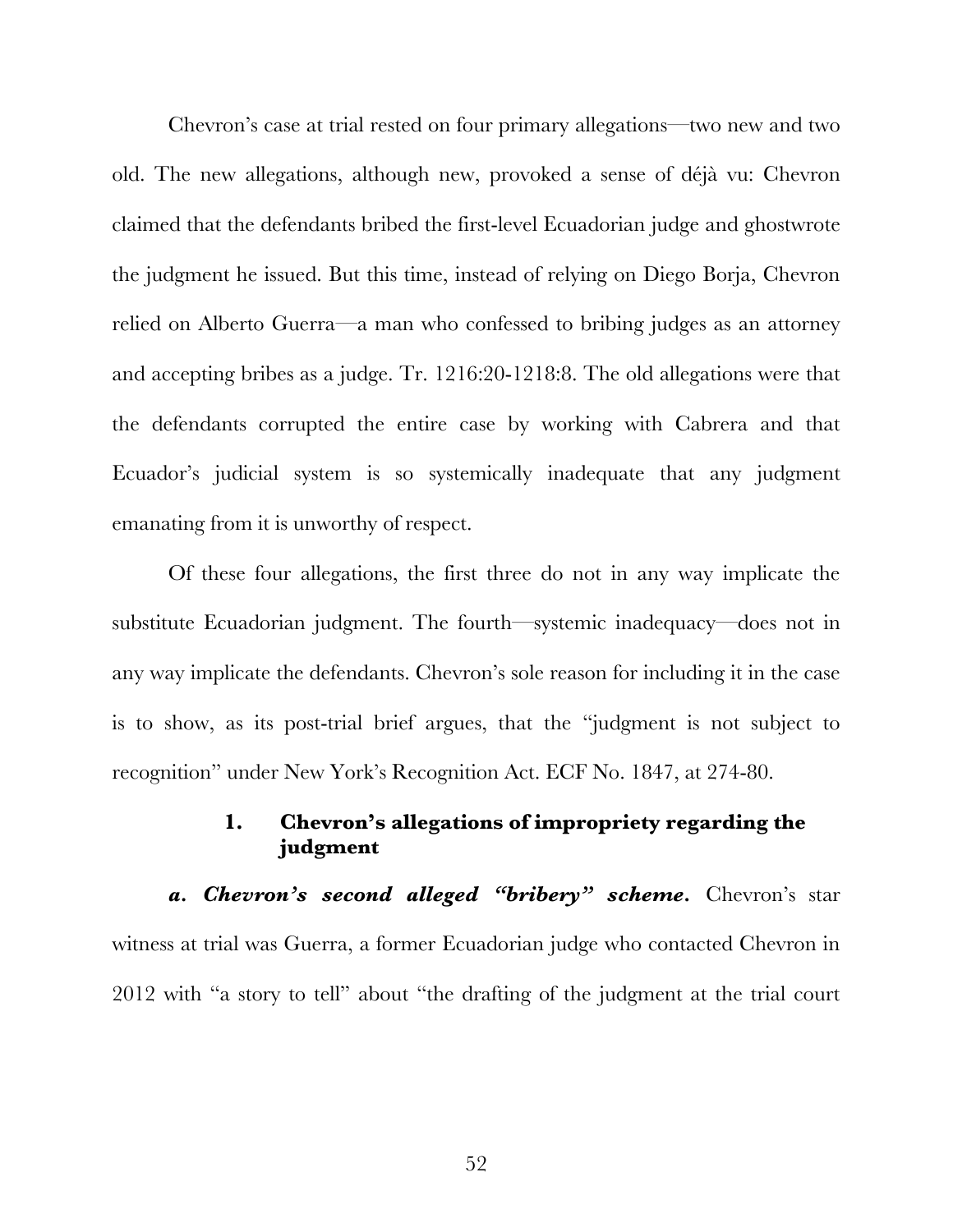level." A-2916.14 At that time, Guerra was making \$500 per month in Ecuador and had no savings, and his son was facing "serious [immigration] problems" in the United States. A-2902-03; CA-102. Chevron arranged for Kroll representatives to meet Guerra in a Quito hotel room, where he told them that he had helped ghostwrite the judgment in exchange for \$300,000 from the Ecuadorian plaintiffs' lawyers. CA-96, 115, 134, 170, 173. He said this story was "worth a million dollars." CA-118.

When Chevron's representatives met Guerra a few weeks later, they brought a bag filled with \$20,000 in cash. A-2769. Although this amount was 40 times his monthly income, Guerra was unimpressed, calling it "very little" and asking: "Couldn't you add a few zeros?" *Id.*; A-2778. "[M]oney talks," he said, but "gold screams." A-2778. (When asked at trial whether he said these words, he answered: "I don't recognize that adage that you are quoting. It's not something that's typical in my country. But in one way or another I did express that feeling." A-800.) A few

<sup>&</sup>lt;sup>14</sup> This was not the first time Guerra made an overture to Chevron. In October 2009, he reached out to Chevron's lawyers offering to "'fix' the entire case" in Chevron's favor. A-1864-65. One or two months later, he made the same offer to Chevron in person. A-1865; *see* A-2600-01. Guerra later claimed that he and Judge Zambrano struck a deal with the plaintiffs and Donziger at a Quito restaurant shortly thereafter—in mid-to-late November or December 2009—even though Donziger's immigration records show that he was outside the country at that time because his mother was dying from cancer. Tr. 919-922; A-1356; A-1291. The district court declined to credit this part of Guerra's testimony, finding that it conflicted with a previous account he had given. SPA-251.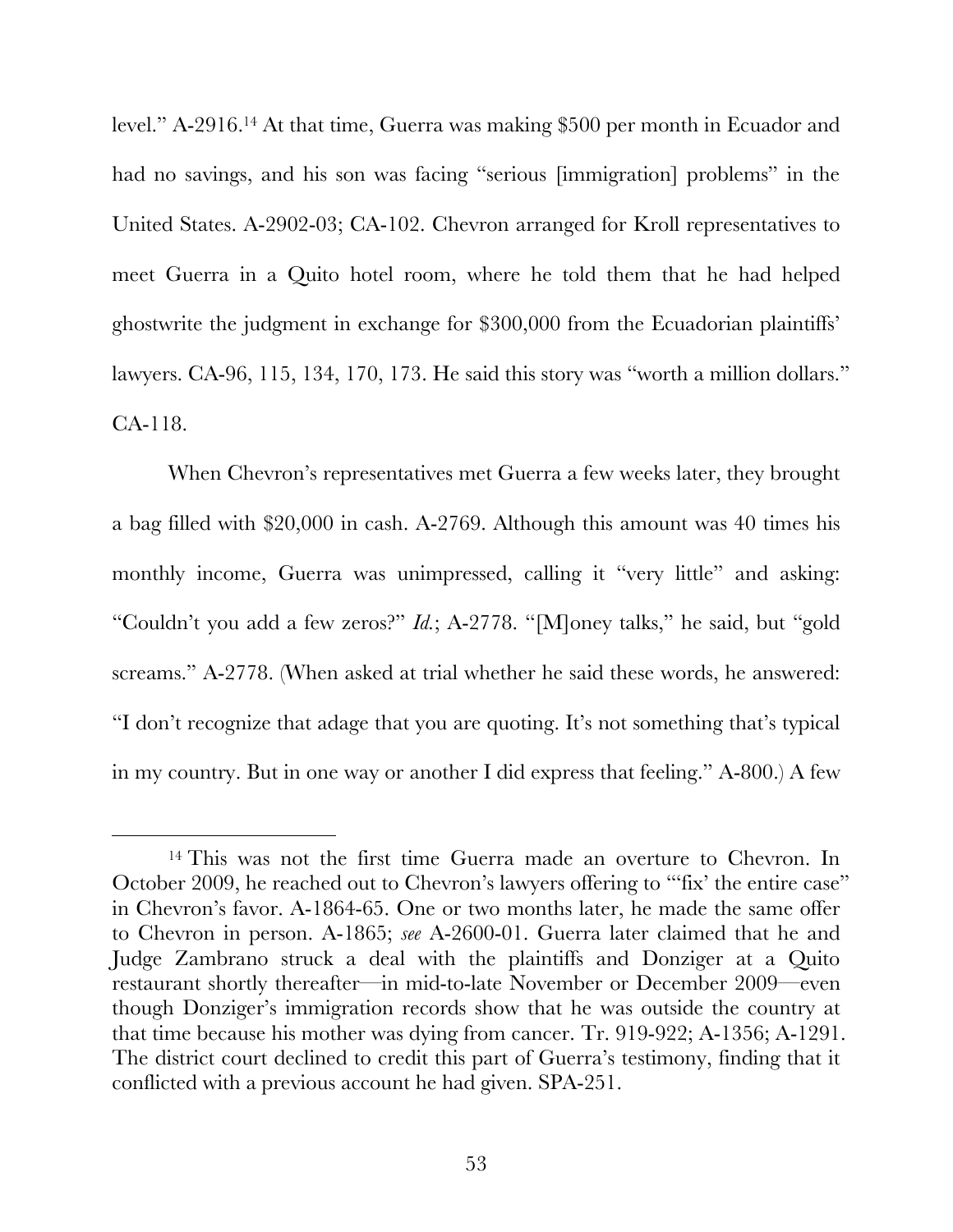minutes later, a Kroll investigator explained that Chevron wanted photocopies of

Guerra's day planners and access to his email accounts, prompting this exchange:

GUERRA: "[A]ctually, actually … I have some attachment to that, right? All the information I have there.

ANDRÉS RIVERO: That can be fixed.

INVESTIGATOR 5: You will become more attached to what you can buy with the money we pay you. [LAUGHS]

RIVERO: Yes, sure, true, true.

GUERRA: It helps, but, but it's so little.

\* \* \*

INVESTIGATOR 5: "[W]e'll make a deal on the way to your house. This is what we have in cash. Between now and afternoon's end we'll have managed to have a little more. How much is it?

RIVERO: How much? Not when. I said how much. [LAUGHS]

GUERRA: Make it fifty thousand.

A-2784.

Chevron ended up paying Guerra much more than fifty thousand. As it did

with Borja, Chevron has paid Guerra hundreds of thousands of dollars in cash and

over a million in benefits, much of which continues to this day, including:

- \$18,000 and a new laptop in exchange for his hard drive, USB drives, day planners, and access to his email accounts;
- \$20,000 and a new cell phone in exchange for his phone records, bank records, old cell phone, and access to his bank account;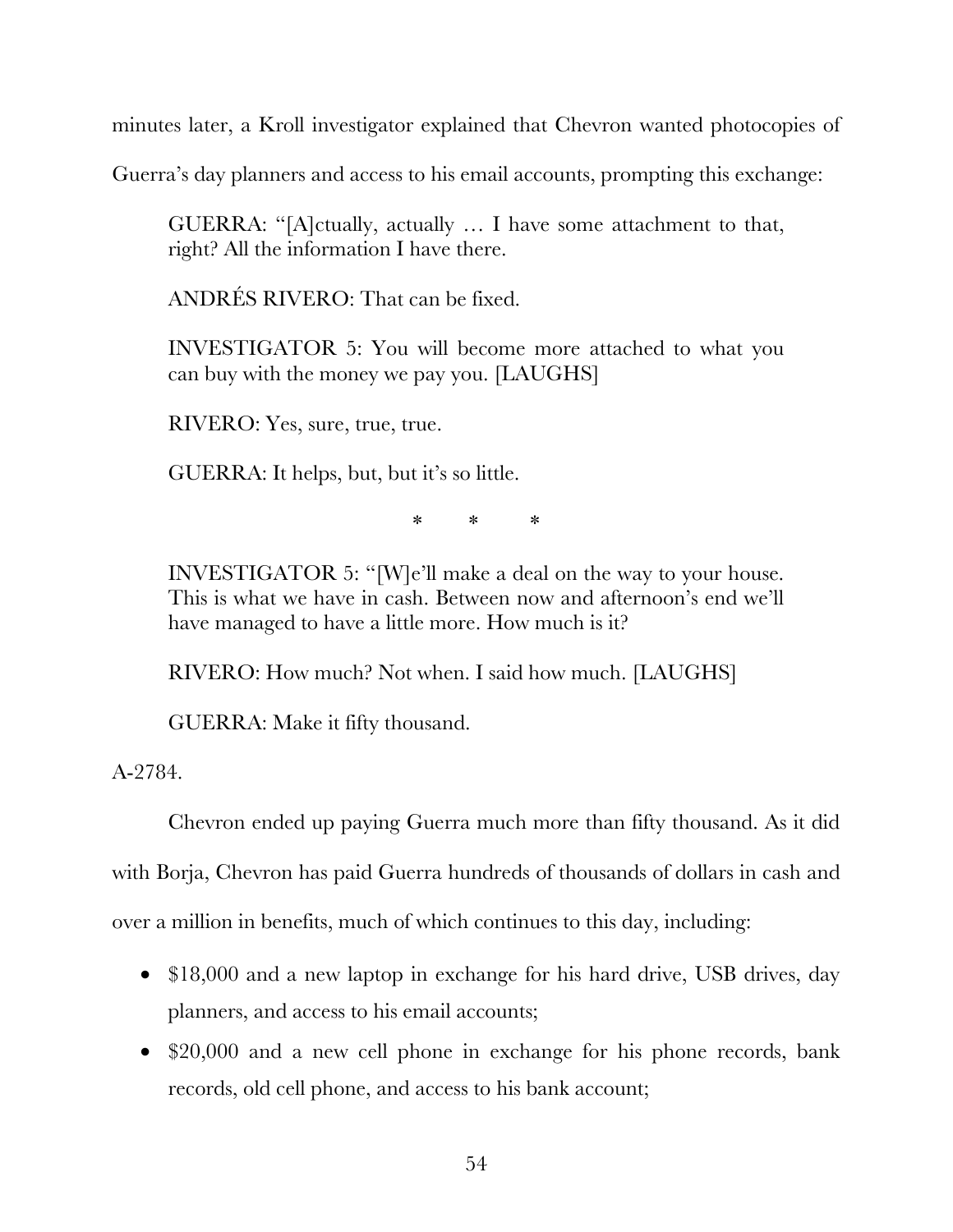- \$10,000 for handing over an 8-page Word document and several bank deposit slips;
- an ongoing monthly stipend of \$10,000, even though he has performed no work for Chevron besides getting ready for trial;
- an ongoing monthly housing allowance of \$2,000;
- a personal lawyer whose bills Chevron pays;
- all moving expenses—including airfare and a temporary hotel—for him, his wife, his son, and his son's family;
- \$12,000 to purchase household items for his new life in the U.S.;
- a car with insurance;
- health insurance covering him, his wife, and his son's family; and
- payment of all legal fees to finalize the immigration of his entire family.

A-770-82; A-801-04; A-1370.

Once Chevron started paying him, Guerra began changing his story. He admitted that the Ecuadorian plaintiffs' lawyers did not in fact promise him \$300,000 to write the judgment, calling this "an exaggeration [on his] part towards Chevron's people in order to secure a better position for [himself]." A-816. By "exaggeration," he meant: "It was not true." *Id.*; A-3002; A-3007.

Guerra also changed his story of how he wrote the judgment. He previously claimed to have worked on it at his home in Quito after Judge Zambrano gave him a flash drive containing a draft. A-790-91. But when no corroborating evidence was found, Guerra claimed that he actually wrote the judgment in Lago Agrio, on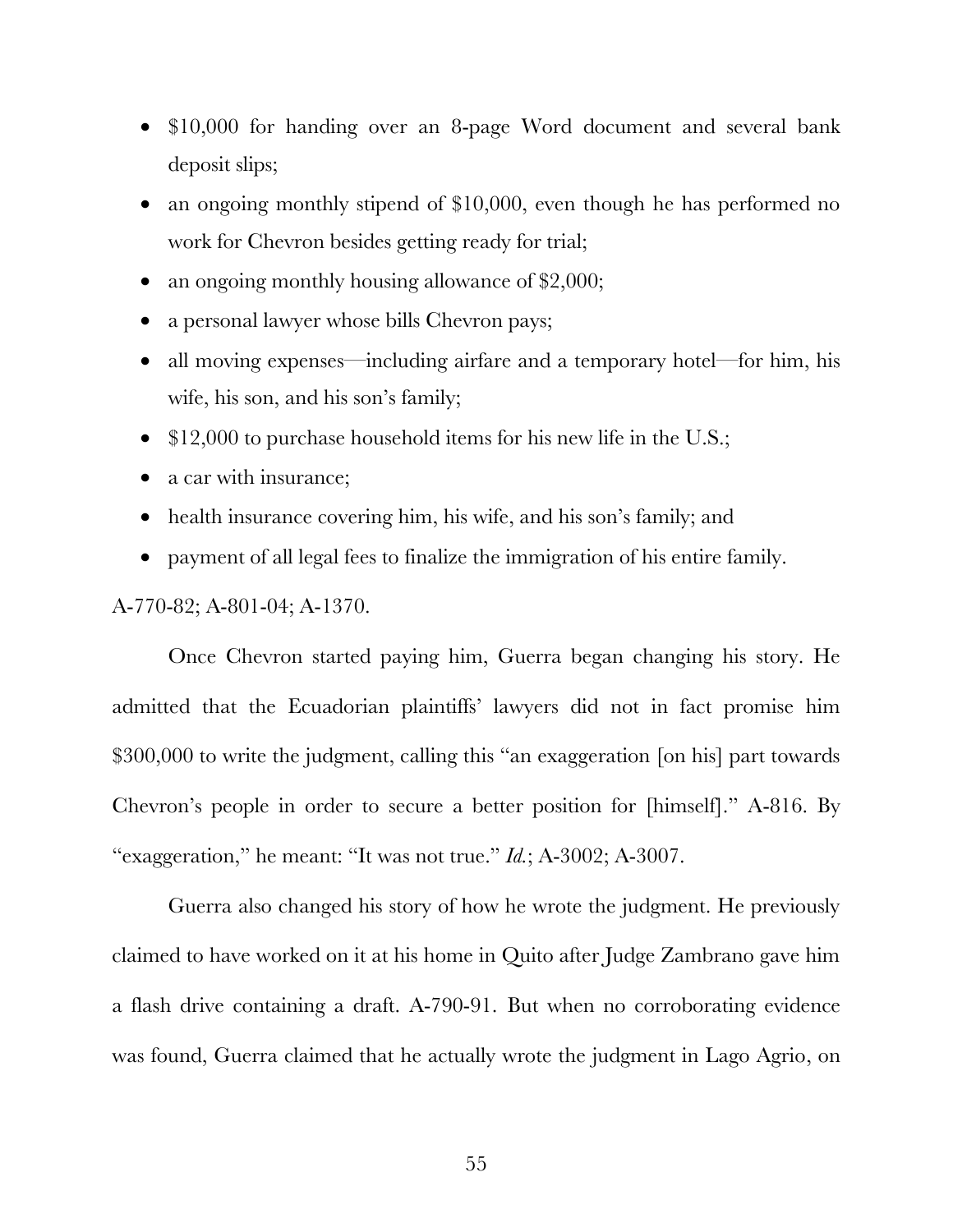Fajardo's laptop. A-2941. His explanation for the change was that his "memory improved regarding those facts." A-809.

Guerra's story shifted in another important respect. When he first met with Chevron's investigators, he told them that Fajardo had emailed him a short background document to use while drafting the judgment (the so-called "memory aid"). CA-180. When asked whether he could provide proof of the email, Guerra replied: "Uhmm. That, damn, well, technically it can be obtained, right?" *Id.* A couple weeks later, after a Chevron investigator again asked him for the email, Guerra said that he "[didn't] know anything about that." A-2767. The investigator explained that Chevron could access Guerra's account and find the email for him, to which Guerra responded: "Well, you know that I, in that one … precisely a few days ago I had problems with my email." A-2767-68 (ellipsis in original). Later, when the email didn't turn up—and Fajardo's email address didn't even appear in Guerra's list of contacts—Guerra said that he "recalled that [Fajardo] personally handed [him] the document in the nighttime hours of the first of day of [his] review." A-1343; Tr. 1012:9-12. Guerra explained that he hadn't been able to locate the document before because "[i]t was stuck to some other ones that [he] had in [his] possession." A-773. He never provided a draft of the judgment he supposedly worked on, nor could Chevron's investigators ever find one. A-803-04.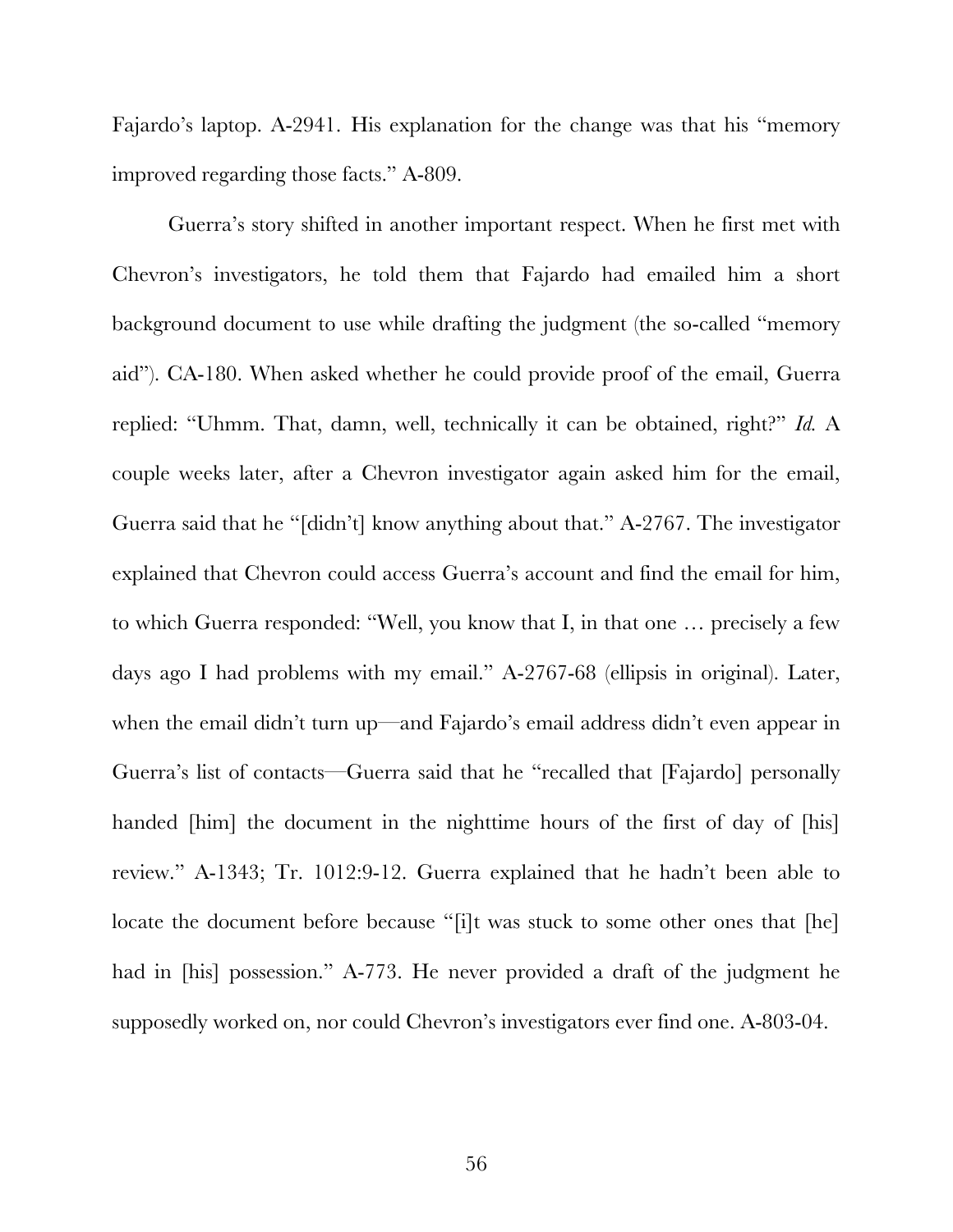Guerra did not deny that he kept changing his story. As with his admittedly made-up \$300,000 bribery allegation, he claimed that his shifting narrative served a purpose—to net him more money from Chevron. He was transparent about this: "I said many things to the gentlemen, to their representatives from Chevron. On many of those I was exaggerating. I wanted to improve my position regarding these gentlemen." A-807-08. And: "I did tell them some exaggerated things because it was my intention or for the purpose of bettering or improving my position." A-813. And again: "I told Chevron several things. Some them were true, others were exaggerations." A-3020.

Although the district court was cagey about the extent to which it relied on Guerra's testimony, the court determined that "Guerra was an impressive witness" and credited his story that he was bribed to ghostwrite the provisional Ecuadorian judgment. SPA-262, 277, 291-93. The court was not troubled by the money he received to testify, dismissing it as "a private witness protection program created for him by Chevron." SPA-234.

*b. Chevron's ghostwriting allegation.* Closely related to its bribery allegation is Chevron's claim that the plaintiffs' legal team—Donziger, Fajardo, and others—secretly ghostwrote the preliminary Ecuadorian judgment under an agreement they struck with Guerra in late 2010. A-1361. Like the bribery allegation, this allegation does not in any way implicate the three-judge court's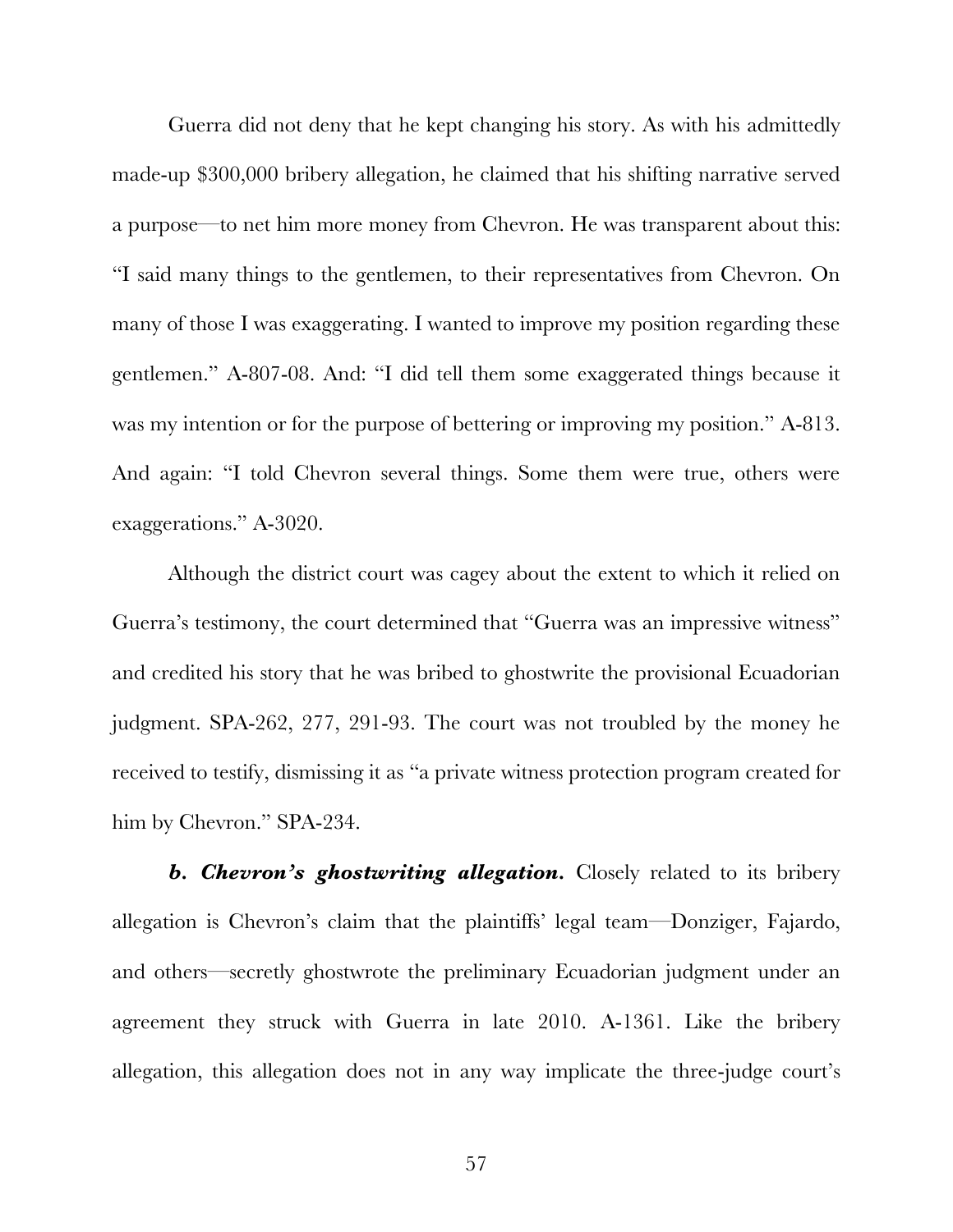substitute judgment. Even so, Chevron was unable to provide any direct evidence to support its ghostwriting theory. Despite having access to the entire "universe" of computer files and internal communications, Chevron could not produce a single draft of any allegedly ghostwritten judgment or find any correspondence among the plaintiffs' lawyers mentioning one. Nor could Chevron identify any emails showing that the plaintiffs had a relationship with Judge Zambrano or knew of his intentions.

The emails Chevron identified actually show the opposite. On December 31, 2010—shortly after the alleged deal with Guerra was struck and six weeks before the judgment was issued—Fajardo emailed Donziger expressing concern that the plaintiffs had not yet submitted their *alegato* (or final post-trial brief) to the court:

Nobody knows when the Judge may issue the judgment; he may do it in two weeks, several months, or even years. If he does it in several months, he may possibly consider the memoranda of law, but if the judge issues the judgment soon, we will end up with the document in hand and it will be useless to us. We are not going to run that risk.

A-1900. He concluded: "I'm sorry my friends, but we are behind schedule with this memorandum of law, which could have serious consequences for the case." *Id.*

When Chevron filed its own *alegato* one week later, Fajardo grew even more worried that the plaintiffs might lose the case. He emailed the team on January 8:

As you can see, my concerns are well founded. Chevron has gotten ahead of us by filing their *alegato*, while we are still writing ours. All the more reason to speed up our work, otherwise the Judge could be convinced by Chevron's theory.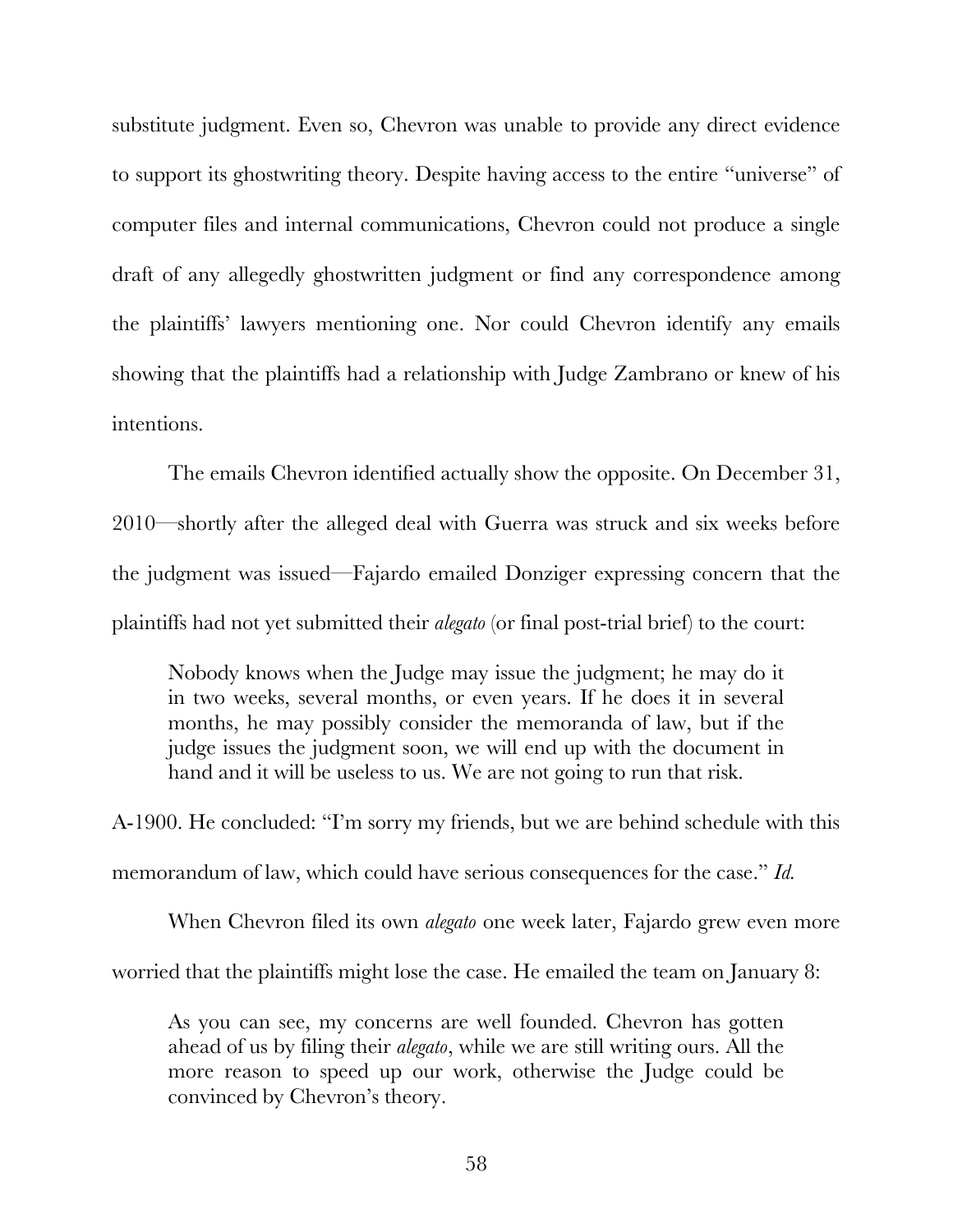A-1905. After another team member expressed his surprise that Chevron had filed so quickly, Fajardo responded: "The one who strikes first has greater success or causes greater impact…They want to influence the judge with their theory. It is a mistake on our part to have fallen asleep for so long on the *alegato*." A-1904 (ellipsis in original).15 Chevron did not explain why Fajardo would have been so concerned if he had already arranged for a favorable judgment.

Nor did Chevron explain why the judgment would have denied many of the plaintiffs' damages requests if the plaintiffs had actually written it, as illustrated below:

| Type of                      | Damages Requested By               | Damages Awarded By |
|------------------------------|------------------------------------|--------------------|
| Remediation                  | <b>Plaintiffs</b>                  | Court              |
| Groundwater                  | $$394$ to $$910$ million           | \$600 million      |
|                              | (Cabrera: \$3.24 billion)          |                    |
| Potable Water System         | $$536$ to $$541$ million.          | \$150 million      |
| <b>Ecosystem Restoration</b> | $$874$ million to $$1.697$ billion | \$200 million      |

A-1217; A-1220-22; A-3139.186-87; A-3139.191-93.

<sup>&</sup>lt;sup>15</sup> The district court determined that these emails are "classic hearsay" and thus inadmissible evidence. SPA-286. But the emails were not offered to prove the truth of the matter asserted—that the plaintiffs were actually late in filing their *alegato*, or that their delay would actually have serious affects for the case. They were offered instead to show the lawyers' state of mind at the time: that they were worried the judge would rule against them. The emails thus fall under a wellrecognized hearsay exception—despite the district court's conclusory assertion to the contrary. *See Headley v. Tilghman*, 53 F.3d 472 (2d Cir. 1995).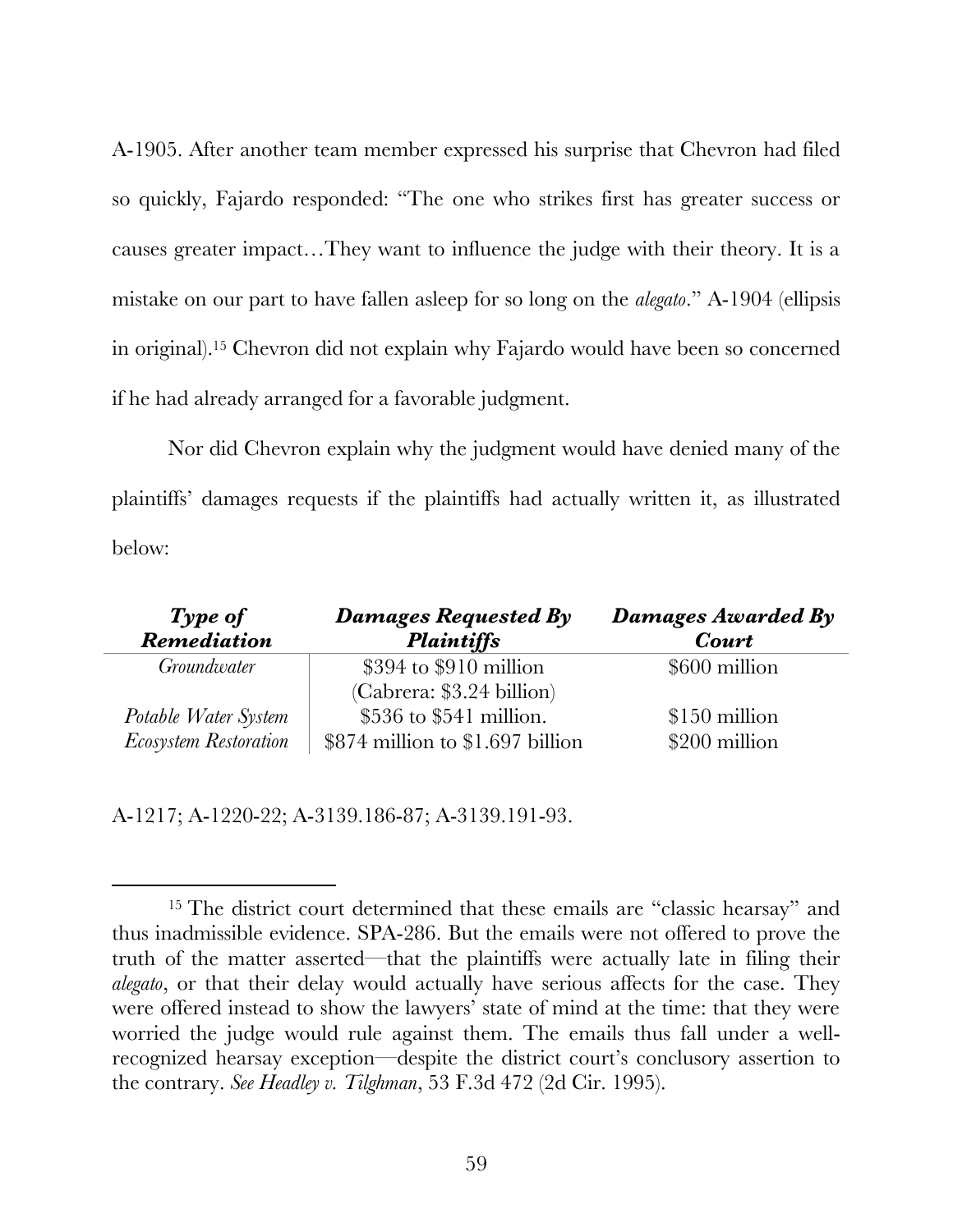Instead, Chevron based its ghostwriting theory on similarities between language in the preliminary judgment and in some of the plaintiffs' work product that was supposedly never filed. *See, e.g.,* PX 3800. Chevron's experts reached this conclusion without having reviewed by hand approximately 100,000 pages in the record—which is unavailable electronically—and without accounting for how Chevron had filed motions and other documents that are not part of the official record (either because they were never formally logged or because they were not properly maintained). *See* ECF No. 918-52.

Based on this theory, Chevron subjected Judge Zambrano to a lengthy crossexamination during trial, forcing him to endure a pop quiz—through translation about a 188-page decision he wrote nearly three years before. Here are some examples of what Chevron's counsel asked Judge Zambrano:

- 1. MR. MASTRO: "[S]ir, please tell us what the judgment says on page 107 is 'the most powerful carcinogenic agent considered in this decision.' Please tell us what that was." A-820-21.
- 2. MR. MASTRO: "Sir, can you tell us what theory of causation the judgment says its author agrees with on page 88 of the judgment? Do not look at the judgment, sir. Do not look at the judgment, please." A-826.
- 3. MR. MASTRO: [C]an you tell me, Mr. Zambrano, what report the judgment says at page 134 is the "statistical data of highest importance to delivering this ruling," yes or no? Yes or no? MR. MASTRO: He's leafing through the document, your Honor. THE COURT: Mr. Zambrano, stop. Put the document down and answer the question. A-823.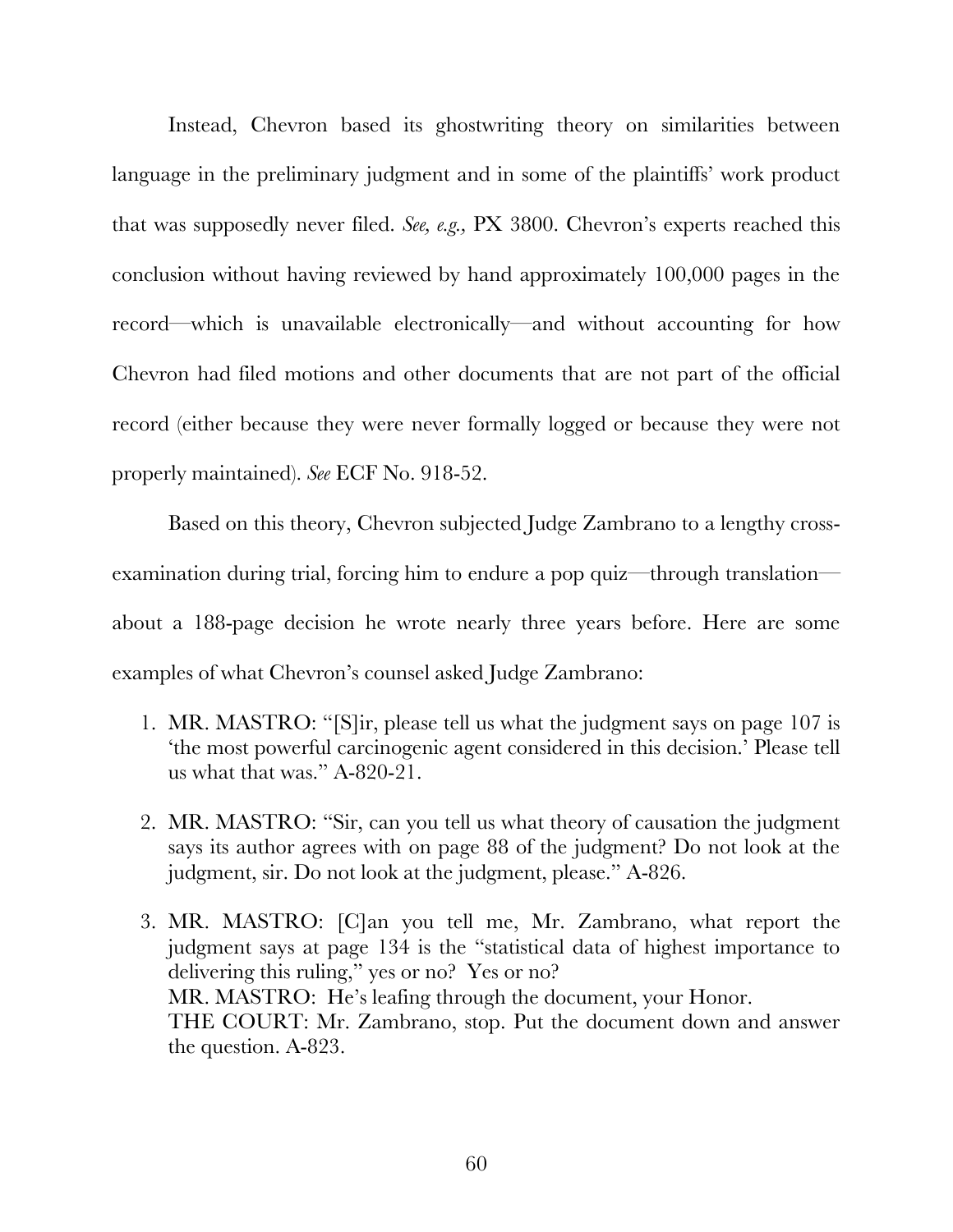Judge Zambrano did not know the exact answer to every question. Unlike Guerra—who had met with Chevron's lawyers at Gibson Dunn approximately 50 times before taking the stand, A-767-68—Judge Zambrano had not been prepared for his testimony, nor was he paid to give it. Tr. 1807:25. When Guerra told him that Chevron would offer Judge Zambrano over \$1 million in exchange for his testimony, he declined. Tr. 1915:1-2.

The district court determined that the judgment was ghostwritten. SPA-252. The court did not believe that Judge Zambrano could have written the decision himself and refused to consider the possibility that other judges who presided over the case (like Judge Núñez) could have contributed to its preparation along the way but that Judge Zambrano, in an attempt to salvage some pride and dignity, had nonetheless claimed sole credit. Judge Kaplan reasoned that no judge could have reviewed the record in the case and written a 188-page decision only two months after trial—a conclusion he made in a 586-page decision issued three months after trial in this case, which has its own 100,000-plus-page record. SPA-203-04.

# **2. Chevron's allegations of fraud regarding the Cabrera Report**

Chevron's next allegation focused on the way in which the report by a damages expert, Richard Cabrera, was prepared. As it did before this Court in *Naranjo*, Chevron claimed that the Ecuadorian plaintiffs' lawyers had irreparably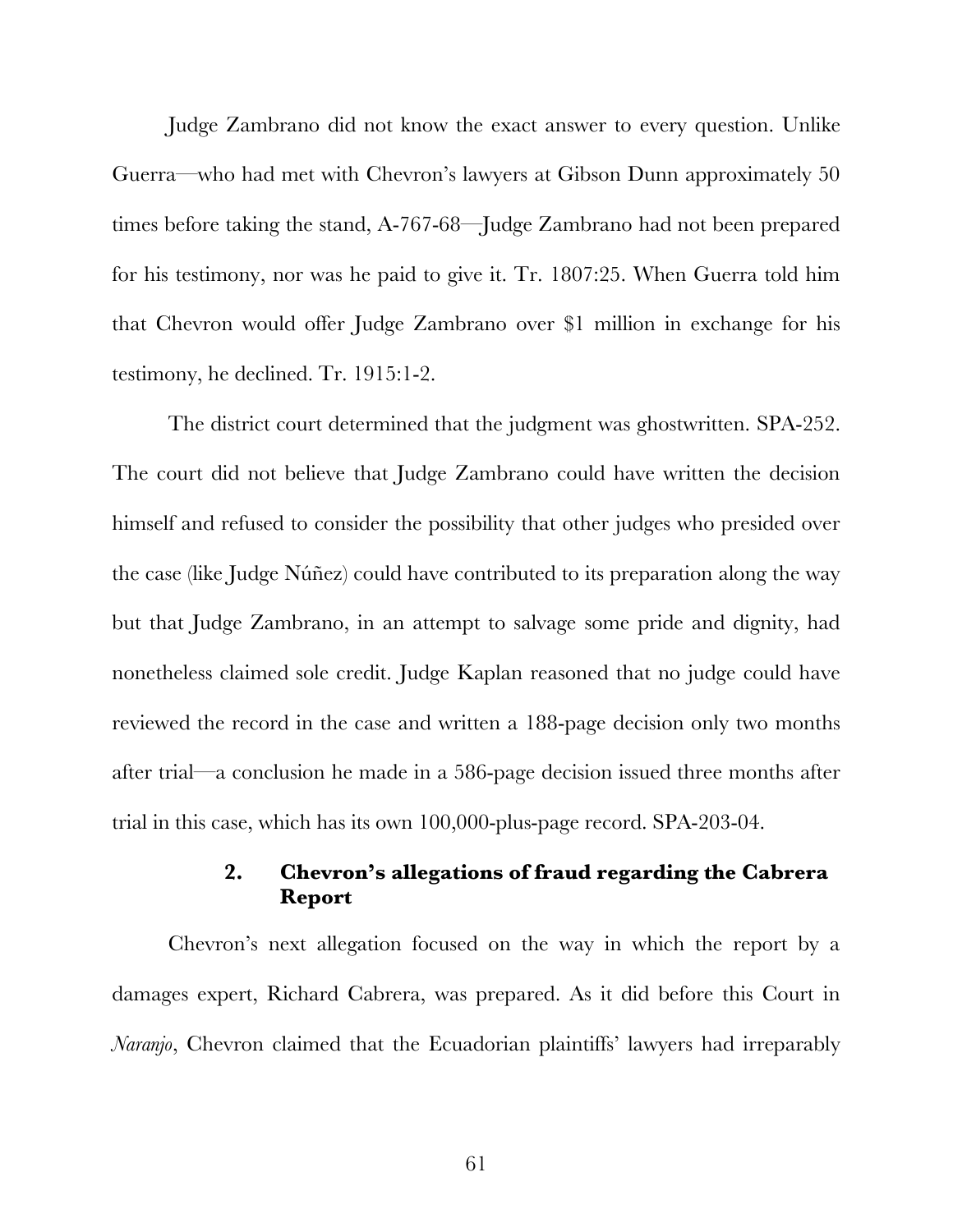corrupted the Ecuadorian proceeding by working with Cabrera—an argument Chevron also made, unsuccessfully, to all three levels of Ecuador's judiciary.

Despite Chevron's allegations, the interactions between Cabrera and the plaintiffs' lawyers were fully consistent with Ecuadorian law and practice at the time, which permitted parties to communicate *ex parte* with court-appointed experts (as Chevron itself did). A-427–31; A-441–43; A-2075–76. It also permitted parties to create work plans and to draft materials for the experts to adopt as their own (as Chevron did too). *Id.* And it permitted—indeed, *required*—that the party who requested the expert pay for the fees and expenses. Although Chevron contended that the Ecuadorian plaintiffs' lawyers paid Cabrera additional money to influence his conclusions, this money covered only expenses for work he had actually performed or was set to perform. The plaintiffs' lawyers advanced the money (which they were obligated by law to pay) so that his work would not be delayed. One contemporaneous internal email, for example, explained that the Ecuadorian trial court had been "taking [its] time in resolving [Chevron's] recusal" motion, which prevented the court from acting on Cabrera's request that "we pay him for financing the costs of the field work." A-1288.1. "[I]f there's no money," the email continues, "the job simply becomes paralyzed," and "the expert's job can't wait" until "the judge orders us to pay" his "expenses." *Id.* The money for Cabrera's expenses was therefore paid out of a segregated account (an account kept secret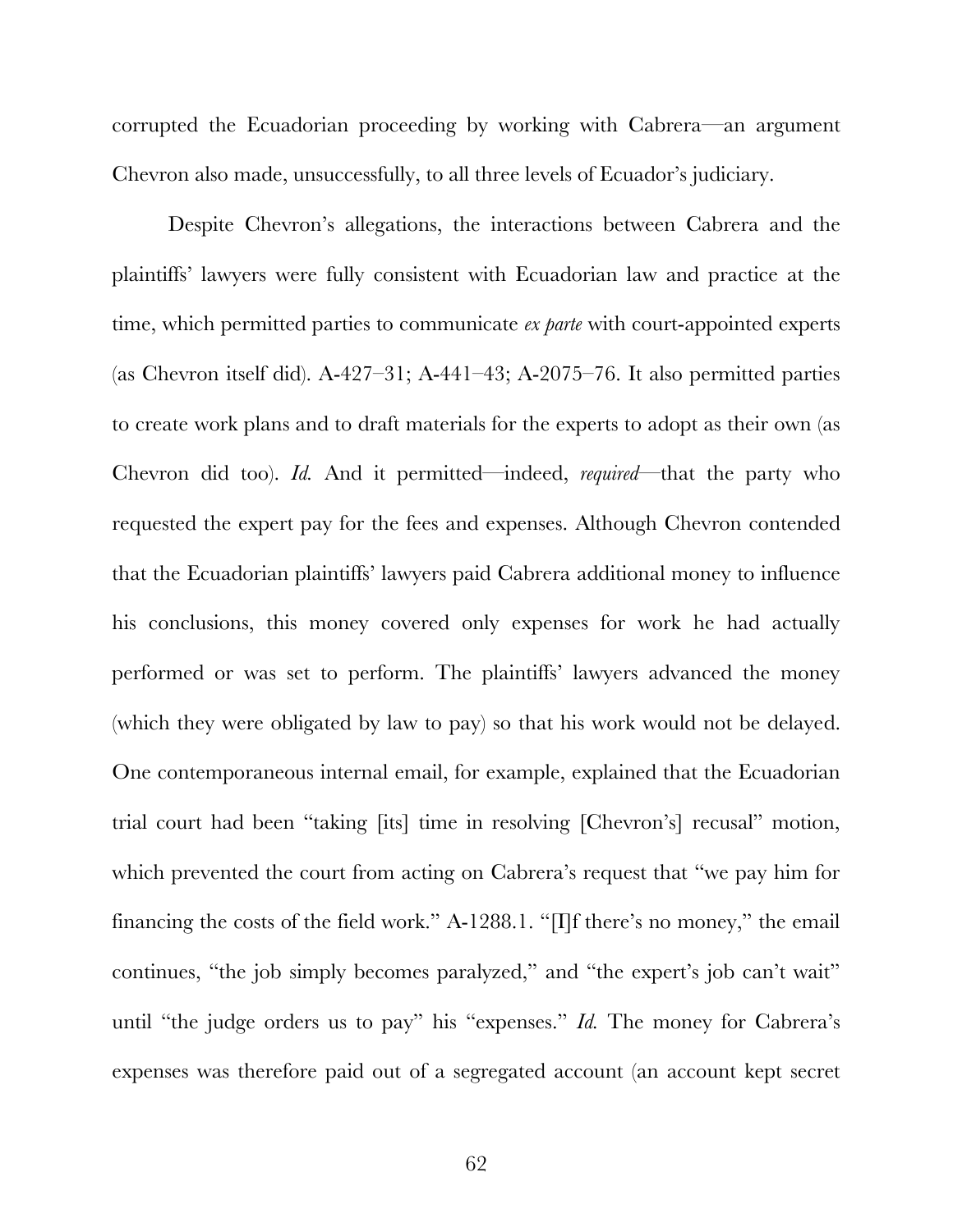from the employees of the law firm, which was having difficulty making payroll as litigation expenses mounted) in anticipation of court approval. A-3435-36.

None of the three Ecuadorian courts found anything improper about this arrangement, but nonetheless set aside the Cabrera Report because it was unnecessary to their decisions. The first-level court granted Chevron's request that the report "not be taken into account" (rather than waste time addressing Chevron's "excessively voluminous" filings regarding it) and later clarified that "the report had NO bearing on the decision." A-1089; A-1245. The second-level court, reviewing the evidence de novo, similarly declined to rely on the report and found that Chevron's allegations "could not affect the final result of the lawsuit" given the overwhelming evidence of Chevron's liability. A-492. And the Supreme Court confirmed that the judgment "did not take [the report] into account." A-3545-46. It noted that Chevron had "not indicate[d] which law [was] violated," nor had it explained how the allegations, even if true, "affect[ed] the validity of the proceeding" or "harm[ed]" Chevron in any way. *Id.*

That conclusion is not surprising. Throughout the Ecuadorian litigation, Chevron took the position that it owed *nothing* to the victims of its pollution and refused to work with Cabrera as he prepared his report on damages. Instead of providing an alternative damages calculation, Chevron tried to obstruct the process: It "filed a considerable number of motions" attacking Cabrera and took

63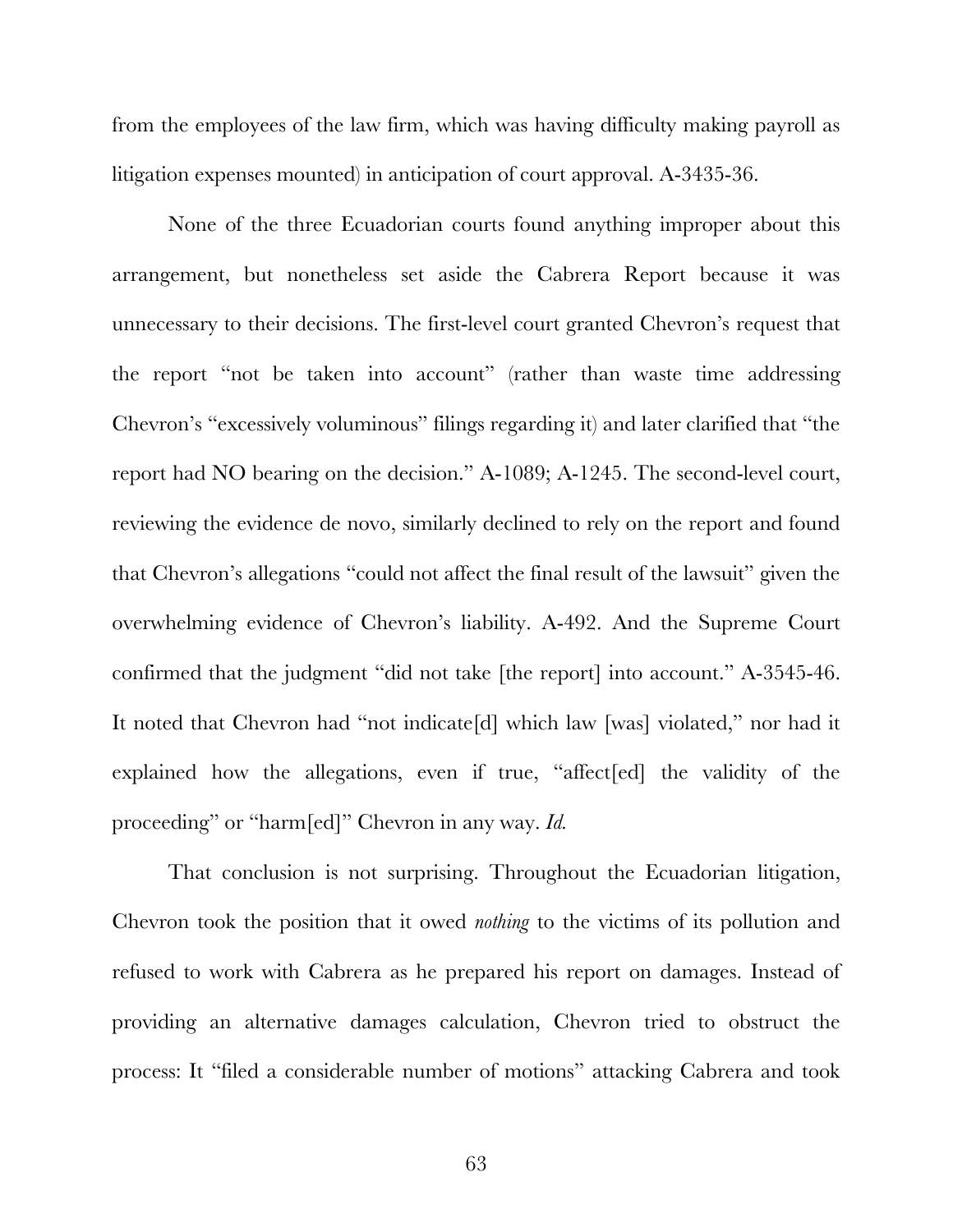out full-page ads in several prominent publications assailing his "complete lack of integrity"—an attempt to force his withdrawal through public humiliation. A-1088; ECF Nos. 154-2, 154-3, 154-4.

Nonetheless, the district court again sided with Chevron. Citing the *current* version of an Ecuadorian statute governing the payment of experts in *criminal* proceedings, the district court concluded that the payments to Cabrera "were illegal or at least improper" as a matter of Ecuadorian law, SPA-105-06—even though Ecuador's highest court found that Chevron could "not indicate which law [was] violated." A2545-46. And the district court determined that the judgment had actually relied on the Cabrera Report—despite the Ecuadorian courts' express statements to the contrary—because the judgment used a "pit count" of 880 to calculate damages. SPA-546. That number, however, was based on a review of "aerial photographs," plus documents "submitted by the parties" and "the expert Gerardo Barros." A-1163. The Ecuadorian court explained that it wasn't based on the Cabrera Report, where "[t]he number 880 does not appear." Tr. 1337:1-5. The Ecuadorian Supreme Court, addressing this very issue, independently held that "the judge did not weigh the challenged report" or "contradict $\lceil \rceil$  any principles of logical evaluation" in calculating the total number of pits. A-3607. And Chevron did not give the Ecuadorian trial court its own pit count—of *its own* pits—nor did it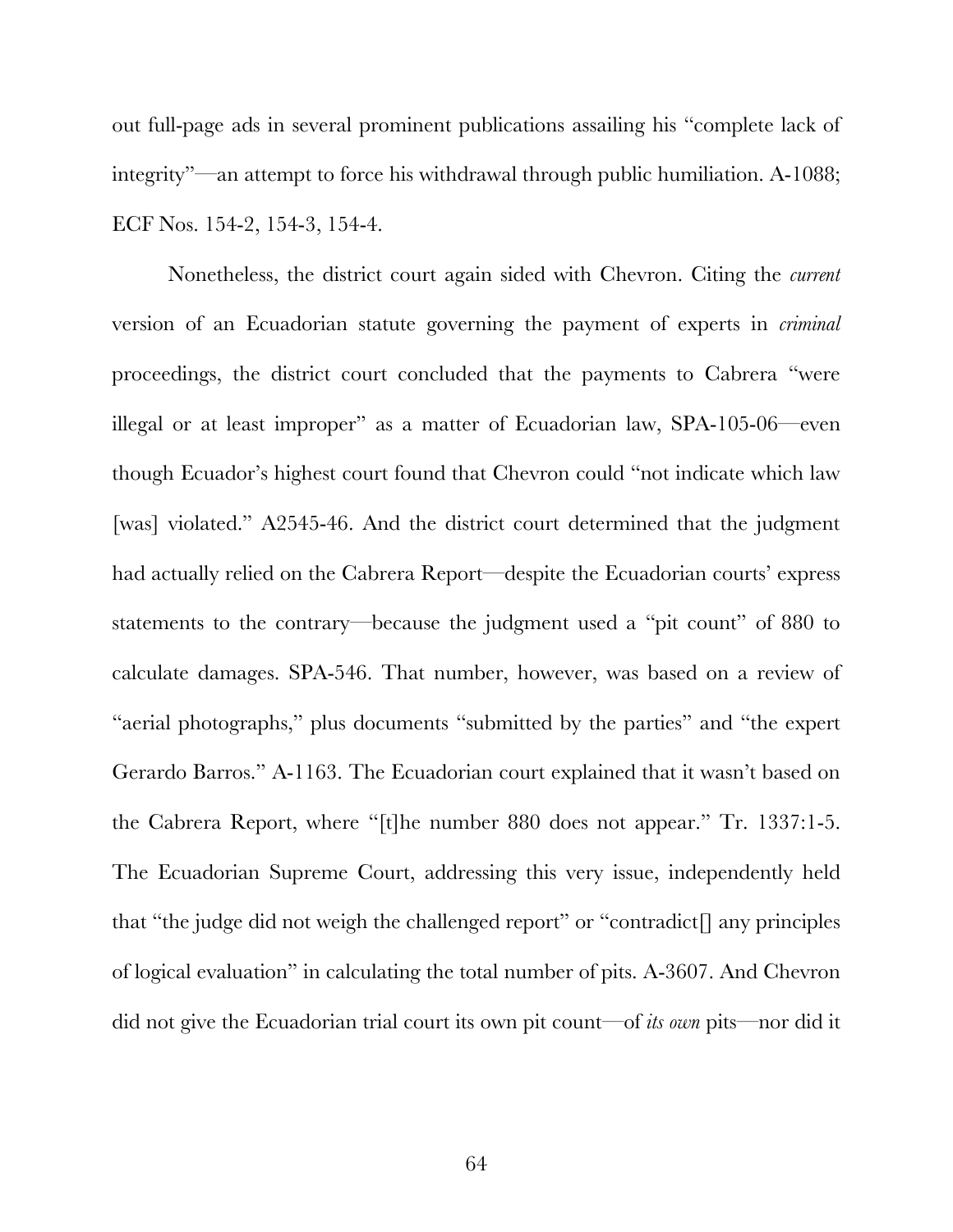do so below. *See* A-1163. In other words, Chevron did not contest that there were at least 880 pits.

#### **3. Chevron's allegation that the Ecuadorian judiciary is corrupt.**

Aware that none of its case-specific allegations could carry the day particularly with respect to the substitute judgment—Chevron proceeded to attack the Ecuadorian judiciary as a whole. The basis for this attack was the same as before: State Department reports, Donziger's own unguarded statements, and the testimony of a single person—Dr. Vladimiro Álvarez Grau, a man this Court has described as "an avowed political opponent of the country's current President, Rafael Correa." *Naranjo*, 667 F.3d at 238.

Dr. Alvarez, a former presidential candidate and current newspaper columnist, is the kind of figure who would be a regular on Fox News or MSNBC in the United States. Admitting at trial that he did not "know anything at all regarding the Lago Agrio case other than what is made public," Tr. 2041:1-2, Dr. Álvarez instead denounced Ecuador's judiciary with broad, politically barbed statements about judicial independence and the rule of law. For the proposition that Ecuador's judicial reforms in the mid-2000s violated the separation of powers, Dr. Álvarez cited his own comments in Ecuador's media. A-1418. Dr. Álvarez then argued that the administration of justice in the Lago Agrio case could not have been impartial because Correa made public statements in support of the LAPs. A-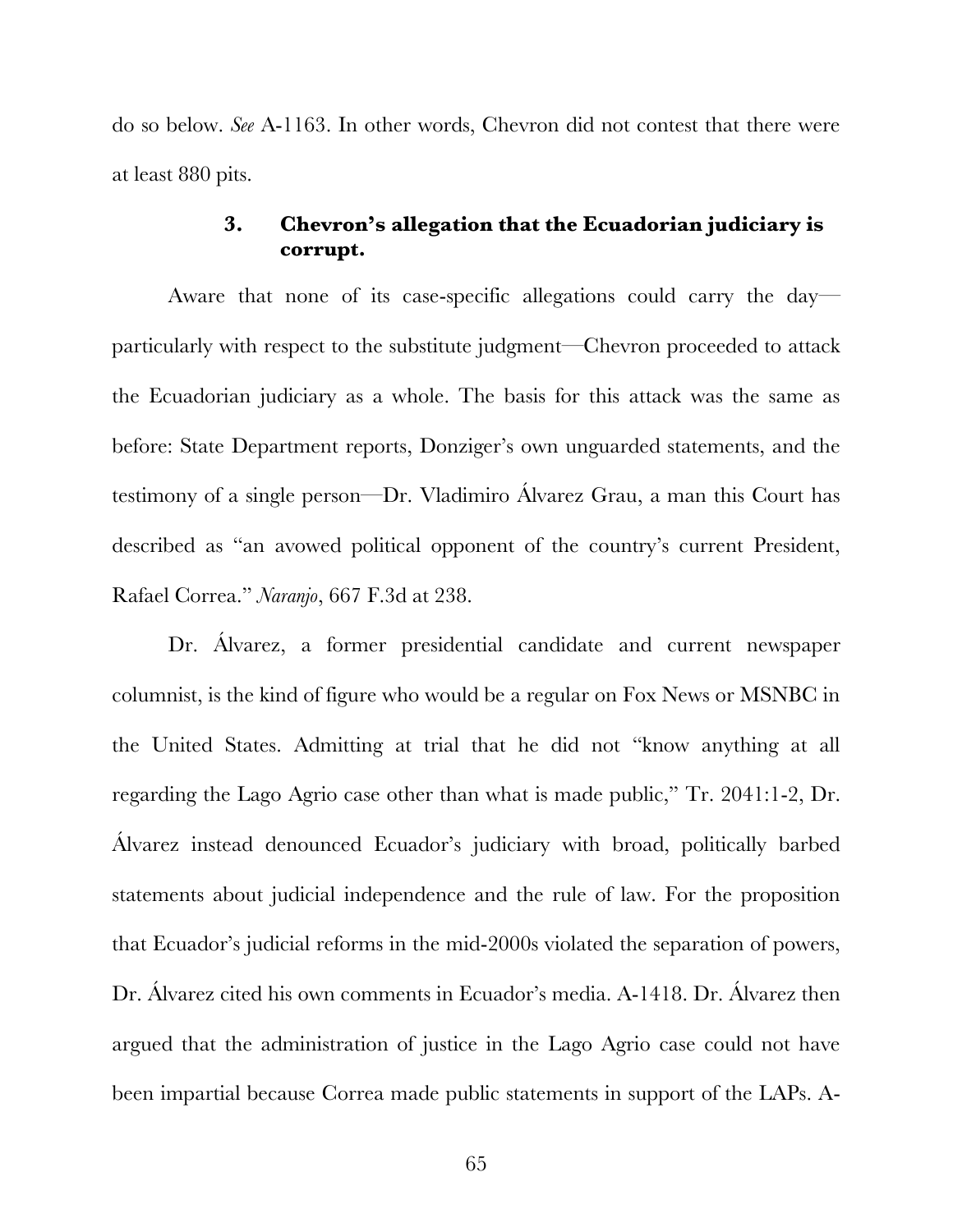1473. Nonetheless, for this sweeping criticism of Ecuador's judiciary Chevron paid Dr. Álvarez at least \$150,000. A-829. The district court bought wholesale these statements by a foreign political figure, citing Dr. Álvarez's testimony 52 times in nine pages and corroborating his claims only once. SPA-420-28.

#### **B. The court issues its decision**

The district court issued a 586-page decision, including appendices, ruling for Chevron across the board and finding that the Ecuadorian judgment "was obtained by corrupt means." SPA-497.

The court concluded that Chevron had Article III standing. Of the nine injuries that Chevron alleged, the district court found that three were sufficiently redressable to generate standing: the loss of Ecuadorian trademarks held by a Chevron subsidiary; the loss of an arbitral award against the Republic of Ecuador; and the present and future costs associated with defending against the enforcement of the Ecuadorian judgment around the world. SPA 325-27.

The court also reasoned that the Ecuadorian appellate court's de novo review of the facts and the substitute judgment it issued did not break the chain of causation required for standing. It found as a matter of fact that the appellate court did not engage in de novo review because the judges had too little time to review the record. SPA-428. The court further reasoned that, in any event, "the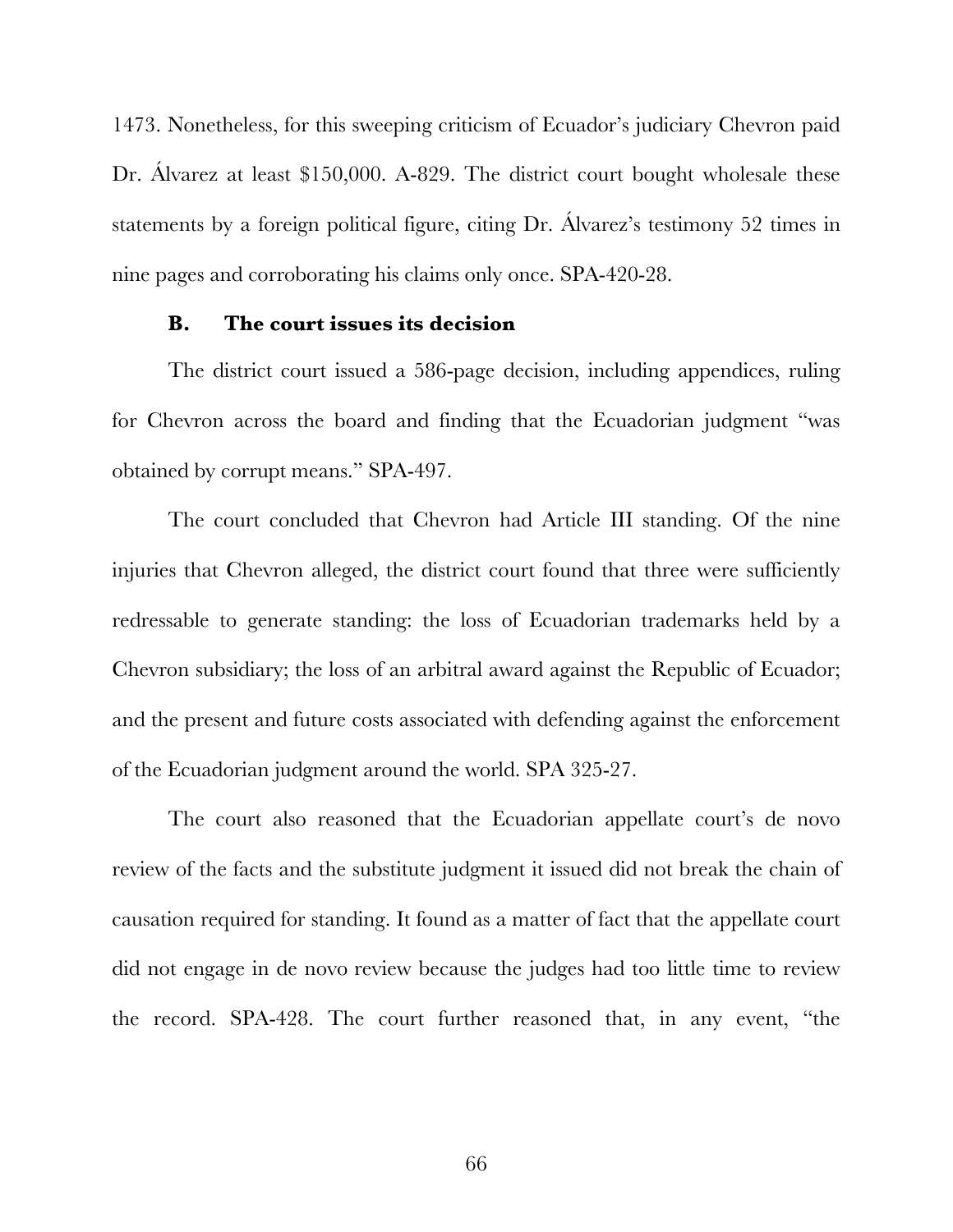subsequent appellate rulings are not entitled to any recognition in consequence of the systemic deficiencies of the Ecuadorian legal system." SPA-326.

Turning to the defendants' claim that Chevron was estopped from making a wholesale attack on Ecuador's judiciary in light of its promise to submit to Ecuadorian jurisdiction, the court concluded that when this Court found in *Republic of Ecuador* that Chevron had merged with Texaco, it was "misinformed." SPA-469. The district court therefore held that "Chevron is not bound by any of the statements made in *Aguinda* by Texaco," including the promise to submit to Ecuadorian jurisdiction. *Id.*

The court then issued its relief, including (1) a constructive trust on all property that the defendants receive that is "traceable to the [Ecuadorian] Judgment or the enforcement of the Judgment anywhere in the world"; and (2) an injunction against "[f]iling or prosecuting any action for recognition or enforcement of the Judgment or any New Judgment … in any court in the United States." SPA-590. The court defined "New Judgment" as "any judgment or order that hereafter may be rendered in the Lago Agrio Case [by] any court in Ecuador." SPA-592. The district court determined that this relief was consistent with this Court's decision in *Naranjo* because *Naranjo* was "limited to the panel's interpretation of New York's Recognition Act." SPA-493.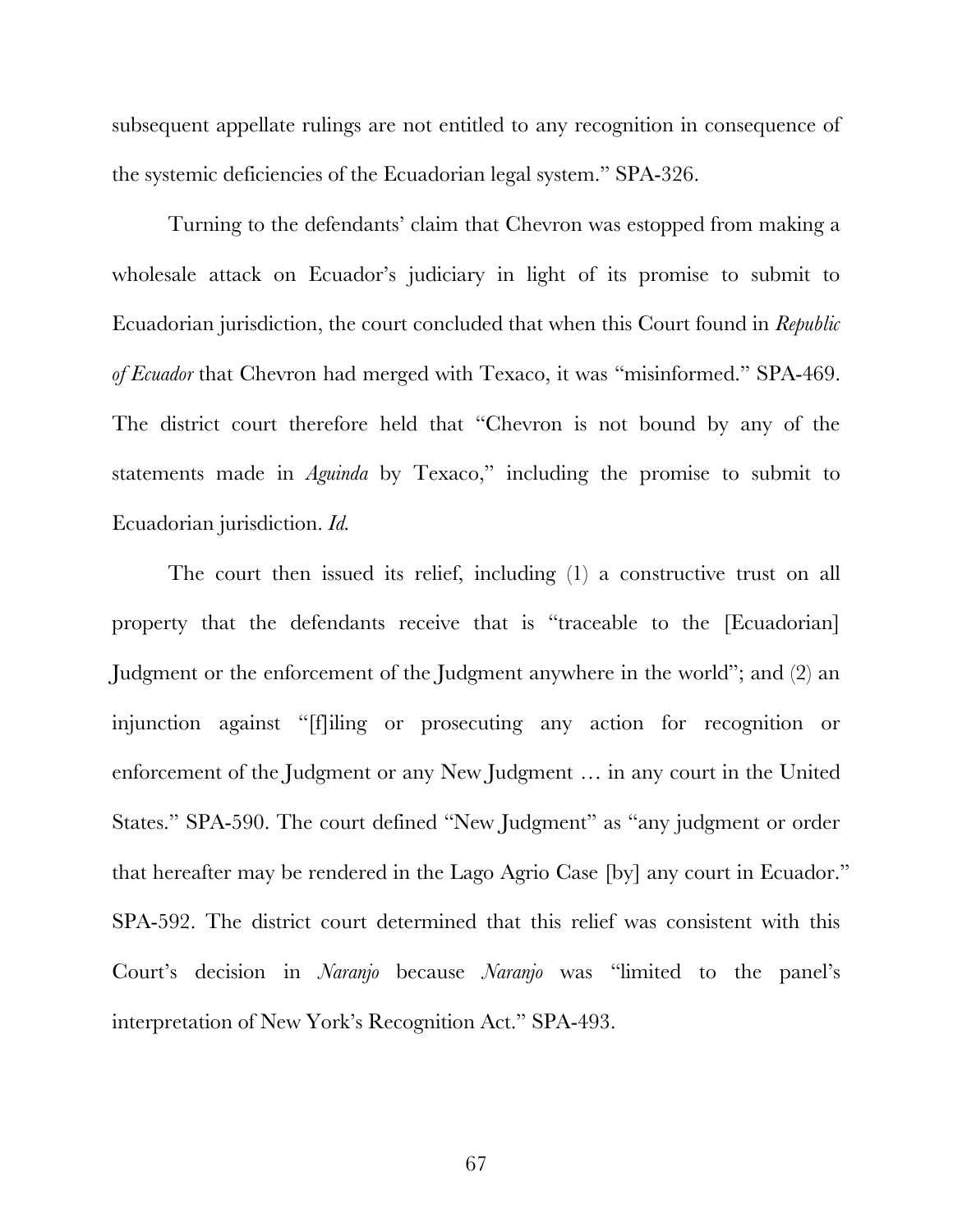In addition to Chevron's RICO claim, the court grounded the relief in what it called Chevron's "non-statutory claims for equitable relief with respect to the judgment." SPA-330. It did not identify which, if any, of the claims in Chevron's complaint constituted this category.

Following the court's decision, Chevron moved for \$32 million in attorneys' fees from Donziger, arguing that the fees are mandatory under RICO. ECF Nos. 1889-90. The district court deferred consideration of fees pending appeal.

#### **STANDARD OF REVIEW**

A district court's determination of its own subject-matter jurisdiction is reviewed de novo. *Bechtel v. Competitive Techs., Inc.*, 448 F.3d 469, 471 (2d Cir. 2006). Whether a claim states a cause of action is also reviewed de novo. *See, e.g.*, *Spool v. World Child Int'l Adoption Agency*, 520 F.3d 178, 183 (2d Cir. 2008). Finally, whether to apply judicial estoppel is a "pure question of law," *Uzdavines v. Weeks Marine, Inc.*, 418 F.3d 138, 143 (2d Cir. 2005), and should therefore be reviewed de novo as well. *Intellivision v. Microsoft Corp.*, 484 F. App'x 616 (2d Cir. 2012) (declining to decide the standard of review for judicial estoppel but applying de novo review).

#### **SUMMARY OF ARGUMENT**

**I.** Because Chevron lacks standing, the district court lacked jurisdiction. There is no causal link between the conduct of which Chevron complains and the injuries Chevron alleges. The decision Chevron attacks is the substitute judgment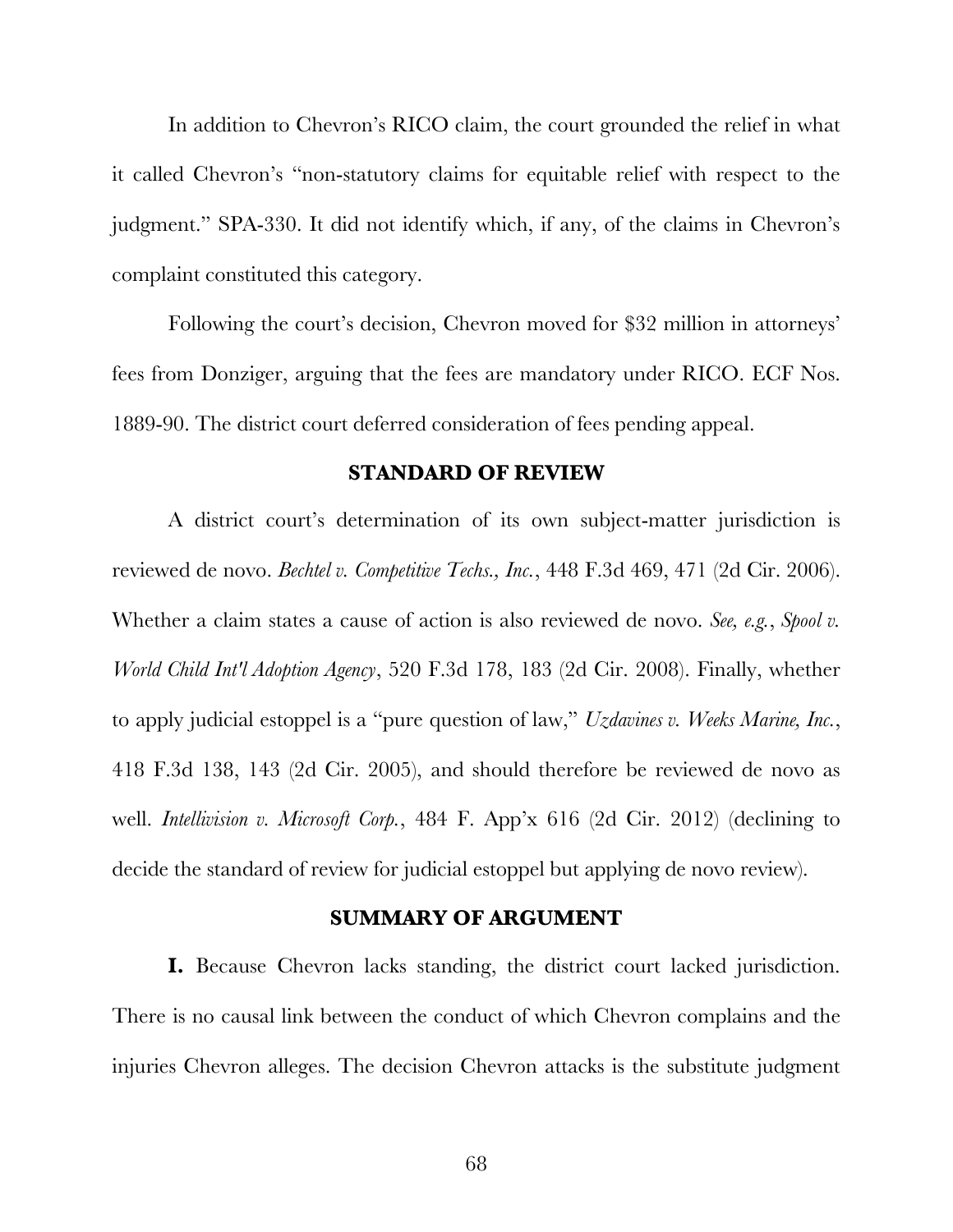of the appellate court. But Chevron alleges misconduct only at the trial level. And it has not even sought to contest its environmental liability.

Chevron's standing problems do not end there. When it comes to relief, Chevron is stuck between Article III and *Naranjo*. If Chevron's injunction satisfies *Naranjo*, it is too narrow and speculative to redress Chevron's injuries; if it prevents collection of the judgment worldwide, it is no more valid than the injunction this Court struck down in *Naranjo*.

**II.** This Court has already held that "[t]here is no legal basis for the injunction that Chevron seeks." *Naranjo*, 667 F.3d at 242. Neither RICO nor the district court's "non-statutory claims for equitable relief" provide a basis for circumventing *Naranjo*, and doing so would make the Second Circuit a magnet for disappointed litigants the world over.

**III.** Even if Chevron were to make it past standing and *Naranjo*, it would be judicially estopped both by its prior representations regarding the adequacy of Ecuador's judiciary and by its promise to this Court that it would submit to Ecuador's jurisdiction as a condition of its *forum non conveniens* dismissal. Despite the district court's attempts to rewrite history, that promise is "enforceable against Chevron." *Republic of Ecuador*, 638 F.3d at 389 n.4.

**IV.** Finally, Chevron has no cause of action under RICO. RICO's causation and injury requirements are both more stringent than Article III's, and the statute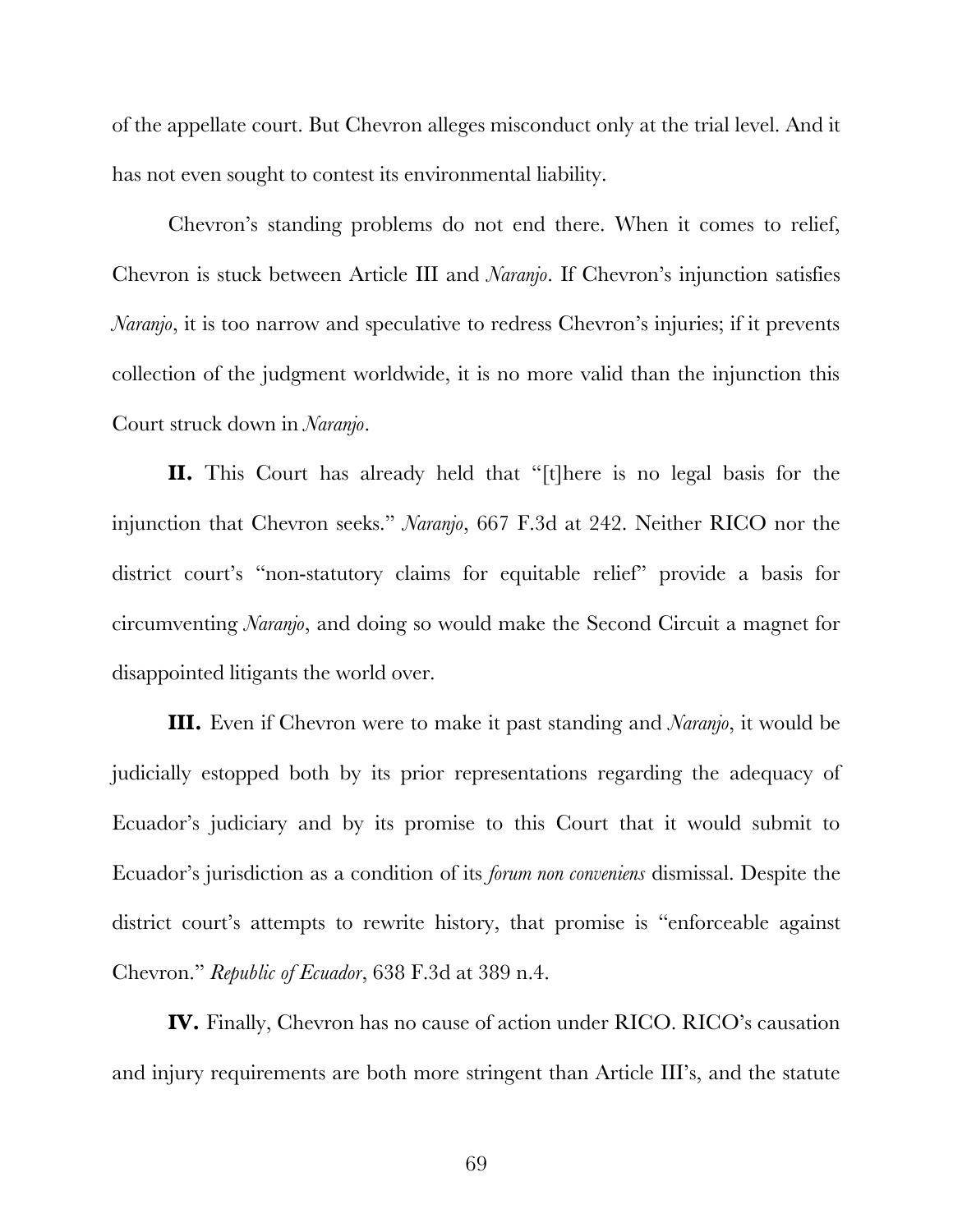cannot be used to provide the equitable relief that the district court awarded. The district court defied comity, the common law, and common sense, and its judgment and factual findings should be vacated.

#### **ARGUMENT**

#### **I. Because Chevron lacks standing, the district court lacked jurisdiction to issue its opinion and judgment.**

When it filed this RICO action in 2011, Chevron made grand promises. It promised to show that a two-decade quest by indigenous Ecuadorians to seek justice for Chevron's pollution of their rainforest homeland was nothing but "sham litigation." ECF No. 1 at 2. But along the way, Chevron dropped *any* attempt to contest the overwhelming evidence that it willfully polluted the water, land, and air of the Amazon for decades. Then, on the eve of trial, Chevron dropped *all* of its damages claims—a transparent maneuver designed to deprive Donziger of his constitutional right to a trial by jury. And, finally, in its post-trial briefing, Chevron ditched its request for an injunction against all foreign enforcement proceedings an apparent attempt to avoid the serious international-comity concerns that led this Court in *Naranjo* to reverse the district court's previous worldwide anti-enforcement injunction.

These three strategic decisions, taken together, leave Chevron on the horns of an intractable legal dilemma. On the one hand, nobody may bring a case in federal court without demonstrating the requirements of Article III standing: (1) a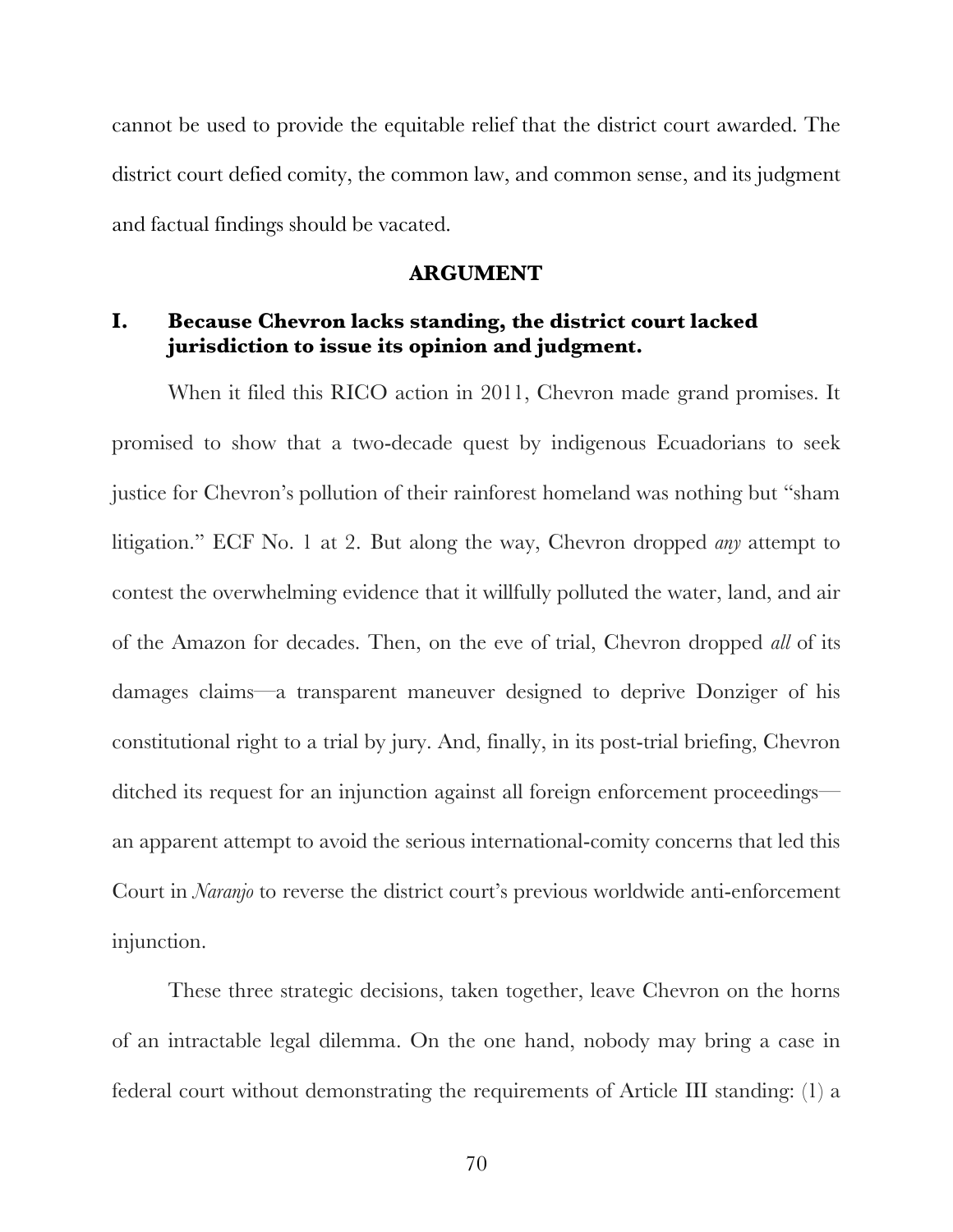legally cognizable injury that is (2) "fairly traceable to the defendant's allegedly unlawful conduct" and (3) "likely to be redressed by the requested relief." *DaimlerChrysler Corp. v. Cuno,* 547 U.S. 332, 342 (2006). As the plaintiff, Chevron must show that it satisfies these three elements—injury, causation, and redressability—for each claim and form of relief it seeks. *Id.* at 352. Until it has done so, there is no jurisdiction over the case and the court has "no business deciding it." *Id.* at 341. Because there has been no attempt to enforce the Ecuadorian judgment in the U.S., Chevron and the district court had to attempt to demonstrate standing by giving the injunction real teeth—by proving that it binds foreign courts in a way that makes it likely to redress Chevron's claimed injury.

On the other hand, Chevron and the district court had to try to satisfy the international-comity principles identified in *Naranjo*. That means they had to appear to strip the injunction of any binding effect—by showing that it preserves the ability of foreign courts to make their own decisions about how to apply their own laws on enforceability. The dilemma facing Chevron and the district court is that they had to somehow do both—a logical impossibility.

In addition to the dilemma it faces with its relief, Chevron faces a severe causation problem. Its claimed injuries stem from the three-judge court's substitute judgment, which in Ecuador's civil-law system is effectively a retrial. And yet the wrongdoing Chevron alleges all occurred at the trial level. To be clear, Mr.

71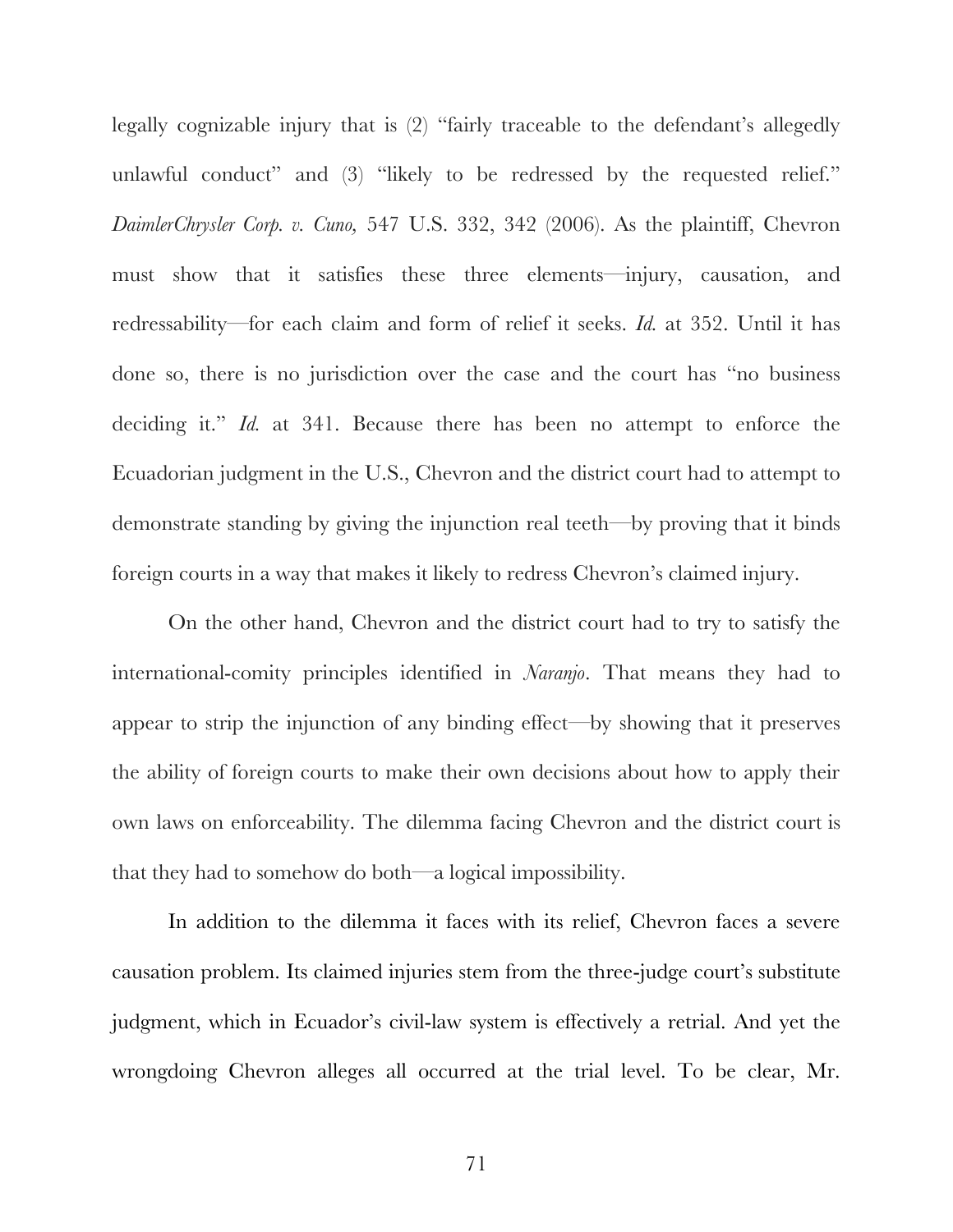Donziger vigorously contests these allegations: The accusation that he bribed a judge itself hinges on the paid testimony of a man who confesses to bribing and being bribed, Tr. 1216:20-1218:8, and Ecuador's own Supreme Court pointed out that Chevron has "not indicate[d] which law [was] violated" in the preparation of the Cabrera Report. A3545-46.

But even setting that aside, Chevron's position is akin to that of a criminal defendant who complains of procedural irregularities in a trial and is retried and convicted once again, but continues to complain about the first trial in his habeas petition. In that situation, no sensible reviewing court would reach out to overturn the second trial. *Cf.* Fed. R. Civ. P. 61 ("At every stage of the proceeding, the court must disregard all errors and defects that do not affect any party's substantial rights.").

This lack of causation also means that Chevron's injuries will not be redressed by the relief it sought and obtained. None of Chevron's alleged injuries will be remedied by the district court's prospective injunction, and its future harms are speculative and incapable of being prevented by an injunction that falls short of the worldwide injunction rejected in *Naranjo.* Chevron cannot be allowed to obtain a U.S. court's "advisory opinion" that can be deployed for its persuasive value in enforcement proceedings around the world. *Naranjo,* 667 F.3d at 246.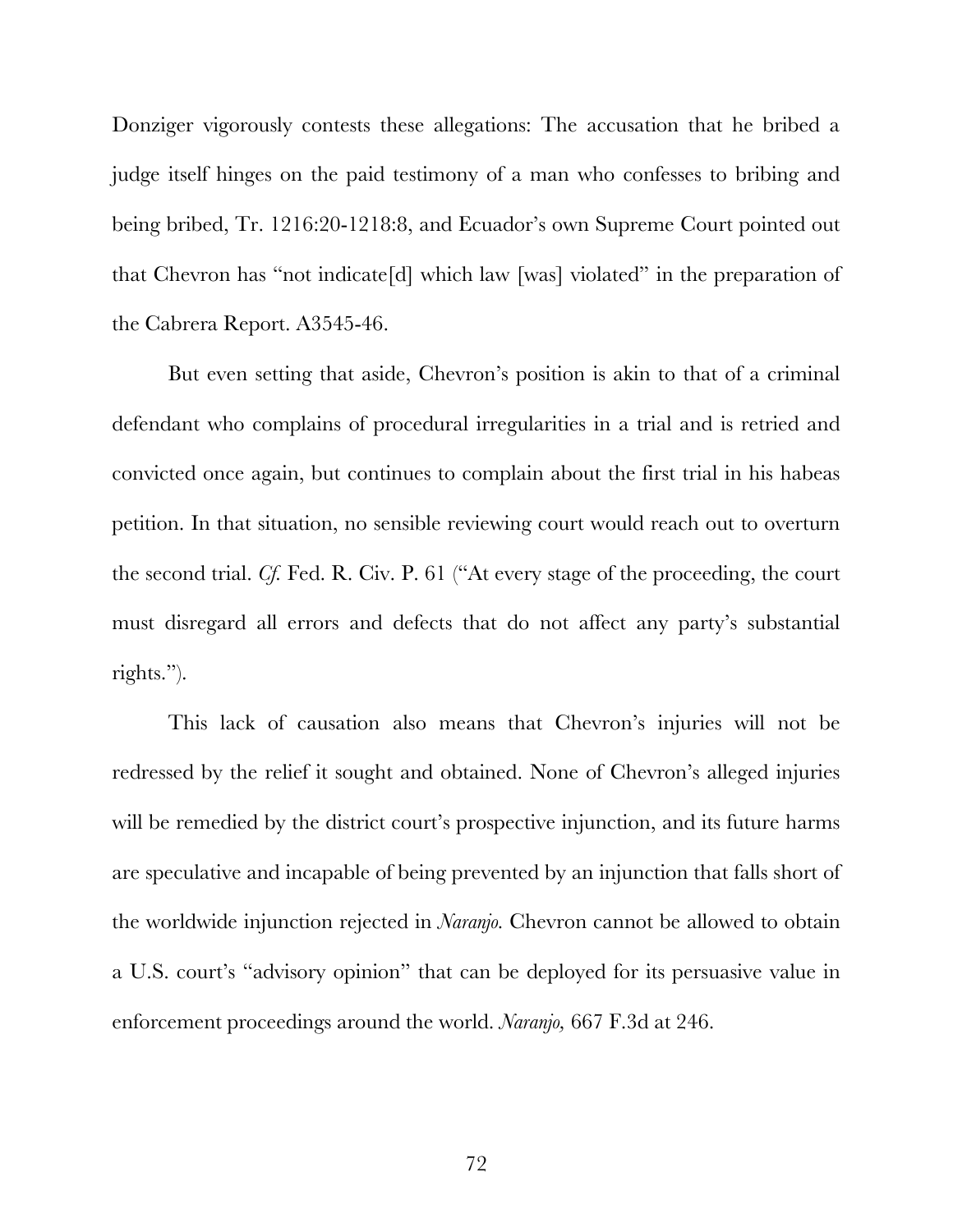# **A. Chevron cannot show that the alleged trial-level misconduct caused the substitute judgment of the three-judge appellate court.**

Chevron lacks standing because it cannot, as a matter of logic, prove "a causal connection between [its] injury and the conduct complained of." *Lujan v. Defenders of Wildlife*, 504 U.S. 555, 560 (1992). Chevron's case boils down to two things: that an expert report submitted at trial was allegedly prepared improperly and that the trial judge who issued the preliminary judgment was allegedly influenced inappropriately. But Chevron seeks relief from the substitute judgment issued by the three-judge court, which did not include the trial judge and did not consider the report. And Chevron has chosen not to contest its liability for environmental damage. It therefore cannot demonstrate that its alleged injuries are "fairly traceable to the challenged action of the defendant, and not the result of the independent action of some third party." *Id.*<sup>16</sup>

 <sup>16</sup> The district court considered it "hornbook law" that standing is determined only at the time the action is brought, and that the jurisdictional problems raised are therefore questions of mootness, not standing. SPA-320 n.1230. But when a party "seeks new relief, he must show (and the District Court should have ensured) that he has standing to pursue it." *Salazar v. Buono*, 559 U.S. 700, 731 (2010) (Scalia, J., concurring). As the "party invoking federal-court jurisdiction," Chevron "'bears the burden of showing that [it] has standing for each type of relief sought.' A plaintiff cannot sidestep Article III's requirements by combining a request for injunctive relief for which he has standing with a request for injunctive relief for which he lacks standing." *Id.* (quoting *Summers v. Earth Island Institute*, 555 U.S. 488 (2009); citing *Los Angeles v. Lyons*, 461 U.S. 95, 105 (1983)).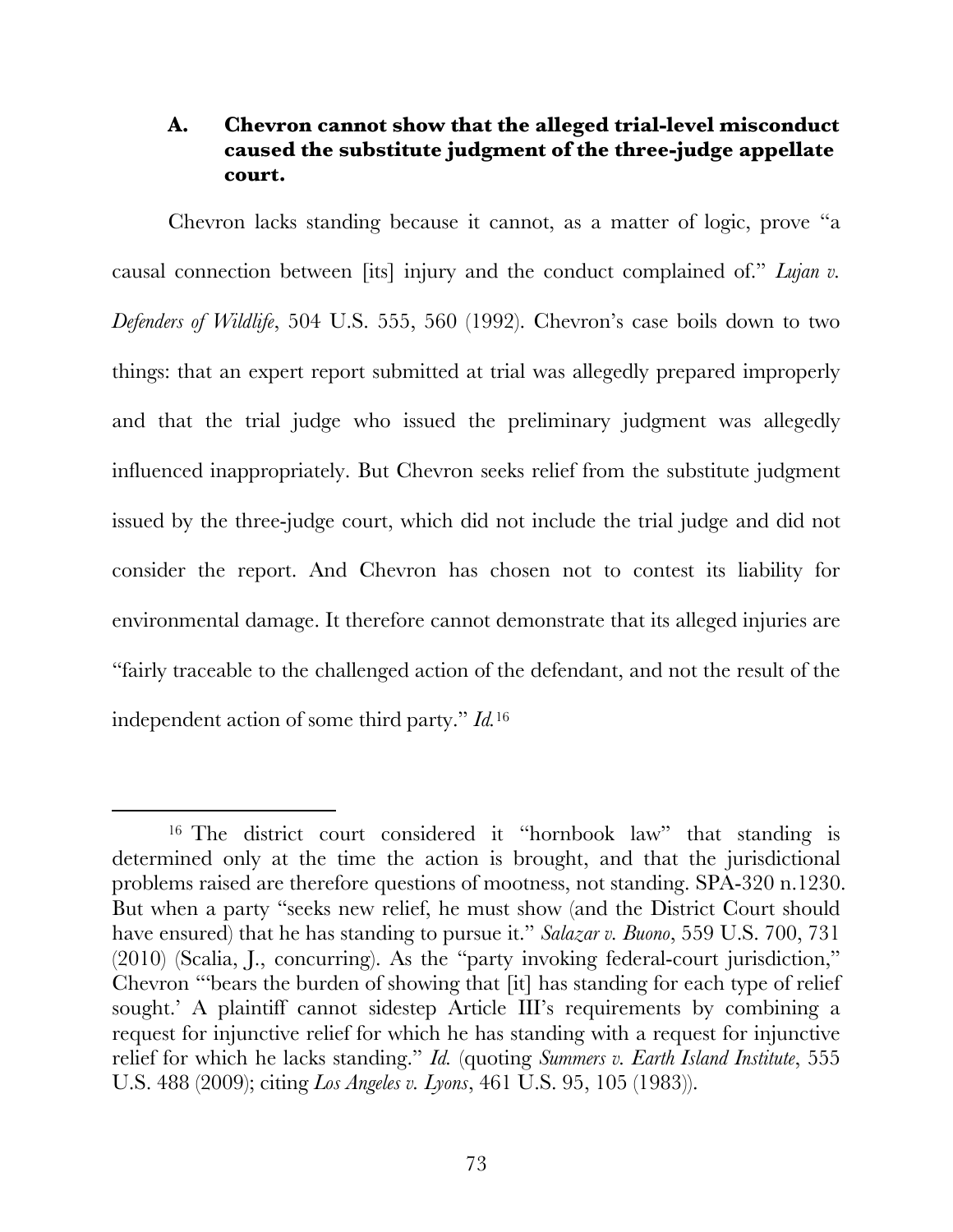# **1. The appellate court's substitute judgment—the product of a de novo review of the record—breaks any causal link between alleged trial-level improprieties and Chevron's injuries.**

Chevron has failed to prove any causal link between its alleged injuries (which flow from the substitute judgment) and the alleged wrongdoing (which concerns the provisional judgment). After the trial court issued its 2011 judgment, an independent three-judge court reviewed the record *por el merito de los autos*—a standard of review that this Court has recognized is "similar to the American standard of de novo review" but "applicable to questions of both fact and of law." *Naranjo*, 667 F.3d at 237; SPA-629 (*Código de Procedimiento Civil*, art. 838). Indeed, in civil-law systems like Ecuador's, the term "'appeal' has a special meaning … that is unfamiliar in the United States" because the reviewing court "arrive[s] at an independent determination of what the facts are and what their significance is." John Henry Merryman & Rogelio Pérez-Perdomo, *The Civil Law Tradition: An Introduction to the Legal Systems of Western Europe and Latin America* 121 (3d ed. 2007). In these systems, "fact-finding will be reassigned from the court that did the primary fact-gathering," John H. Langbein, *The German Advantage in Civil Procedure*, 52 U. Chi. L. Rev. 823, 856-57 (1985), resulting in a "[f]ull redetermination of the law and the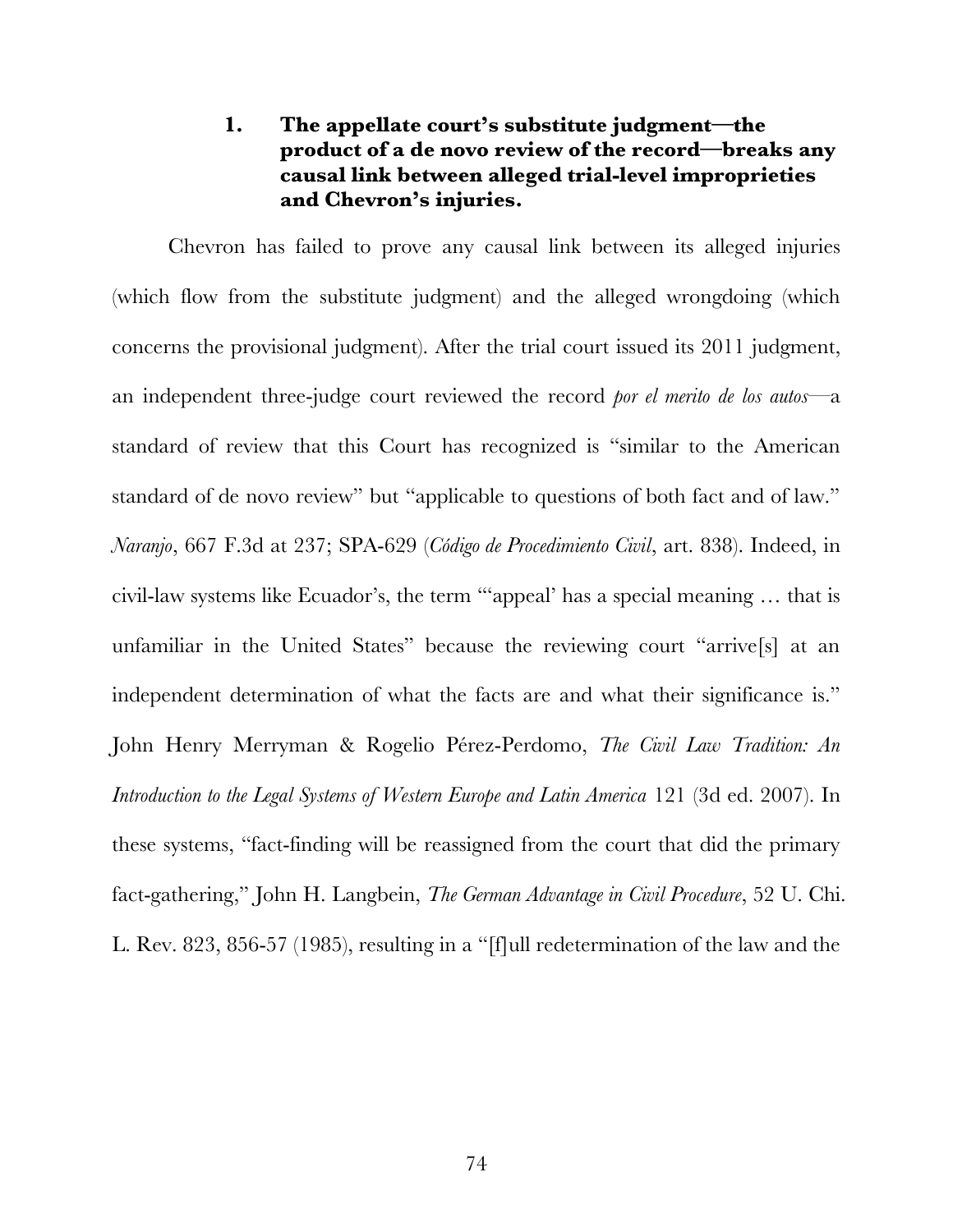facts" and a "substitute trial court decision[]." José Rafael Bustamente *"Ecuador" in Civil Appeal Procedures Worldwide* 262, 263, 266 (1992). 17

Chevron cannot overcome this causation problem by pointing to the threejudge court's refusal to adjudicate Chevron's criminal accusations against Donziger. Just as a U.S. court would not hold a criminal hearing amid a civil trial to assess a possible violation of a witness-bribery statute, the three-judge Ecuadorian court lacked "jurisdiction to hear [Chevron's claims of] collusive action," which Chevron could bring separately under Ecuador's Collusion Prosecution Act. A-3543. Chevron received a full review of the factual and legal determinations on appeal determinations that it declined to challenge here—and the judgment against it disregarded the allegedly tainted evidence. That dooms its case for causation.

# **2. The district court's conclusion about the standard of review contradicts Ecuador's highest court on a question of Ecuadorian appellate procedure.**

Aware of Chevron's causation problem, the district court tried to get around it in two ways: (1) by launching a wholesale attack on Ecuador's judiciary based on the testimony of a talking head, SPA-326 n.1251, and (2) by "finding" that the three-judge court did not actually engage in de novo review. SPA-426. But

 <sup>17</sup> For this reason, "Chevron's expert on Ecuadorian law" previously admitted to this Court that "the Ecuadorian judgment remained unenforceable until the intermediate court issued its decision." *Naranjo*, 667 F.3d at 237; *see also Código de Procedimiento Civil*, art. 300(5); *Ley de Casación*, art. 10.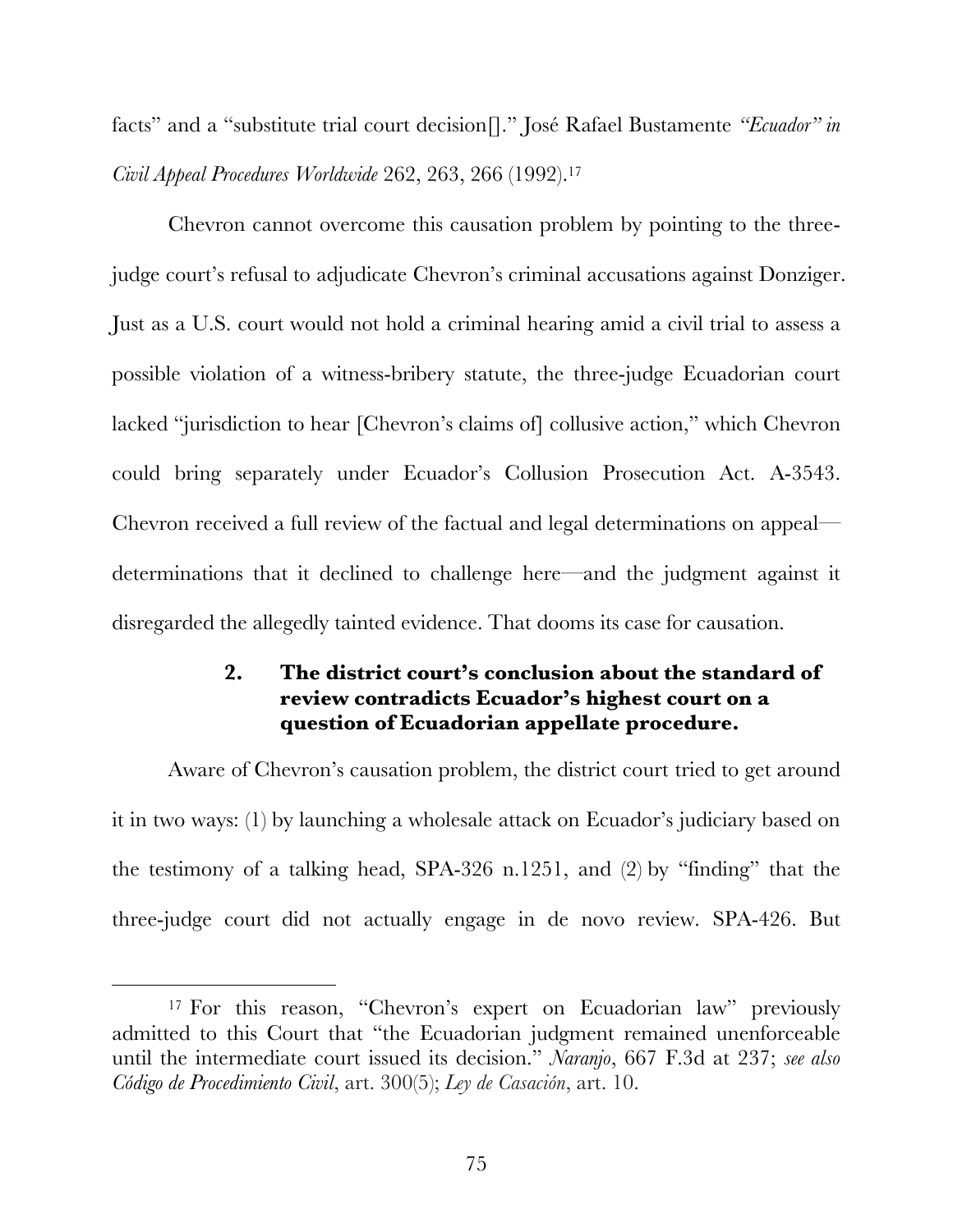questions of foreign law are still questions of law, not fact. *See* Fed. R. Civ. P. 44.1. And in Ecuador, as in the United States, the question whether a court applied the correct standard of review is a question of law. It is also one the Ecuadorian Supreme Court answered: It found that the intermediate court properly exercised de novo review—directly contradicting the district court's "finding" in this case. A-3605 ("[T]here has been a correct weighing of the evidence in accordance with legal standards.").

A federal district court cannot use its authority as a fact finder to make pronouncements of another nation's law that contravene that nation's highest court. The purpose of Rule 44.1 was "to abandon the fact characterization of foreign law and to make the process of determining [foreign] law identical with the method of ascertaining domestic law to the extent that it is possible to do so." Wright & Miller, 11 *Fed. Prac. & Proc.* § 2444 (3d ed. 2014). If the rule means anything, it is that the pronouncements of a foreign supreme court *on the same issue, in the same case* control. Federal courts are bound by the decisions of state high courts when sitting in diversity jurisdiction. *See Erie R.R. Co. v. Tompkins,* 304 U.S. 64 (1938). A sovereign nation's high court deserves at least as much respect "as a matter of comity." *Diorinou v. Mezitis*, 237 F.3d 133, 142 (2d Cir. 2001); *see* Doug M. Keller, *Interpreting Foreign Law Through an Erie Lens*, 40 Tex. Int'l L. J. 157 (2004).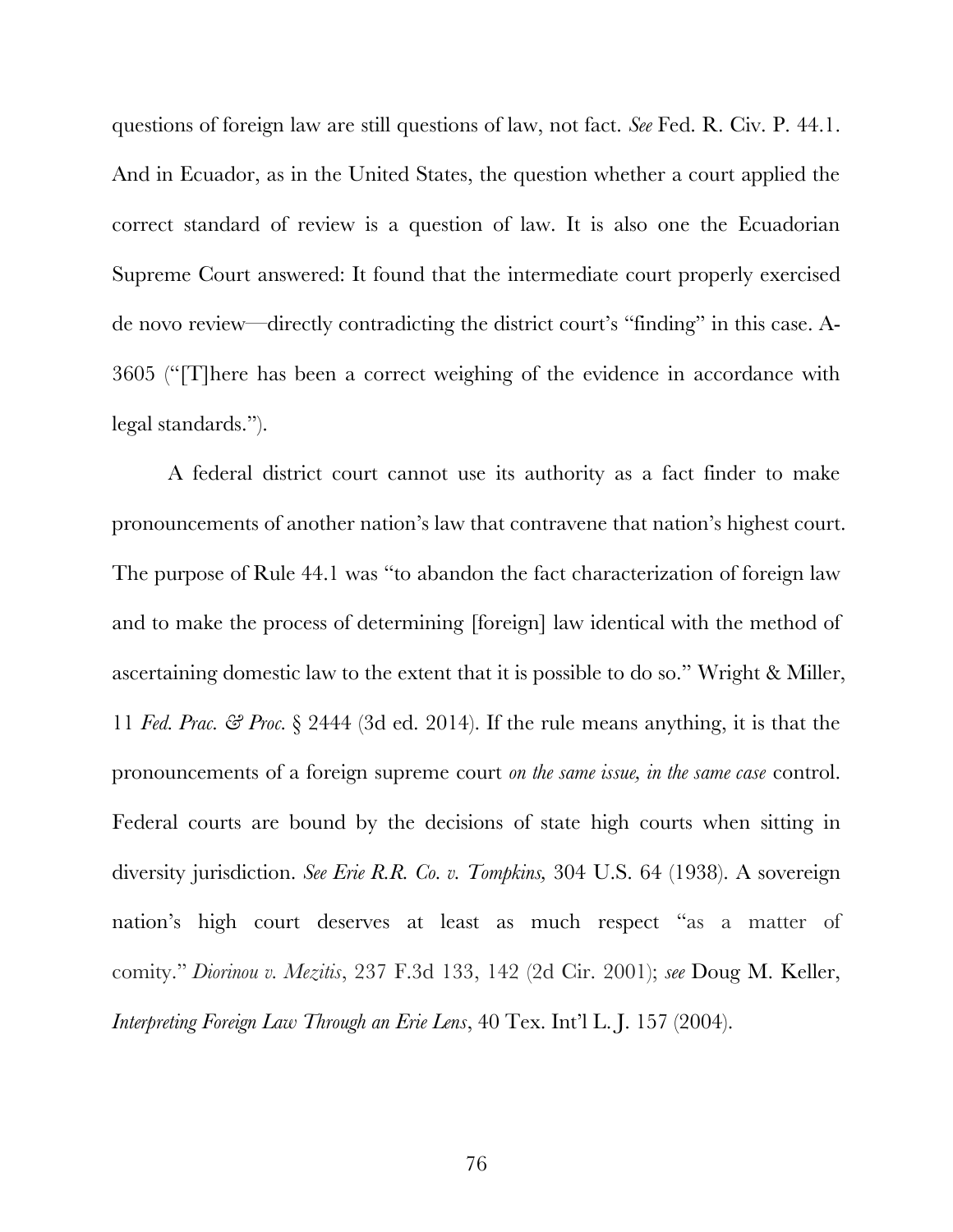Even beyond comity, it is difficult to understand how a U.S. trial judge would be better positioned than Ecuador's Supreme Court to assess an Ecuadorian appellate court's compliance with Ecuadorian standards of review. As Judge Rakoff noted in *Aguinda*, the idea that an American judge "is better equipped than an Ecuadorian judge to apply Ecuadorian law to Spanish-language testimony and documents relating to 30 years' of activities by an Ecuador-sponsored Consortium in an Amazonian rain forest is preposterous." *Aguinda v. Texaco, Inc.*, 142 F. Supp. 2d 534, 552 (S.D.N.Y. 2001), *aff'd as modified*, 303 F.3d 470 (2d Cir. 2002). It is even more "preposterous" in light of the history: This litigation was moved from the U.S. to Ecuador in the first place based in part on Chevron's representation that "Ecuador's courts are far better suited to apply their own laws." Appellee Br. 67 in *Aguinda v. Texaco, Inc.,* No. 2001-7756 (2d Cir., filed Dec. 20, 2001).

In any event, the Ecuadorian Supreme Court was correct to conclude that the three-judge court considered the record with care. That court found a number of small errors in the previous court's analysis: that it had mistakenly read a unit of measurement as milligrams, instead of micrograms, A-463; that one sample had the wrong expert's name attributed to it, *id*.; that a sample showing a certain amount of benzene contamination was misreported, *id.* When Chevron alleged that the trial judge's ruling referred to evidence not in the record (which Chevron claimed was proof of fraud), the three-judge panel found where in the record the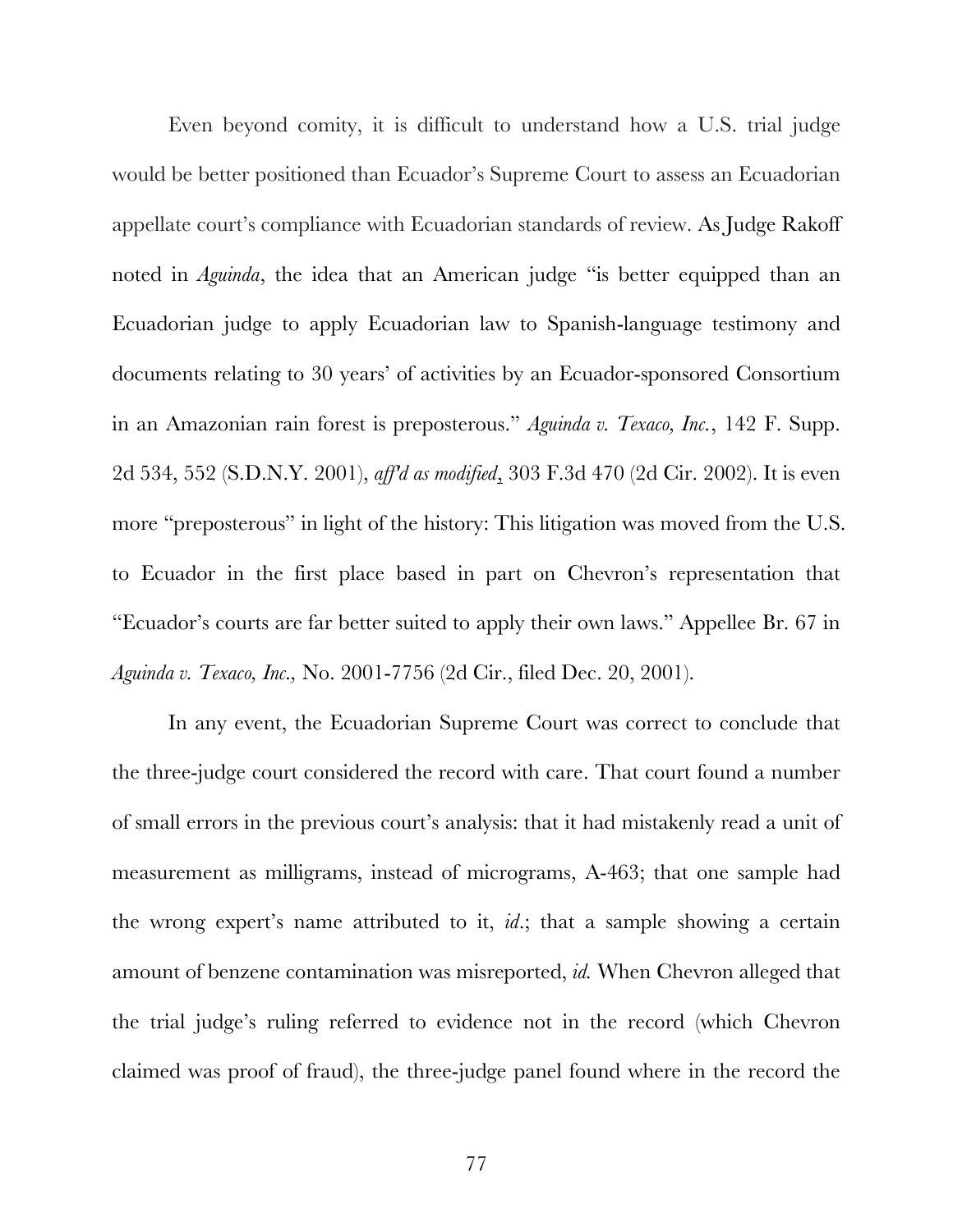evidence was located. A-463. And the court's judgment reversed the trial court's findings as to mercury contamination, noting an error in the judge's assessment of the evidence. A-468.

Disregarding all of this, the district court based its "factual finding" on uninformed assumptions about Ecuadorian procedure. The court asserted without citation—that "additional evidence presented at trial reveals" that the three-judge court did not engage in the appropriate level of review. SPA-426 n.1568. What evidence, exactly? The court did not say.

Instead, the court surmised that "it would have been impossible for any court to have conducted a *de novo* review of the 188-page judgment and the trial record in the time the appellate court rendered its decision." SPA-427. But elsewhere, the court admitted that it had been given no "evidence or foreign law materials explaining the procedure for selection of appellate judges under Ecuadorian law." SPA-295 n.1149. So on what basis did the court make this determination other than armchair speculation? There were nine months between selection of the first appellate panel and issuance of the substitute judgment. A-1228. Yet, in the absence of any evidence, the district court not only refused to defer to Ecuador's Supreme Court but also made the most unfavorable assumptions possible: that the only time in which the three judges could review the case was after establishment of the *final* panel, five weeks before the judgment, and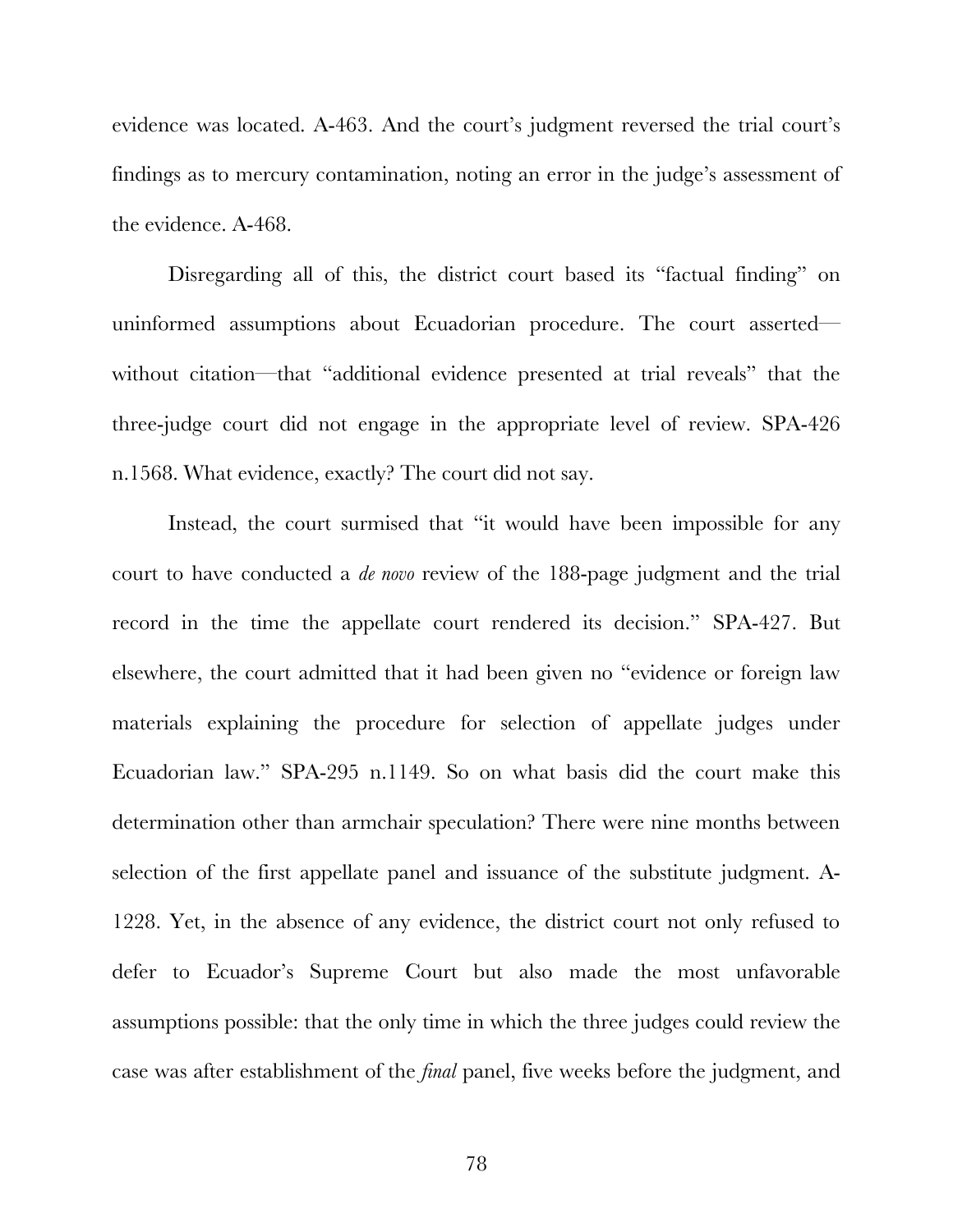that this length of time made it impossible for them to engage in meaningful review. Although the court pointed to the total number of pages in the Ecuadorian record to back up its assumptions, that number is surely inflated by Chevron's known propensity to "bombard [courts] with distracting and irrelevant documents." *Republic of Ecuador,* 638 F.3d at 388 n.2. And the district court itself issued a 586 page opinion with 1,800-plus footnotes less than a month after briefing was completed in this case.

In a particularly strange and conclusory statement, the district court declared that "Chevron's injuries are not attributable to a cause independent of defendants' ghostwriting, bribery, and other misconduct." SPA-416. But the court did not explain how it ruled out the obvious independent cause: Chevron's own decadeslong illegal pollution in Ecuador, which Chevron chose not to contest here. Reconsidering the evidence of that pollution de novo, the three-judge court held Chevron liable and entered judgment against it—a judgment on which Chevron has cast no doubt in this appeal. As a result, Chevron cannot prove that its injuries are "fairly traceable" to the misconduct it alleges, and so it does not have constitutional standing to bring this case. *Lujan*, 504 U.S. at 560.18

 <sup>18</sup> This is to say nothing of Chevron's failure to show "but for" causation under RICO, which we address in Section IV. *Holmes v. Sec. Investor Prot. Corp.,* 503 U.S. 258, 268 (1992).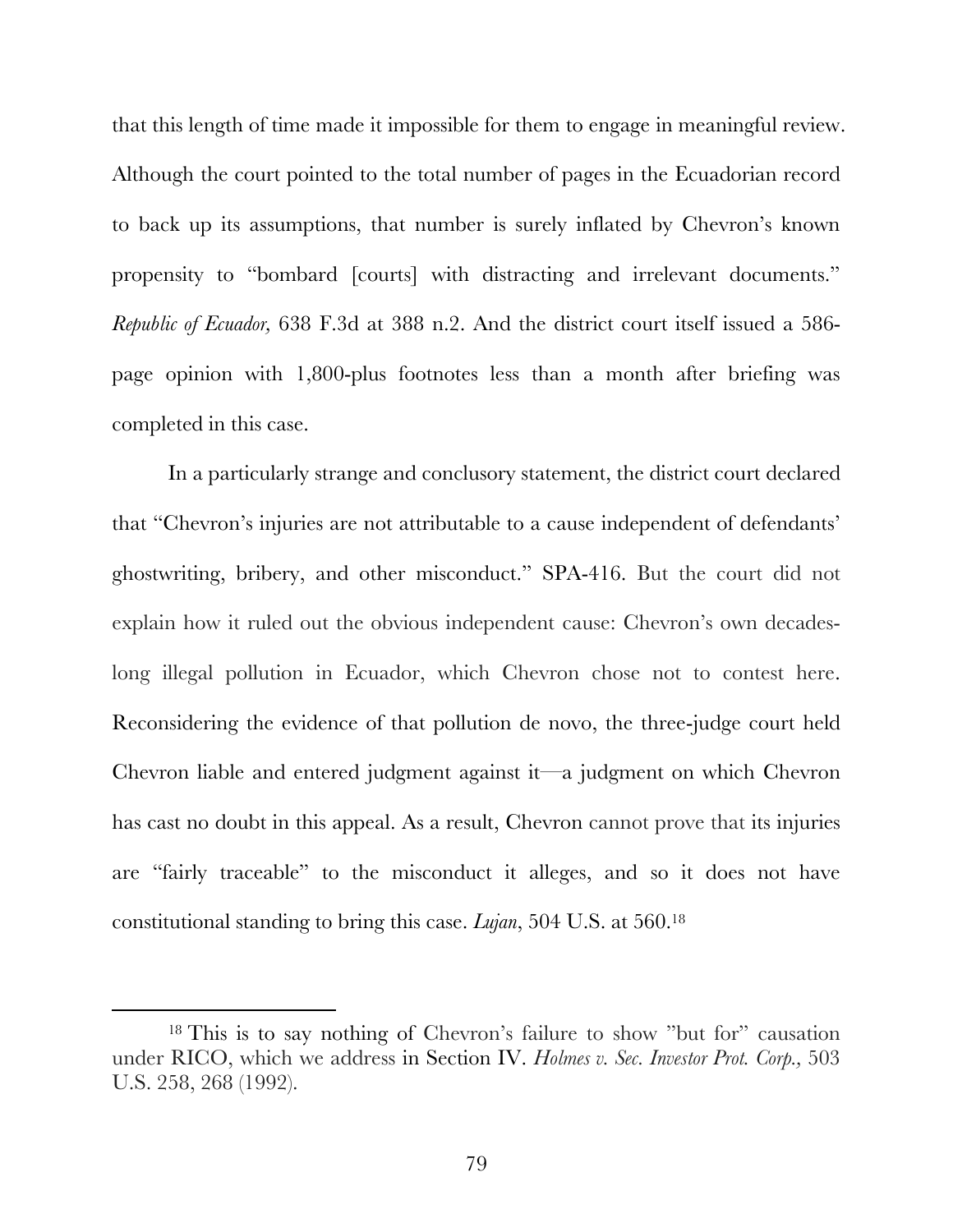#### **B. Chevron failed to demonstrate any concrete injuries that could be redressed by the relief sought.**

To have standing, Chevron must also demonstrate that it is "likely, as opposed to merely speculative, that [its] injury will be redressed by a favorable decision." *Id.* at 561. Chevron has not done so. The district court grounded Chevron's standing in three asserted injuries—none of which will be likely redressed by the relief granted.

Chevron first asserts that it has suffered harm due to the seizure of trademark assets belonging to one of its subsidiaries in Ecuador. ECF No. 1847 at 6. But Chevron has not demonstrated that its relief will likely redress this injury. Chevron does not contend that the relief nullifies the embargo over the trademarks in Ecuador. Rather, Chevron says that it has satisfied redressability because the relief bars the Ecuadorian defendants from receiving funds from a future auction of the trademarks, which would instead go "in constructive trust for Chevron." ECF No. 1863 at 13. That relief, according to Chevron, is "more than adequate" to establish standing. *Id.* at 14.

Hardly. Here is what would have to happen for the district court's injunction to redress this injury:

(1) The Republic of Ecuador would have to hold an auction of the subsidiary's trademark at some point in the future;

(2) someone would have to buy the trademarks;

80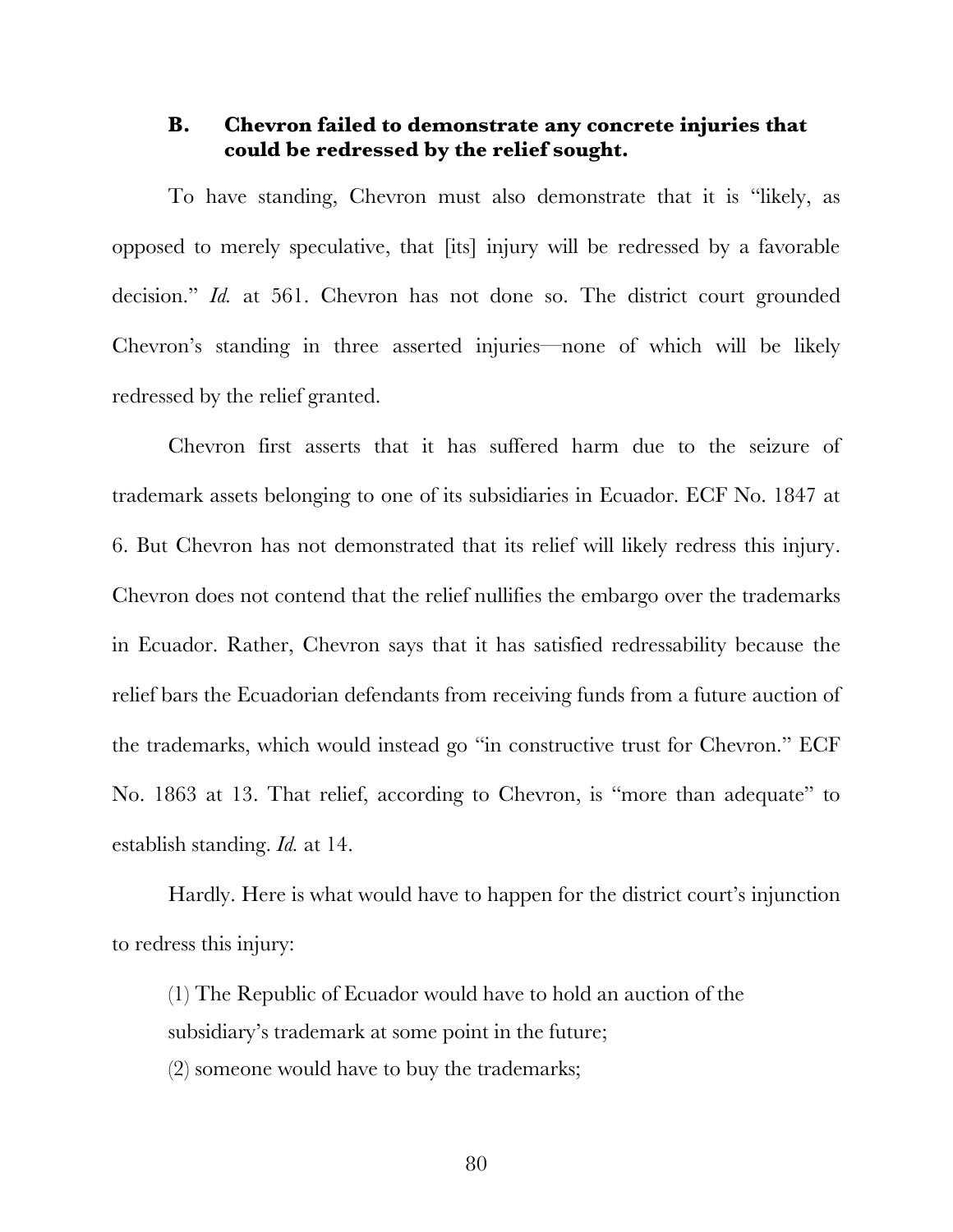(3) the Ecuadorian co-defendants *in this case* would have to be selected out of all the individuals eligible to receive the funds from the auction;

(4) the Ecuadorian courts (which Chevron claims do "not follow the rule of law," *id.*) would have to agree to enforce this Court's judgment deeming them corrupt; and

(5) the Ecuadorian courts would then have to give the money back to Chevron.

That is not only well short of "likely"—it is completely far-fetched. A plaintiff "cannot rely on speculation about 'the unfettered choices made by independent actors not before the court,'" and no foreign court is bound by this Court's decision. *Clapper v. Amnesty Int'l USA*, 133 S. Ct. 1138, 1150 n.5 (2013). It is nothing short of absurd to think that Chevron has pursued this lawsuit to obtain compensation for the loss of the dormant Ecuadorian trademarks of its subsidiary.

Chevron's second asserted injury relied on by the district court is the Ecuadorian courts' embargo of a \$96 million arbitral award against the Republic of Ecuador. SPA-326. But Chevron has not even alleged, let alone proven, that this award will likely be redressed by the district court's injunction. As with the trademark injury, redressability depends on Ecuadorian courts (a) enforcing the district court's opinion, (b) directing the embargoed funds to the two Ecuadorian defendants in this case, and then (c) requiring them to turn the money over to Chevron. Neither the district court nor Chevron gives any reason to think such a chain of events is even plausible, much less likely.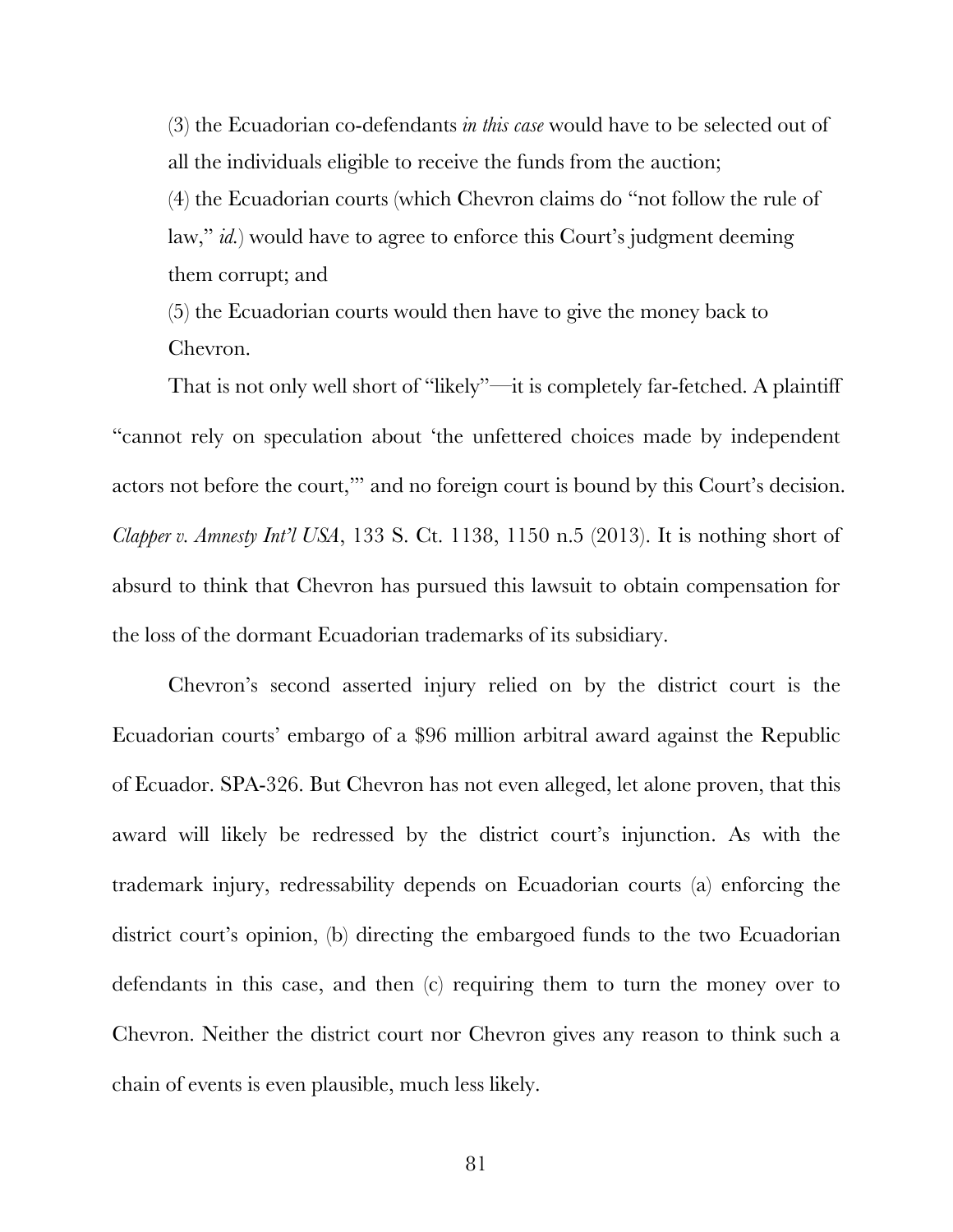Moreover, Chevron cannot rely on either of these two alleged injuries to obtain standing for its claims against Mr. Donziger. He has not received any funds from any auction, nor from any arbitral award, nor is he slated to do so. Chevron makes no effort whatsoever to tie him to these so-called injuries or to otherwise establish how its claims against him could be rooted in them.

The final injury on which the district court relies to assert jurisdiction is Chevron's legal fees to defend against enforcement of the judgment. SPA-327. But neither the fees already incurred nor those that Chevron expects to incur in the future would be redressed by the district court's injunction. As for fees incurred, Chevron cannot recover them because it dropped its damages claim. As for fees expected, the district court's injunction, by its own terms, does not prevent *anyone* from enforcing the judgment overseas. SPA-496. So Chevron's money will be spent *regardless* of the district court's injunction.

# **C. Because the district court lacked jurisdiction to hear this case, its findings—particularly findings related to professional misconduct—should be vacated.**

There is no such thing as "hypothetical" jurisdiction—"[w]ithout jurisdiction the court cannot proceed at all in any cause." *Steel Co. v. Citizens for a Better Env't*, 523 U.S. 83, 101 (1998). For that reason, a court's decision that proceeds despite a lack of jurisdiction is "utterly void and unavailable for any purpose." *Earle v. McVeigh*, 91 U.S. 503, 507 (1875). But lacking such jurisdiction, the district court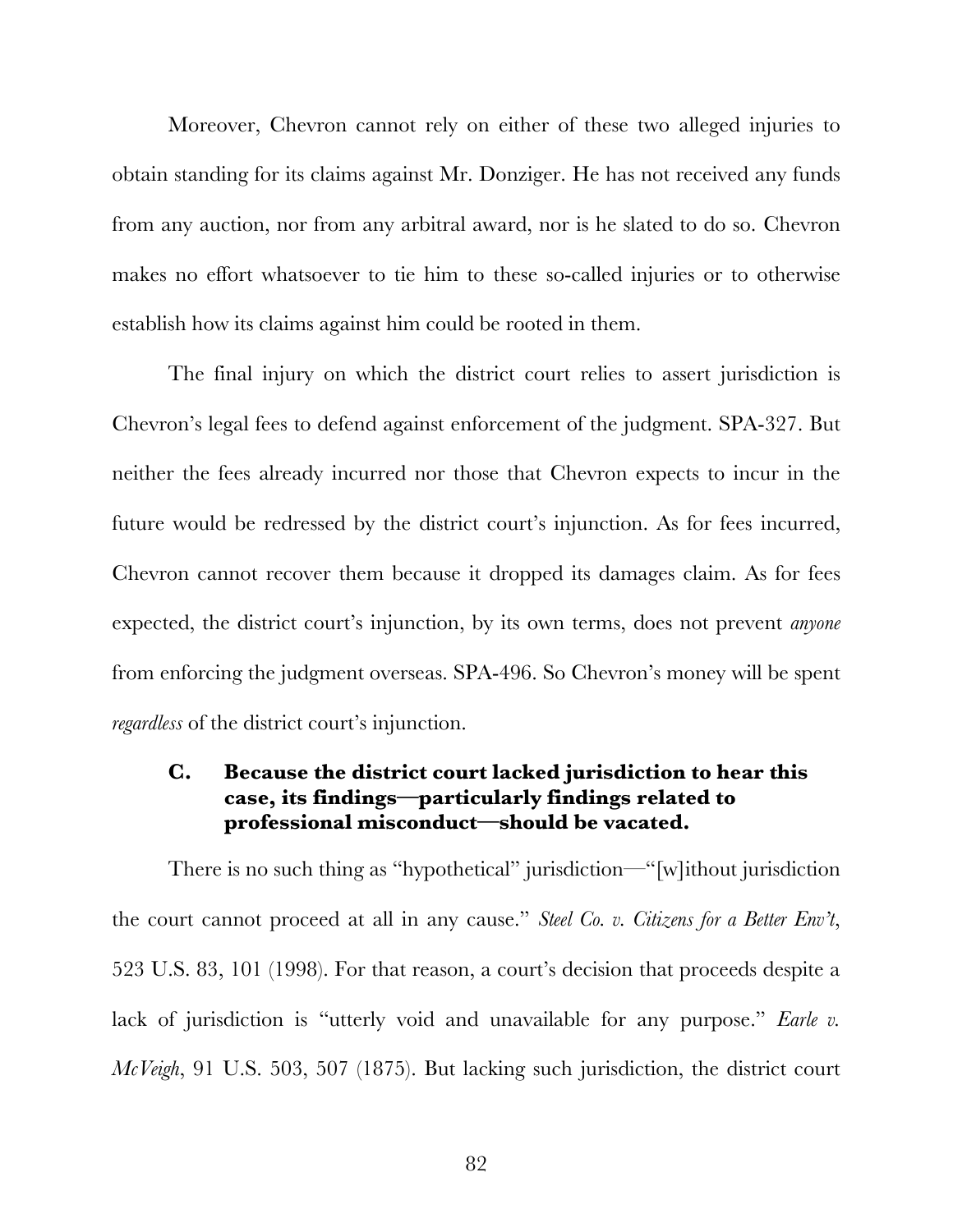declared a lawyer guilty of bribing a judge and pilloried a nation's entire judiciary, basing those findings almost entirely on paid testimony from an admitted bribetaker and a foreign politician. In *Naranjo*, this Court made clear that it was inappropriate for Chevron to seek "such an advisory opinion." 667 F.3d at 246. Now that Chevron has obtained one in the form of the district court's opinion, the only remedy for those affected by the court's declaratory findings is to explicitly vacate them. *See Cunningham v. BHP Petroleum Great Britain PLC*, 427 F.3d 1238, 1245–46 (10th Cir. 2005) (vacating all orders issued in case where district court lacked subject-matter jurisdiction). That is what this Court should do.

But even if this Court does not vacate all the district court's findings, it should at least vacate those that implicate Mr. Donziger in professional misconduct. This Court's power to vacate factual findings of professional misconduct is well established. Because such findings result in significant "reputational consequences and potential costs," *In re Goldstein*, 430 F.3d 106, 111 (2d Cir. 2005), they can be subject to appeal when there is "a finding that an attorney is guilty of specific misconduct," *Keach v. Cnty. of Schenectady*, 593 F.3d 218, 225 (2d Cir. 2010). "Even factual findings by themselves" can be grounds for an appeal where appellate jurisdiction would otherwise be lacking. *Sheppard v. River Valley Fitness One, L.P.*, 428 F.3d 1, 6 (1st Cir. 2005).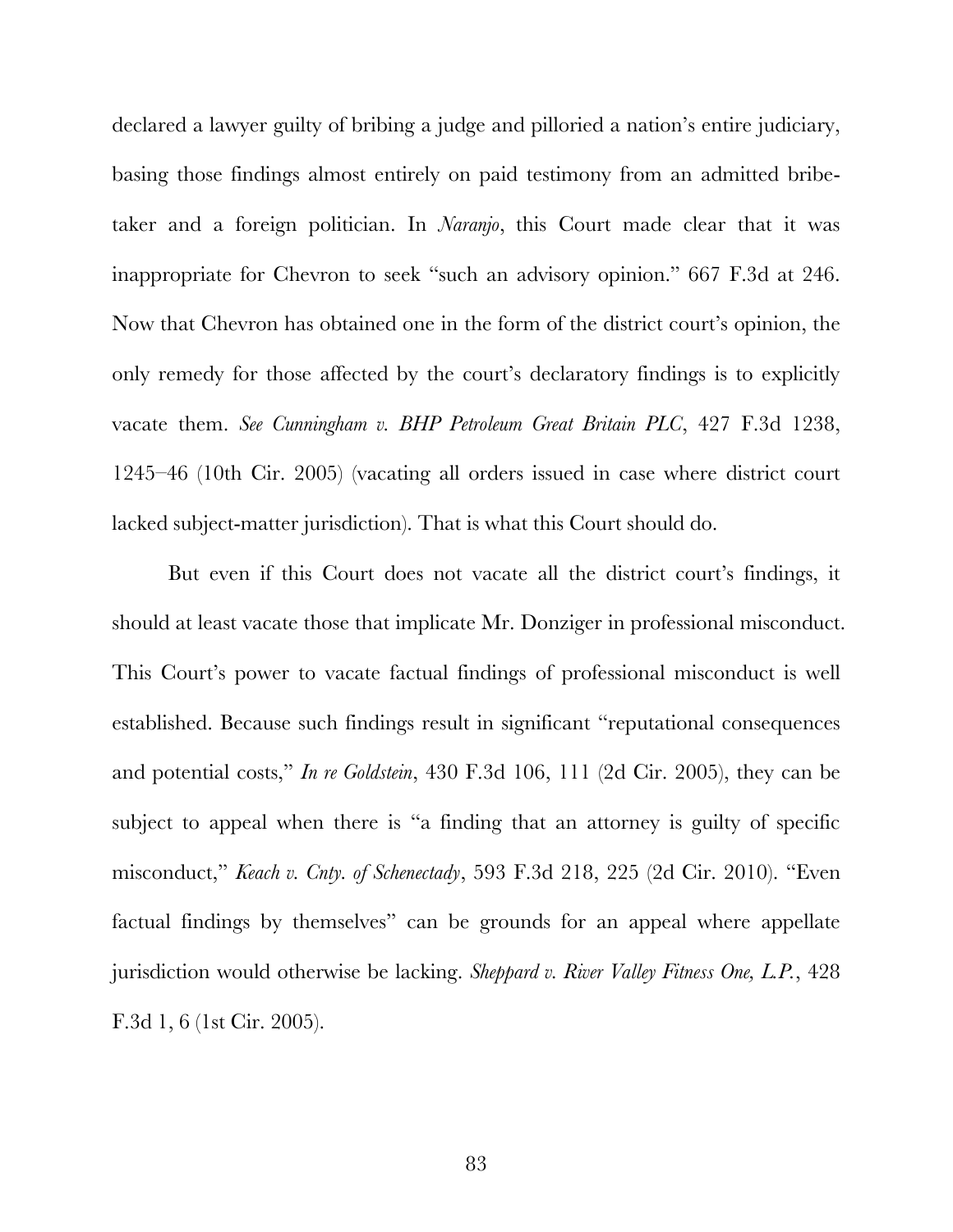The district court—without providing the standards of proof or procedural safeguards that the Constitution mandates for criminal trials—found that Mr. Donziger, an attorney, gave his "express authorization" for payments to bribe a judge. SPA-293. And the court based this finding solely on the testimony of a paid witness, Alberto Guerra, who admitted to making false statements about the Ecuadorian proceedings to sweeten his deal with Chevron. A-813. Chevron paid Guerra a monthly stipend of \$10,000 in addition to particular payments for individual pieces of evidence, such as \$20,000 for his phone and bank records. A-771; A-800. *See* ECF No. 1423-2 (Erwin Chemerinsky declaration explaining that "payment of a salary to a witness, in exchange for the witness's agreement to testify … is a clear violation" of ethics rules). "The payment of a sum of money to a witness to 'tell the truth' is as clearly subversive of the proper administration of justice as to pay him to testify to what is not true." *In re Robinson,* 136 N.Y.S. 548 (N.Y. App. Div. 1912). If any case calls for vacating findings of misconduct, this one does.

# **II. Chevron's collateral attack on the Ecuadorian judgment violates bedrock international-comity principles and is authorized by neither state nor federal law.**

This is *Naranjo* all over again. Then, as now, Chevron sought and obtained from the district court a determination that the Ecuadorian judgment was procured by fraud and an injunction preventing its enforcement. *Naranjo*, 667 F.3d at 238.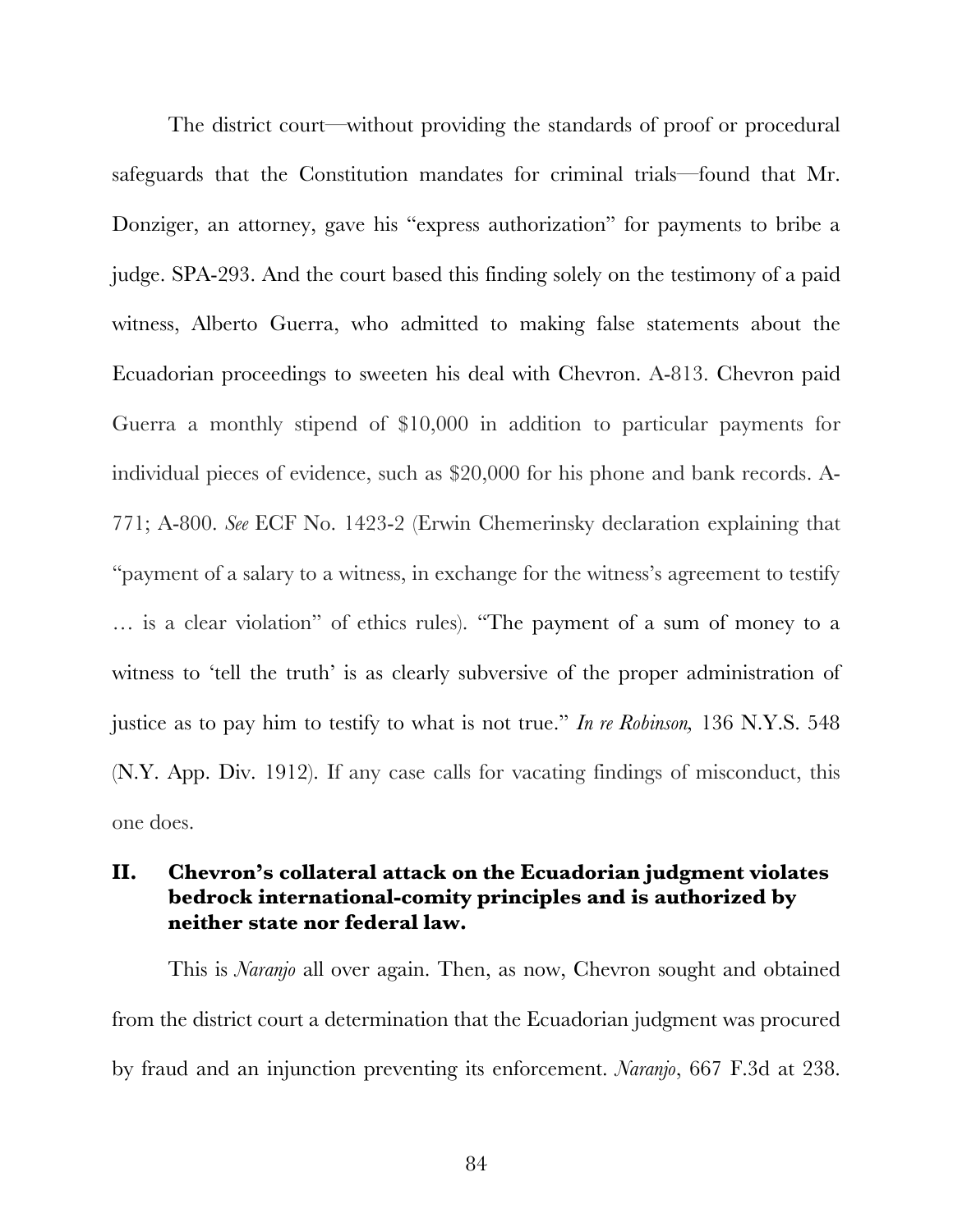Chevron sought, as its complaint put it, a declaration that "any Lago Agrio judgment is unenforceable and non-recognizable, including but not limited to under the United States Constitution, federal common law, New York common law principles of comity, and/or New York's Recognition of Foreign Country Money Judgments Act," on "grounds of fraud, failure to afford procedures compatible with due process, lack of impartial tribunals, and contravention of public policy." ECF No. 1, at 144; *see also* ECF No. 283, at 162.

In addition to that breathtakingly broad claim, Chevron also asked this Court, in the alternative, to affirm the district court's injunction "in light of Chevron's RICO and state-law claims, which are based on—among other things— Donziger and his co-defendants' racketeering enterprise aimed at extorting a 'settlement' from Chevron" and "common law fraud." Appellee Br. 70-71 in *Chevron v. Naranjo*, No. 11-1150 (2d Cir., filed June 23, 2011).

This Court was unpersuaded. It reversed the injunction the day after oral argument. And it not only reversed but ordered Judge Kaplan to dismiss Chevron's declaratory-relief claim "in its entirety." *Naranjo*, 667 F.3d at 247. The Court held that there was "no legal basis for the injunction that Chevron seeks" and that, "on these facts, there will be no such basis until judgment-creditors affirmatively seek to enforce their judgment in a court governed by New York or similar law." *Id.* at 242. The Court took care to anchor its holding not only in an interpretation of New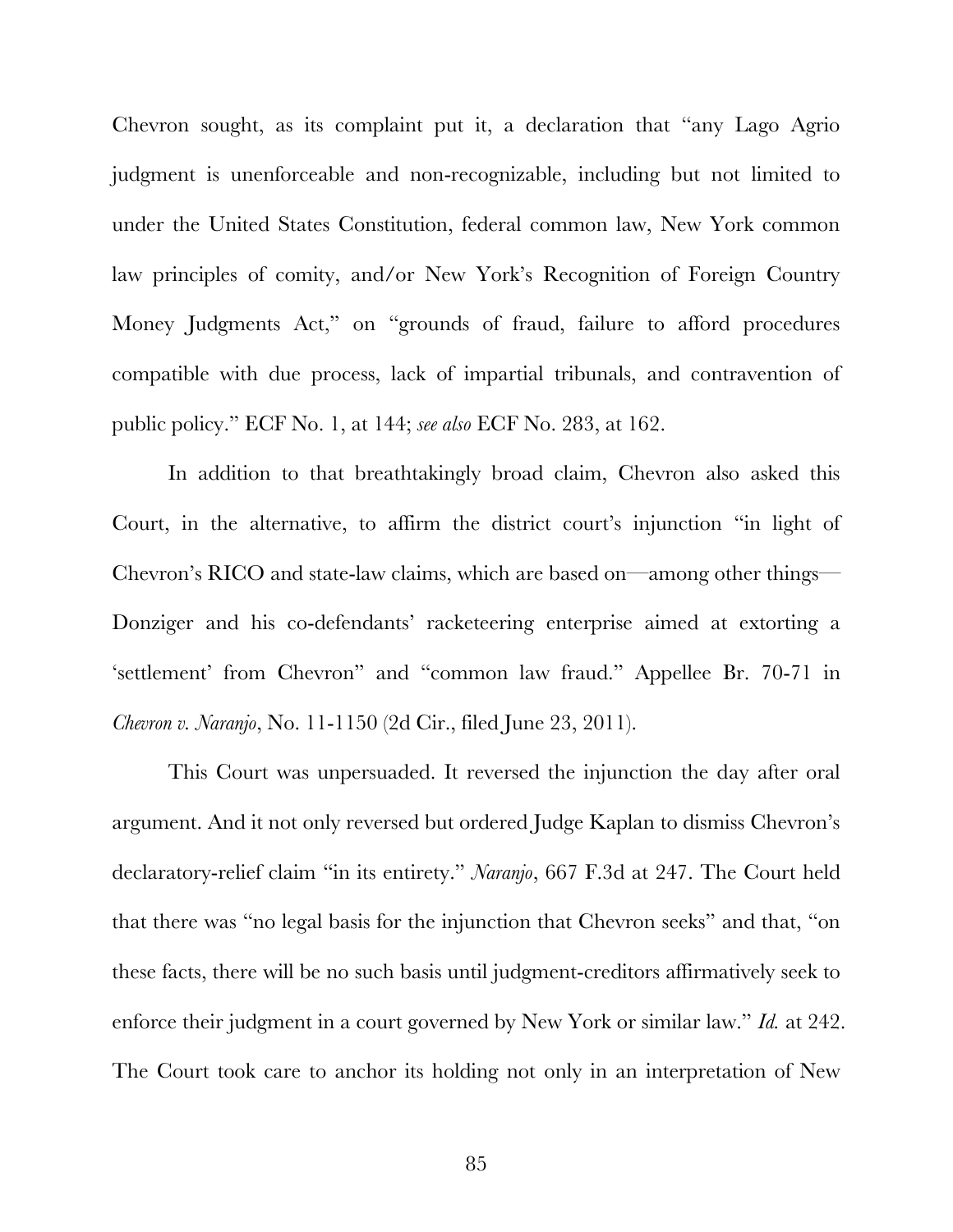York's Recognition Act, but also in "the common law principles it encapsulates" as well as principles of international comity and the role of American courts as "responsible participant[s] in an international system of justice" and an "overall enforcement-facilitation framework." 667 F.3d at 241-43.

Yet tucked away at the tail end of its opinion, the district court now offers a reading of *Naranjo* as "limited to the panel's interpretation of the New York's Recognition Act." SPA-493. It dismisses this Court's discussion of international comity as "tied to the panel's discussion of the Recognition Act," whereas the current injunction is based on "an entirely different statute, RICO, and nonstatutory state law causes of action about which the *Naranjo* panel said nothing substantive." *Id.* But the Second Circuit necessarily rejected Chevron's alternative argument for affirmance on its RICO and common-law theories when it reversed the injunction: Had it found those arguments persuasive, it would have, and should have, upheld the injunction on those grounds.

More broadly, the district court's decision, if upheld, would render *Naranjo* a dead letter. If the district court is correct, disappointed litigants from around the globe should pack their bags and book a one-way ticket to Foley Square. They may not obtain a decree that will be obeyed back home, and they may never actually face enforcement in New York, but they can air their grievances of fraud, corruption, misconduct, and bias and be guaranteed an advisory opinion by a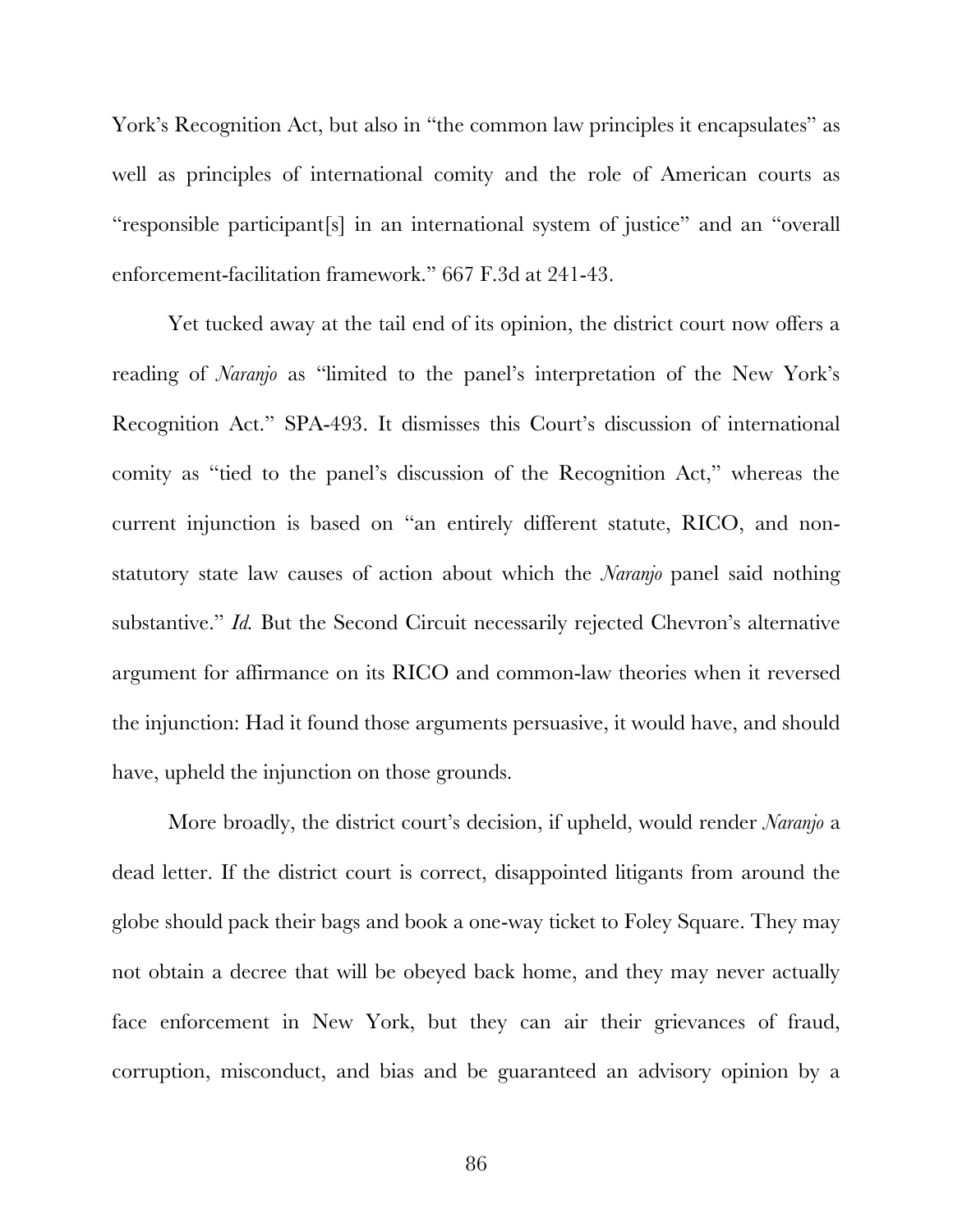judge in New York. Such a regime would "unquestionably provoke extensive friction between legal systems," unnecessarily foster "challenges to the legitimacy of foreign courts" (even where, as here, the enforceability of the judgment might never be presented in New York), and encourage litigants to "seek a res judicata advantage" for use in "potential enforcement efforts in other countries." *Naranjo*, 667 F.3d at 246. But as we now explain, even if *Naranjo* permitted it, even the most expansive sources of state law (the common law) and federal law (RICO) do not provide a basis for the extraordinary relief granted by the district court here.

# **A. The district court's "non-statutory" analysis provides no legitimate basis to circumvent** *Naranjo***.**

Of all the oddities in the district court's 586 pages of opinion and appendices, its discussion of what the court calls the "non-statutory claims for equitable relief with respect to the judgment" is perhaps the oddest. SPA-330-346. Invoking Lord Coke and John Marshall, the court concludes that the common law authorizes the very thing this Court rejected in *Naranjo—*a "cause of action[] by which disappointed litigants in foreign cases can ask a New York court to restrain efforts to enforce those foreign judgments against them." *Naranjo*, 667 F.3d at 243. Along the way to that surprising conclusion, the court cites a law student's note from 1928; several eighteenth- and nineteenth-century English cases (including one from 1750 in which the Lord Chancellor settled a boundary dispute between the colonies); and a bookshelf's worth of equity treatises. SPA-330-346. From all this,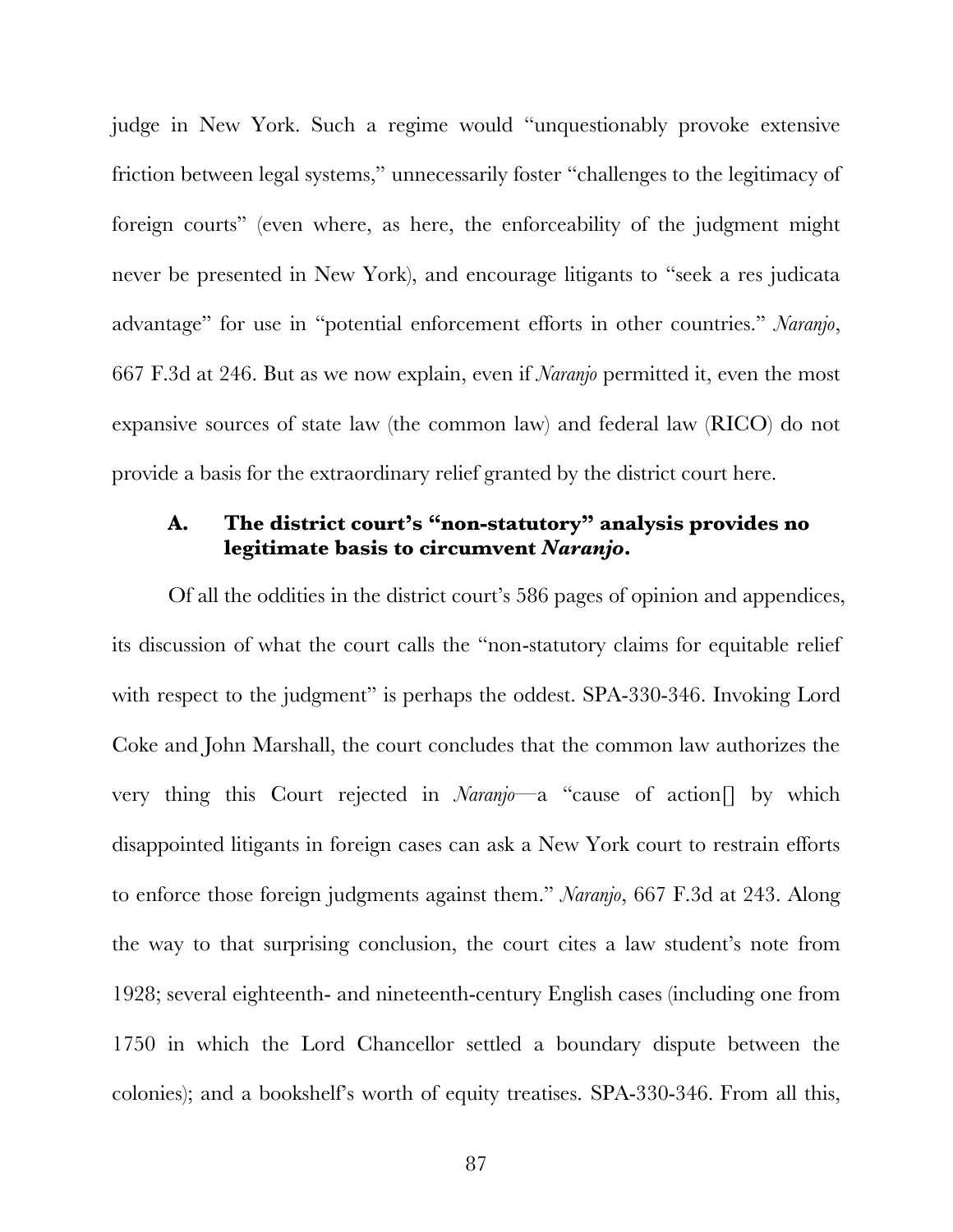the court draws the lesson that courts at equity could enjoin judgments procured by fraud "at least since the seventeenth century," and that "[t]here is a good deal of learning" on the sort of fraud that supports an independent action for relief from a judgment. SPA-331; SPA-334.

The court assembles an impressive library of authorities, but what exactly are these "non-statutory claims" and how did they end up in this case? Are they related to any claim pleaded in Chevron's complaint, or were they dreamt up in chambers after the trial? How many of these "non-statutory claims" are there anyway? (The opinion vacillates between the singular and the plural.) Are they grounded in state or federal law? If federal law, under what authority? If state law, how does any of this square with *Naranjo*? And why in the world would New York's common law govern litigation conduct in a South American jungle courthouse three thousand miles away? To say the least, the district court's opinion raises more questions than it answers.

For starters, although the cases cited by the district court are overwhelmingly federal, its analysis cannot be properly grounded in federal law. There is a simple reason: "There is no federal general common law." *Erie*, 304 U.S. at 78. As every first-year law student learns, "[t]he source of substantive rights enforced by a federal court under diversity jurisdiction, it cannot be said too often, is the law of the States." *Guaranty Trust v. York*, 326 U.S. 99 (1945). The state, "whether its voice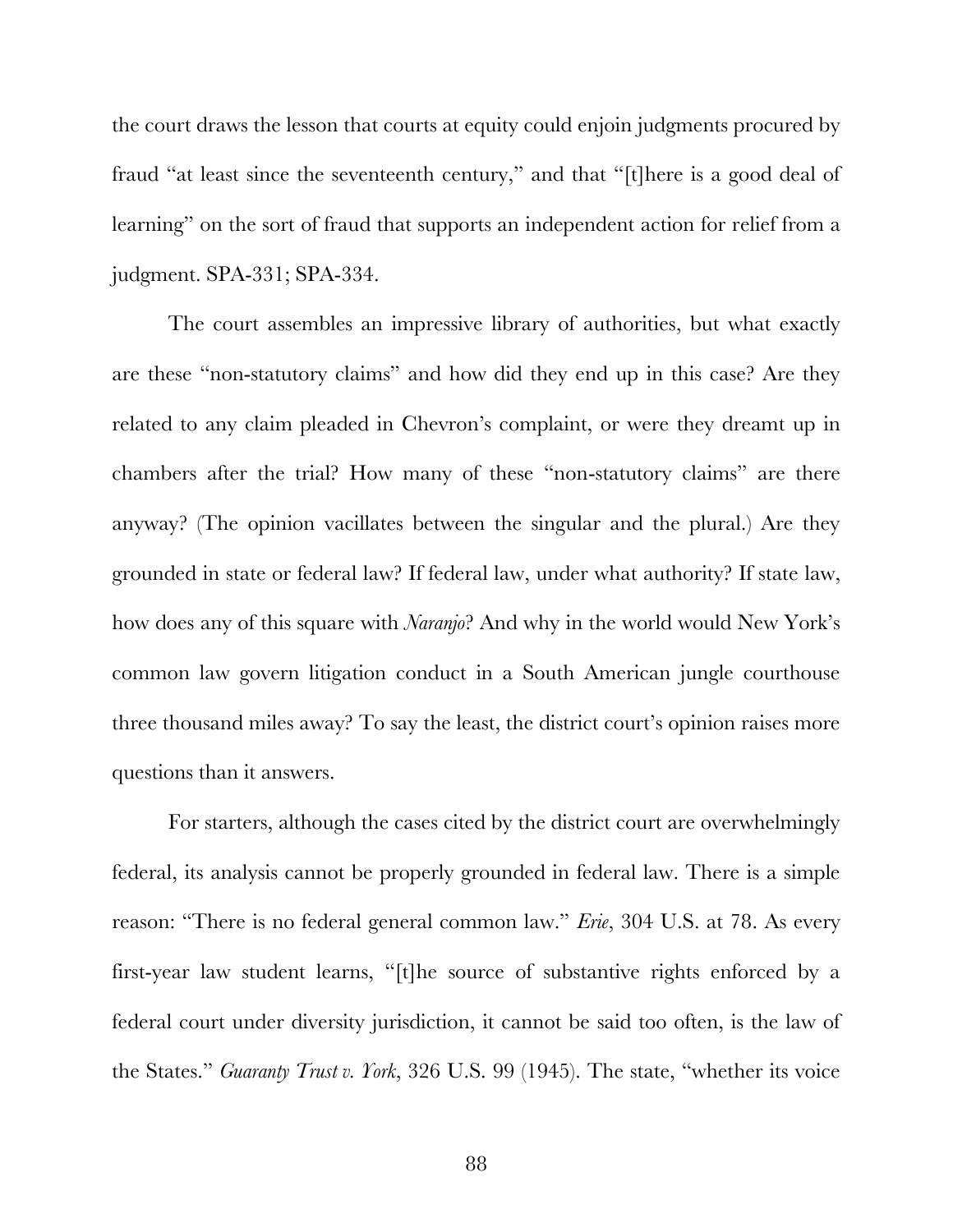be the legislature or its highest court," supplies the rule of decision—not the wisdom of learned federal district judges. *Id.* And that is true "whether the remedies be sought at law or may be had in equity." *Id.* 

But the district court effectively declared the existence of a new cause of action under New York law—an affirmative fraud-on-the-court claim by a judgment debtor—without so much as a nod in the direction of New York's "legislature" or "its highest court." The court didn't even bother to cite any New York decisions from the past century.

Whatever may have been true "in the time of Lord Coke" (SPA-332), New York's Uniform Foreign Country Money-Judgments Recognition Act, N.Y. C.P.L.R. §§ 5301-5309 (article 53), enacted in 1970, codifies the preexisting common law. *CIBC Mellon Trust Co. v. Mora Hotel Corp. N.V.*, 792 N.E.2d 155, 159 (N.Y. 2003). This is presumably what this Court meant in *Naranjo* when it grounded its decision in both the Recognition Act and "the common law principles it encapsulates." 667 F.3d at 240. New York courts have been clear: For foreign money judgments that "come directly within the scope of article 53," the Act displaces and preempts the common law. *Overseas Dev. Bank in Liquidation v. Nothmann*, 480 N.Y.S.2d 735, 738 (N.Y. App. Div. 1984). And the Recognition Act presumes, as a matter of New York law, that a foreign money judgment "is conclusive between the parties" until challenged in an enforcement proceeding." N.Y.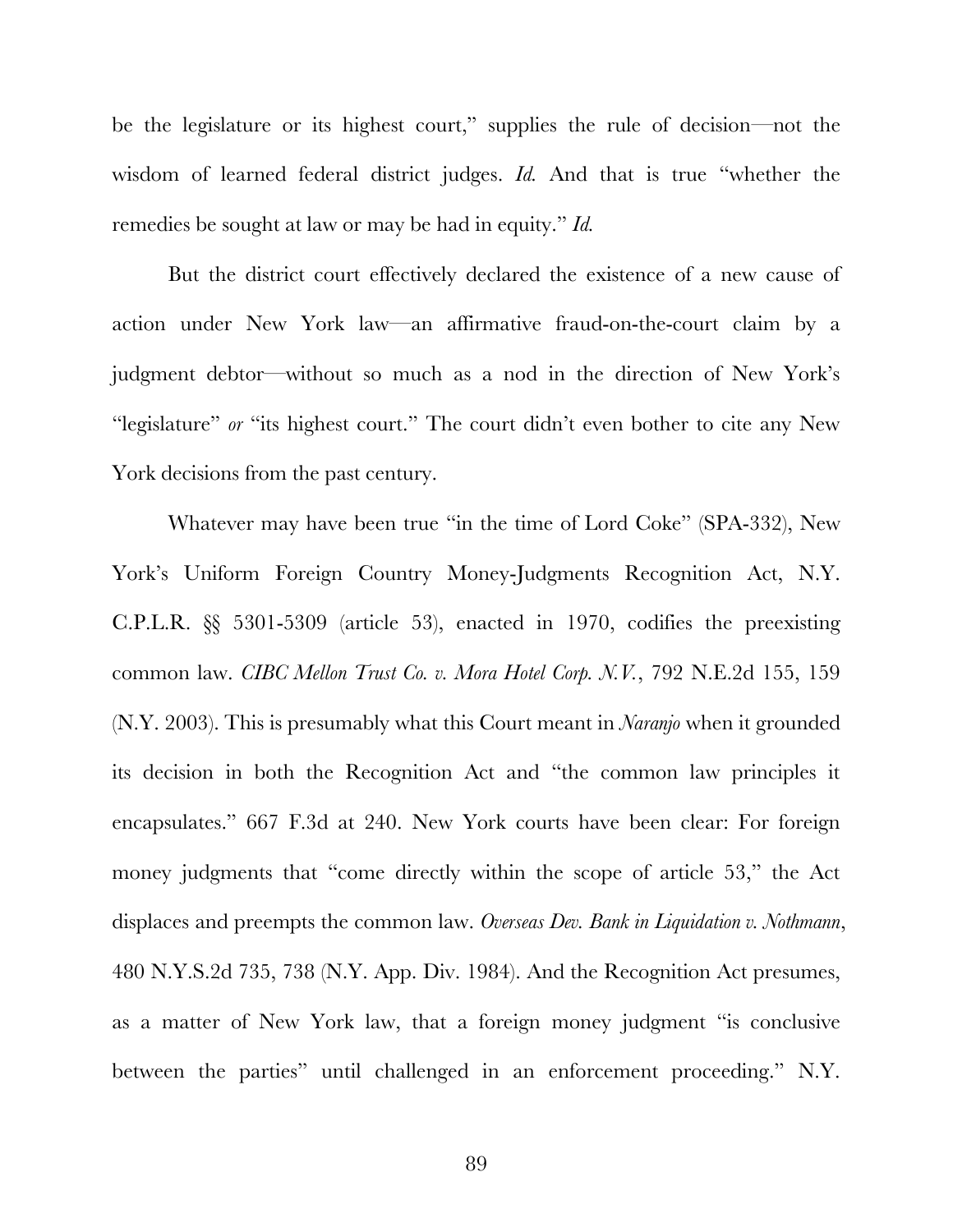C.P.L.R. § 5303. The district court's decision to fashion a new common-law claim thus contravenes both *Naranjo* and the Recognition Act and "would turn [the international judgment-enforcement] framework on its head." *Naranjo*, 667 F.3d at 241.

In any event, New York's common law would not recognize such a claim even apart from the Recognition Act or international-comity considerations: "A litigant's remedy for alleged fraud in the course of a legal proceeding 'lies exclusively in that lawsuit itself,' … not a second plenary action collaterally attacking the judgment in the original action." *Vinokur v. Penny Lane Owners Corp.*, 703 N.Y.S.2d 35, 36 (N.Y. App. Div. 2000). This does not mean that a "defeated litigant" is "without redress" for fraud; rather, "[h]e can apply in the original action, and in a proper case obtain relief." *Crouse v. McVickar*, 100 N.E. 697, 698 (N.Y. 1912). If it is a foreign judgment, the judgment debtor has two choices: seek relief from the judgment in the foreign forum or wait and raise fraud as a defense in an enforcement proceeding in New York, if such a proceeding is ever brought.19

Federal civil procedure follows a similar approach. If a litigant complains that another court's judgment was procured by fraud and seeks relief under Rule

 <sup>19</sup> *See McDonald v. McDonald*, 239 N.Y.S. 533, 536 (N.Y. 1930); *Khallad v. Blanc,* 947 N.Y.S.2d 859, 862 (N.Y. App. Div. 2012); *Trebilcox v. McAlpine*, 17 N.Y.S. 221, 223 (N.Y. App. Div. 1891); *Banco Do Brasil v. Madison S. S. Corp*., 307 N.Y.S.2d 341, 345 (N.Y. Sup. Ct. 1970).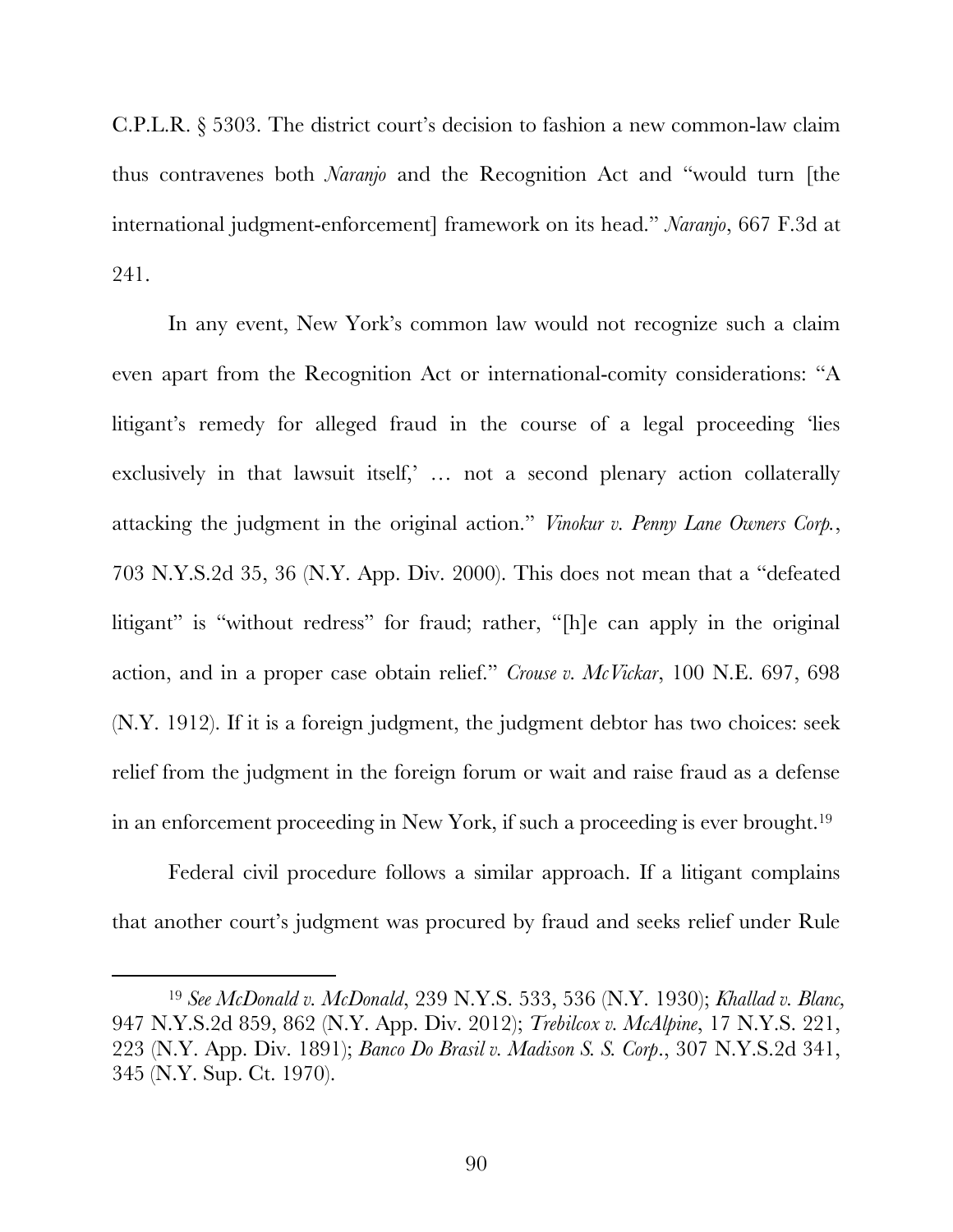60—a procedure not raised by Chevron here but invoked by the district court, 319 n.1263—the rule is simple: "The court that was the victim of the fraud is the *only* court that can decide the question and it cannot be raised by an independent action in another court." Wright & Miller, 11 *Fed. Prac. & Proc.* § 2870 (3d ed. 2014) (emphasis added). There are good reasons for that longstanding rule. The federal courts recognize that "for a nonissuing court to entertain an action for such relief would be seriously to interfere with, and substantially to usurp" the issuing court's authority. *Lapin v. Shulton, Inc.*, 333 F.2d 169, 172 (9th Cir. 1964). Thus, "considerations of comity and orderly administration of justice demand that the nonrendering court should decline jurisdiction of such an action" *Id.* Of course, the intrusion and affront to comity are far greater when a court does what it did here: prematurely leaps to declare a judgment of a foreign sovereign's courts—and, indeed, a nation's entire legal system—to be unworthy of respect. *Naranjo*, 667 F.3d at 242-246. 20

 <sup>20</sup> By preemptively enjoining enforcement in all 50 states, the district court's injunction also raises a *domestic* comity problem. Indeed, "the Anti-Injunction Act bars federal injunctions against the enforcement of judgments allegedly obtained by fraud." 19 Stacy L. Davis & Lisa A. Zakolski, *Federal Procedure, Lawyer's Ed*., 47:117 (2014); 28 U.S.C. § 2283; *Vendo Co. v. Lektro-Vend Corp*., 433 U.S. 623 (1977). But the district court precluded enforcement proceedings in all 50 states without even considering whether "the relevant legal standards differed." *Smith v. Bayer*, 131 S. Ct. 2368 (2011); *see also Yahoo! v. La Ligue Contre Le Racisme*, 433 F.3d 1199, 1213 (9th Cir. 2006) (highlighting the "difficult" question of "whose law governs" when a (continued…)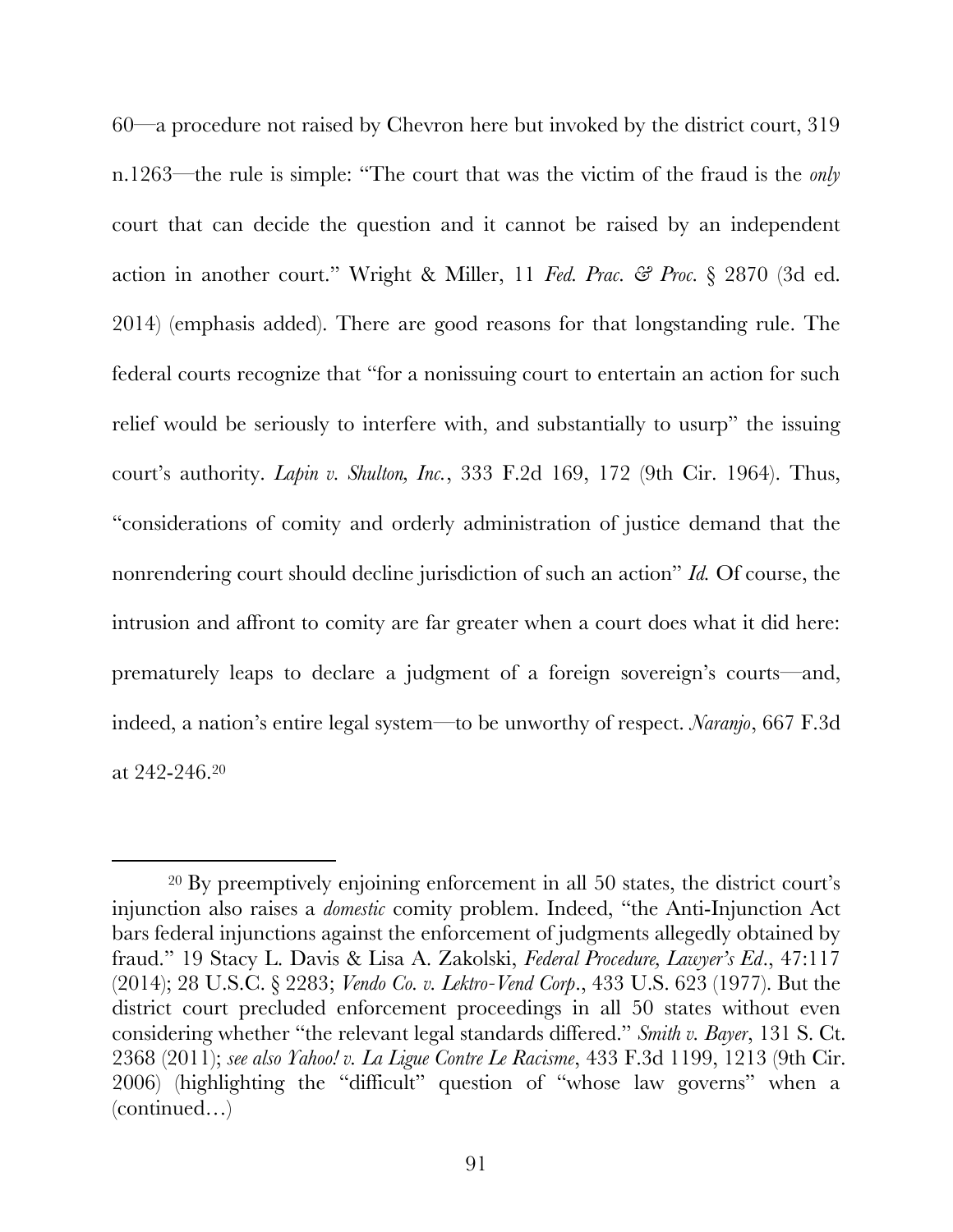Neither Chevron nor the district court could point to a single case in which a U.S. court entertained a preemptive action to enjoin enforcement or collection of a foreign judgment based on alleged fraud on the foreign court. If comity considerations dictate that a federal district court in New York lacks authority to entertain a collateral attack on the judgment of a sister district court in, say, Connecticut, then *a fortiori*, it lacks "authority to evaluate [a lawyer's] actions before [foreign] courts." *Manez v. Bridgestone Firestone N. Am Tire*, 533 F.3d 578, 588 (7th Cir. 2008) ("Whether the proceedings in [Mexico] were conducted in an honest and upright manner is a matter for the Mexican judicial authorities and bar authorities, not for us."); *Veltze v. Bucyrus-Erie Co*., 154 F.R.D. 214, 217 (E.D. Wis. 1994) ("[T]he proper forum … to challenge the enforceability of the Peruvian judgment is in the Peruvian court"). One of the many district courts in which Chevron brought § 1782 proceedings summed it up: "While fraud on any court is a serious accusation that must be investigated, it is not within the power of this court to do so, any more than a court in Ecuador should be used to investigate fraud on *this* court." *In re Application of Chevron Corp.*, No. 3:10-cv-00686, ECF No. 108, at 3 (M.D. Tenn. Sept. 21, 2010).

 $\overline{a}$ 

dissatisfied litigant seeks a ruling that a foreign' court's judgment is "unenforceable anywhere in this country").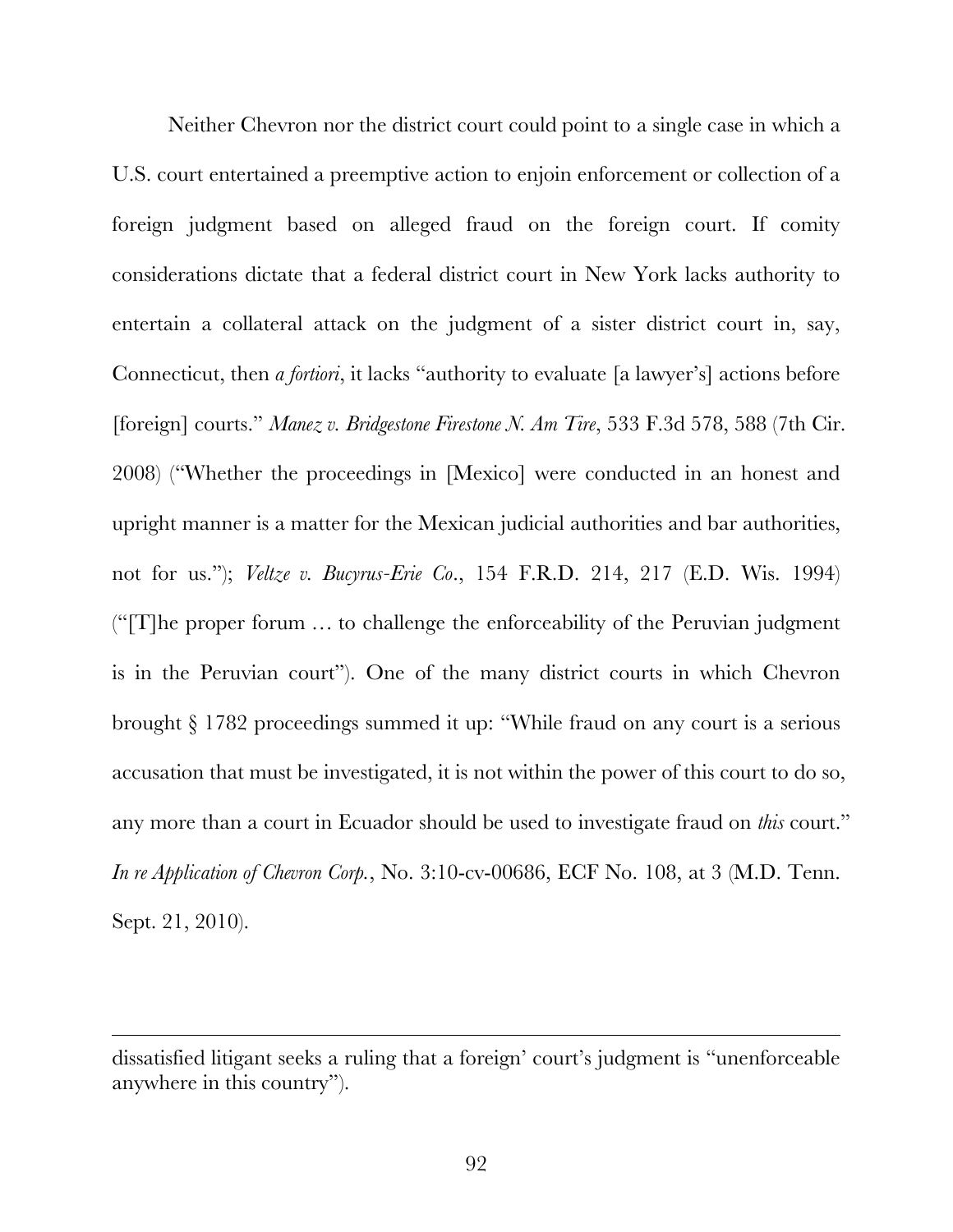And even if a federal district court in New York were somehow an appropriate forum for such issues, it would be *Ecuadorian* law—not New York law—that would govern the relevant conduct. *See Schultz v. Boy Scouts of America, Inc*., 480 N.E.2d 679, 198 (N.Y. 1985) (when "the appropriate standards of conduct, rules of the road, for example" are at issue, "the law of the place of the tort" usually controls); *see also Rose Hall, Ltd. v. Chase Manhattan Overseas Banking Corp*., 576 F. Supp. 107, 127-28 (D. Del. 1983) (applying Jamaican law to a fraud-on-the-court claim concerning a Jamaican court). A district court is bound to apply state conflict-oflaws rules, even when the rule directs the court to apply the substantive law of a foreign country. *See Zimmermann, Inc. v. Challoner*, 423 U.S. 3, 3-4 (1975) (reversing for failure to apply Cambodian law in Texas to a dispute between an American solider and American company arising out of a tort in Cambodia). As it happens, Ecuadorian law provides a tailor-made remedy that New York law does not: the Collusion Prosecution Act, which creates a private civil action to air collateral allegations of fraud in Ecuadorian court proceedings. Moreover, Chevron has filed a case with the Constitutional Tribunal of Ecuador in which it has raised its fraud claims. The availability of these local remedies should counsel further hesitation before any unnecessary and unauthorized intervention by U.S. courts.

Finally, the district court's invention of a new common-law claim after trial raises serious due-process concerns. In our system, courts may not surprise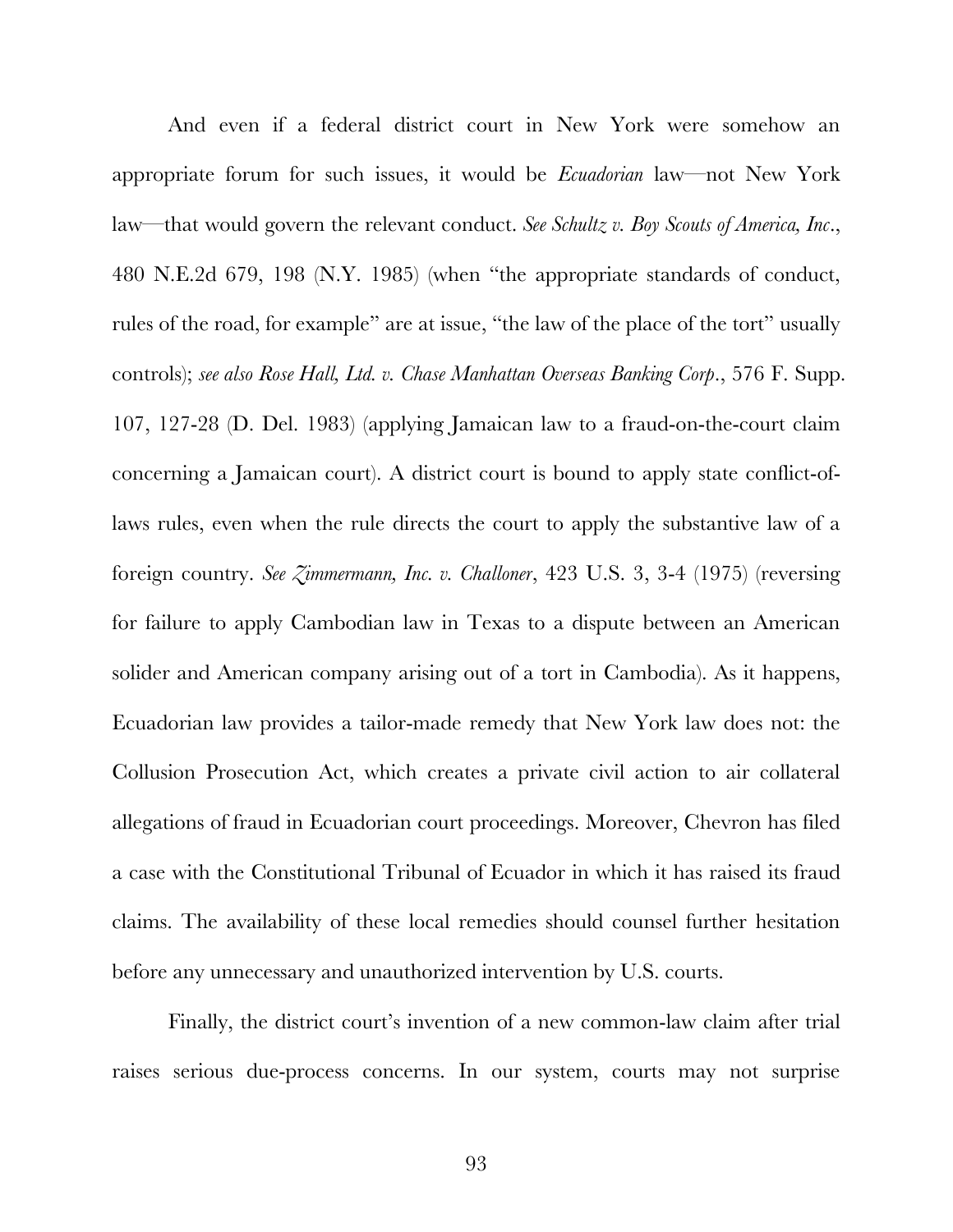defendants with decisions on "totally unpleaded, unlitigated claim[s]." *Pinkley v. City of Frederick*, 191 F.3d 394, 402 (4th Cir. 1999). In an apparent anticipation of this objection, the district court decreed, under Federal Rule of Civil Procedure 15(b) that "all of the issues were tried by consent even if all were not specifically raised in the pleadings." SPA-475. But Rule 15(b) permits relief on a theory that didn't appear in the complaint "only if that theory was squarely presented and litigated by the parties at some stage or other of the proceedings." *Evans Prods. Co. v. West Am. Ins. Co*., 736 F.2d 920, 923–24 (3d Cir.1984). Here, "the absence of express or implied consent renders it impossible to fit the district court's freelancing within the confines of Rule 15(b)." *Rodriguez v. Doral Mortgage Corp.*, 57 F.3d 1168, 1173 (1st Cir. 1995). A court so quick to condemn another nation's courts for lacking due process should take better care to ensure it at home.

# **B. The federal RICO statute does not provide a vehicle for collaterally attacking a judgment—let alone the judgment of a foreign sovereign's court system.**

Chevron's attempt to circumvent *Naranjo* and the Recognition Act by framing its fraud-on-the-court claims as RICO claims fares no better. RICO is many things, but it is not boundless. One thing it is not is an all-purpose tool for attacking the judgments of courts around the world. This Court shouldn't open the floodgates.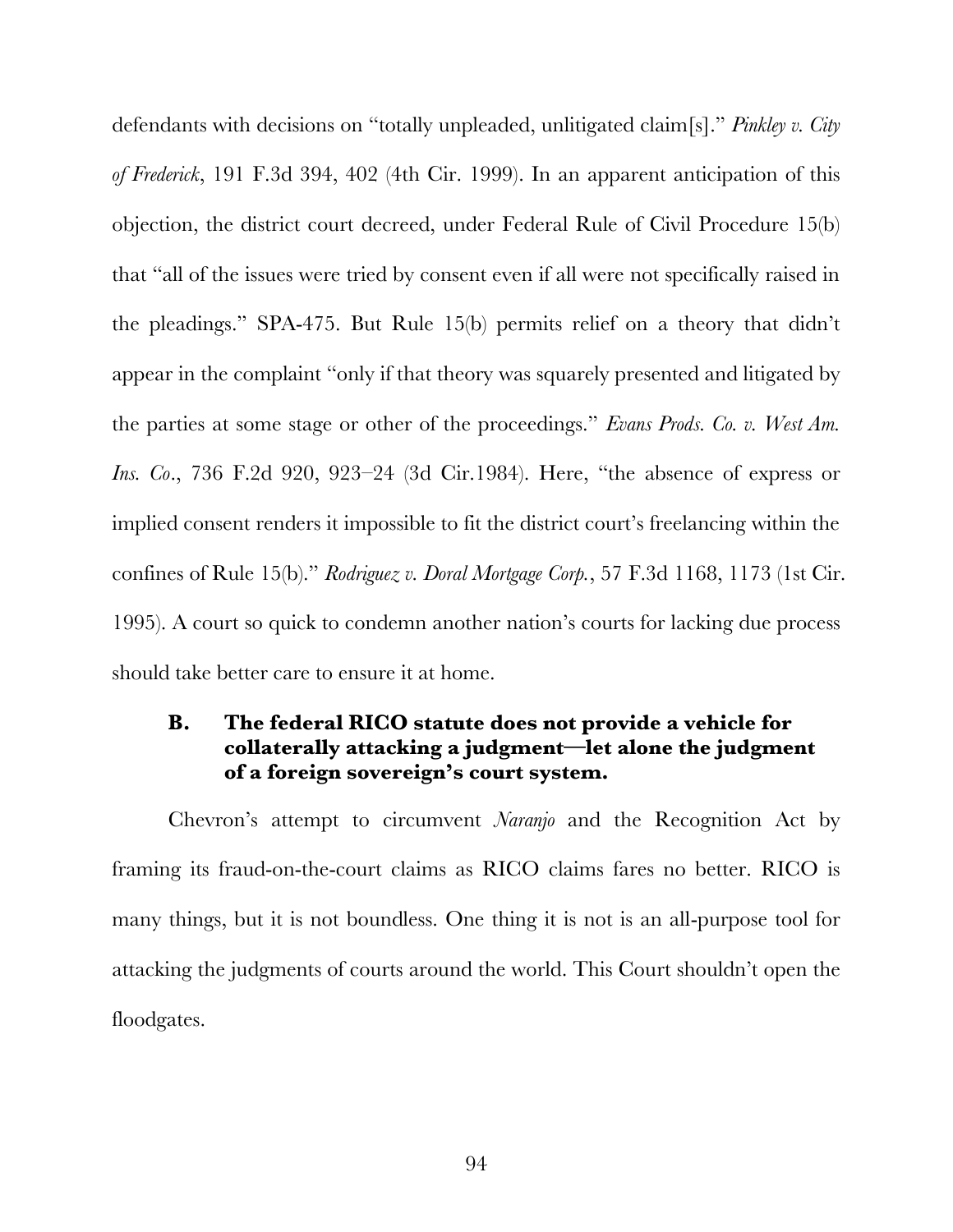**1.** It's no surprise that RICO has attracted more than its fair share of unhappy litigants hawking disguised fraud-on-the-court claims. But every circuit to consider the question has held the same thing: That "the remedies under RICO do not include setting aside a prior judgment or undermining its preclusive effect by a collateral attack." *Knight v. Mooring Capital Fund, LLC*, 749 F.3d 1180, 1187 (10th Cir. 2014) ("The circuits to consider the matter have rejected such relief."). With respect to domestic judgments, these decisions rest on the unavailability of collateral attack as a remedy under RICO, collateral-estoppel and res-judicata principles, and the need for finality of judgments and an orderly end to litigation. *Id.*  When it comes to foreign judgments and arbitral awards, they also rest on comity and respect for the applicable international enforcement framework. Ultimately, they reflect a widely shared understanding that "the judicial system cannot tolerate litigants who refuse to accept adverse decisions." *Homola v. McNamara*, 59 F.3d 647, 651 (7th Cir. 1995). 21

Because RICO is a magnet for fraud-on-the-court claims, courts must frequently reprimand litigants for "seek[ing] to relitigate [a previous case] by recasting [their] allegations as a federal RICO claim." *Polur v. Raffe*, 912 F.2d 52, 56 (2d Cir. 1990); *see also Kamilewicz v. Bank of Boston Corp*., 92 F.3d 506, 511 (7th Cir. 1996) (affirming dismissal of a case that "was 'dressed up' as a claim for RICO

 <sup>21</sup> To be clear, we are *not* asserting a collateral-estoppel defense.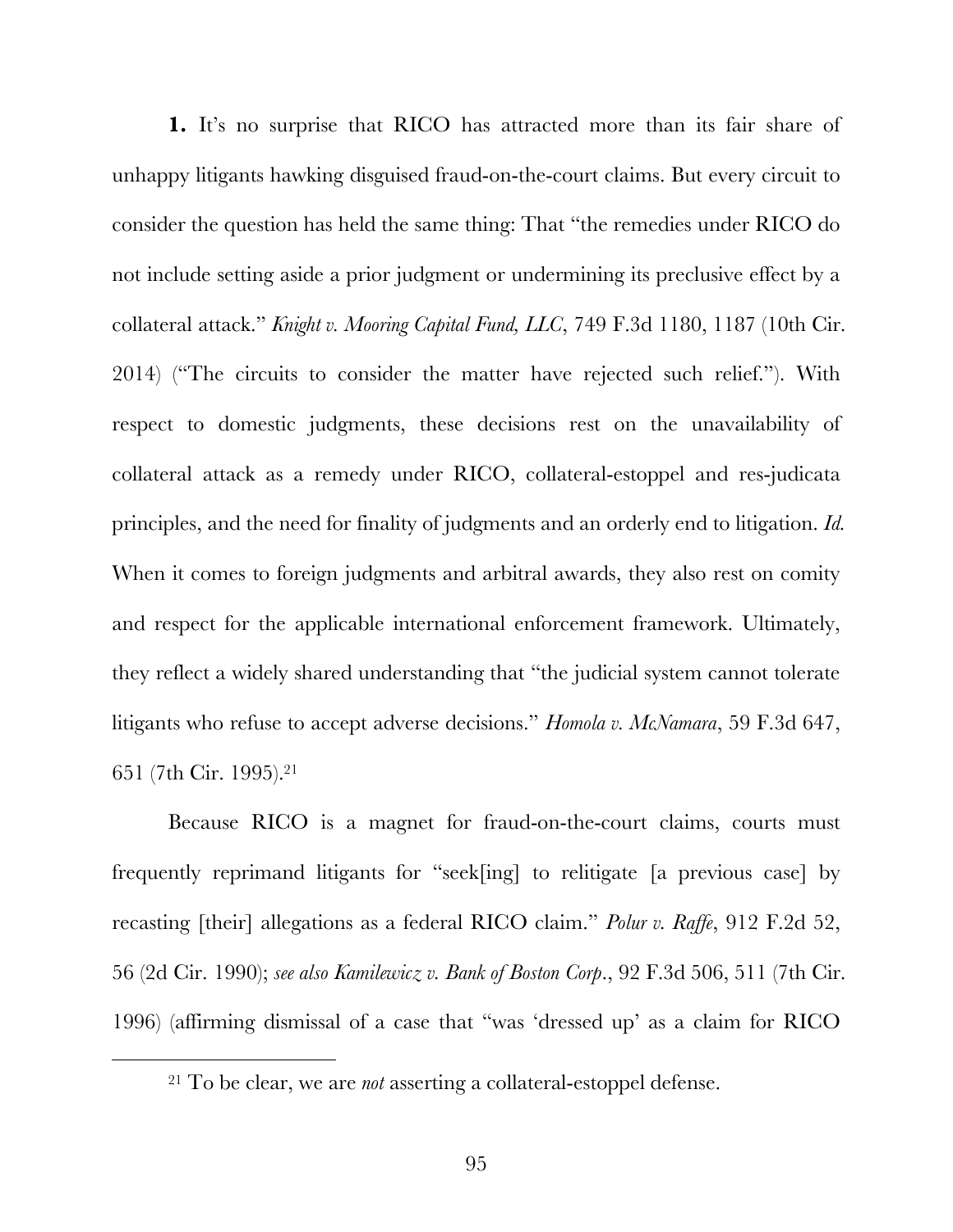damages" but "was, nevertheless, a collateral attack on a state court judgment"). Chevron's litigation budget may be a bit larger than that of the typical disaffected litigant who cries RICO, but the essence of its claim is no different.

If RICO is unavailable as a vehicle for collaterally attacking the result of prior proceedings generally, as the circuits have held, then it is surely unavailable as a vehicle for attacking the judgment of a *foreign* court system—in this case, the Ecuadorian appellate court's substitute judgment, as affirmed by the National Court of Justice. To treat acts of alleged litigation misconduct as "predicate acts for purposes of RICO claims" would "improperly apply the RICO statute, invite forum shopping of the most pernicious sort, and embroil this Court in the supervision and review of proceedings in ... a foreign court." *Eli Lilly & Co. v. Roussel Corp*., 23 F. Supp. 2d 460, 483 (D.N.J. 1998) ("The remedy for any asserted improprieties Lilly believes may have occurred in … the Italian [courts] … lie[s] with the … Italian courts," not under RICO)*.* Indeed, our research has not uncovered a single case in which an American court has found it appropriate to invoke RICO as authority to vindicate a claim that a foreign court's judgment has been procured by fraud, or to preemptively enjoin the enforcement and collection of a foreign judgment.

*Gulf Petro Trading Co. v. Nigerian Nat'l Petroleum,* 512 F.3d 742, 749 (5th Cir. 2008), a case much like this one, shows how other circuits have approached the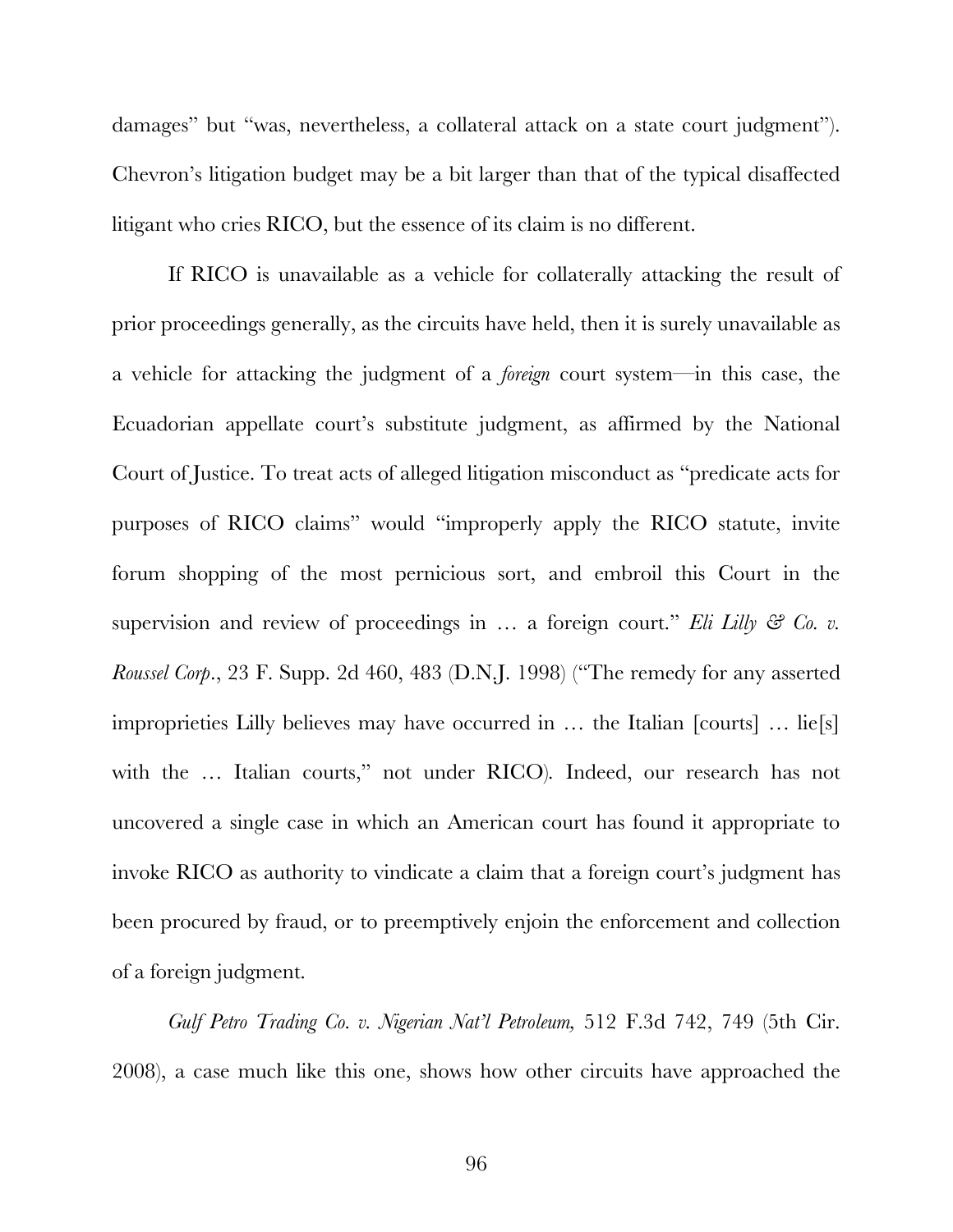problem: There, an American oil company filed a complaint in federal court under RICO and the common law, arguing that bribery, corruption, and *ex parte* communications had tainted a foreign arbitral proceeding. *Id.* at 749. The company's argument was that it had "alleged a pattern of racketeering and conspiratorial conduct that, while arising in the context of [the foreign] proceedings, constitute[d] an independent violation of federal and state law and compel[led] relief analytically distinct from vacatur." *Id.* at 747. The court disagreed. Even though "the specific allegations of bribery and corruption" were "separate" from the underlying dispute, the claims nevertheless constituted a collateral attack because the company's fundamental claim was "that wrongdoing had tainted" the proceedings such that the result was procured by fraud. *Id.* at 750.

Chevron's case is no different. Here, as there, "the ultimate significance of the conduct [Chevron] complains of can only be found in the effect that it had" on the Ecuadorian judgment, and it is plain that Chevron's "true objective in this suit" is to redress harm it will allegedly suffer as a result of the judgment. *Id.* This is selfevident from the district court's opinion and judgment: *All* of the remedies granted to Chevron are related to the enforcement or collection of the Ecuadorian judgment. SPA-589. As the district court itself puts it: "Chevron here seeks a determination that the defendants procured the Judgment by fraud and through violation of the RICO statute." SPA-493. And while *Gulf Petro* involved a foreign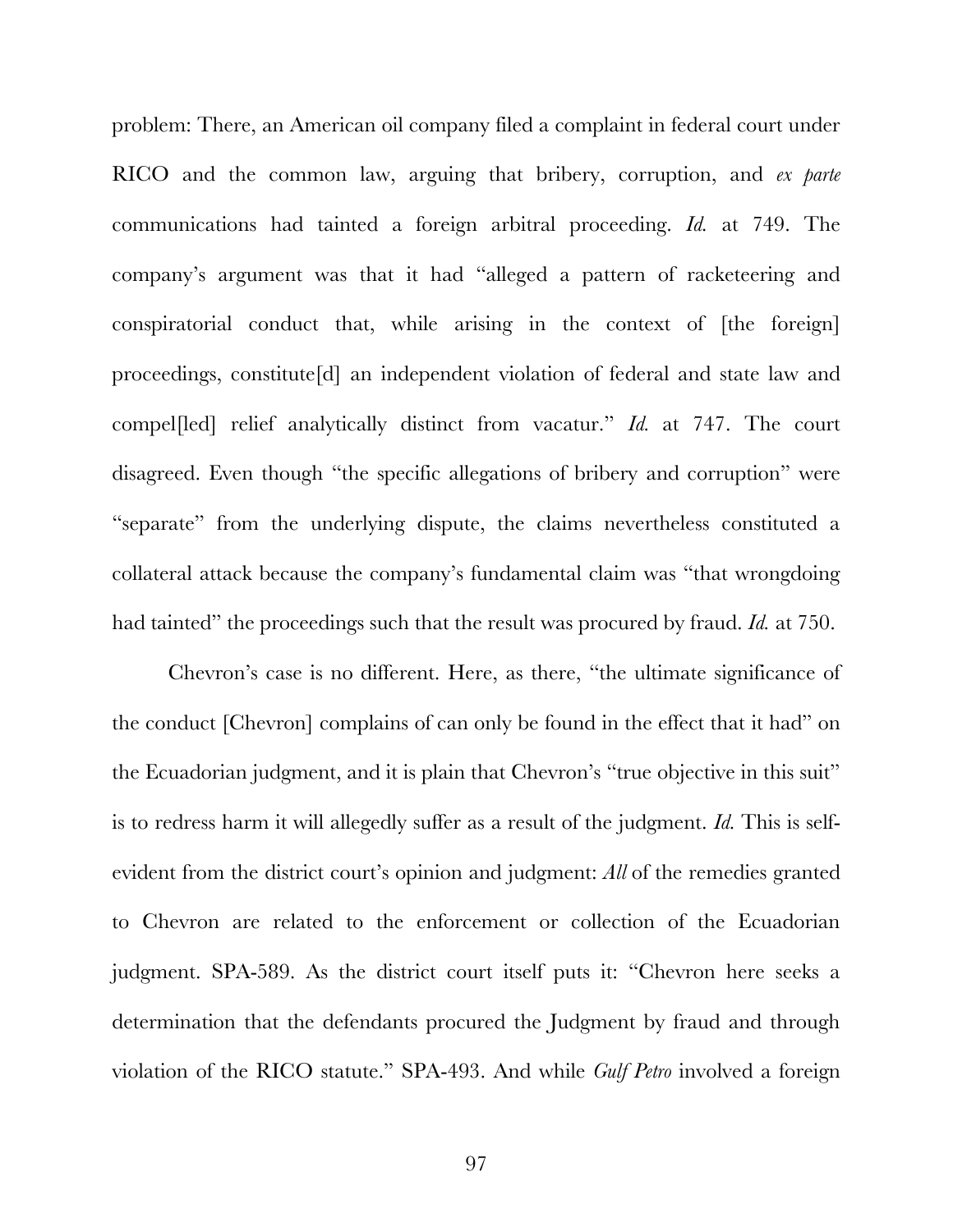arbitration proceeding, the upshot is the same: Both the New York Convention on the Recognition and Enforcement of Foreign Arbitral Awards, at issue there, and the New York Recognition of Foreign Country Money Judgments Act, at issue here, provide the exclusive means for recognizing and enforcing the results of foreign proceedings. *Compare* N.Y. C.P.L.R. § 5304(b)(6) *with* 9 U.S.C. § 201. In either case, a RICO suit whose alleged injury stems entirely from the judgment would turn the relevant international enforcement framework "on its head." *Naranjo*, 667 F.3d at 241.

**2.** Chevron's attempted use of RICO to collaterally attack the Ecuadorian judgment is also inconsistent with Federal Rule of Civil Procedure 60, which provides an exclusive federal scheme for relief from a judgment absent a "clear inconsistency" or "demonstrated congressional purpose" to displace it. *Grossman v*. *Johnson*, 674 F.2d 115, 122 (1st Cir. 1982). Rule 60 is intended to "deal with the practice in every sort of case in which relief from final judgments is asked, and prescribe the practice." Fed. R. Civ. P. 60, 1946 Advisory Comm. Notes; *see, e.g., Hendrick v. H.E. Avent*, 891 F.2d 583, 585–87 (5th Cir. 1990) (holding that a collateral attack could not be accomplished through RICO, but had to be brought via a Rule 60 motion in the original court). It would be very odd indeed to make Rule 60 and its limited exceptions the only means for relief from a judgment in federal court and then allow for a broad statutory cause of action for relief from a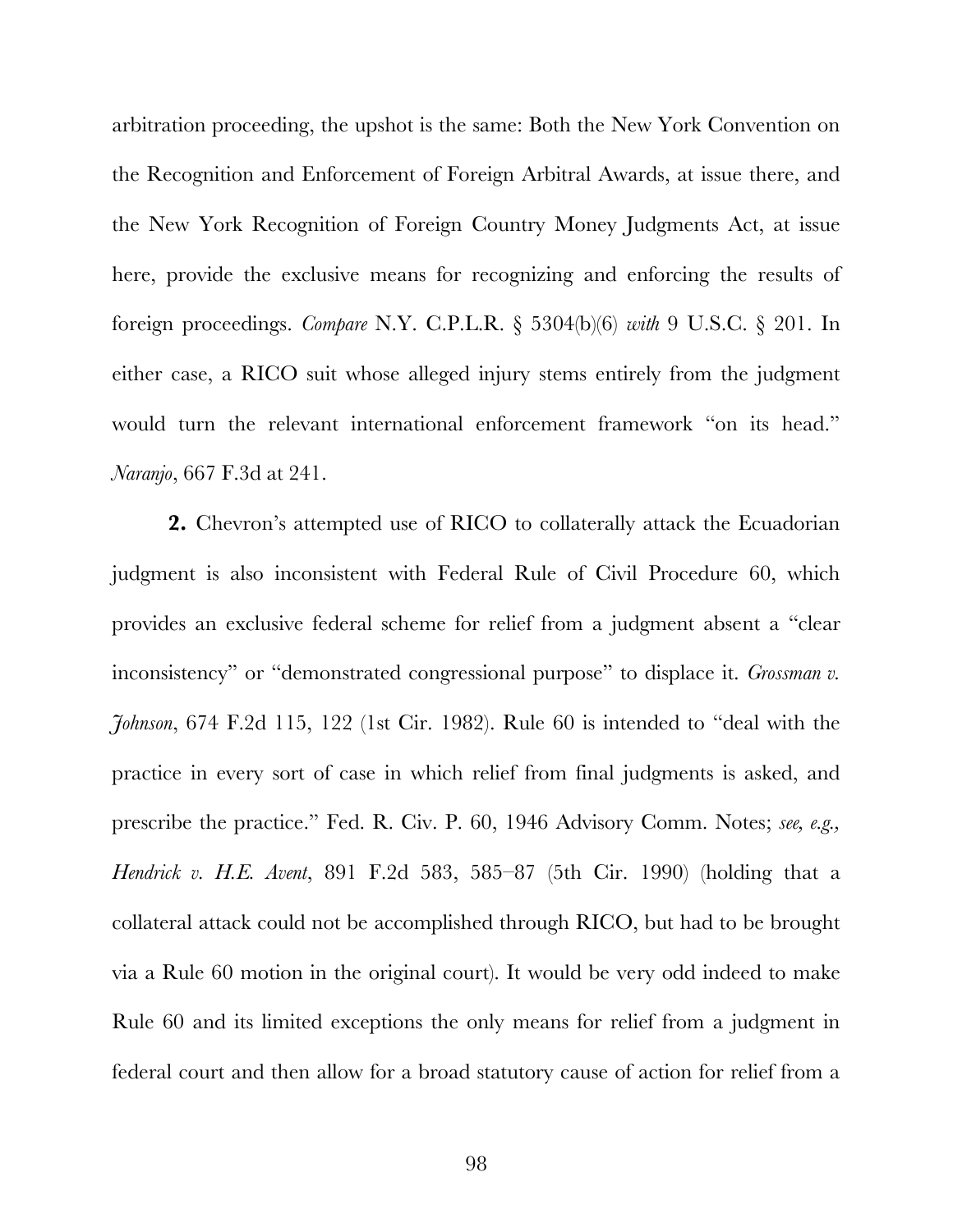judgment under RICO—one that allowed relief in alternative forums to boot. There is no evidence that Congress intended such an odd result. RICO, like any federal statute, must be "construed as to harmonize with the Federal rules if that is at all feasible." *Hubbard v. Haley*, 262 F.3d 1194, 1197 (11th Cir. 2001). Absent "a clear exemption from the Rule" by Congress, Rule 60's exclusive framework controls. *Gaubert v. Fed. Home Loan Bank Bd*., 863 F.2d 59, 67 (D.C. Cir. 1988).

**3.** Because "an act of Congress ought never to be construed to violate the law of nations, if any other possible construction remains," *Murray v. Schooner Charming Betsy*, 6 U.S. 64, 118 (1804), RICO should not be extended to allow collateral attacks on foreign judgments in the teeth of clear principles of international law. RICO is an "expansive" statute, and "when an interpretation of a broad, general statute would implicate foreign relations, the Supreme Court has proceeded cautiously and looked for a clear expression of congressional intent as to the statute's scope." *Attorney Gen. of Canada v. R.J. Reynolds Tobacco Holdings, Inc.*, 268 F.3d 103, 128 (2d Cir. 2001). As Judge Hand explained, "we are not to read general words . . . without regard to the limitations customarily observed by nations upon the exercise of their powers." *United States v. Aluminum Co. of Am.,* 148 F.2d 416, 443 (2d Cir. 1945). This Court has endorsed this approach in interpreting RICO. *See R.J. Reynolds*, 268 F.3d at 128 ("Adherence to this principle will ensure that the courts interpret RICO consistently with international law."). And in *Naranjo*, this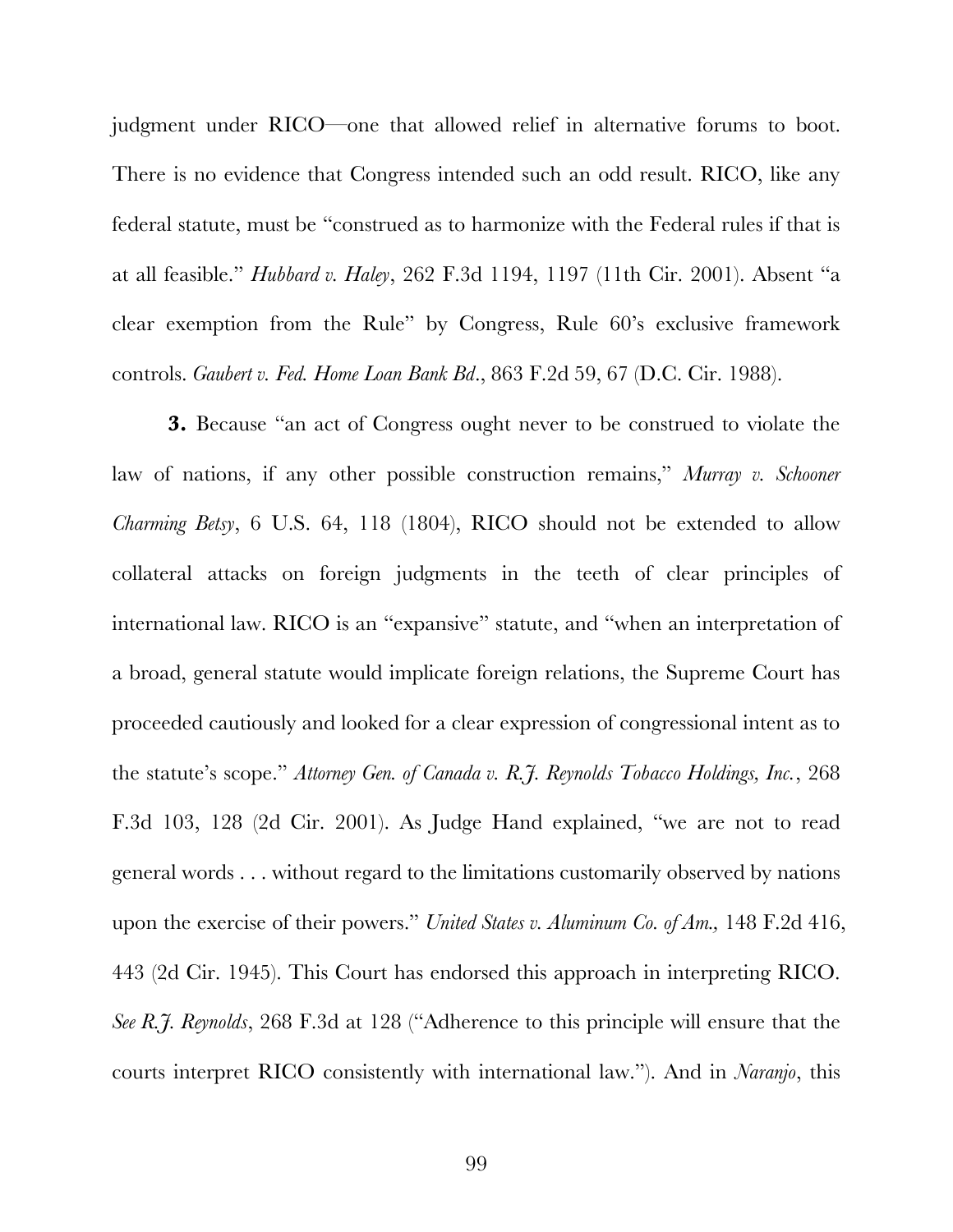Court held that concerns for the law of nations are "particularly weighty" when a court in one jurisdiction acts pursuant to legislation in its own jurisdiction to issue opinions about the courts of the world. 667 F.3d at 244. The radical step of transforming RICO into a right of global appellate review should not be taken without the explicit approval of Congress.

## **III. Chevron's wholesale attack on the integrity and competence of the Ecuadorian judiciary is foreclosed by judicial estoppel, offensive to international comity, and contradicted by Chevron's own evidence.**

As explained in Part I, Chevron's case has an Achilles' heel: Chevron cannot prove that any of the alleged misconduct about which it complains actually *caused* the three-judge appellate court's substitute judgment or the *Corte Nacional*'s affirmance of it. It hasn't even tried. Instead, Chevron argued below, and the district court agreed, that this problem can be escaped by simply declaring that the work of the Ecuadorian appellate tribunals is "not entitled to any recognition in consequence of the systemic deficiencies of the Ecuadorian legal system." SPA-314 n.1251. But that argument fails for three independent reasons: Chevron is estopped by its previous contrary representations to this Court about the adequacy of Ecuador's judiciary; Chevron is further estopped by its promise to abide by the judgment of an Ecuadorian court; and Chevron's own evidence demonstrates that Ecuador's judiciary has actually improved since the *forum non conveniens*  determination in *Aguinda*.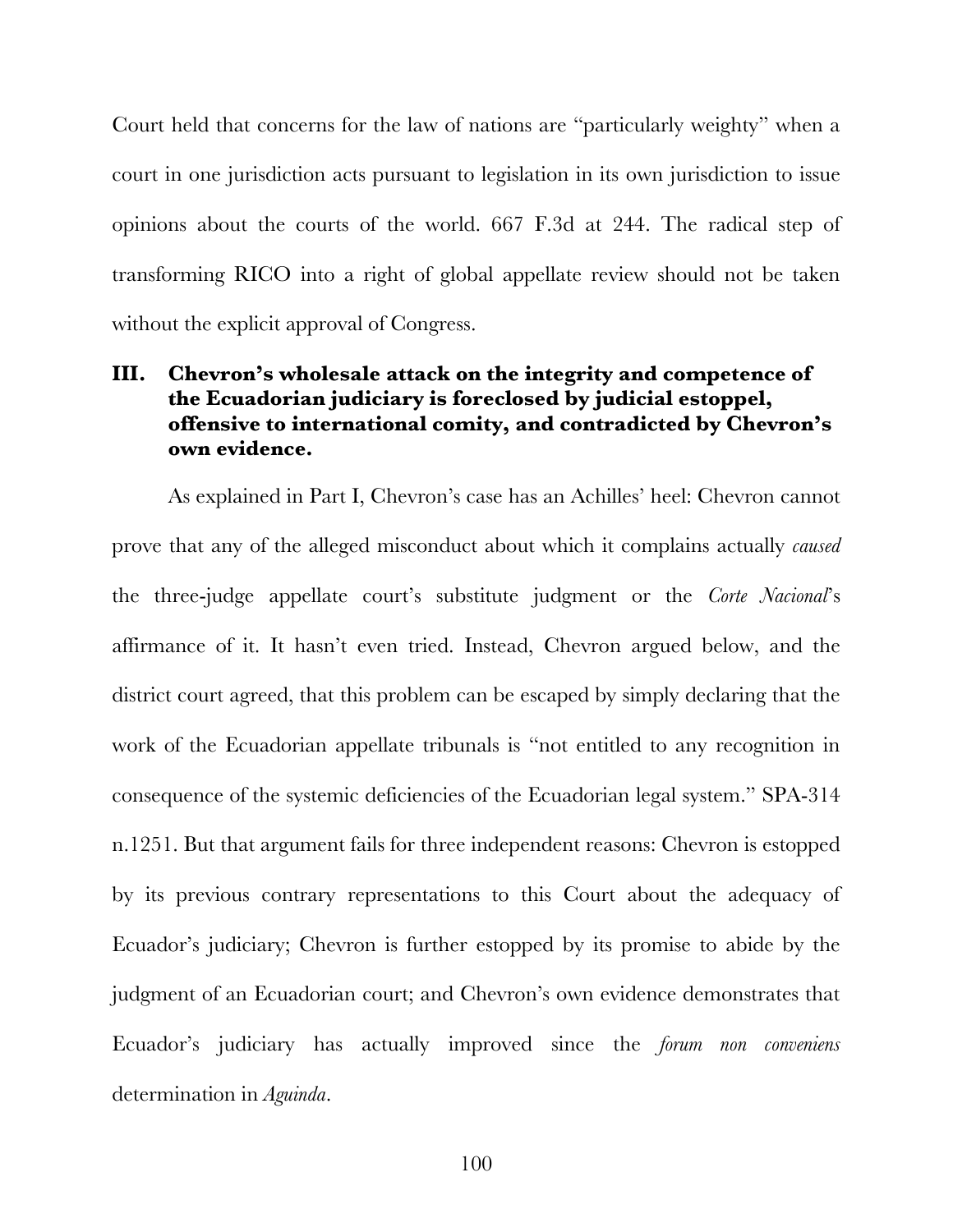Given the grave threat to comity and the paucity of the evidence, the district court should not have jumped to condemn an entire nation's legal system on the basis of arguments that Chevron is estopped from making. And this Court should not become an accomplice to Chevron's two-faced attempt to thwart the *afectados*' search for justice by shifting the goalposts across decades and continents.

### **A. Chevron's arguments that Ecuador's judiciary is systemically unfair are estopped by its directly contrary stance during the** *Aguinda* **litigation.**

Chevron is judicially estopped by its years of ardent representations that "Ecuador can and does dispense independent and impartial justice."<sup>22</sup> Chevron's insistence that Ecuador is an adequate forum, like Chevron's promise to submit to Ecuadorian jurisdiction, was designed to "make the district court more likely to grant its motion to dismiss." *Republic of Ecuador*, 638 F.3d at 389 n.4. These arguments succeeded, and Chevron got what it asked for—but then changed its tune when the Ecuadorian trial didn't reach the conclusion it preferred. This is exactly the kind of thing that the doctrine of judicial estoppel is designed to prevent: Chevron has "secured a judgment in [its] favor by virtue of assuming a given position in a prior legal proceeding" and is now "assuming an inconsistent position in a later action." *Maharaj v. Bankamerica Corp.*, 128 F.3d 94, 98 (2d Cir.

 <sup>22</sup> Appellee Br. 57 in *Aguinda v. Texaco, Inc.,* No. 2001-7756 (2d Cir., filed Dec. 20, 2001) (hereafter "*Aguinda* Br.").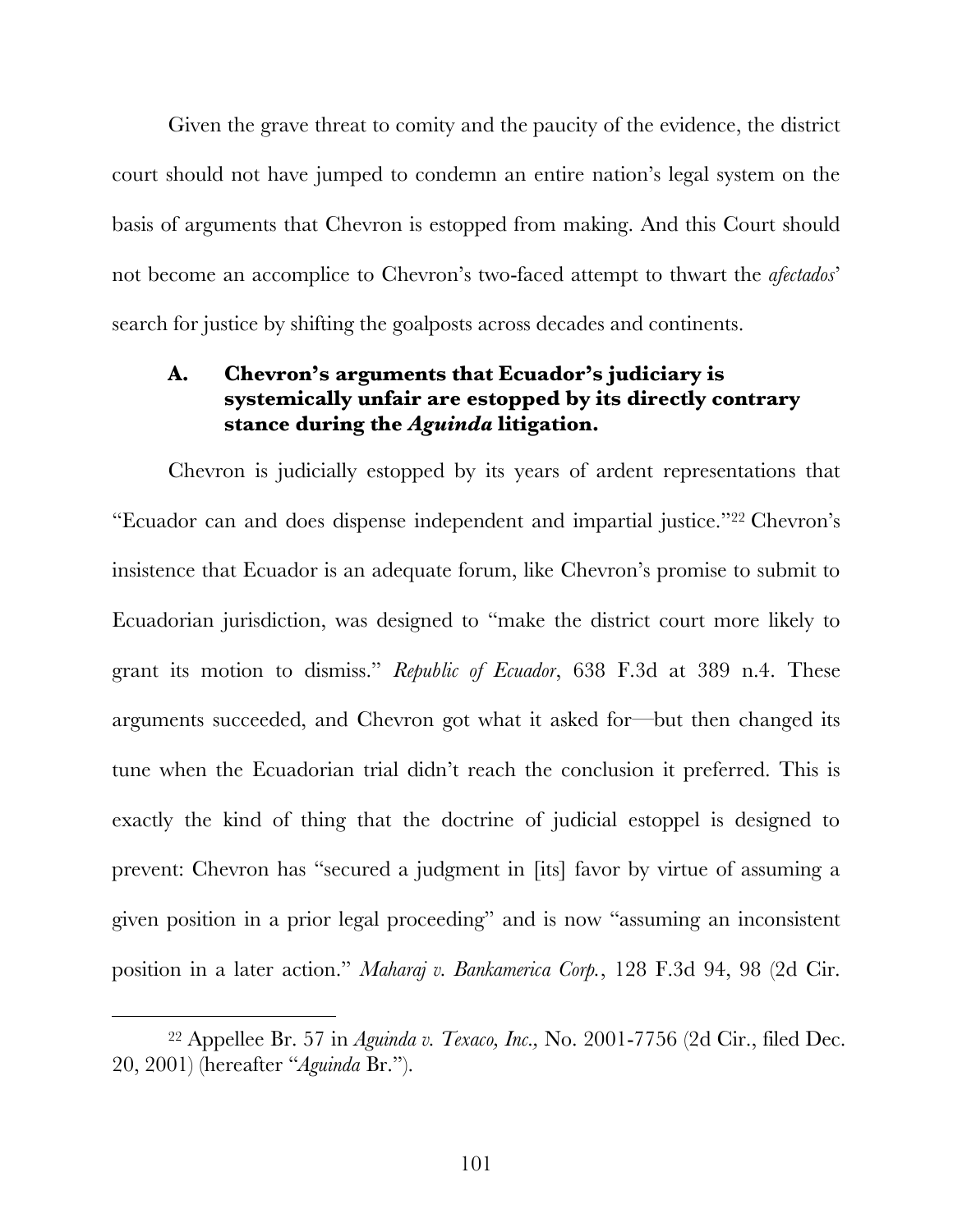1997). Chevron has used the same evidence it used fourteen years ago to reach opposite conclusions, "changing positions according to the exigencies of the moment." *New Hampshire v. Maine*, 532 U.S. 742, 743 (2001). Chevron's request that this Court endorse its about-face threatens "the integrity of the judicial process" and is precluded by estoppel. *Id*.

Chevron's briefing in the district court contradicts its prior stances so completely that it could have been written by its opposing party in *Aguinda*.

- The district court and Chevron now analogize this case to *Bridgeway Corp. v. Citibank*, 201 F.3d 134 (2d Cir. 2010). ECF No. 1847 at 275; SPA-418 n.1582. But as Chevron argued in *Aguinda*, "[t]he circumstances in Ecuador are not remotely like those that prevailed in Liberia when this Court decided *Bridgeway*." *Aguinda* Br. 56.
- Although the district court accepted Chevron's argument that "the rule of law is not respected in Ecuador in cases that have become politicized," SPA-428, Chevron's previous stance was that "[t]he public scrutiny these cases will receive in Ecuador and/or Peru will further assure a fair adjudication." *Aguinda* Br. 57.
- The district court opinion "draws significant support also from the U.S. Department of State's Country Reports," SPA-419 n.1586, which Chevron offered in support of its post-trial briefing. *See, e.g.*, ECF No. 1847 at 46 n.12.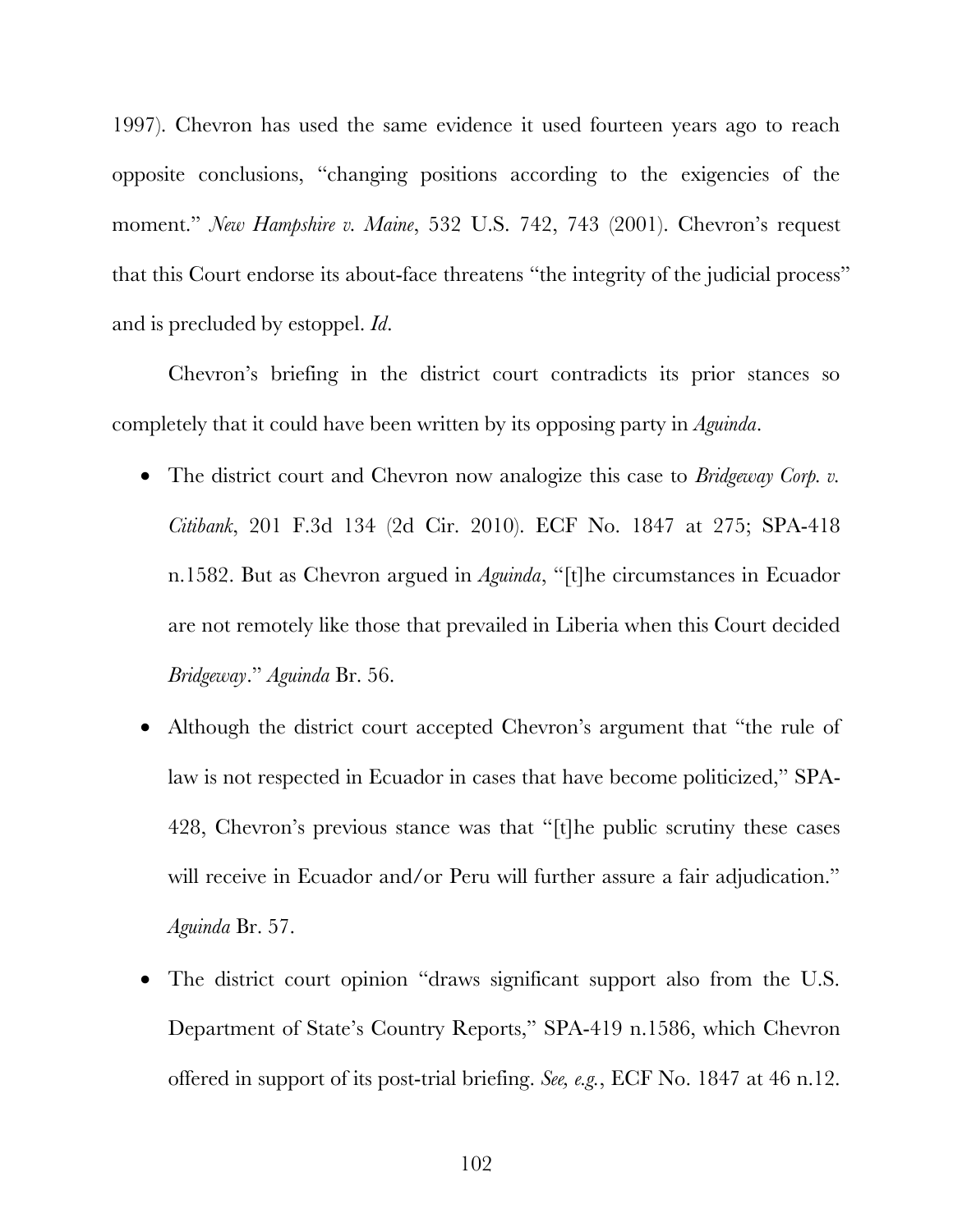But just ask Chevron—these reports "have limited probative value" because they "do not focus in any detail on civil litigation" and instead "focus on human rights violations that largely relate to criminal cases." *Aguinda* Br. 58- 59.

Such blatant flip-flopping could only be dictated by the "exigencies of the moment," *New Hampshire v. Maine*, 532 U.S. at 750, betraying a complete inconsistency when it comes to Chevron's representation of the facts.

## **B. Chevron's promise to submit to Ecuadorian jurisdiction further estops it from arguing that it should not be subject to the Ecuadorian judgment, and the defenses it reserved do not apply here.**

In addition to being estopped by its inconsistent statements regarding Ecuador's adequacy as a forum, Chevron is also estopped by its promise "to satisfy any judgments in [the Ecuadorians'] favor," which it said it would contest "only in the limited circumstances permitted by New York's Recognition [Act]." *Republic of Ecuador,* 638 F.3d at 389.

This promise was not a gesture or incidental to the litigation in any way—it was a condition that this Court required to uphold the *form non conveniens* dismissal that Ecuador sought. *Aguinda v. Texaco*, 303 F.3d at 475. This Court has since held that "that promise, along with Texaco's more general promises to submit to Ecuadorian jurisdiction, is enforceable against Chevron in this action and any future proceedings between the parties." *Republic of Ecuador*, 638 F.3d at 389 n.4.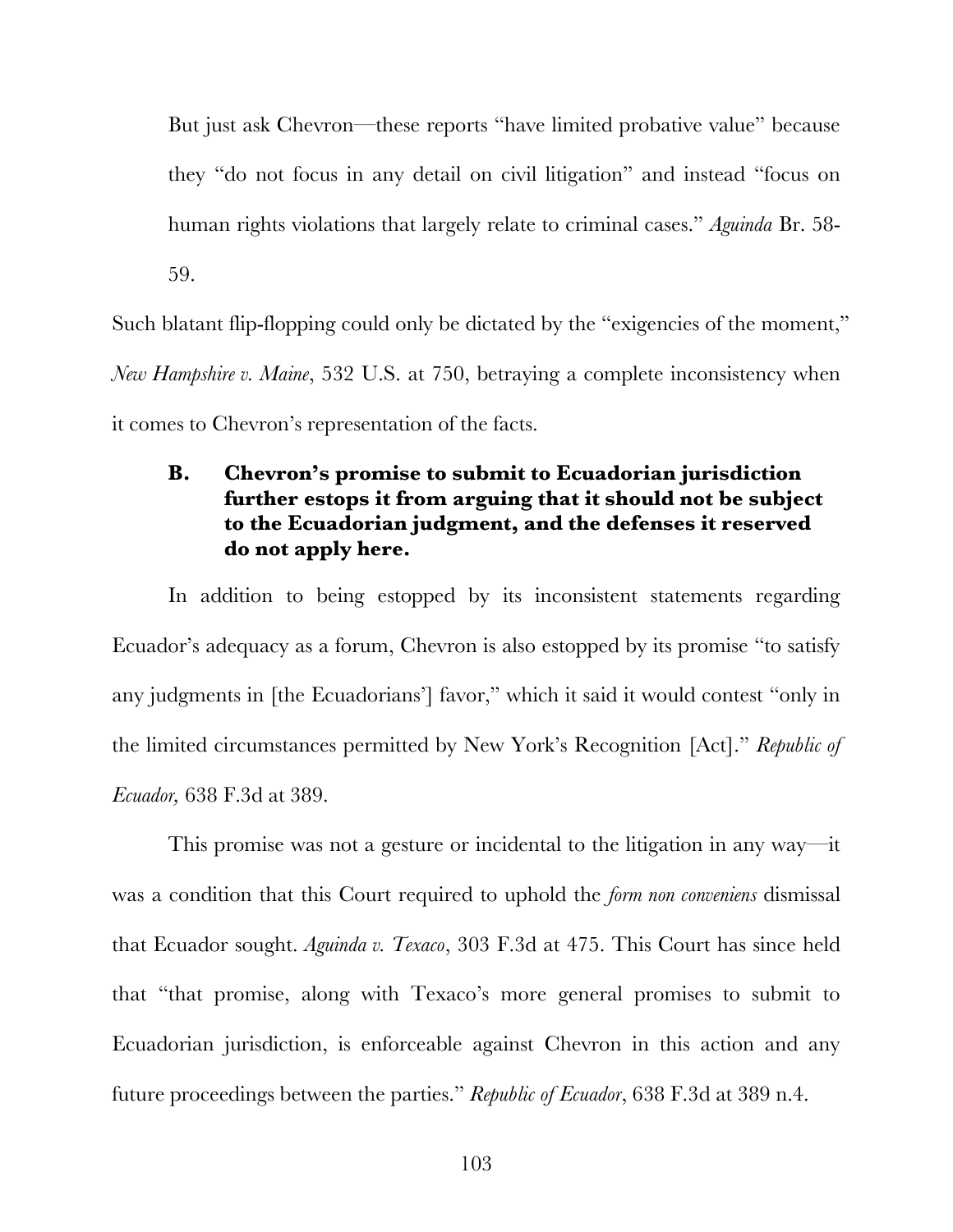This RICO action lies far outside of the "limited circumstances" under which Chevron may contest the judgment. To be sure, when Chevron pursued BIT arbitration with Ecuador this Court noted that Chevron's promise does not "restrict the kind of forum or type of proceeding in which Chevron can raise those defenses." *Id.* at 397. But that proceeding involved "different parties and distinct claims" from this litigation and was held in an arbitral forum pursuant to an international treaty. *Id.* at 396. It therefore did not raise the same estoppel concerns. As this Court stated, judicial estoppel's purpose is "to protect the integrity of the *judicial* process." *Id* at 397 (emphasis added). Moreover, Judge Lynch, the author of both the *Republic of Ecuador* and *Naranjo* opinions, noted during oral arguments in *Naranjo* that when Chevron attempts to get a U.S. court to preemptively weigh in on a foreign judgment its promise arises in a "completely different context" from the *Republic of Ecuador* BIT arbitration. Oral Arg. Tr. 9/16/11, at 66:9-19. Chevron is limited by "the scope of the statute and the availability of a forum prepared to address its claims." *Republic of Ecuador*, 638 F.3d at 397*.* Judicial estoppel makes this forum unavailable for these claims. Chevron's claims here run counter to the letter and the spirit of this Court's findings in *Aguinda II*—findings this Court made while granting Chevron's request and relying on Chevron's representations.

Chevron and the district court have attempted to resurrect an argument this Court put to rest three years ago—that Chevron "is not bound by the promises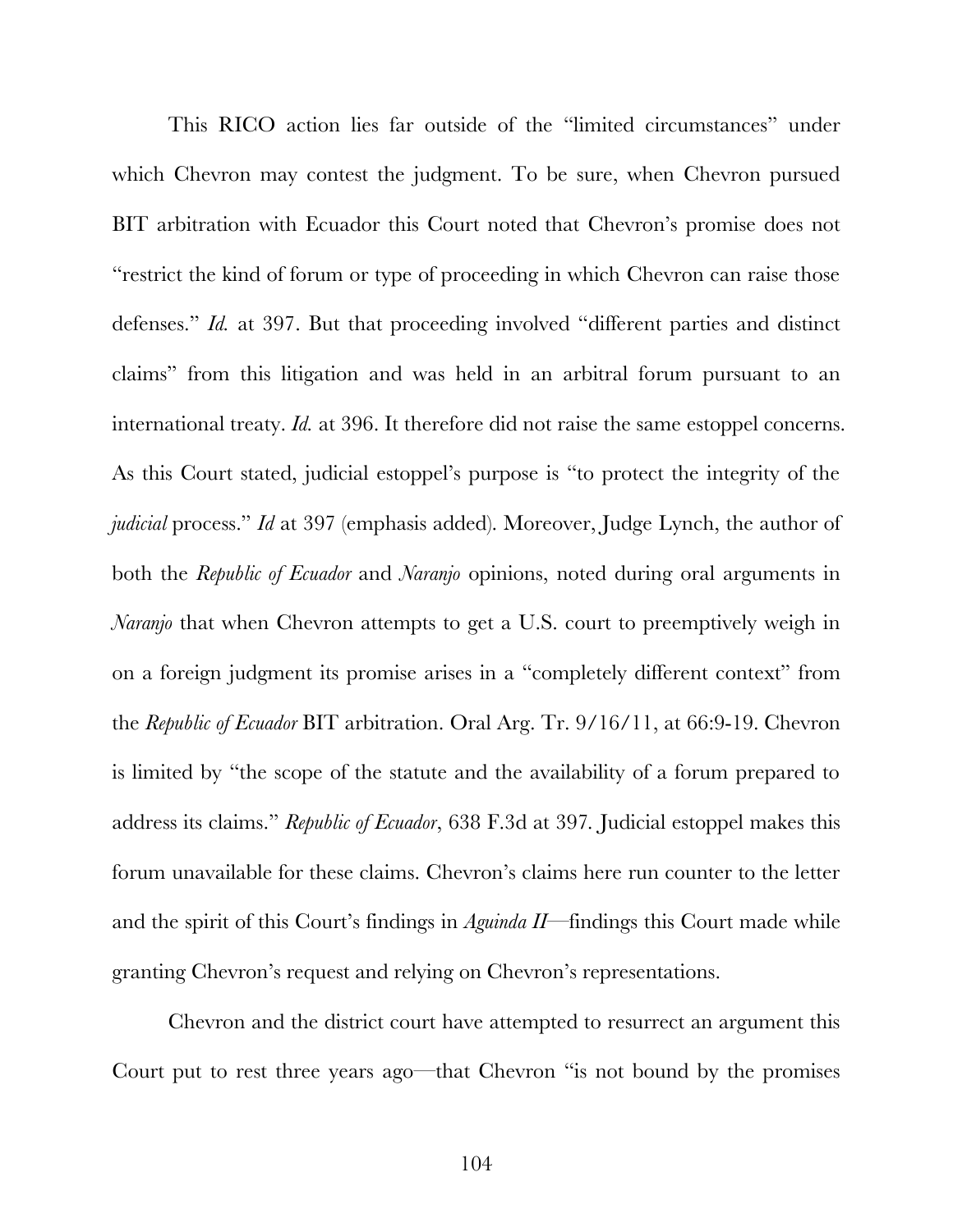made by its predecessors in interest Texaco and ChevronTexaco, Inc." *Republic of Ecuador*, 638 F.3d at 389. The district court attempted to sidestep this Court's rejection of the argument by making a factual "find[ing]" that "Chevron did not merge with Texaco" and concluding that this Court was "misinformed" when it held to the contrary. SPA-457 n.170. But the district court cannot rewrite history. On December 20, 2001, ChevronTexaco filed a brief in this Court that could hardly have been clearer: "As generally known (and thus this Court may take judicial notice), *Texaco merged with Chevron* Inc." *Aguinda* Br. 10 (emphasis added). There is no doubt that "Chevron Corporation therefore remains accountable for the promises upon which [this Court] and the district court relied." *Republic of Ecuador*, 638 F.3d at 389 n.3.

## **C. Chevron's own evidence suggests that Ecuador's situation has improved since the time Chevron characterized its judiciary as adequate and promised to submit to its jurisdiction.**

Chevron tries to cover its inconsistency by alleging that the facts about Ecuador's judiciary have changed—but the only legitimate evidence it offers suggests that the changes have been for the better. The district court once again rests its sweeping denunciation of Ecuador's judiciary "almost exclusively on the declaration of Dr. Vladimiro Álvarez Grau." *Naranjo*, 667 F.3d at 238. But Dr. Álvarez admitted at trial that he does not "know anything at all regarding the Lago Agrio case other than what is made public," Tr. 2041:1-2, and offered no evidence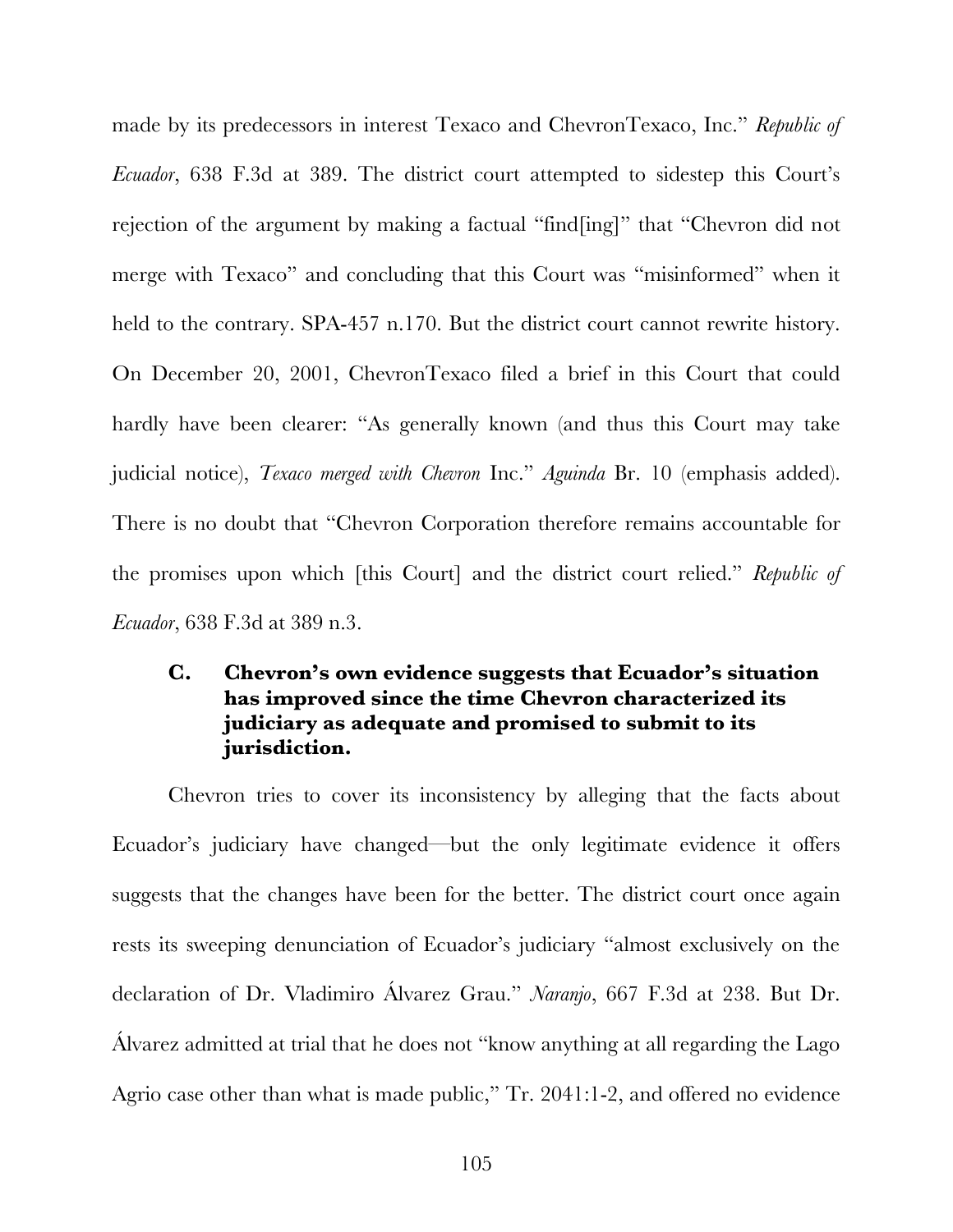even suggesting impropriety in the conduct of the judges handling the Lago Agrio case or the *Corte Provincial de Justicia de Sucumbíos* generally.

Instead, Álvarez offered sweeping pronouncements, including his charge that Ecuador is a "hypocritical democracy," A1410, where "the judicial branch is under the control of President Correa." A1430. Dr. Álvarez—a former presidential candidate and current editorial columnist—is "an avowed political opponent of the country's current President." *Naranjo*, 667 F.3d at 238. Even in the United States, where our legal system is the envy of the world, we are accustomed to hearing similarly broad, politically charged statements from domestic figures who declare that there is a "systematic breakdown of the rule of law," Ralph Nader, *The Rule of*  Law or the Rule of Men?, The Huffington Post (Feb. 5, 2013),<sup>23</sup> or that the President "has rewritten the Constitution for himself as a part of his effort to fundamentally transform the United States of America," Jose Delreal, *Michele Bachmann: Obama rewrote Constitution*, Politico (Dec. 3, 2013).<sup>24</sup> But the district court nearly copied verbatim the testimony of this Ecuadorian political talking head, citing Dr. Álvarez 52 times in nine pages and corroborating his claims only once. SPA-420-28. Dr. Álvarez, moreover, was paid \$150,000 by Chevron for his broadsides. A-829.

In addition to their questionable provenance, Dr. Álvarez's claims are

 <sup>23</sup> *Available at* http://huff.to/1lz5eKm.

<sup>24</sup> *Available at* http://bit.ly/1xqol.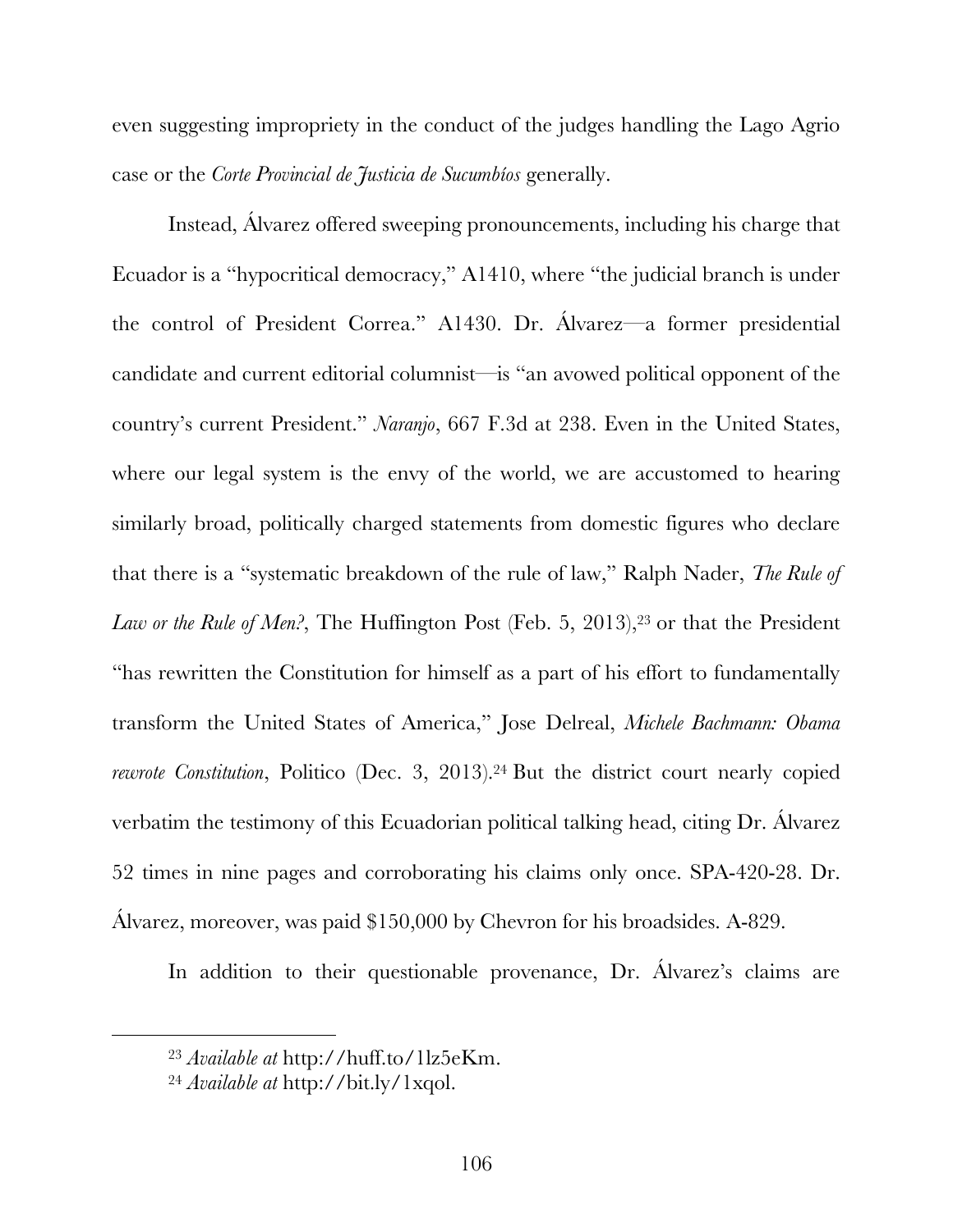contradicted by Chevron's own evidence, which shows that the quality of Ecuador's judiciary has actually remained the same or improved since Chevron fought for dismissal in *Aguinda*. This hasn't stopped Chevron from mischaracterizing the evidence, of course. The U.S. State Department Country Reports have presented nearly identical descriptions of Ecuador since the mid-1990s. But Chevron and the district court cite only the later reports. The district court, for instance, points to the 2009 State Department Human Rights Report's language that "[w]hile the constitution provides for an independent judiciary, in practice the judiciary was at times susceptible to outside pressure and corruption." SPA-429 n.1642. Compare that with the language from previous reports<sup>25</sup>:

- 2006, 2007, 2008: "While the constitution provides for an independent judiciary, in practice the judiciary was at times susceptible to outside pressure and corruption."
- 2004: "The judiciary is constitutionally independent but, in practice, was inefficient and susceptible to outside pressure."
- 2000: "The judiciary is constitutionally independent, but in practice is inefficient and susceptible to outside pressure."
- 1996: "Members of the Supreme Court preside over a judiciary that is constitutionally independent but in practice is susceptible to outside pressure."

The language is identical or nearly so. Elsewhere, the reports indicate that Ecuador's judicial reforms in the mid-2000s had a positive effect: Beginning in

<sup>&</sup>lt;sup>25</sup> State Department Country Reports are available by year at http://1.usa.gov/1iXBpsh.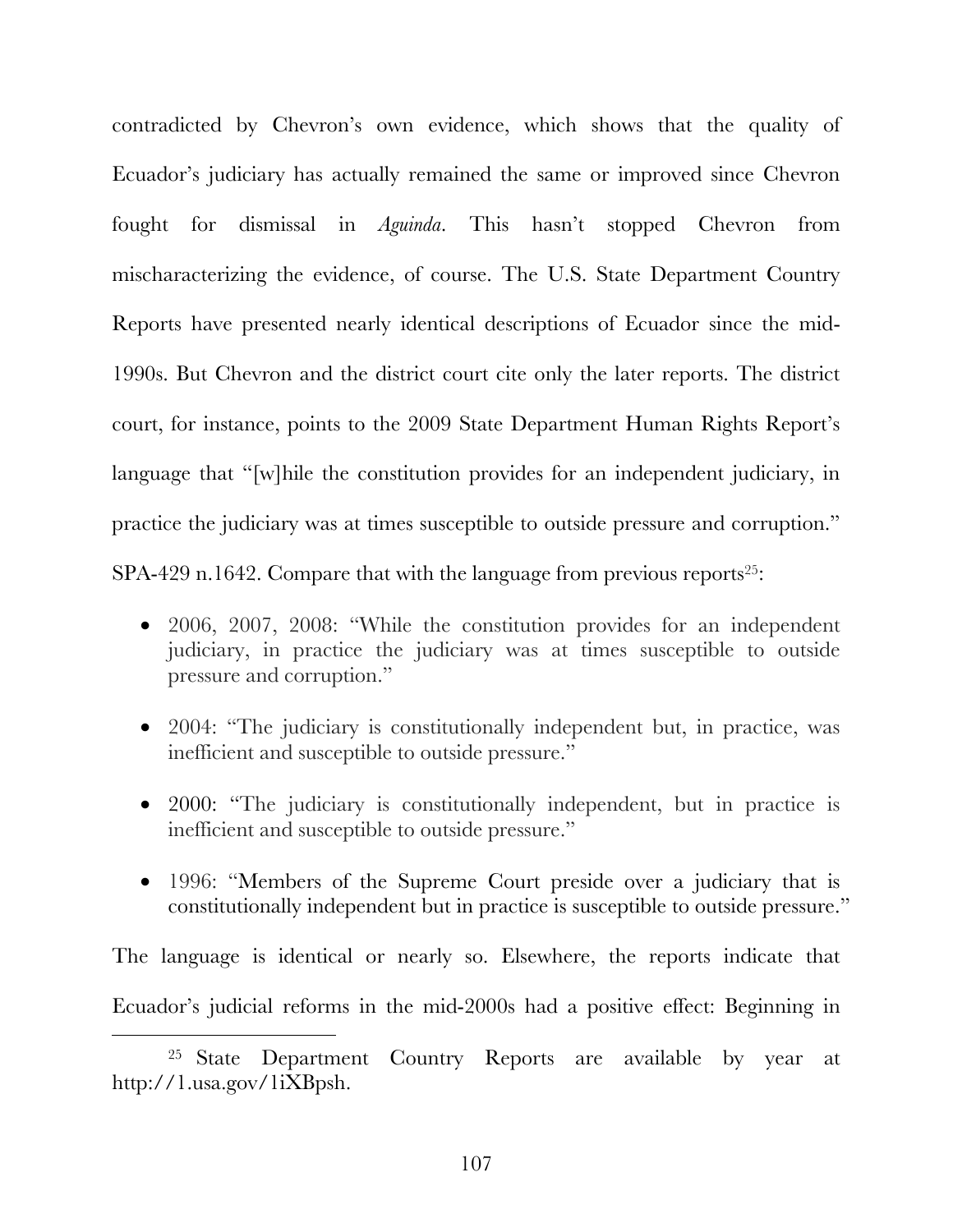2006—two years after the district court claims Ecuador "changed dramatically" for the worse, SPA-420—every annual report has remarked that Ecuador's courts are "generally considered independent and impartial." Dr. Álvarez, who was a member of the pre-reform government, characterizes Ecuador's judicial reforms in the mid-2000s as "the greatest institutional crisis in recent history," saying they created a "disguised dictatorship." A-1409-10. The State Department Reports, upon which Chevron and the district court both selectively rely, clearly disagree.

What's more, the State Department reports have grown more favorable over time despite Chevron's attempts to lobby the highest levels of the State Department regarding their contents. *See* Ted Folkman, *Chevron, Lobbying, and Lago Agrio*, Letters Blogatory (Oct. 4, 2013), *available at* http://bit.ly/1z7zTZu. Chevron cited the more-negative 2000 report in *Aguinda* to argue that "[t]he current Government of Ecuador has taken and continues to take vigorous steps to further the independence and impartiality of the judiciary." *Aguinda* Br. at 39. Now, it cites the more-positive recent reports to claim that Ecuador is systemically corrupt. Rather than tailor its arguments to the evidence, Chevron has tailored the evidence to its arguments.

The other evidence given fails to impugn Ecuador's judiciary at all. The district court points to a series of actions by President Correa, such as his declaration in a radio broadcast that "he want[ed] our indigenous friends to win,"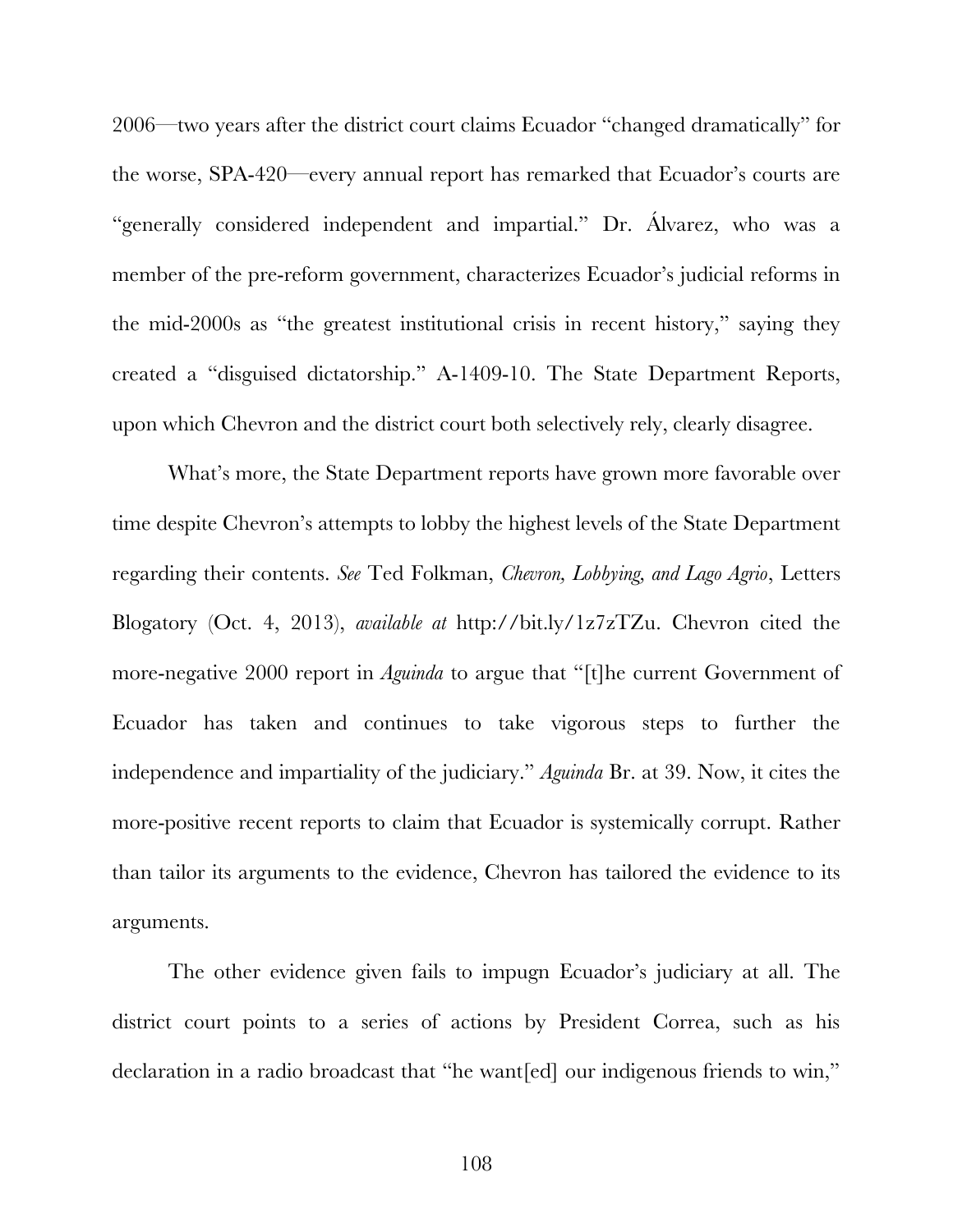or his evaluation of the judgment as a "historic ruling." SPA-432. But statements by an elected official on noteworthy court battles are not evidence of judicial inadequacy. It is not "uncommon for an American president to comment on ongoing criminal prosecutions and even urge that wrongdoers be prosecuted in accord with the president's priorities." *In re Chevron Corp.*, 650 F.3d at 293. In the wake of BP's 2010 Deepwater Horizon oil spill, for instance, President Obama remarked that BP had "moral and legal obligations here in the Gulf for the damage that has been done," and that "[w]e will make BP pay for the damage their company has caused."<sup>26</sup> Similarly, the district court's concern over President Correa's appointment of a former friend to the position of Prosecutor General is not an adequate basis for condemning a nation's legal system. "After all, presidential transitions in the United States also typically include the replacement of high-level officials, oftentimes with persons who are friends, or have an even closer relationship to the incoming president, and it is not uncommon to see a shift in priorities along with a change in the presidential administration." *In re Chevron Corp.*, 650 F.3d at 293. (President John F. Kennedy named his own brother as Attorney General.)

 <sup>26</sup> David Jackson, *Obama: BP has 'moral and legal obligations' to Gulf Coast*, USA Today, *available at* http://usat.ly/1qf1Yf1; *Full text of President Obama's BP Oil Spill speech*, June 16, 2010, *available at* http://reut.rs/1jnzWWW.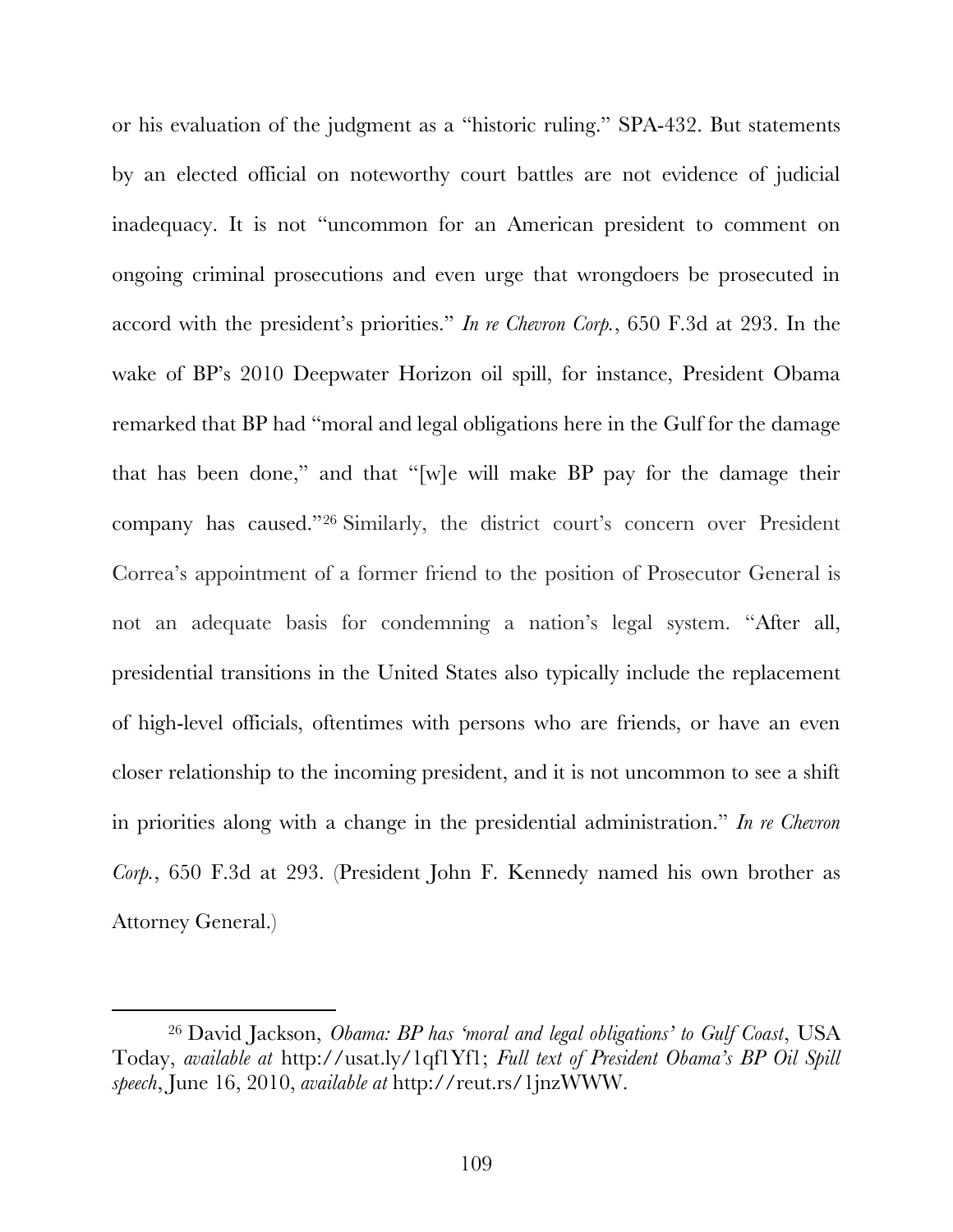The fact of the matter is that Ecuador is not comparable to those few places that federal courts have found to lack basic levels of fairness. The district court cites two examples—Liberia (*Bridgeway*) and Iran (*Bank Melli Iran*). These two cases are radically different. Ecuador is not in a "state of chaos" as Liberia was during its civil war, where hundreds of thousands died and "judges" carried out the will of warring factions. *Bridgeway*, 45 F. Supp. 2d at 287. Ecuador is not Iran, where religious courts conduct secret trials and assert their jurisdiction over civil judicial authorities. *Bank Melli Iran v. Pahlavi*, 58 F.3d 1406, 1412 (9th Cir. 1995).

"Though it is obvious that the Ecuadorian judicial system is different from that in the United States, those differences provide no basis for disregarding or disparaging that system. American courts, though justifiably proud of our system, should understand that other countries may organize their judicial systems as they see fit." *In re Chevron Corp.*, 650 F.3d at 294 (declining to find serious problems in Ecuador's justice system); *see also Leon v. Million Air, Inc.*, 251 F.3d 1305, 1313-14 (11th Cir. 2011) (same). Joseph Staats, a political science professor at the University of Minnesota who specializes in Latin American judicial performance, evaluates Ecuador as "equal to or better than 55% of all the countries of the world" when it comes to protecting political rights and civil liberties. ECF No. 400-14 at 214. The district court's decision that Ecuador's judicial system is plagued with problems on par with those of Iran or war-torn Liberia is contrary to both comity and reality.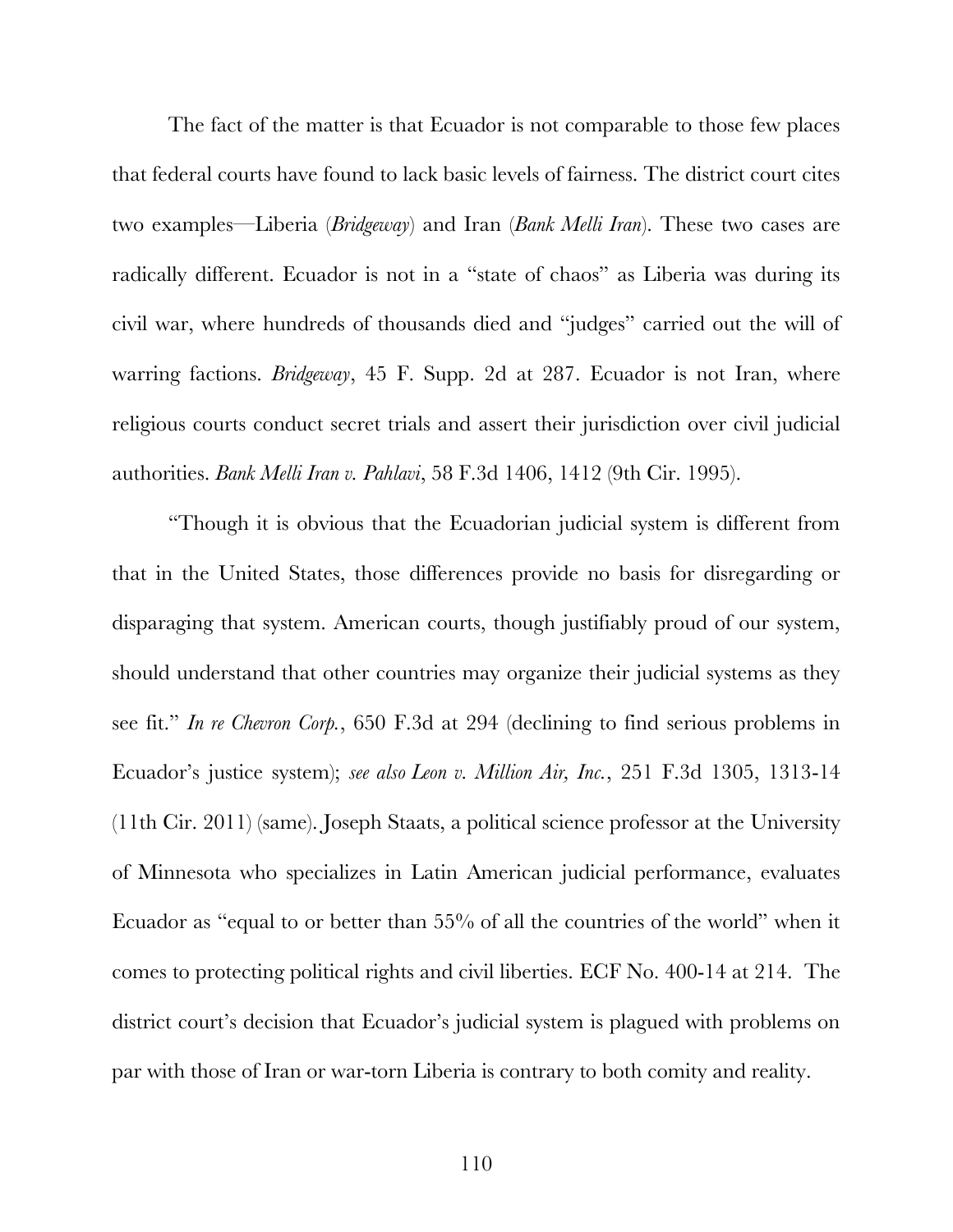**IV. Even setting aside the lack of jurisdiction or legal authority, Chevron has no cause of action under RICO and RICO does not authorize any of the relief granted by the district court.**

#### **A. The relief granted by the district court pushes RICO's already strained language far beyond the breaking point.**

Congress's "declared purpose" for enacting RICO was "to seek the eradication of organized crime in the United States.'" *United States v. Turkette*, 452 U.S. 576, 589 (1981). But "[v]irtually everyone who has addressed the question agrees that civil RICO is now being used in ways that Congress never intended when it enacted the statute in 1970." William H. Rehnquist, *Remarks of the Chief Justice*, 21 St. Mary's L.J. 5, 9 (1989). The "lure of triple damages and access to a federal courtroom" has led to "inventive" uses of the statute against defendants from the Catholic Church to Major League Baseball—that Congress could never have foreseen. Lee Coppola & Nicolas DeMarco, *Civil RICO: How Ambiguity Allowed the Racketeer Influenced and Corrupt Organizations Act to Expand Beyond Its Intended Purpose*, 38 New Eng. J. on Crim. & Civ. Confinement 241, 253-55 (2012).

The district court's decision, however, takes this extension of RICO to the point of absurdity. The "racketeering" on which the decision is based arises from Donziger's assertion of claims on behalf of Ecuadorian villagers, seeking damages resulting from an environmental disaster that Chevron does not deny causing. The lawsuit was "extortion," the district court held, because it caused Chevron to "fear … an economic loss." SPA-370. Emails containing legal opinions and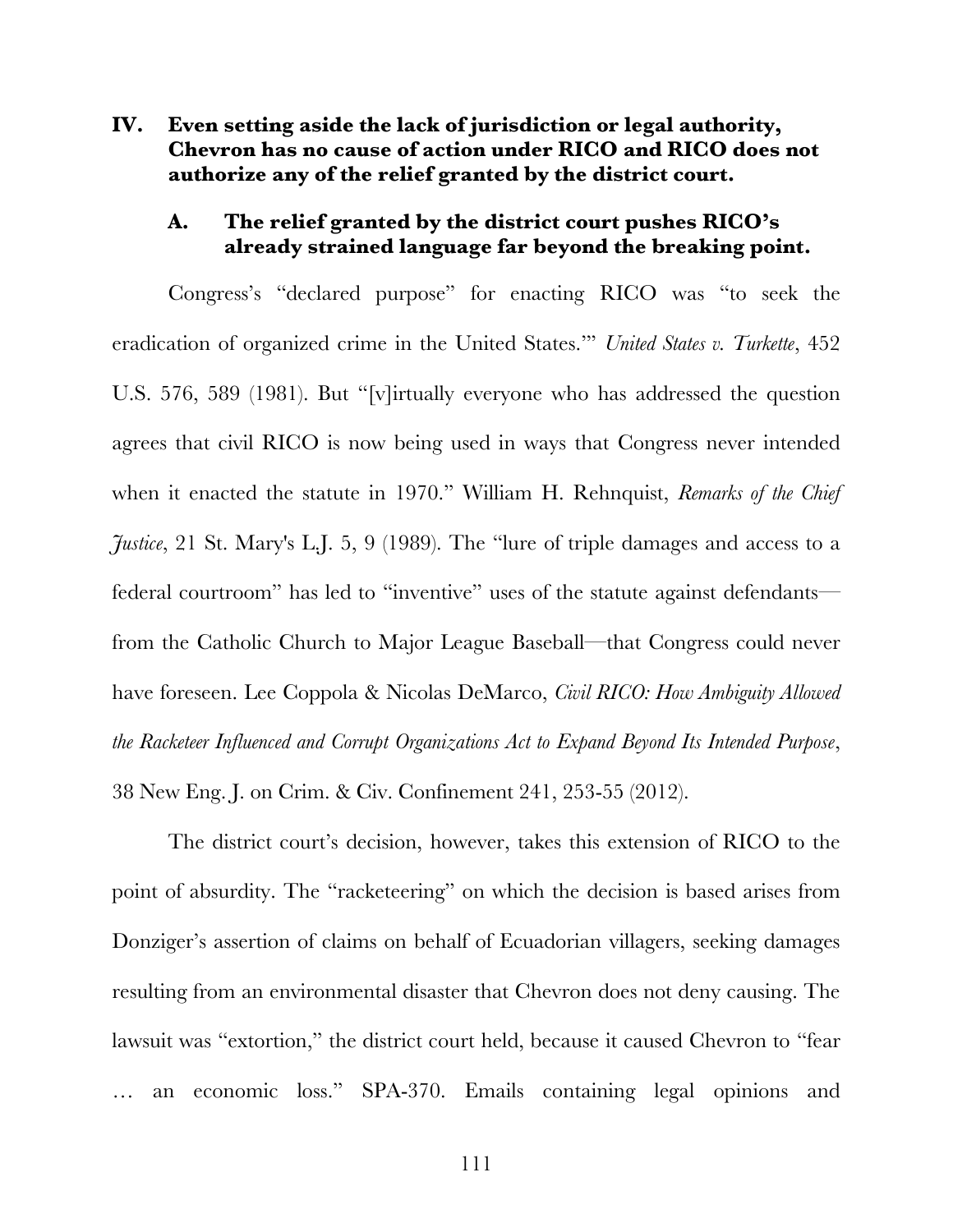characterizing the extent of environmental damage were "wire fraud" because the statements "falsely portray[ed] the extent of [Chevron's] potential exposure and the likelihood of an adverse result." SPA-391-93. And other attempts to hold Chevron accountable for its damage to Ecuador's environment—including an "expansive media campaign" and the lobbying of public officials and shareholders—were part of the scheme because they were designed to "driv[e] Chevron to the settlement table." SPA-307. None of this is "extortion"; it is an exercise of the freedom to speak and to petition government of the sort the First Amendment is designed to protect. *See Sosa v. DIRECTV, Inc*., 437 F.3d 923, 932 (9th Cir. 2006) (holding that litigation-related conduct was protected petitioning under the First Amendment and thus immune from RICO liability).

Moreover, the remedy the district court granted for this alleged criminal enterprise was not damages, as RICO's plain language provides for, but *equitable* relief against enforcement of the Ecuadorian court's judgment—a judgment independently examined and reaffirmed by that nation's high courts. The district court's decision brands as criminals not only Donziger and his legal team, but the Ecuadorian judicial system responsible for upholding that judgment. And it does so without even the benefit of a jury trial.

The district court was able to reach that result only by setting aside virtually every statutory limit on civil causes of action under RICO. 18 U.S.C. § 1964(c). As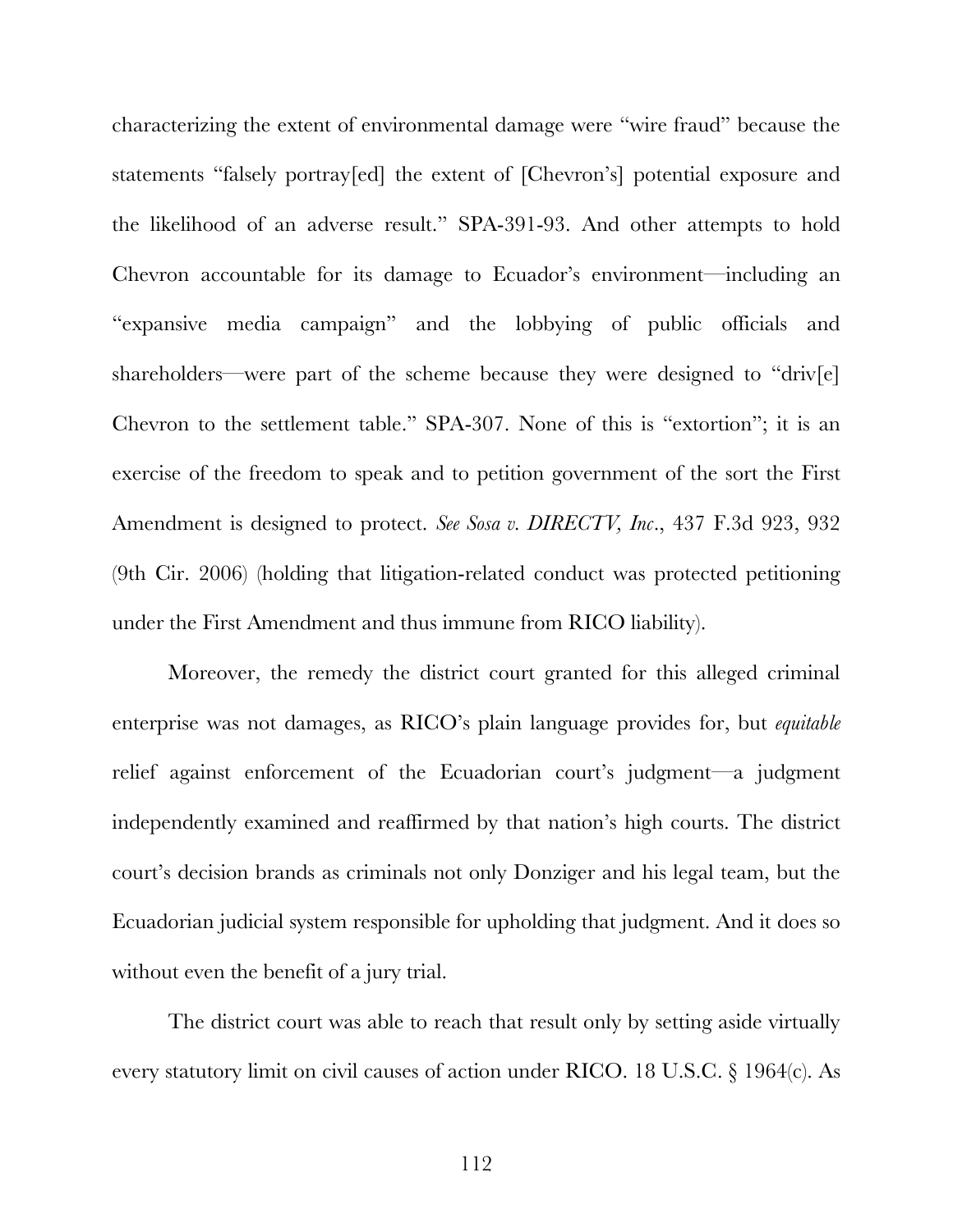explained below, the court ignored that section's injury and causation requirements, finding them inapplicable for the paradoxical reason that the section does not authorize the equitable relief that the court was granting. That unprecedented interpretation would allow a single district judge vast power, untethered by RICO's usual statutory limits, to grant injunctions, seize assets, and dissolve or reorganize companies "to prevent or restrain" alleged RICO violations anywhere in the world.

#### **B. The district court did not find that Chevron satisfied RICO's statutory prerequisites for a private right of action.**

Section 1964(c) creates a private right of action for damages under RICO, allowing "any person injured in his business or property by reason of a violation of section 1962" to "sue therefor in any appropriate United States district court" for "threefold the damages he sustains." By its plain language, RICO thus allows plaintiffs to sue only when they have been "injured" and when the cause of the injury is "by reason" of a RICO violation. In light of the potential for vast civil liability within RICO's scope, both the Supreme Court and this Court interpret these statutory limits as "more rigorous" than Article III's analogous injury and causation requirements. *Denney v. Deutsche Bank AG*, 443 F.3d 253, 266 (2d Cir. 2006). Chevron fails both requirements.

First, RICO's requirement of "damage to business and property" requires an "actual, quantifiable injury." *McLaughlin v. Am. Tobacco Co.*, 522 F.3d 215, 227 (2d. Cir. 2008). Although it has made broad statements about the costs of the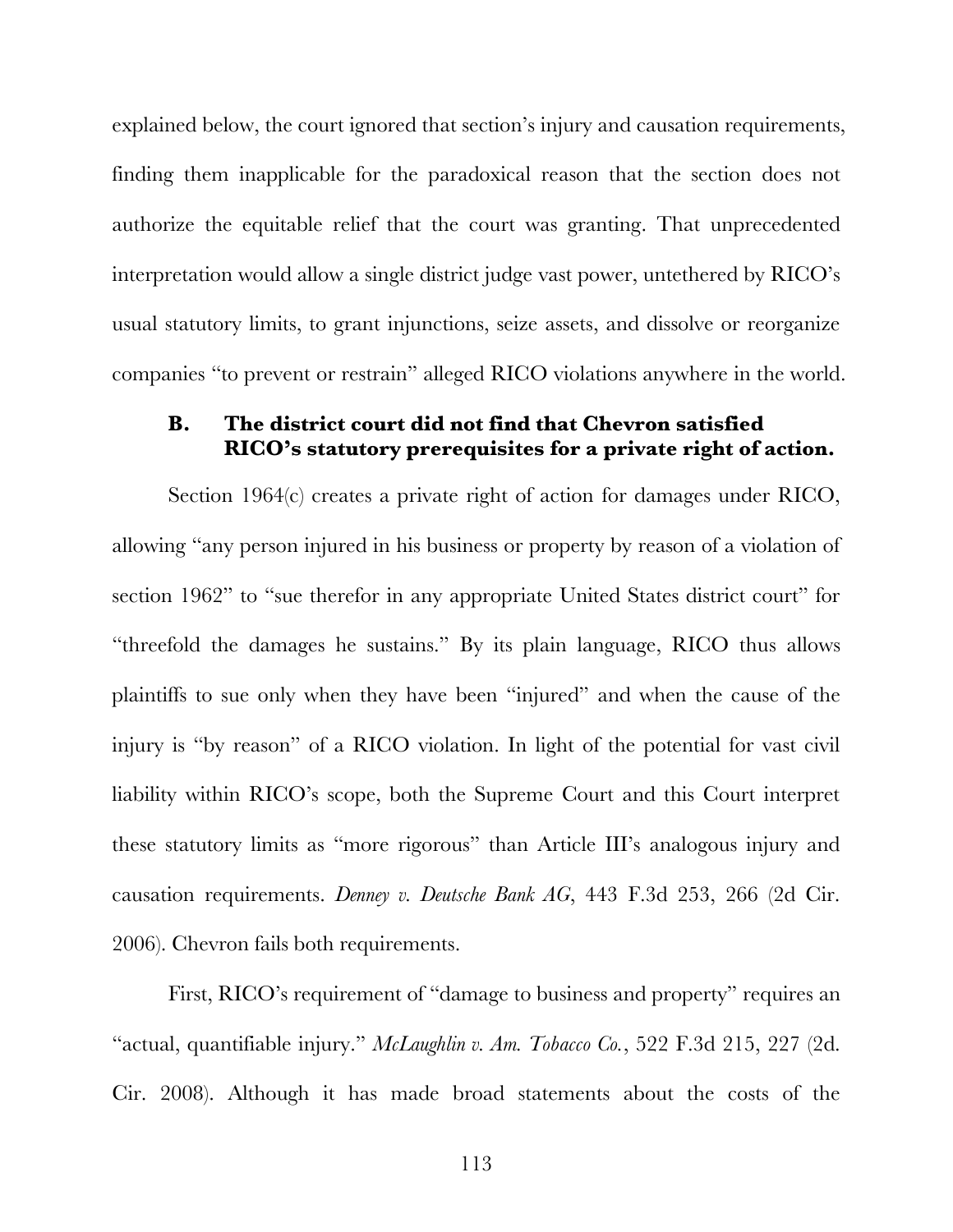Ecuadorian litigation and the allegedly fraudulent statements by the defendants, Chevron has not alleged any actual damages or identified specific monetary losses. *See Oscar v. Univ. Students Coop. Ass'n*, 965 F.2d 783, 785 (9th Cir. 1992) (en banc) ("A showing of injury requires proof of concrete financial loss."). Moreover, the risk of future loss is not enough: "[A] cause of action does not accrue under RICO until the amount of damages becomes clear and definite." *First Nationwide Bank v. Gelt Funding Corp.*, 27 F.3d 763, 768 (2d Cir. 1994). Given that Chevron has yet to pay *any* damages on the Ecuadorian judgment, and that it continues to fight enforcement, the company cannot come close to satisfying the "clear and definite" standard. *See Motorola Credit Corp. v. Uzan*, 322 F.3d 130, 135-36 (2d Cir. 2003) (holding that claims for damages based on fraudulent loans were not a "cognizable injury under RICO" before the loans had been foreclosed). RICO does not allow Chevron to recover for "all losses that *may occur*, but only for those actually suffered." *First Nationwide,* 27 F.3d at 768 (emphases added).

Second, RICO's requirement that a private party be "injured … by reason of" a statutory violation is a "demand for some *direct relation* between the injury asserted and the injurious conduct alleged." *Holmes v. Sec. Investor Prot. Corp.,* 503 U.S. 258, 268 (1992) (emphasis added); *see also Anza v. Ideal Steel Corporation*, 547 U.S. 451, 461 (2006) (describing the proper inquiry as "whether the alleged violation led directly to the plaintiff's injuries"). That means a plaintiff must prove that the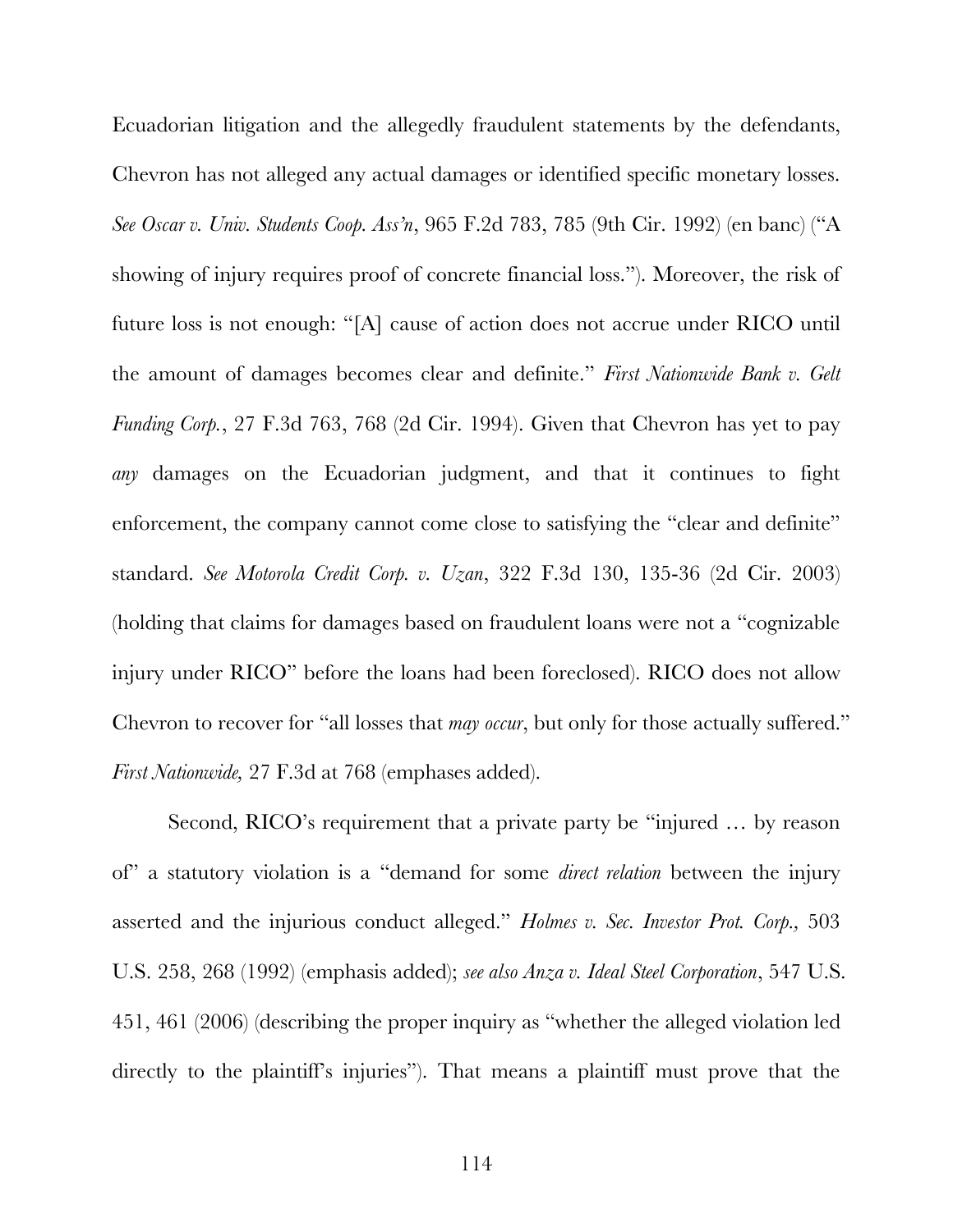RICO violations were "not only … a 'but for' cause of [its] injury, but … the proximate cause as well." *Holmes,* 503 U.S. at 268. The district court's 586-page opinion devotes just one sentence to that critical question. It says: "Significantly, Chevron's injuries are not attributable to a cause independent of defendants' ghostwriting, bribery and other misconduct." SPA-416. But the district court did not explain how it ruled out the obvious "independent" cause: Chevron's own illegal pollution.

Although the district court acknowledged that RICO ordinarily requires a plaintiff to prove "injury to business or property … caused by the violation of Section 1962," SPA-366, it wrongly assumed that this requirement was relevant only "[i]n a suit for *damages* for such a violation." *Id.* (emphasis added). Because "Chevron at this point … seeks only equitable relief," the court wrote, the company was required to prove only that a violation of RICO took place—that is, "(1) conduct (2) of an enterprise (3) through a pattern (4) of racketeering activity." *Id.* Chevron, in other words, was required by the district court to prove only that a violation of RICO occurred, not that it was injured by the violation.

The district court cited no authority for that conclusion, and there is none. Indeed, the two cases on which the court relied say the opposite. In the first, *Sedima S.P.R.L. v. Imrex Co., Inc.*, the Supreme Court wrote that "the plaintiff only has standing if, and can only recover to the extent that, he has been injured in his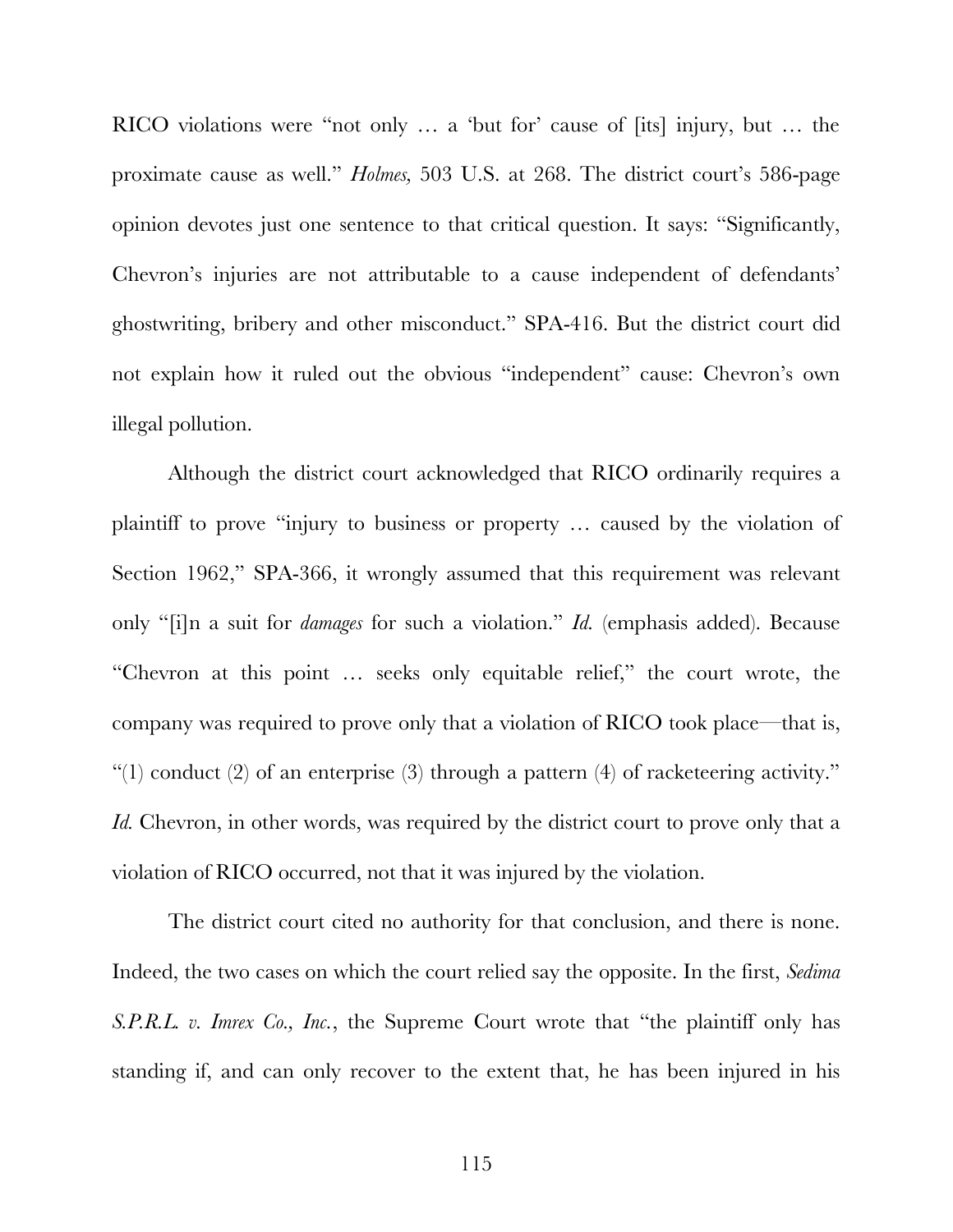business or property *by the conduct constituting the violation*." 473 U.S. 479, 496 (1985) (emphasis added). In the second, *Spool v. World Child Int'l Adoption Agency*, this Court wrote that, "[t]o establish a RICO claim," a plaintiff must show not just "a violation of the RICO statute," but also "an injury to business or property" and "that the injury was caused by the violation of Section 1962.'" 520 F.3d 178, 183 (2d Cir. 2008) (quoting *DeFalco v. Bernas,* 244 F.3d 286, 305 (2d Cir. 2001)). Neither case even suggests, much less holds, that a different standard applies to claims for equitable relief.

Nor does anything in RICO itself support any limitation to its requirement that a plaintiff prove an injury "by reason of a violation of" the law's substantive provisions. 18 U.S.C. § 1964(c). To be sure, the cause of action in § 1964(c) authorizes awards of *damages*, not equitable relief. But the lack of any statutory authorization for Chevron's requested relief is hardly a reason for granting that relief untethered from other statutory requirements.

## **C. The absence of any authorization for equitable relief in RICO's civil-remedies provision, far from justifying a judgment for Chevron, is an independent reason for rejecting Chevron's claims.**

RICO's civil-remedies provision grants district courts "jurisdiction to prevent and restrain violations" of RICO by issuing the full range of "appropriate orders" available to courts of equity. *Id.* § 1964(a). But it limits *who* can seek such equitable relief: Whereas "[t]he Attorney General may institute proceedings under this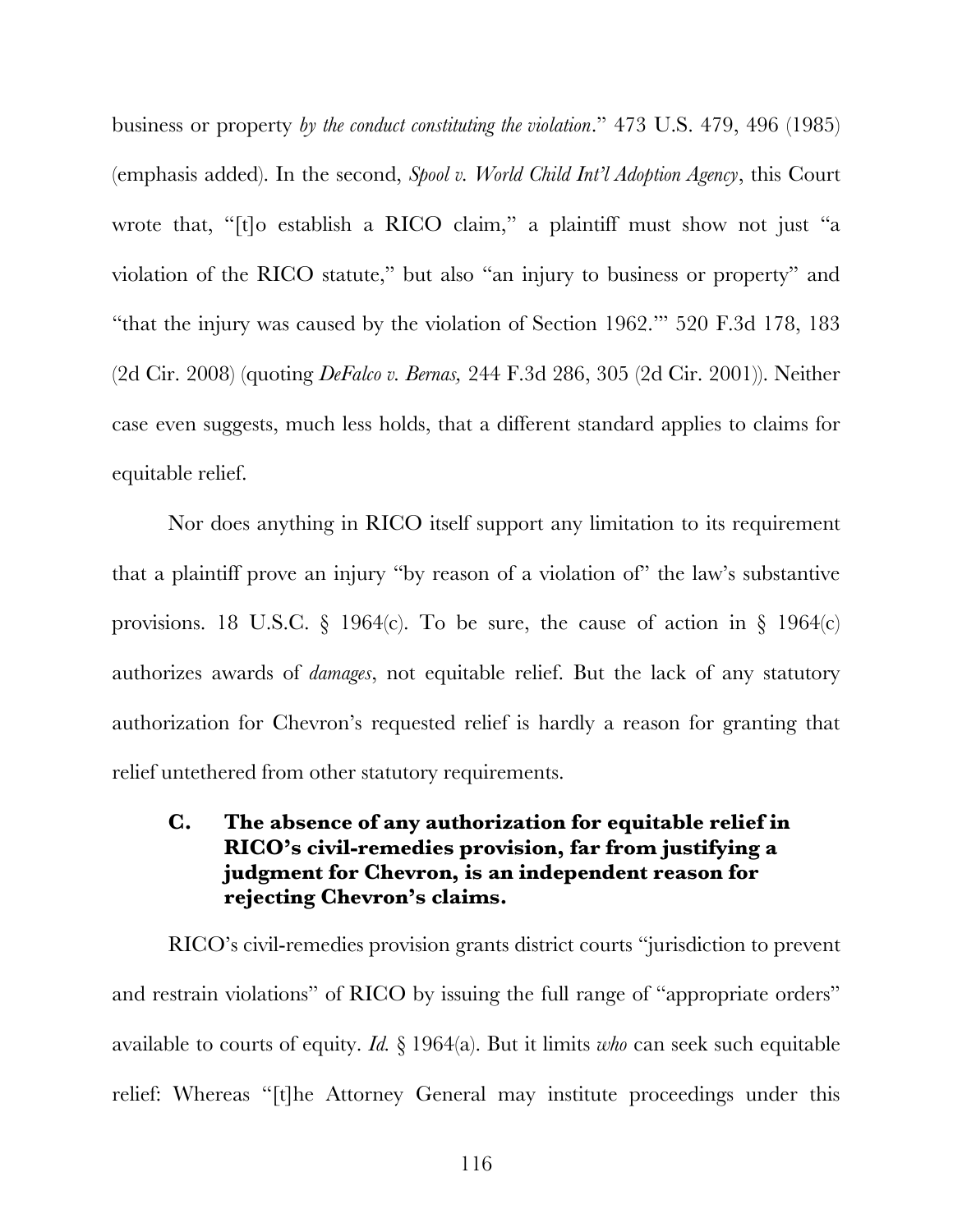section"—and the court may issue temporary relief in them "as it shall deem proper"—private parties are not similarly empowered; they "may sue therefor in any appropriate United States district court and shall recover threefold the damages . . . sustain[ed]," plus attorney's fees and costs. *Id.* § 1964(b), (c). Thus, as RICO's text and structure makes clear, the statute does not authorize equitable relief in private civil actions.

The analysis should end there. But if this Court needs further confirmation, there is no shortage of evidence in the statute's legislative history that limiting RICO's private cause of action to damages claims was a deliberate choice by Congress. The Supreme Court has explained that RICO's civil-remedies provision was "limited to injunctive actions by the United States," and that a proposed "amendment that would have allowed private injunctive actions" was withdrawn because it was "greeted with some hostility." *Sedima, S.P.R.L. v. Imrex Co., Inc.*, 473 U.S. 479, 487 (1985); *see Religious Tech. Ctr. v. Wollersheim*, 796 F.2d 1076, 1084-85 (9th Cir. 1986) (reviewing legislative history).

Based on the statute's language and history, virtually all courts that have addressed the question have concluded that RICO's civil-damages provision means what it says: Plaintiffs are entitled to damages, not injunctions and other equitable relief. In the only court of appeals decision to squarely confront the issue, the Ninth Circuit held that equitable relief is "not available to a private party in a civil RICO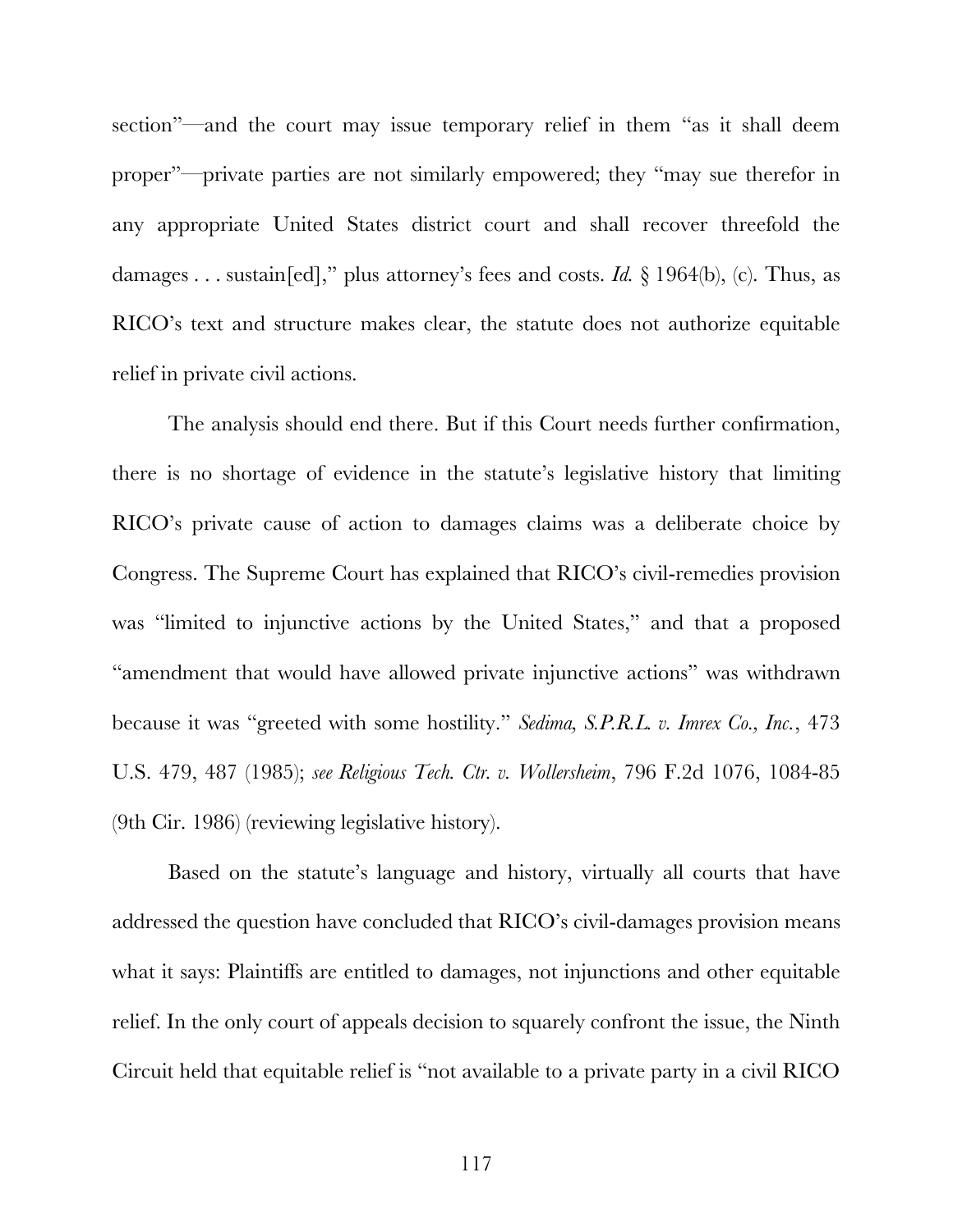action." *Wollersheim*, 796 F.2d at 1084. And this Court has twice strongly suggested that, were it to address the question, it would conclude the same. *See Sedima S.P.R.L. v. Imrex Co.*, 741 F.2d 482, 490 n.20 (2d Cir. 1984), *rev'd on other grounds*, 473 U.S. 479 (1985) (stating that RICO "was not intended to provide private parties injunctive relief"); *Trane Co. v. O'Connor Sec.*, 718 F.2d 26, 28-29 (2d Cir. 1983) (expressing "serious doubt" about the "propriety of private party injunctive relief" under RICO). So too have other circuits.27

Without addressing this Court's reasons for doubting the availability of equitable relief in *Sedima* and *Trane Co.*, the district court sided against the majority and with the Seventh Circuit's now-vacated decision in *National Org. for Women, Inc. v. Scheidler*, 267 F.3d 687 (7th Cir. 2001), *rev'd on other grounds*, 537 U.S. 393 (2003). But even assuming that *Scheidler* was decided correctly, it would not support the

 <sup>27</sup> *See, e.g.*, *Wheeling-Pittsburgh Steel Corp. v. Mitsu Corp.*, 221 F.3d 924, 927 n.2 (6th Cir. 2000) ("[O]nly treble damages, attorneys' fees and costs are afforded to private parties under RICO."); *Johnson v. Collins Ent. Co.*, 199 F.3d 710, 726 (4th Cir. 1999) (expressing "substantial doubt whether RICO grants private parties . . . a cause of action for equitable relief," which is "especially acute in light of the fact that Congress has declined to authorize injunctive remedies for private parties"); *In re Fredeman Litig.*, 843 F.2d 821, 830 (5th Cir. 1988) ("Congress indeed had several opportunities to give express authorization to private injunctive actions but chose not to do so, apparently because it hesitated in the face of the ramifications of that remedy.").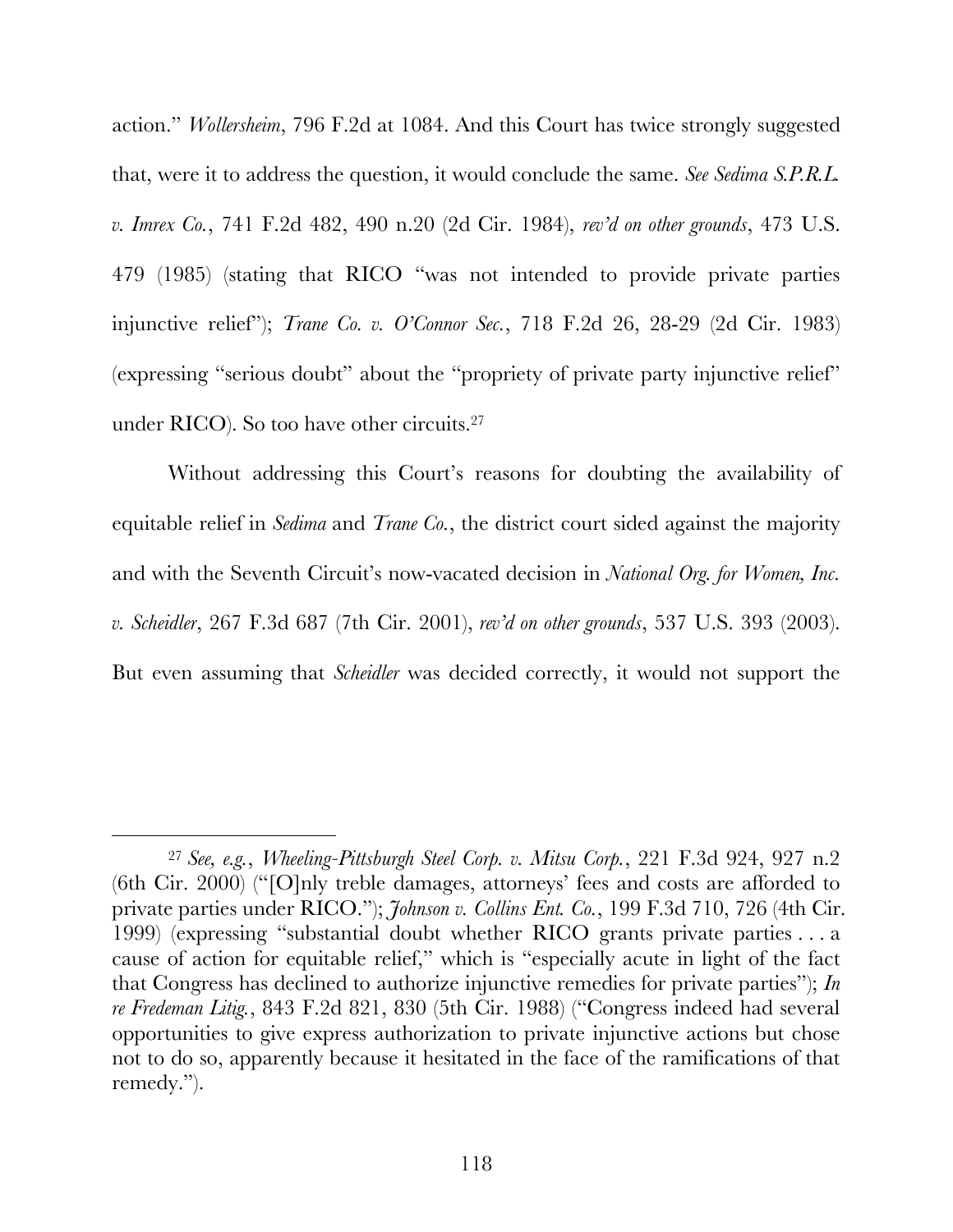district court's decision here.<sup>28</sup> Although the Seventh Circuit did uphold injunctive relief, the plaintiffs in *Scheidler* also sought and were awarded damages. *Id.* at 693. *Scheidler* is thus expressly predicated on the assumption that the plaintiffs had "been injured in their business or property by reason of a RICO violation" and satisfied RICO's injury and causation requirements. *Id.* at 696.

Neither *Scheidler* nor, to our knowledge, any other court has held, as the district court did here, that injunctive relief is available in the absence of any damages claim and regardless of § 1964(c)'s requirements. In this way, too, the district court's decision was truly unprecedented.

#### **CONCLUSION**

The district court's judgment should be reversed and its findings should be vacated.

Respectfully submitted,

*/s/ Deepak Gupta*

\_\_\_\_\_\_\_\_\_\_\_\_\_\_\_\_\_\_\_\_\_\_\_\_\_\_\_\_\_

Deepak Gupta Gregory A. Beck Jonathan E. Taylor GUPTA BECK PLLC 1735 20th Street, NW Washington, DC 20009

 <sup>28</sup> The Solicitor General filed a brief in the Supreme Court in *Scheidler* expressing the United States' view that RICO does not authorize private parties "to seek equitable remedies." Br. of United States, 2005 WL 2138277, at \*19-\*27.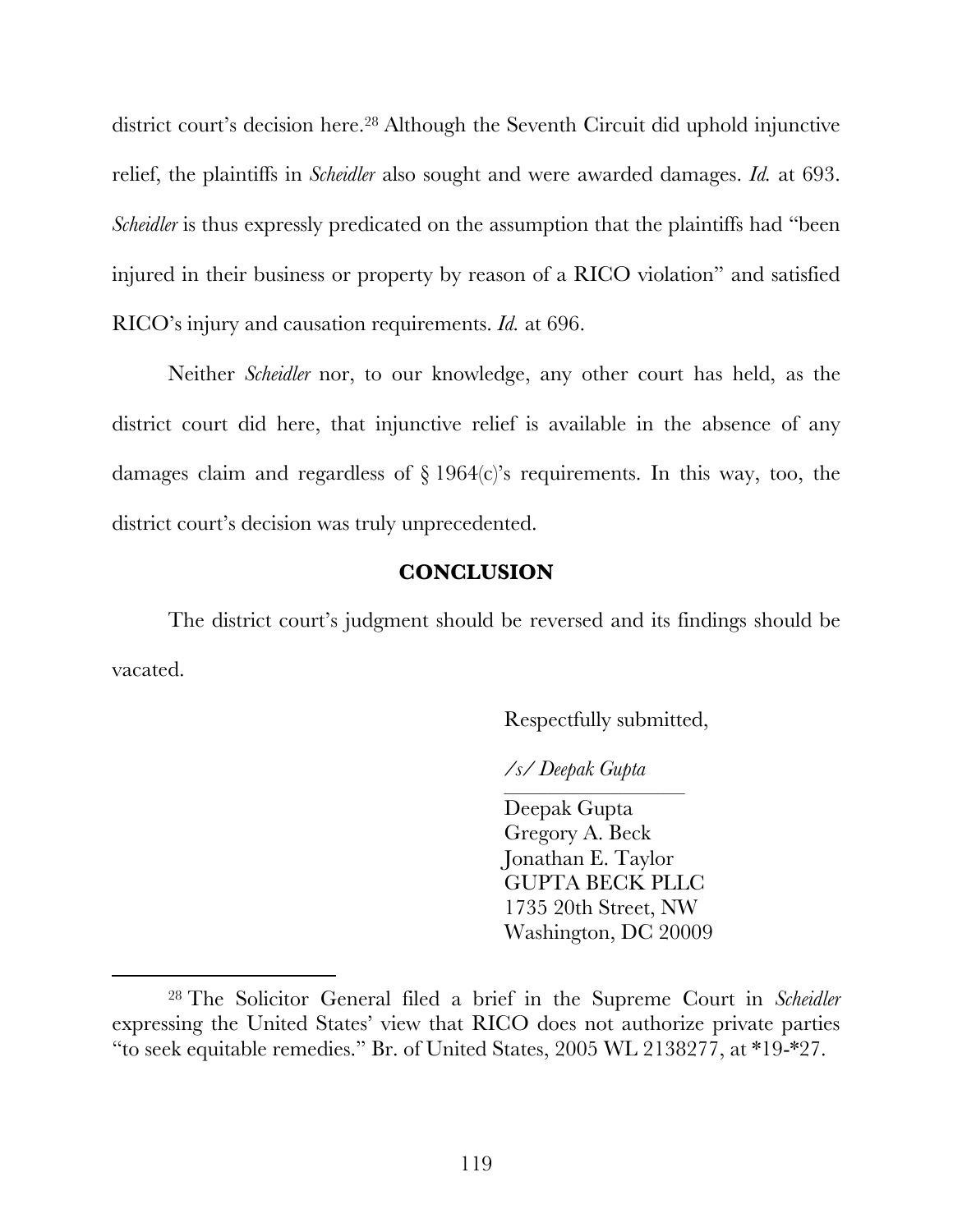(202) 888-1741

Justin Marceau John Campbell University of Denver Sturm College of Law 2255 E. Evans Avenue Denver, CO 80208 (303) 871-6000

July 2, 2014 *Counsel for Defendants-Appellants Steven Donziger, The Law Offices of Steven Donziger, and Donziger & Associates PLLC*<sup>29</sup>

 <sup>29</sup> Counsel gratefully acknowledge the contributions of the following law students: Daniel Townsend of Yale Law School; Shelby Leighton of Georgetown University Law Center; and Aaron Belzer, Matt Fogg, Jonathan Goldstein, Meagan Healy, Alex Jennings, Katie McAuley, Juliana Okulski, Sam Peaslee, and Brycen Williams of the University of Denver, Sturm College of Law.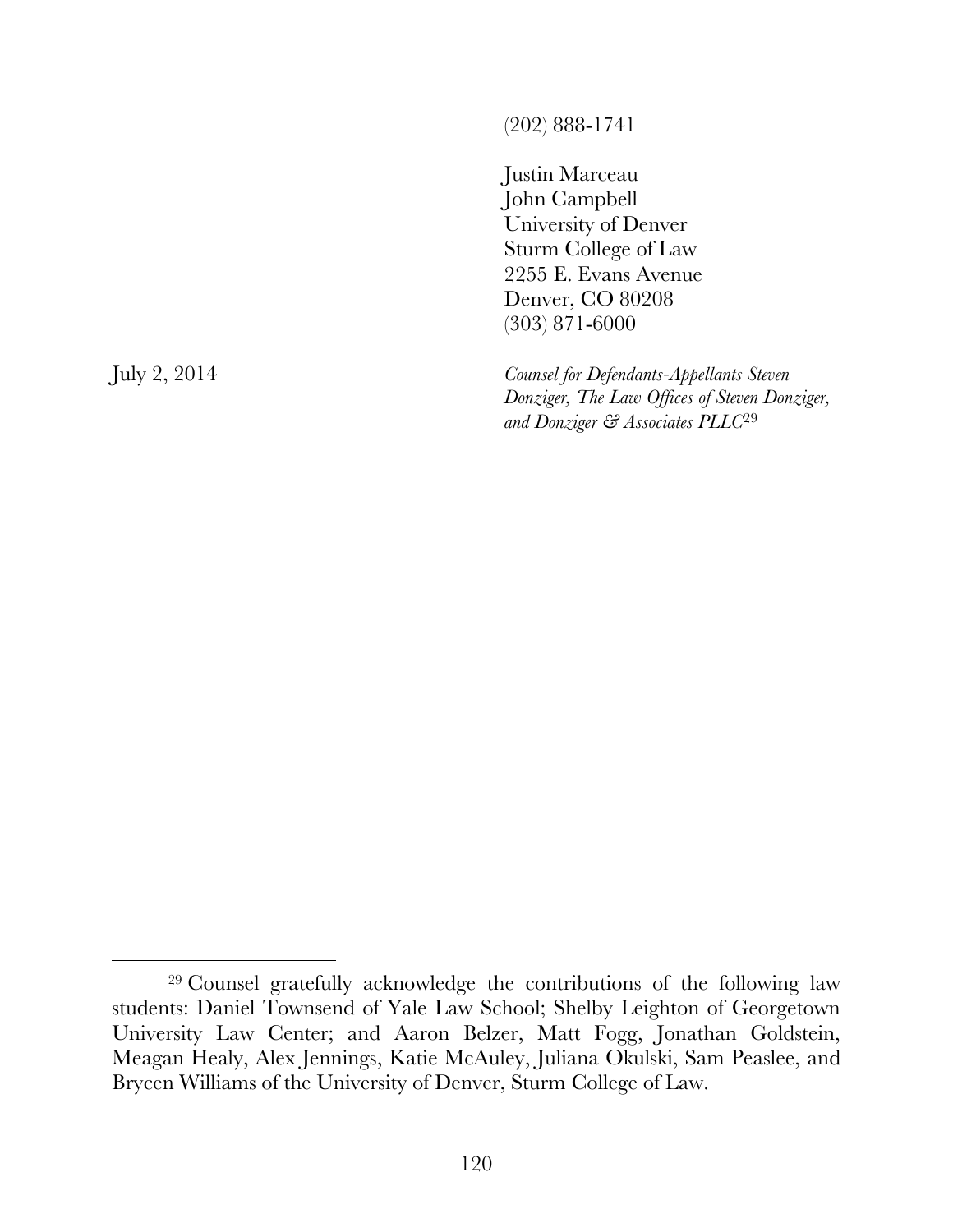# **CERTIFICATE OF COMPLIANCE WITH RULE 32(a)(7)**

I hereby certify that my word processing program, Microsoft Word, counted 28,863 words in the foregoing brief, exclusive of the portions excluded by Rule  $32(a)(7)(B)(iii)$ .

*/s/ Deepak Gupta*

\_\_\_\_\_\_\_\_\_\_\_\_\_\_\_\_\_\_\_\_\_\_\_\_\_\_\_\_\_

Deepak Gupta

July 2, 2014